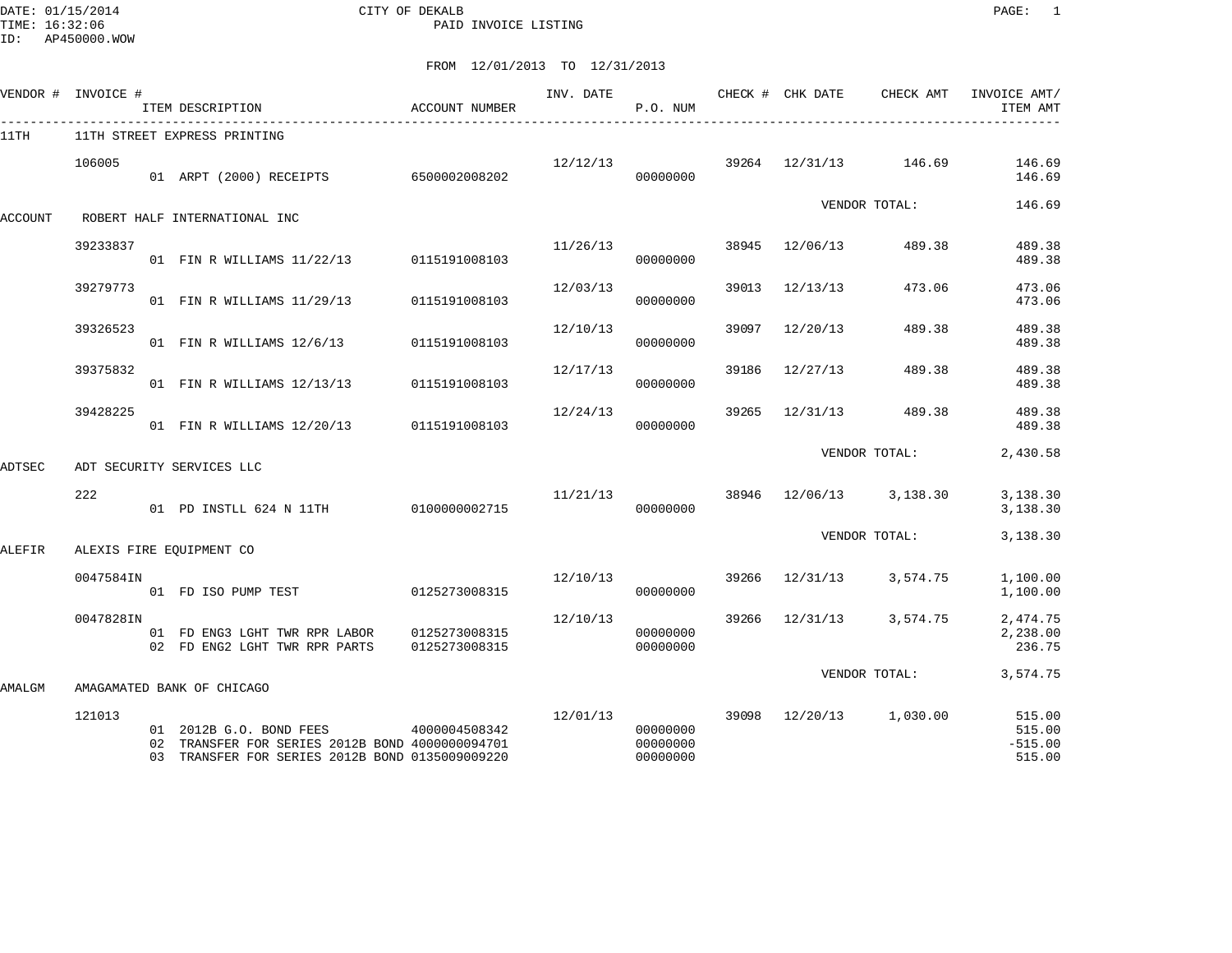|        | VENDOR # INVOICE #  | ITEM DESCRIPTION                                                                                                                                                                                                 | ACCOUNT NUMBER |          | <b>P.O. NUM</b>      |       |                | INV. DATE 6 CHECK # CHK DATE CHECK AMT | INVOICE AMT/<br>ITEM AMT                                                     |
|--------|---------------------|------------------------------------------------------------------------------------------------------------------------------------------------------------------------------------------------------------------|----------------|----------|----------------------|-------|----------------|----------------------------------------|------------------------------------------------------------------------------|
|        | 121013A             | 01  2012C  G.O. BOND FEES  4000004508342<br>01 2012C G.O. BOND FEES 4000004508342 00000000 02 TRANSFER FOR SERIES 2012C BOND 4000000094701<br>03 TRANSFER FOR SERIES 2012C BOND 0135009009220 000000000 00000000 |                |          | 00000000             |       |                |                                        | $12/01/13$ 39098 $12/20/13$ 1,030.00 515.00<br>515.00<br>$-515.00$<br>515.00 |
| AMCOAT |                     | AM-COAT PAINTING, INC.                                                                                                                                                                                           |                |          |                      |       |                |                                        | VENDOR TOTAL: 1,030.00                                                       |
|        | 2013203             | 01 WTR EAST TWR PNTNG P#3 6000006508631                                                                                                                                                                          |                |          | 00000000             |       |                | 10/31/13 39015 12/13/13 58,667.25      | 58,667.25<br>58,667.25                                                       |
| ANDBRI | <b>BRIAN ANDRUS</b> |                                                                                                                                                                                                                  |                |          |                      |       |                | VENDOR TOTAL:                          | 58,667.25                                                                    |
|        | 122013              | 7100004008476<br>01 WELLNESS 2013                                                                                                                                                                                |                |          | 00000000             |       |                | $12/20/13$ D000336 $12/27/13$ 304.80   | 304.80<br>304.80                                                             |
| ANDMED |                     | ANDRES MEDICAL BILLING LTD                                                                                                                                                                                       |                |          |                      |       |                | VENDOR TOTAL:                          | 304.80                                                                       |
|        | 131651              | 01 AUG '13 AMB BILLING 0100000002240                                                                                                                                                                             |                | 09/01/13 | 00000000             |       |                | 39099 12/20/13 3,996.58                | 3,996.58<br>3,996.58                                                         |
|        | 132165              | 01 FD HARDWARE NOV '13 0125273008310                                                                                                                                                                             |                | 12/02/13 | 00000000             |       |                | 39187 12/27/13 2,119.81                | 2,119.81<br>2,119.81                                                         |
| APPTIM | APPLE TIME, INC.    |                                                                                                                                                                                                                  |                |          |                      |       |                | VENDOR TOTAL:                          | 6,116.39                                                                     |
|        | 18545               | 01 PD CS CSTM IMPRNTD LLLPPS/FRT 0100000002730                                                                                                                                                                   |                |          | 00000000             |       |                | 11/25/13 39016 12/13/13 164.96         | 164.96<br>164.96                                                             |
| ARAUNI |                     | AUCA CHICAGO MC LOCKBOX                                                                                                                                                                                          |                |          |                      |       |                | VENDOR TOTAL:                          | 164.96                                                                       |
|        | 1588264614          | 01 PD SRVCS 11/1/13 0120223008315                                                                                                                                                                                |                |          | 11/01/13<br>00000000 |       | 39100 12/20/13 | 312.86                                 | 97.94<br>97.94                                                               |
|        | 1588264615          | 01 CTYHLL SRVCS 11/1/13 0130324008450                                                                                                                                                                            |                | 11/01/13 | 00000000             | 39100 | 12/20/13       | 312.86                                 | 58.49<br>58.49                                                               |
|        | 1588283500          | 01 PD SRVCS 11/15/13 0120223008315                                                                                                                                                                               |                | 11/15/13 | 00000000             |       | 39100 12/20/13 | 312.86                                 | 97.94<br>97.94                                                               |
|        | 1588283501          |                                                                                                                                                                                                                  |                | 11/15/13 |                      | 39100 | 12/20/13       | 312.86                                 | 58.49                                                                        |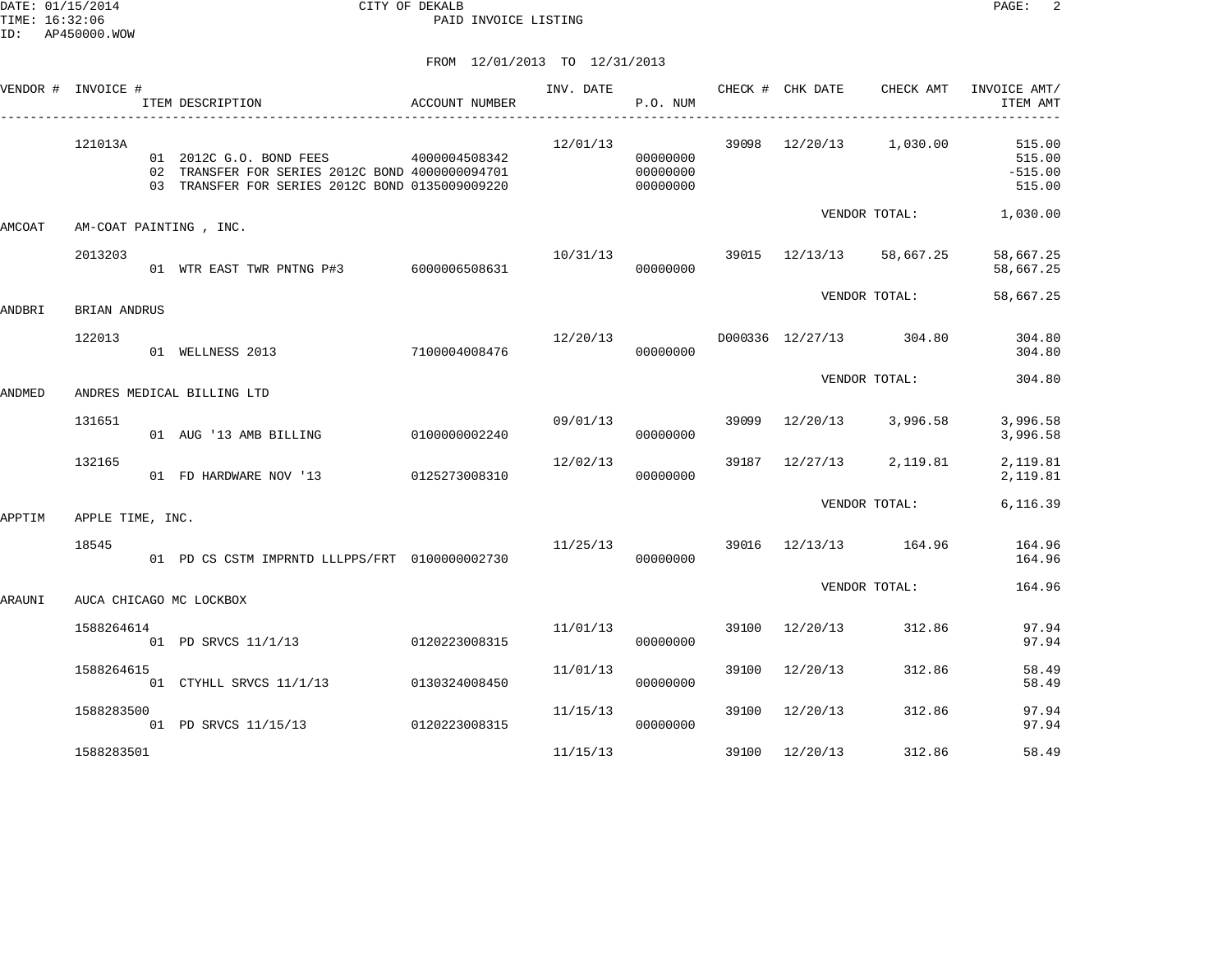DATE: 01/15/2014 CITY OF DEKALB PAGE: 3 PAID INVOICE LISTING

|               | VENDOR # INVOICE #  | ITEM DESCRIPTION                                                                                    | ACCOUNT NUMBER                 | INV. DATE | P.O. NUM                         |       | CHECK # CHK DATE | CHECK AMT             | INVOICE AMT/<br>ITEM AMT            |
|---------------|---------------------|-----------------------------------------------------------------------------------------------------|--------------------------------|-----------|----------------------------------|-------|------------------|-----------------------|-------------------------------------|
|               | 1588283501          | 01 CTYHLL SRVCS 11/15/13 0130324008450                                                              |                                | 11/15/13  | 00000000                         |       |                  | 39100 12/20/13 312.86 | 58.49<br>58.49                      |
| ARTGALL       |                     | ARTHUR J. GALLAGHER RISK                                                                            |                                |           |                                  |       |                  | VENDOR TOTAL:         | 312.86                              |
|               | 735422              | 01 #3594642 ADD ARPT SGNG 6500004008471                                                             |                                | 12/10/13  | 00000000                         |       |                  | 39101 12/20/13 130.00 | 130.00<br>130.00                    |
| ASCAVI        |                     | ASCENT AVIATION GROUP INC.                                                                          |                                |           |                                  |       |                  | VENDOR TOTAL:         | 130.00                              |
|               | M115037             | 01 ARPT VX570 LSE DEC '13 6500006008597<br>02 APRT AVGAS RFLR DEC '13<br>03 ARPT JET-A RFLR DEC '13 | 6500006008597<br>6500006008597 | 12/01/13  | 00000000<br>00000000<br>00000000 |       |                  | 39017 12/13/13 981.00 | 981.00<br>46.00<br>400.00<br>535.00 |
| <b>ASPREM</b> |                     | ASPINWALL REMODELING & CONST.                                                                       |                                |           |                                  |       |                  | VENDOR TOTAL:         | 981.00                              |
|               | 121113              | 01 FY14 TIF2 SPC PRJ 421 PROSPECT 1400006508624                                                     |                                | 12/27/13  | 00000000                         |       | 39263 12/27/13   | 900.00                | 900.00<br>900.00                    |
| <b>ATSOL</b>  | A-T SOLUTIONS, INC. |                                                                                                     |                                |           |                                  |       |                  | VENDOR TOTAL:         | 900.00                              |
|               | SINV906502          | 01 PD SPD (2) SFTWR LCNS 0100000002715                                                              |                                | 12/12/13  | 00000000                         | 39188 | 12/27/13         | 598.00                | 598.00<br>598.00                    |
| <b>BACTER</b> |                     | BACON'S TERMITE & PEST                                                                              |                                |           |                                  |       |                  | VENDOR TOTAL:         | 598.00                              |
|               | 6690                | 01 CTYHLL REG SRVC                                                                                  | 0130324008450                  | 11/26/13  | 00000000                         |       |                  | 39102 12/20/13 180.00 | 180.00<br>180.00                    |
| <b>BARDIS</b> | BARNES DISTRIBUTION |                                                                                                     |                                |           |                                  |       |                  | VENDOR TOTAL:         | 180.00                              |
|               | 5962891001          | 01 ARPT SHOP SUPPLIES<br>02 ARPT SHOP SUPPLIES                                                      | 6500002008226<br>6500002008295 | 10/09/13  | 00000000<br>00000000             | 39189 | 12/27/13         | 49.16                 | 184.44<br>49.16<br>135.28           |
|               | 6064046001          | 01 ARPT CLMPS/WIRE/NTS/WSHRS/CPS 6500002008226                                                      |                                | 11/13/13  | 00000000                         |       | 38947 12/06/13   | 245.12                | 245.12<br>245.12                    |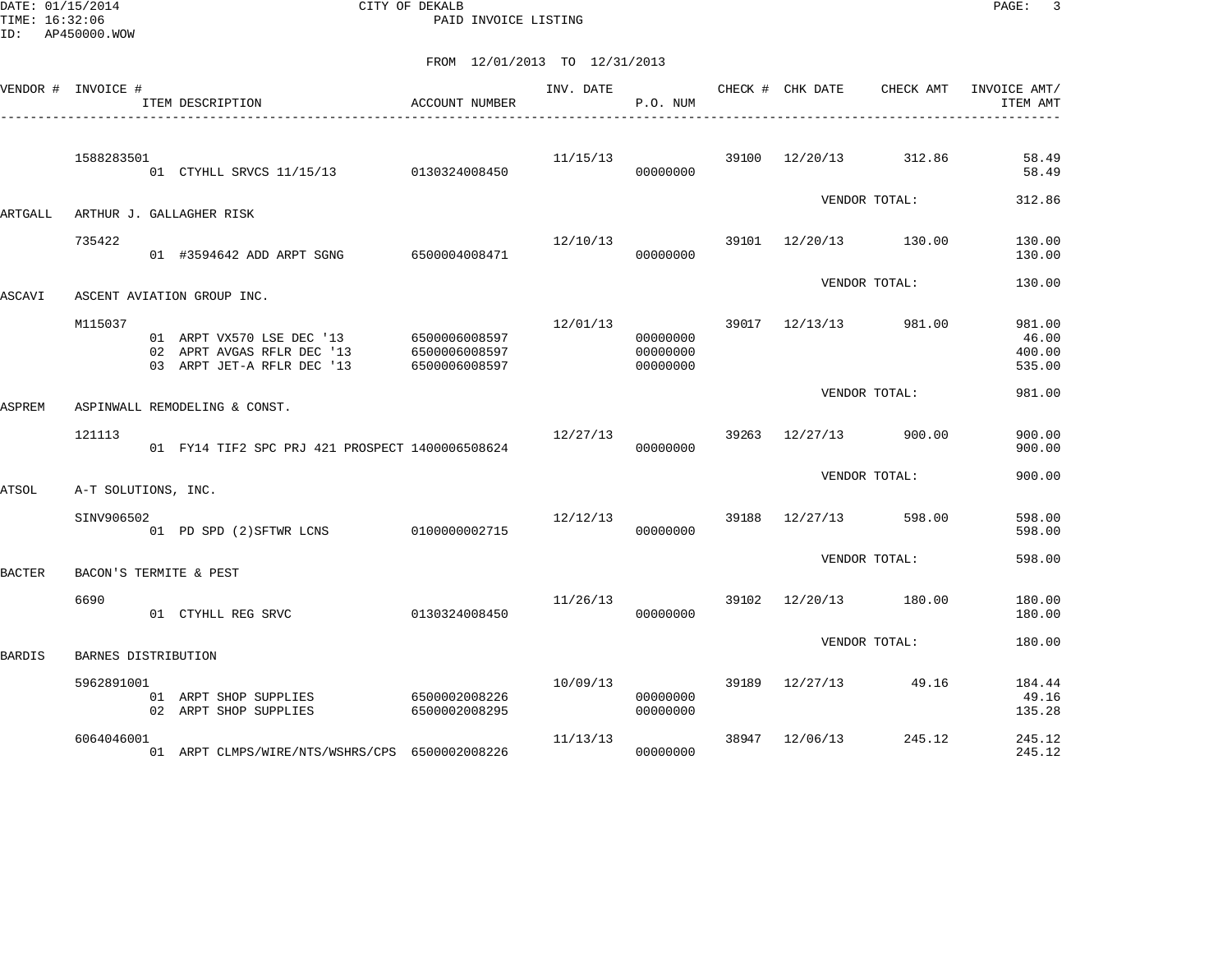|         | VENDOR # INVOICE #     | ITEM DESCRIPTION                                                                                                  | ACCOUNT NUMBER                 |          | P.O. NUM                         |       |                | INV. DATE CHECK # CHK DATE CHECK AMT | INVOICE AMT/<br>ITEM AMT                      |
|---------|------------------------|-------------------------------------------------------------------------------------------------------------------|--------------------------------|----------|----------------------------------|-------|----------------|--------------------------------------|-----------------------------------------------|
|         | 6131256001             | 01 ARPT TSTR PRSSR W/CASE 6500002008295                                                                           |                                | 12/09/13 | 00000000                         |       |                | 39189 12/27/13 49.16                 | $-135.28$<br>$-135.28$                        |
| BARNABY | <b>BARNABY</b>         |                                                                                                                   |                                |          |                                  |       |                | VENDOR TOTAL:                        | 294.28                                        |
|         | 2521                   |                                                                                                                   |                                | 11/15/13 |                                  |       |                | 39190 12/27/13 147.00                | 113.00                                        |
|         |                        | 01 CD (750) BUS CRDS VOTAW 0130352008202<br>02 FIN (250) BUS CRDS KREUTZIGER 0115192008204                        |                                |          | 00000000<br>00000000             |       |                |                                      | 79.00<br>34.00                                |
|         | 2574                   | 01 LGL (1100) PLEA GLTY/SPRVSN FRM 0118002008202                                                                  |                                | 11/29/13 | 00000000                         | 39103 | 12/20/13       | 385.00                               | 331.00<br>331.00                              |
|         | 2623                   | 01 PD (500) BSNSS CRDS LOWERY 0120212008202                                                                       |                                | 11/30/13 | 00000000                         | 39103 | 12/20/13       | 385.00                               | 54.00<br>54.00                                |
|         | 2667                   | 01 CM (250) BUS CRDS WRIGHT 0115152008204                                                                         |                                | 12/17/13 | 00000000                         |       | 39190 12/27/13 | 147.00                               | 34.00<br>34.00                                |
| BATPLU  | SYCAMORE BATTERY INC.  |                                                                                                                   |                                |          |                                  |       |                | VENDOR TOTAL:                        | 532.00                                        |
|         | 297233651              | 01 WTR BARRICADE LIGHTS BTTRYS 6000002008295<br>02 STR BARRICADE LIGHTS BTTRYS                                    | 0130332008230                  |          | 11/19/13<br>00000000<br>00000000 |       | 39018 12/13/13 | 410.75                               | 244.80<br>122.40<br>122.40                    |
|         | 297233709              | 01 FD 24V NICD                                                                                                    | 0125272008241                  | 11/21/13 | 00000000                         | 39018 | 12/13/13       | 410.75                               | 165.95<br>165.95                              |
|         | 297234112              | 01 WTR W3 6V FLSHLGHT BTTRYS                                                                                      | 6000002008219                  | 12/04/13 | 00000000                         |       | 39191 12/27/13 | 23.95                                | 23.95<br>23.95                                |
|         | 297234616              | 01 ARPT FBO TUG BTTRY 6500003008310                                                                               |                                | 12/19/13 | 00000000                         |       |                | 39267 12/31/13 1,353.00              | 1,353.00<br>1,353.00                          |
| BAXWOO  | BAXTER & WOODMAN, INC. |                                                                                                                   |                                |          |                                  |       |                | VENDOR TOTAL:                        | 1,787.70                                      |
|         | 0171669                | 01 ENG HLLSTR AVE CNSTRCTN ASSTNC 6000006508631                                                                   |                                | 11/21/13 | 00000000                         |       | 39019 12/13/13 | 36,664.40                            | 1,379.47<br>1,379.47                          |
|         | 0171670                | 01 ENG TIF ALLY MNTNNC CNSTRCTN 1400003008316<br>02 ENG STR/SW MNTNNC CNSTRCTN<br>03 ENG NON TIF AREA MNTNNC CNST | 1300006508633<br>0130353008399 | 11/21/13 | 00000000<br>00000000<br>00000000 |       | 39019 12/13/13 | 36,664.40                            | 22,539.75<br>5,000.00<br>9,539.75<br>8,000.00 |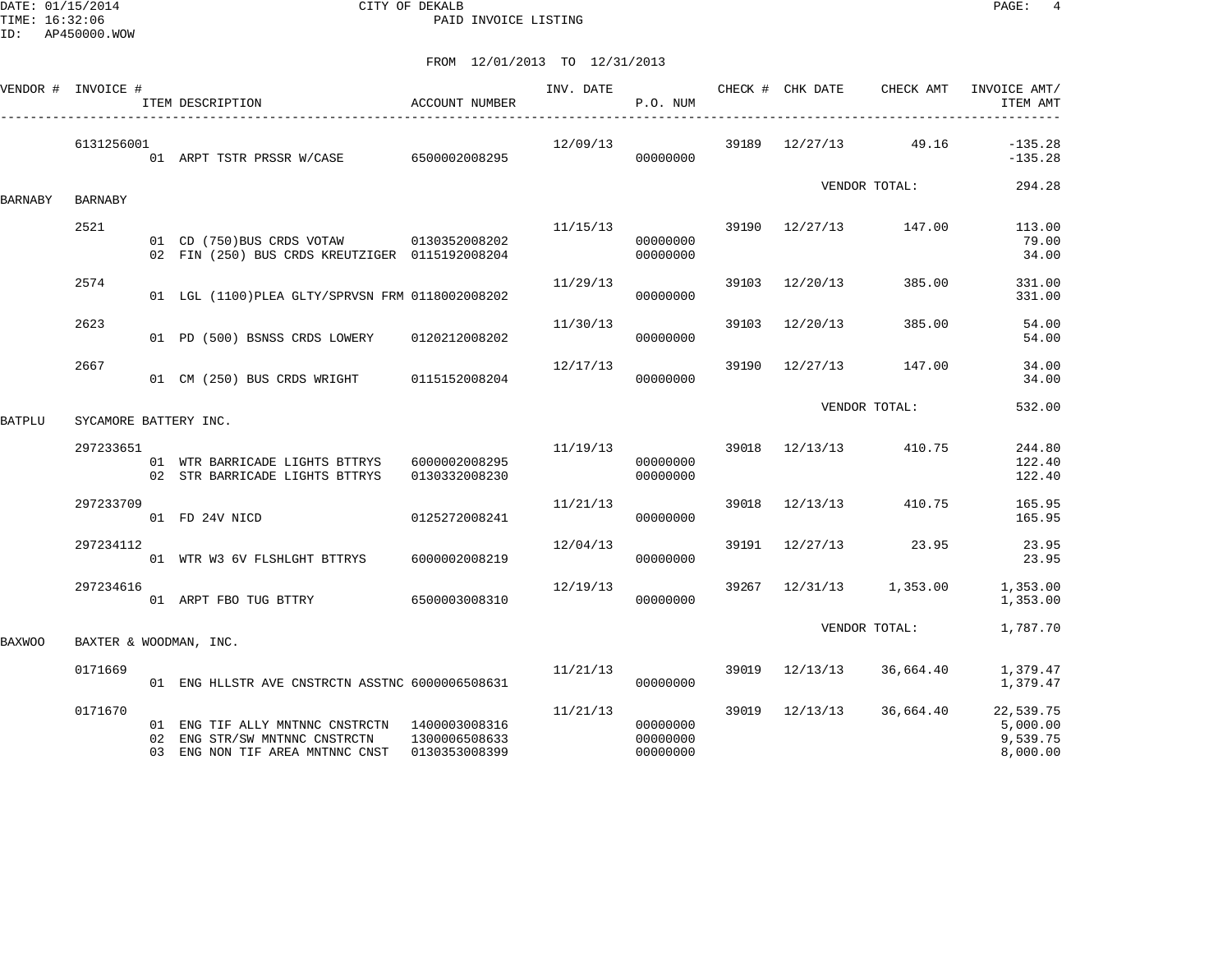DATE: 01/15/2014 CITY OF DEKALB PAGE: 5 PAID INVOICE LISTING

|        | VENDOR # INVOICE #             | ITEM DESCRIPTION                                | <b>ACCOUNT NUMBER</b> | INV. DATE | P.O. NUM             |       | CHECK # CHK DATE        | CHECK AMT                | INVOICE AMT/<br>ITEM AMT |
|--------|--------------------------------|-------------------------------------------------|-----------------------|-----------|----------------------|-------|-------------------------|--------------------------|--------------------------|
|        | 0171671                        | 01 ENG S 1ST ST WTRMN INSPCTN SRV 6000006508631 |                       | 11/21/13  | 00000000             |       |                         | 39019 12/13/13 36,664.40 | 12,745.18<br>12,745.18   |
|        | 0171672                        | 01 WTR DRSSR RD WTP IRON FLTR 6000003008331     |                       | 11/21/13  | 00000000             |       | 39104 12/20/13          | 490.00                   | 490.00<br>490.00         |
| BESCOF | BEST COFFEE, LLC               |                                                 |                       |           |                      |       |                         | VENDOR TOTAL:            | 37,154.40                |
|        | 1924                           | 01 FD BLDG SUPPLIES                             | 2800002008219         | 11/11/13  | 00000000             | 38948 | 12/06/13 414.00         |                          | 414.00<br>414.00         |
| BLAOIL | BLAKE OIL COMPANY              |                                                 |                       |           |                      |       |                         | VENDOR TOTAL:            | 414.00                   |
|        | 351893                         | 01 STR 8601GAL NO LEAD FUEL 0100000001510       |                       | 11/19/13  | 00000000             |       |                         | 39020 12/13/13 22,643.85 | 22,643.85<br>22,643.85   |
| BLSEW  | <b>B &amp; L SEWER RODDING</b> |                                                 |                       |           |                      |       |                         | VENDOR TOTAL:            | 22,643.85                |
|        | 2379                           | 01 ARPT RNTL WKS 47-50                          | 6500004008450         |           | 11/17/13<br>00000000 | 39021 | 12/13/13                | 210.00                   | 210.00<br>210.00         |
|        | 2400                           | 01 ARPT RNTL WKS 51-02                          | 6500004008450         | 12/15/13  | 00000000             | 39268 | 12/31/13                | 210.00                   | 210.00<br>210.00         |
| BOLJOS | JOSHUA BOLDT                   |                                                 |                       |           |                      |       |                         | VENDOR TOTAL:            | 420.00                   |
|        | 120613                         | 01 WELLNESS 2013                                | 7100004008476         | 12/06/13  | 00000000             |       | D000327 12/13/13 119.94 |                          | 119.94<br>119.94         |
| BONIND |                                | BONNELL INDUSTRIES, INC.                        |                       |           |                      |       |                         | VENDOR TOTAL:            | 119.94                   |
|        | 0148749IN                      | 01 STR 20AMP PWM/(2)PUMPS                       | 0130332008226         | 11/14/13  | 00000000             | 38949 | 12/06/13                | 5,736.05                 | 922.42<br>922.42         |
|        | 0148793IN                      | 01 ARPT (2) BLNK SKD SHOE                       | 6500003008310         | 11/15/13  | 00000000             | 38949 | 12/06/13                | 5,736.05                 | 398.00<br>398.00         |
|        | 0148794IN                      | 01 ARPT (5) PLOW BLADES 6500003008310           |                       | 11/15/13  | 00000000             | 38949 | 12/06/13                | 5,736.05                 | 1,505.00<br>1,505.00     |
|        | 0148805IN                      |                                                 |                       | 11/15/13  |                      | 38949 | 12/06/13                | 5,736.05                 | 692.79                   |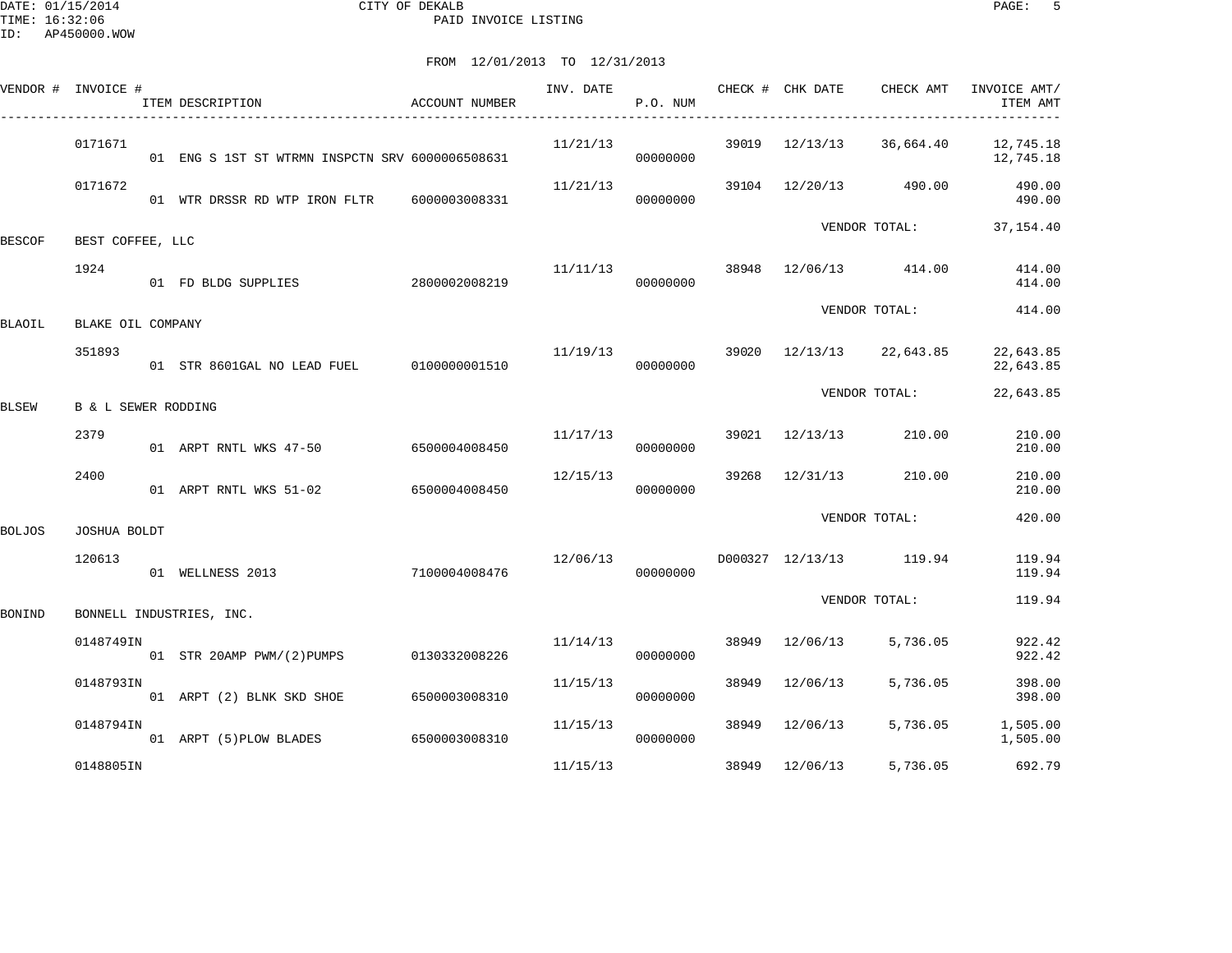DATE: 01/15/2014 CITY OF DEKALB PAGE: 6 PAID INVOICE LISTING

ID: AP450000.WOW

|        | VENDOR # INVOICE #       | ITEM DESCRIPTION                                    | <b>ACCOUNT NUMBER</b>          | INV. DATE | P.O. NUM             |       | CHECK # CHK DATE | CHECK AMT             | INVOICE AMT/<br>ITEM AMT  |
|--------|--------------------------|-----------------------------------------------------|--------------------------------|-----------|----------------------|-------|------------------|-----------------------|---------------------------|
|        | 0148805IN                | 01 ARPT AP03 PLOW RPR 6500003008310                 |                                |           | 11/15/13<br>00000000 |       | 38949 12/06/13   | 5,736.05              | 692.79<br>692.79          |
|        | 0148846IN                | 01 STR P8 '13 TRK PKG/SPRDR UPGRD 0130332008226     |                                | 11/19/13  | 00000000             | 38949 | 12/06/13         | 5,736.05              | 450.00<br>450.00          |
|        | 0148847IN                | 01 STR (2) HOSES 0130332008226                      |                                | 11/19/13  | 00000000             | 38949 | 12/06/13         | 5,736.05              | 1,560.00<br>1,560.00      |
|        | 0148861IN                | 01 STR P30 (2)TOW HOOKS/SRVC 0130332008226          |                                | 11/19/13  | 00000000             | 38949 | 12/06/13         | 5,736.05              | 207.84<br>207.84          |
|        | 0149183IN                | 01 STR AUGER/(4) SPNNR MTR/(6) SPRD 0130332008226   |                                | 12/04/13  | 00000000             | 39192 | 12/27/13         | 3,201.19              | 2,967.55<br>2,967.55      |
|        | 0149216IN                | 01 STR GALVANIZE AUGER 0130333008315                |                                | 12/04/13  | 00000000             |       | 39192 12/27/13   | 3,201.19              | 175.00<br>175.00          |
|        | 0149257IN                | 01 STR P24/STCK (2) RLLR CHN/HLFLK 0130332008226    |                                | 12/06/13  | 00000000             |       | 39192 12/27/13   | 3,201.19              | 58.64<br>58.64            |
|        | 0149440IN                | 01 STR SHOP SUPPLIES 0130332008226                  |                                | 12/11/13  | 00000000             | 39269 |                  | 12/31/13 915.01       | 915.01<br>915.01          |
| BOUTRE | BOUND TREE MEDICAL, LLC. |                                                     |                                |           |                      |       |                  | VENDOR TOTAL:         | 9,852.25                  |
|        | 60459780                 | 01 FD HAND DISPENSER<br>02 FD (26)GLOVES/BRCKT WIRE | 0125272008241<br>0125272008241 | 12/03/13  | 00000000<br>00000000 |       |                  | 39193 12/27/13 148.98 | 249.26<br>17.67<br>231.59 |
|        | 70184331                 | 01 FD CRDT (2) LRYNGSCP HNDL                        | 0125272008241                  | 11/22/13  | 00000000             |       | 39022 12/13/13   | 214.23                | $-32.58$<br>$-32.58$      |
|        | 70184332                 | 01 FD CRDT HND DSPNSR                               | 0125272008241                  | 11/22/13  | 00000000             | 39022 | 12/13/13         | 214.23                | $-17.67$<br>$-17.67$      |
|        | 70185304                 | 01 FD CRDT#60459780                                 | 0125272008241                  | 12/03/13  | 00000000             | 39193 | 12/27/13         | 148.98                | $-259.28$<br>$-259.28$    |
|        | 81255306                 | 01 FD (2)LRYNGSCP HNDL PDTRC 0125272008241          |                                | 11/07/13  | 00000000             |       | 38950 12/06/13   | 32.58                 | 32.58<br>32.58            |
|        | 81263774                 |                                                     |                                | 11/18/13  |                      |       | 39022 12/13/13   | 214.23                | 38.48                     |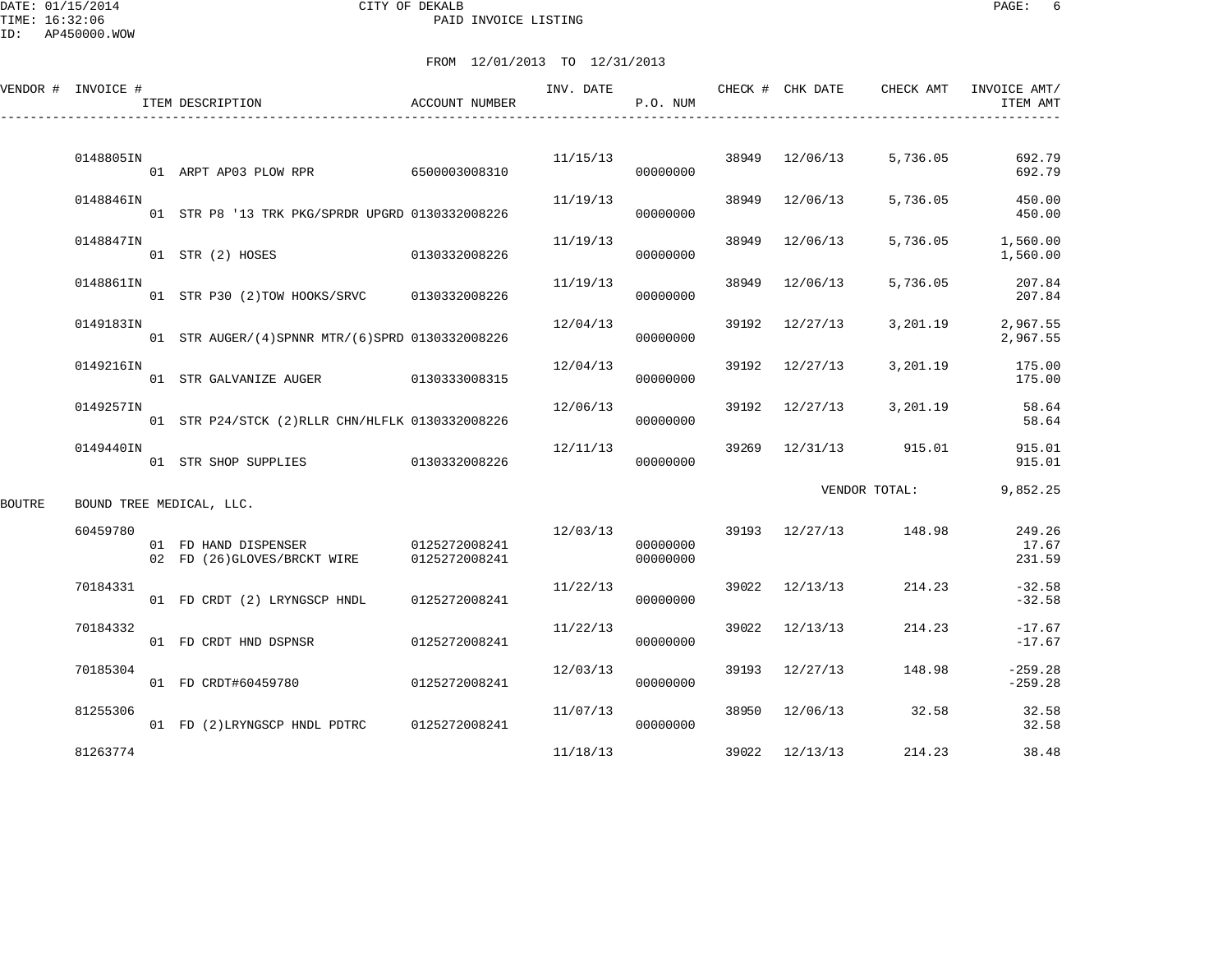DATE: 01/15/2014 CITY OF DEKALB PAGE: 7 PAID INVOICE LISTING

ID: AP450000.WOW

|        | VENDOR # INVOICE # | ITEM DESCRIPTION                           | ACCOUNT NUMBER                 | INV. DATE | P.O. NUM             |       | CHECK # CHK DATE | CHECK AMT               | INVOICE AMT/<br>ITEM AMT  |
|--------|--------------------|--------------------------------------------|--------------------------------|-----------|----------------------|-------|------------------|-------------------------|---------------------------|
|        | 81263774           | 01 FD (4) BXS GLOVES                       | 0125272008241                  | 11/18/13  | 00000000             | 39022 | 12/13/13         | 214.23                  | 38.48<br>38.48            |
|        | 81263775           | 01 FD HD IMMBLZR ADLT                      | 0125272008241                  | 11/18/13  | 00000000             | 39022 | 12/13/13         | 214.23                  | 226.00<br>226.00          |
|        | 81274108           | 01 FD (20)GLOVES                           | 0125272008241                  | 12/23/13  | 00000000             | 39193 | 12/27/13         | 148.98                  | 159.00<br>159.00          |
| BRAMAN |                    | BRAD MANNING FORD, INC.                    |                                |           |                      |       |                  | VENDOR TOTAL:           | 395.79                    |
|        | 101346             | 01 PD 1 DAY RNTL                           | 0120242008243                  | 10/25/13  | 00000000             |       |                  | 39105 12/20/13 1,704.46 | 30.00<br>30.00            |
|        | 101347             | 01 PD 1 DAY RNTL                           | 0120242008243                  | 10/25/13  | 00000000             | 39105 | 12/20/13         | 1,704.46                | 30.00<br>30.00            |
|        | 101366             | 01 PD 2 DAY RNTL                           | 0120242008243                  | 11/08/13  | 00000000             | 39105 | 12/20/13         | 1,704.46                | 60.00<br>60.00            |
|        | 101367             | 01 PD 2 DAY RNTL                           | 0120242008243                  | 11/08/13  | 00000000             | 39105 | 12/20/13         | 1,704.46                | 60.00<br>60.00            |
|        | 101377             | 01 PD 1 DAY RNTL                           | 0120242008243                  | 11/16/13  | 00000000             | 39105 | 12/20/13         | 1,704.46                | 30.00<br>30.00            |
|        | 101378             | 01 PD 1 DAY RNTL                           | 0120242008243                  | 11/16/13  | 00000000             | 39105 | 12/20/13         | 1,704.46                | 30.00<br>30.00            |
|        | 101384             | 01 PD 2 DAY RNTL                           | 0120242008243                  | 11/21/13  | 00000000             | 39105 | 12/20/13         | 1,704.46                | 60.00<br>60.00            |
|        | 101385             | 01 PD 2 DAY RNTL                           | 0120242008243                  | 11/21/13  | 00000000             | 39105 | 12/20/13         | 1,704.46                | 60.00<br>60.00            |
|        | 56887FOW           | 01 PD PD34 RADIO                           | 0120222008226                  | 11/01/13  | 00000000             | 39105 | 12/20/13         | 1,704.46                | 120.00<br>120.00          |
|        | 56938FOW           | 01 PD PD308 SWITCH<br>02 PD PD10 HSNG/WTHR | 0120222008226<br>0120222008226 | 11/13/13  | 00000000<br>00000000 | 39105 | 12/20/13         | 1,704.46                | 147.45<br>20.59<br>126.86 |
|        | 56944FOW           |                                            |                                | 11/14/13  |                      |       | 39105 12/20/13   | 1,704.46                | 139.62                    |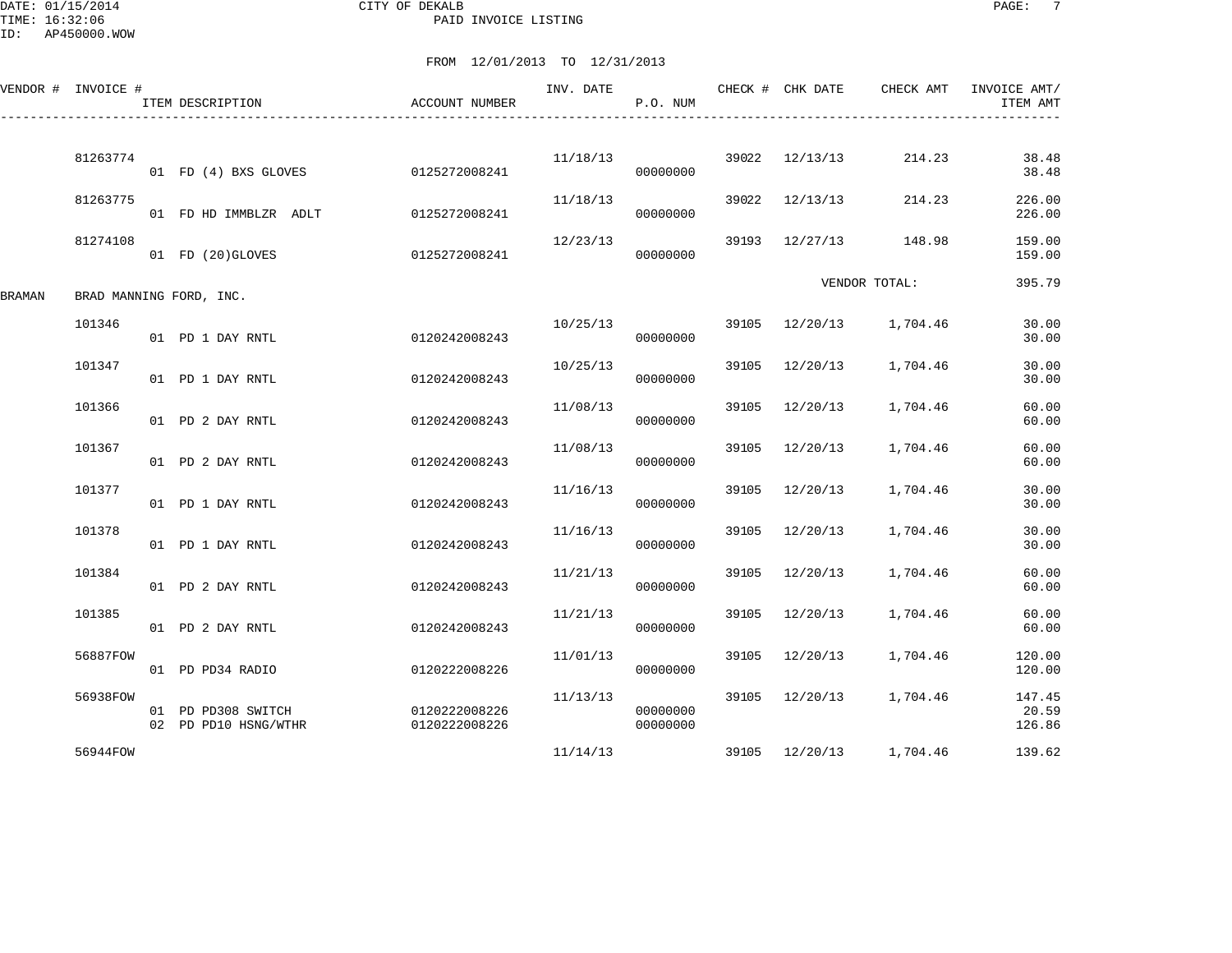DATE: 01/15/2014 CITY OF DEKALB PAGE: 8 PAID INVOICE LISTING

ID: AP450000.WOW

|        | VENDOR # INVOICE #   | ITEM DESCRIPTION                                                                          | ACCOUNT NUMBER | INV. DATE | P.O. NUM             |       | CHECK # CHK DATE | CHECK AMT               | INVOICE AMT/<br>ITEM AMT   |
|--------|----------------------|-------------------------------------------------------------------------------------------|----------------|-----------|----------------------|-------|------------------|-------------------------|----------------------------|
|        | 56944FOW             | 01 PD PD10 SEAT BELT                                                                      | 0120222008226  | 11/14/13  | 00000000             | 39105 | 12/20/13         | 1,704.46                | 139.62<br>139.62           |
|        | 56968FOW             | 01 PD PD37 PROCESS                                                                        | 0120222008226  | 11/20/13  | 00000000             | 39105 | 12/20/13         | 1,704.46                | 491.29<br>491.29           |
|        | FOCS48074            | 01 STR P11 TRNS FLSH LABOR<br>02 STR P11 TRNS FLSH SPPLYS/PRTS 0130332008226              | 0130333008315  | 11/14/13  | 00000000<br>00000000 | 39105 | 12/20/13         | 1,704.46                | 223.05<br>59.95<br>163.10  |
|        | FOCS48079            | 01 STR P7 TRNS FLSH LABOR 0130333008315<br>02 STR P7 TRNS FLSH SPPLYS/PARTS 0130332008226 |                | 11/14/13  | 00000000<br>00000000 |       |                  | 39105 12/20/13 1,704.46 | 223.05<br>59.95<br>163.10  |
| BRASYS |                      | BRADFORD SYSTEMS CORPORATION                                                              |                |           |                      |       |                  | VENDOR TOTAL:           | 1,704.46                   |
|        | 201451               |                                                                                           |                | 12/11/13  | 00000000             |       | 39194 12/27/13   | 970.00                  | 970.00<br>970.00           |
| BROTRA |                      | BROWN TRAFFIC PRODUCTS, INC.                                                              |                |           |                      |       |                  | VENDOR TOTAL:           | 970.00                     |
|        | 041184               | 01 STR (6)15"POLE/(4)IRON OCT BAS 0130332008230                                           |                | 11/05/13  | 00000000             |       | 38951 12/06/13   | 7,010.00                | 2,810.00<br>2,810.00       |
|        | 041309               | 01 STR STREET LIGHTS/HARDWARE                                                             | 7200004008472  | 11/13/13  | 00000000             | 38951 | 12/06/13         | 7,010.00                | 960.00<br>960.00           |
|        | 041336               | 01 STR (6) STL GLVNZD POL/(6) BSES 0130332008230                                          |                | 11/14/13  | 00000000             | 38951 | 12/06/13         | 7,010.00                | 3,240.00<br>3,240.00       |
|        | 041542               | 01 STR LGHT PL /BRCKT/CUP/SGNL                                                            | 7200004008472  | 12/03/13  | 00000000             | 39195 | 12/27/13         | 1,225.00                | 1,225.00<br>1,225.00       |
| BSG    | BASTON SERVICE GROUP |                                                                                           |                |           |                      |       |                  | VENDOR TOTAL:           | 8,235.00                   |
|        | 1751                 | 01 ARPT MGMT FEE NOV '13 6500004008450                                                    |                | 11/27/13  | 00000000             | 39023 | 12/13/13         | 400.00                  | 400.00<br>400.00           |
|        | 1760                 | 01 ARPT RPLC HOSE NZZL DSL TRK CB 6500003008310<br>02 ARPT HOSE/SWVL/NZZL                 | 6500003008310  | 12/10/13  | 00000000<br>00000000 |       |                  | 39196 12/27/13 1,001.02 | 761.02<br>262.50<br>498.52 |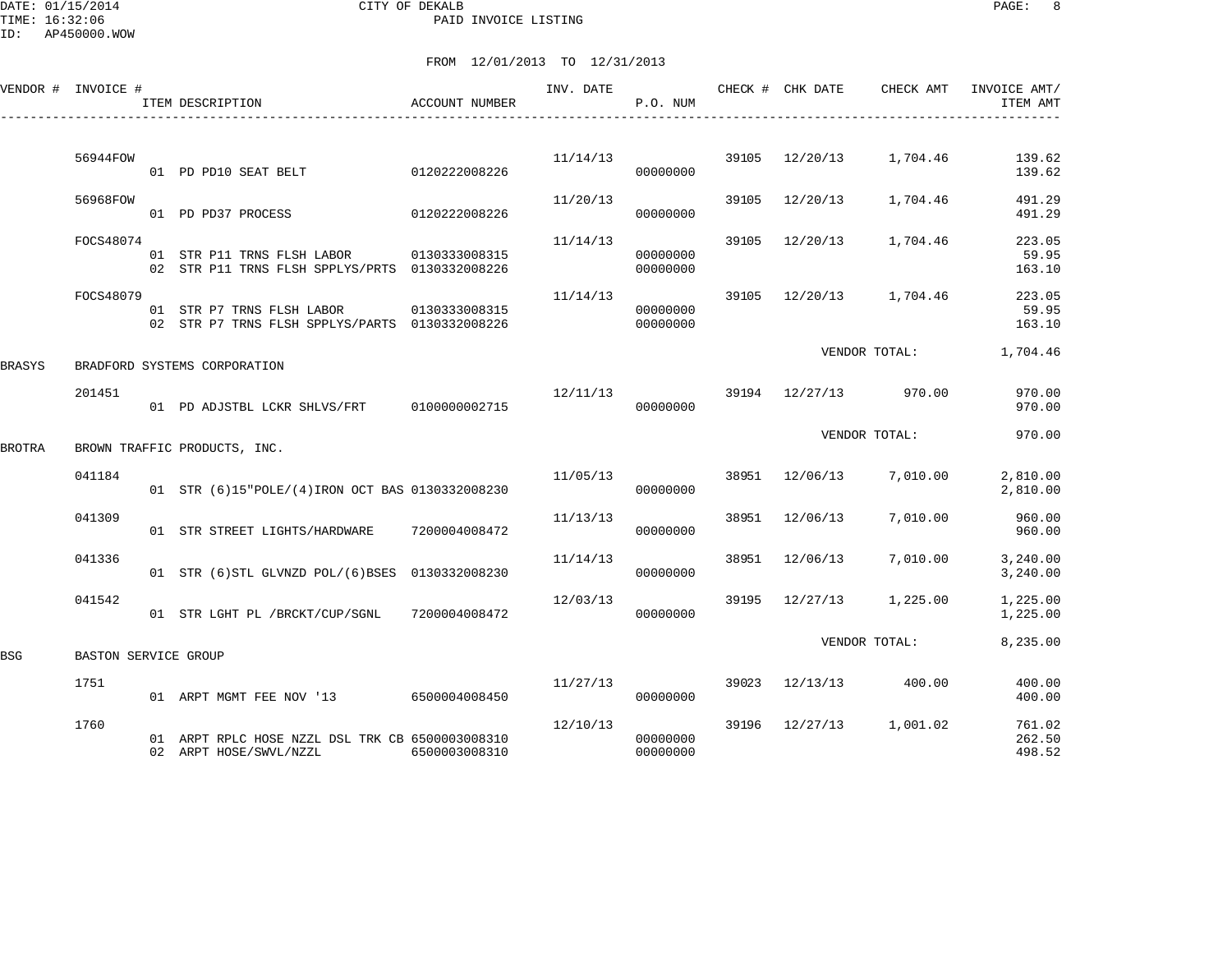DATE: 01/15/2014 CITY OF DEKALB PAGE: 9 PAID INVOICE LISTING

FROM 12/01/2013 TO 12/31/2013

|         | VENDOR # INVOICE #    | ITEM DESCRIPTION                                                                 | <b>ACCOUNT NUMBER</b>          |                             | INV. DATE<br>P.O. NUM |       |          | CHECK # CHK DATE CHECK AMT     | INVOICE AMT/<br>ITEM AMT       |
|---------|-----------------------|----------------------------------------------------------------------------------|--------------------------------|-----------------------------|-----------------------|-------|----------|--------------------------------|--------------------------------|
|         | 1761                  | 01 ARPT MNTNC BLDG FUEL FARM SYS 6500003008310<br>02 ARPT MNTNC BLDG 10 AMP FUSE | 6500003008310                  | 12/10/13                    | 00000000<br>00000000  |       |          | 39196 12/27/13 1,001.02        | 240.00<br>225.00<br>15.00      |
| CABAA   | CABAA                 |                                                                                  |                                |                             |                       |       |          |                                | VENDOR TOTAL: 1,401.02         |
|         | 108                   | 01 '14 CHICAGO AREA BUS AVIATION 6500003008375                                   |                                |                             | 00000000              |       |          | 12/01/13 39197 12/27/13 275.00 | 275.00<br>275.00               |
| CANCOM  | CANTEL COMMUNICATIONS |                                                                                  |                                |                             |                       |       |          | VENDOR TOTAL:                  | 275.00                         |
|         | 1302                  | 01 WTR DEPOSIT FEE<br>02 WTR USAGE FEE                                           | 6000000002880<br>6000000063444 |                             | 00000000<br>00000000  |       |          | 12/03/13 39024 12/13/13 969.83 | 969.83<br>1,000.00<br>$-30.17$ |
| CARGILL | CARGILL INCORPORATED  |                                                                                  |                                |                             |                       |       |          | VENDOR TOTAL:                  | 969.83                         |
|         | 2901390735            | 01 STR 49.91TNS DEICER SALT 0130332008235                                        |                                |                             | 11/12/13<br>00000000  |       |          | 38952 12/06/13 5,406.35        | 2,723.09<br>2,723.09           |
|         | 2901395383            | 01 STR 49.18TNS DEICER SALT                                                      | 0130332008235                  | 11/14/13                    | 00000000              | 38952 | 12/06/13 | 5,406.35                       | 2,683.26<br>2,683.26           |
|         | 2901397184            | 01 STR 145.63TNS DEICER                                                          | 0130332008235                  | 11/15/13                    | 00000000              | 39025 | 12/13/13 | 10,653.38                      | 7,945.57<br>7,945.57           |
|         | 2901401281            | 01 STR 49.63TNS DEICER 0130332008235                                             |                                | 11/13/13                    | 00000000              | 39025 | 12/13/13 | 10,653.38                      | 2,707.81<br>2,707.81           |
|         | 2901433993            | 01 STR 102.63TNS DEICER SALT                                                     | 0130332008235                  | 12/09/13                    | 00000000              | 39270 | 12/31/13 | 13,514.51                      | 5,599.49<br>5,599.49           |
|         | 2901436820            | 01 STR 119.43TNS DEICER SALT 0130332008235                                       |                                | 12/10/13                    | 00000000              |       |          | 39270 12/31/13 13,514.51       | 7,915.02<br>7,915.02           |
| CARTOP  |                       | CARROT-TOP INDUSTRIES INC.                                                       |                                |                             |                       |       |          | VENDOR TOTAL:                  | 29,574.24                      |
|         | 20446900              | 01 FD ILL/USA FLAG POLE SET/FRT  0100000002715                                   |                                | $12/13/13$ 39271 $12/31/13$ | 00000000              |       |          | 327.25                         | 327.25<br>327.25               |
|         |                       |                                                                                  |                                |                             |                       |       |          |                                |                                |

VENDOR TOTAL: 327.25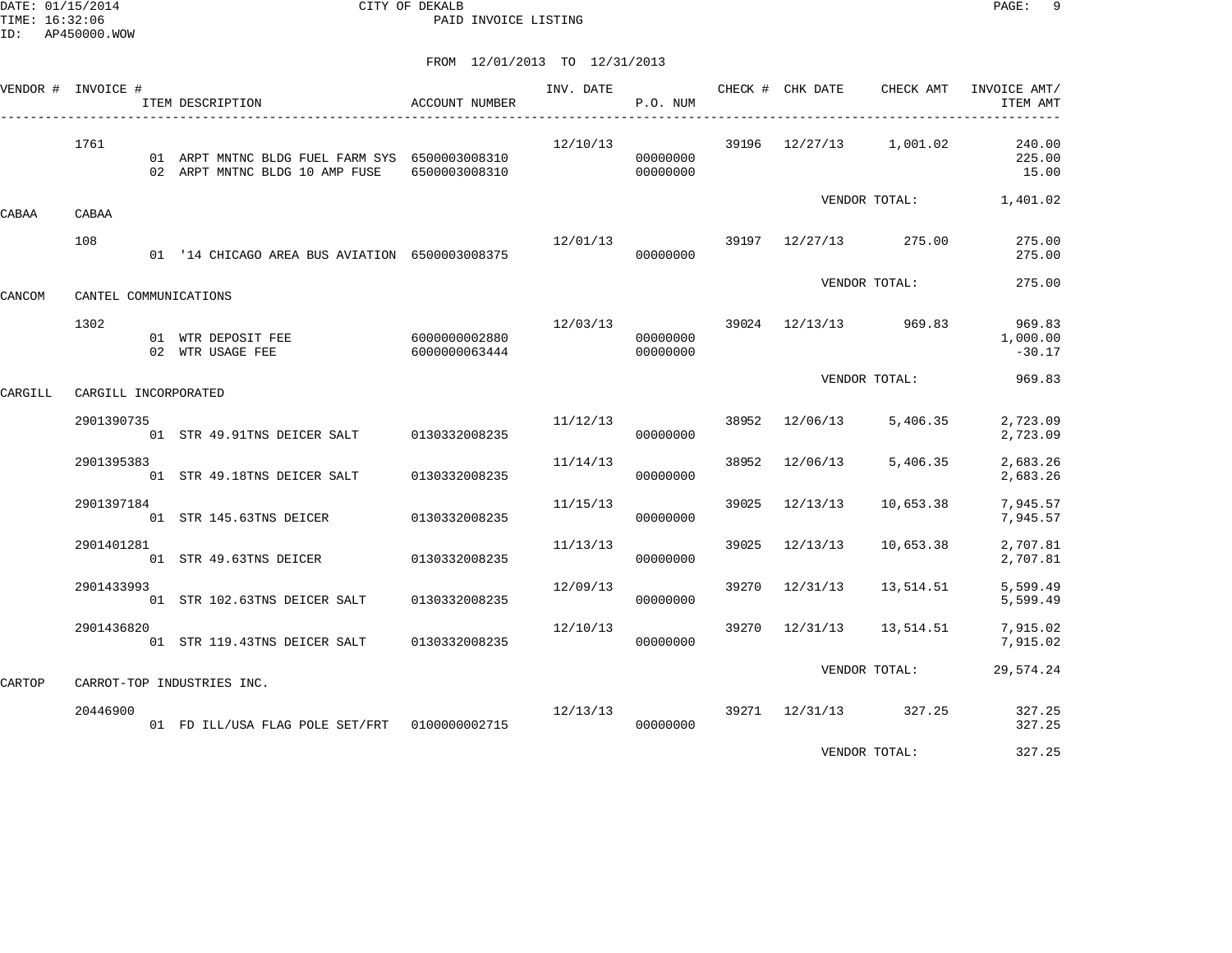| VENDOR # | INVOICE #   |    | ACCOUNT NUMBER<br>ITEM DESCRIPTION            |               | INV. DATE | P.O. NUM | CHECK # CHK DATE | CHECK AMT                          | INVOICE AMT/<br>ITEM AMT |
|----------|-------------|----|-----------------------------------------------|---------------|-----------|----------|------------------|------------------------------------|--------------------------|
| CASBAN   | CASTLE BANK |    |                                               |               |           |          |                  |                                    |                          |
|          | 1132DEC     |    |                                               |               | 12/01/13  |          |                  | D000356 12/26/13 1,527.53 1,527.53 |                          |
|          |             |    | 01 ARPT FLGHTWR WEB AD DEC '13                | 6500003008373 |           | 00000000 |                  |                                    | 8.00                     |
|          |             |    | 02 ARPT F&F (3) LINE STFF JCKTS               | 6500003008373 |           | 00000000 |                  |                                    | 194.97                   |
|          |             |    | 03 ARPT NBAA D HILAND BOOTH                   | 6500003008373 |           | 00000000 |                  |                                    | 450.00                   |
|          |             | 04 | ARPT HMPTNINN CLEVELAND ASC TG 6500003008376  |               |           | 00000000 |                  |                                    | 95.20                    |
|          |             | 05 | ARPT DRCTTV 11/14-12/13/13                    | 6500003008348 |           | 00000000 |                  |                                    | 45.99                    |
|          |             | 06 | ARPT GRDN'S SEC SAF TRNG                      | 6500003008376 |           | 00000000 |                  |                                    | 130.63                   |
|          |             | 07 | ARPT STHWST CLEVELAND NO LA                   | 6500003008373 |           | 00000000 |                  |                                    | 276.70                   |
|          |             | 08 | ARPT STHWST D HILAND NO LA                    | 6500003008373 |           | 00000000 |                  |                                    | 276.70                   |
|          |             | 09 | ARPT STHWST CLEVELAND ERLY CKN 6500003008373  |               |           | 00000000 |                  |                                    | 25.00                    |
|          |             | 10 | ARPT STHWST D HILAND ERLY CKN 6500003008373   |               |           | 00000000 |                  |                                    | 25.00                    |
|          |             | 11 | ARPT WLMRT TAX CRDT                           | 6500002008219 |           | 00000000 |                  |                                    | $-0.66$                  |
|          | 2659DEC     |    |                                               |               | 12/01/13  |          |                  | D000356 12/26/13 81.58             | 81.58                    |
|          |             |    | 01 PW APWA MTG MOORE 11/12/13                 | 0130313008376 |           | 00000000 |                  |                                    | 35.00                    |
|          |             | 02 | STR AMZN LTHM 3V BTTRYS                       | 0130332008219 |           | 00000000 |                  |                                    | 13.60                    |
|          |             |    | 03 PW ENG LNCHN SORRENTOS 11/13 0130353008376 |               |           | 00000000 |                  |                                    | 32.98                    |
|          | 2865DEC     |    |                                               |               | 12/01/13  |          |                  | D000356 12/26/13 8,305.25          | 7,579.49                 |
|          |             |    | 01 PD DRURY SPRNGFLD CRDT                     | 0120213008376 |           | 00000000 |                  |                                    | $-362.88$                |
|          |             |    | 02 PD SUBWAY DVRNN TRNG                       | 0100000002715 |           | 00000000 |                  |                                    | 9.98                     |
|          |             |    | 03 PD LOWES UTLT 8FT                          | 0100000002715 |           | 00000000 |                  |                                    | 51.88                    |
|          |             | 04 | PD LOWES UTLT 8FT CREDIT                      | 0100000002715 |           | 00000000 |                  |                                    | $-51.88$                 |
|          |             | 05 | PD SIRCHIE EVIDENCE SPPLYS/FRT 0100000002715  |               |           | 00000000 |                  |                                    | 934.95                   |
|          |             | 06 | PD EXXNMBL DVRNN TRNG FUEL                    | 0120212008245 |           | 00000000 |                  |                                    | 57.76                    |
|          |             | 07 | PD KELLYCO INVSTGTN SUPPLIES                  | 0100000002730 |           | 00000000 |                  |                                    | 252.35                   |
|          |             | 08 | PD LTTLCSRS SPRNGFLD TRNG                     | 0100000002715 |           | 00000000 |                  |                                    | 15.11                    |
|          |             | 09 | PD HDWST SBSHP SPRNGFLD TRNG                  | 0100000002715 |           | 00000000 |                  |                                    | 9.50                     |
|          |             | 10 | PD BLUMEN GARDENS                             | 0100000002715 |           | 00000000 |                  |                                    | 51.20                    |
|          |             | 11 | PD EXXNMBL DVRNN TRNG FUEL                    | 0120212008245 |           | 00000000 |                  |                                    | 30.47                    |
|          |             | 12 | PD PIZZA PROS (8) PIZZAS/2 NGTS 0100000002730 |               |           | 00000000 |                  |                                    | 117.12                   |
|          |             | 13 | PD BSTBY IPAD ACCSSRS                         | 0100000002715 |           | 00000000 |                  |                                    | 99.92                    |
|          |             | 14 | PD BSTBY CREDIT IPAD ACCSSRS                  | 0100000002715 |           | 00000000 |                  |                                    | $-39.99$                 |
|          |             | 15 | PD HWTHRN STES CHMPGN WRFF                    | 0120223008376 |           | 00000000 |                  |                                    | 365.70                   |
|          |             | 16 | PD MOTOROLA (10) BELT CLIPS                   | 0100000002715 |           | 00000000 |                  |                                    | 79.30                    |
|          |             | 17 | PD LOWES KOBALT TOOLS/TRSHCN                  | 0100000002715 |           | 00000000 |                  |                                    | 248.03                   |
|          |             | 18 | PD INTL CODE MNTNNC CODE BOOKS 0100000002730  |               |           | 00000000 |                  |                                    | 98.49                    |
|          |             | 19 | PD AMZN PAPER CUTTER                          | 0100000002715 |           | 00000000 |                  |                                    | 40.99                    |
|          |             | 20 | PD RDSHCK DETECTIVE EQPMNT                    | 0100000002730 |           | 00000000 |                  |                                    | 21.59                    |
|          |             | 21 | PD AMZN SMSNT ADJ GARMENT RACK 0100000002715  |               |           | 00000000 |                  |                                    | 79.98                    |
|          |             | 22 | PD RFNDD NOT IN STOCK                         | 0100000002715 |           | 00000000 |                  |                                    | $-79.98$                 |
|          |             | 23 | PD WLMRT EXTRNL HD                            | 0100000002715 |           | 00000000 |                  |                                    | 79.00                    |
|          |             | 24 | PD LOWES BIKE RACK LUMBER/PRTS 0100000002715  |               |           | 00000000 |                  |                                    | 187.08                   |
|          |             | 25 | PD CPYSRVC (190) COPIES                       | 0100000002715 |           | 00000000 |                  |                                    | 77.00                    |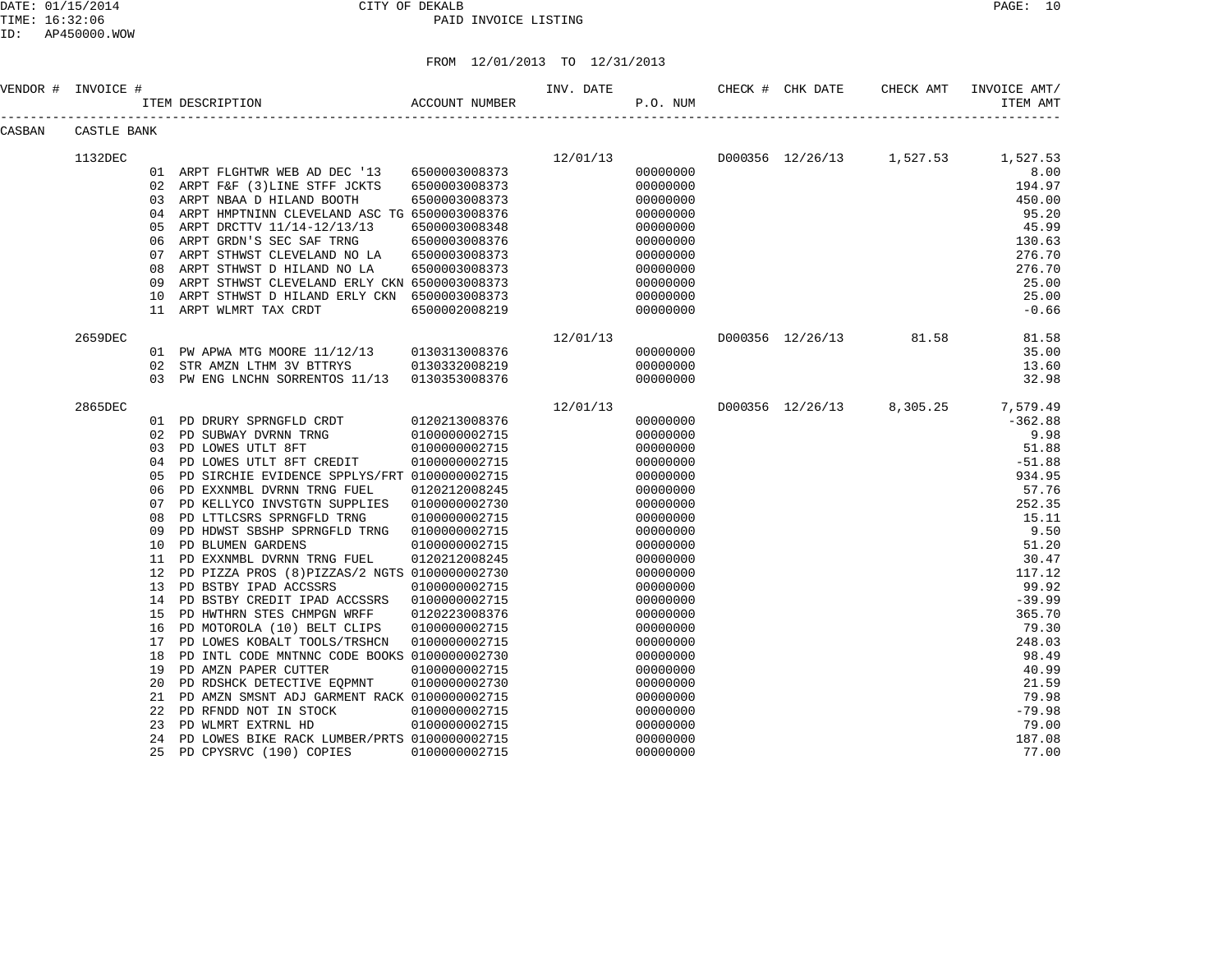| VENDOR # INVOICE # |          |                                                                             |               | INV. DATE           | P.O. NUM             |  | CHECK # CHK DATE CHECK AMT | INVOICE AMT/<br>ITEM AMT           |
|--------------------|----------|-----------------------------------------------------------------------------|---------------|---------------------|----------------------|--|----------------------------|------------------------------------|
| 2865DEC            |          |                                                                             |               | $12/01/13$ 00000000 |                      |  |                            | D000356 12/26/13 8,305.25 7,579.49 |
|                    | 26       | PD DOTY SONS CNCRT BASE BLOCK 0100000002715                                 |               |                     |                      |  |                            | 225.00                             |
|                    | 27       | PD ILLINOISASS MMBRSHP '14                                                  | 0120213008375 |                     | 00000000             |  |                            | 90.00                              |
|                    | 28       | PD LOWES UTLT 8FT CREDIT                                                    | 0100000002715 |                     | 00000000             |  |                            | $-7.97$                            |
|                    | 29       | PD LOWES IT STRG RCK/CNSTRCTN 0100000002715                                 |               |                     | 00000000             |  |                            | 458.20                             |
|                    | 30       | PD OPTICS PLNT CAMO PLANO CS                                                | 0100000002715 |                     | 00000000             |  |                            | 41.17                              |
|                    | 31       | PD AMZN RLLNG WHT BRD TRNG RM 0100000002715                                 |               |                     | 00000000             |  |                            | 232.62                             |
|                    | 32       | PD GRNGR RLLNG WRKSHP                                                       | 0100000002715 |                     | 00000000             |  |                            | 380.01                             |
|                    | 33       | PD GRNGR PLSTC PL/CMPRTMNT BX 0100000002715                                 |               |                     | 00000000             |  |                            | 64.72                              |
|                    | 34       | PD TIPS/HEALTH (50)HCI MNLS/FR 0100000002750                                |               |                     | 00000000             |  |                            | 821.78                             |
|                    | 36<br>37 | PD TARGET JNTRL SPPLYS                                                      | 0100000002715 |                     | 00000000             |  |                            | 56.64<br>197.56                    |
|                    | 38       | PD CNTRL RSTRNT SGNL HAT VALET 0100000002715<br>PD LOWES SHELF LINER/LTTRNG | 0100000002715 |                     | 00000000<br>00000000 |  |                            | 42.73                              |
|                    | 39       | PD CVS BATTERIES                                                            | 0100000002715 |                     | 00000000             |  |                            | 10.25                              |
|                    | 40       | PD AMZN KRFT ROLL PPR                                                       | 0100000002715 |                     | 00000000             |  |                            | 34.49                              |
|                    | 41       | PD OFFMX BRTH LT BLKONWHT                                                   | 0100000002715 |                     | 00000000             |  |                            | 24.99                              |
|                    | 42       | PD BSTBY HDMI ADPTR/INSIGNIA  0100000002715                                 |               |                     | 00000000             |  |                            | 249.98                             |
|                    | 43       | PD BSTBY CORDS TRNG ROOM                                                    | 0100000002715 |                     | 00000000             |  |                            | 24.99                              |
|                    | 44       | PD CNTNR STR (25) BLK BINS/FRT 0100000002715                                |               |                     | 00000000             |  |                            | 450.98                             |
|                    | 45       | PD WLMRT WIPER BLADES                                                       | 0120222008226 |                     | 00000000             |  |                            | 5.37                               |
|                    | 46       | PD WLMRT 12FT HDMI CORD                                                     | 0120222008226 |                     | 00000000             |  |                            | 19.00                              |
|                    | 47       | PD N AMRC RSC (2) RNG TRAUMA                                                | 0100000002715 |                     | 00000000             |  |                            | 737.98                             |
|                    | 48       | PD LOWES TOOLS/EXT CORD                                                     | 0100000002715 |                     | 00000000             |  |                            | 33.33                              |
|                    | 49       | PD INTXMTRS DRYGAS                                                          | 0100000002750 |                     | 00000000             |  |                            | 196.50                             |
|                    | 50       | PD PETCO K9 VAN DOG FOOD                                                    | 0100000002710 |                     | 00000000             |  |                            | 76.38                              |
|                    | 51       | PD BSTBY (2) SLIM PORTS/BTTRYS 0100000002715                                |               |                     | 00000000             |  |                            | 86.97                              |
|                    | 52       | PD SCHNCKS COOKIE TRAYS                                                     | 0100000002715 |                     | 00000000             |  |                            | 108.02                             |
|                    | 53       | PD LOWES EXT CORDS/DRWR LNRS                                                | 0100000002715 |                     | 00000000             |  |                            | 51.90                              |
|                    | 54       | PD 3MSTPAU ONLINE RSPRTR EVAL                                               | 0100000002715 |                     | 00000000             |  |                            | 28.00                              |
|                    | 55       | PD OFFMX BRTH LT BLKONWHT                                                   | 0100000002715 |                     | 00000000             |  |                            | 24.99                              |
|                    | 56       | PD PENSKE (3) DAY RENTAL<br>$\mathbf{r}$                                    | 0100000002715 |                     | 00000000             |  |                            | 415.25                             |
|                    | 57       | PD OFFMX BRTH LT BLKONWHT                                                   | 0100000002715 |                     | 00000000             |  |                            | 24.99                              |
| 3672DEC            |          |                                                                             |               | 12/01/13            |                      |  |                            | D000356 12/26/13 1,554.87 1,554.87 |
|                    |          | 01 ENG COMED DISPUTED                                                       | 0135004008497 |                     | 00000000             |  |                            | 1,328.51                           |
|                    | 02       | ENG BTTRYSPLS BTTRYS FLSHLGHT 0130352008244                                 |               |                     | 00000000             |  |                            | 25.90                              |
|                    | 03       | ENG INST TRNS ENGNRS BOOK                                                   | 0130352008202 |                     | 00000000             |  |                            | 57.00                              |
|                    | 04       | ENG WTHRTCH C-1 FLRMTS                                                      | 5250006008521 |                     | 00000000             |  |                            | 127.95                             |
|                    | 0.5      | ENG ELPS SHLL IL MUG MTG FUEL 0900002008245                                 |               |                     | 00000000             |  |                            | 15.51                              |
| 5069DEC            |          |                                                                             |               | 12/01/13            |                      |  | D000356 12/26/13 578.46    | 578.46                             |
|                    | 01       | CM TWN TVRN ESPIRITU/NAYLOR                                                 | 0110103008376 |                     | 00000000             |  |                            | 20.26                              |
|                    | 02       | CM PANERA CM INTERVIEWS                                                     | 0135004008497 |                     | 00000000             |  |                            | 197.88                             |
|                    | 03       | CM USPO SHPPNG NBC FOIA                                                     | 0115152008204 |                     | 00000000             |  |                            | 22.40                              |
|                    | 04       | CM NIU GR FRASER CM INT                                                     | 0135004008497 |                     | 00000000             |  |                            | 168.96                             |
|                    | 05       | CM NIU GR FRASER CM INT                                                     | 0135004008497 |                     | 00000000             |  |                            | 168.96                             |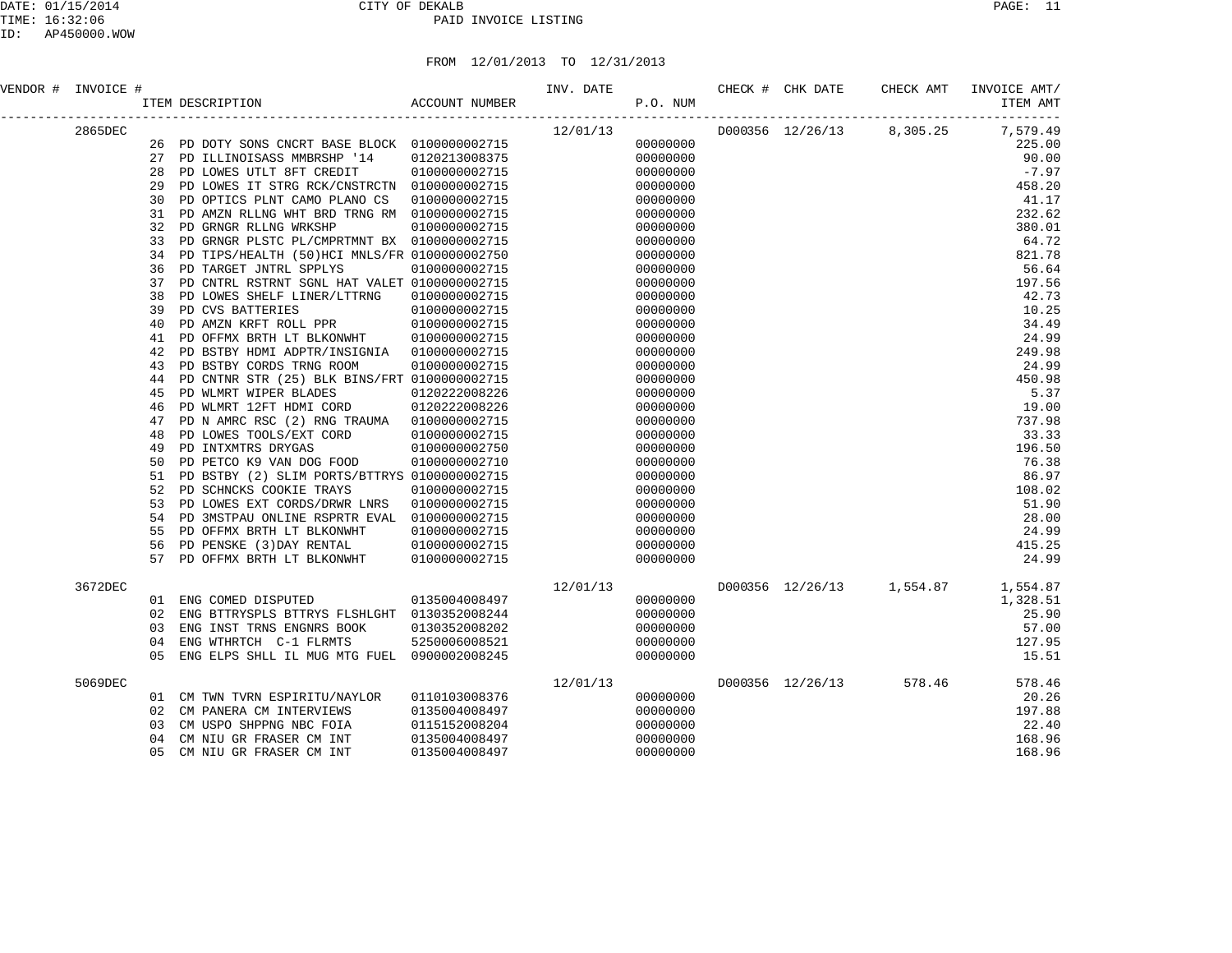| VENDOR # INVOICE # |         |                                                                       | ACCOUNT NUMBER<br>ITEM DESCRIPTION                                                                                                                                                                                                                                                                                                                                                               |                                                                                                                                                                        | INV. DATE | <b>P.O. NUM</b>                                                                                                                              | CHECK # CHK DATE |                         | CHECK AMT INVOICE AMT/<br>ITEM AMT                                                                                     |
|--------------------|---------|-----------------------------------------------------------------------|--------------------------------------------------------------------------------------------------------------------------------------------------------------------------------------------------------------------------------------------------------------------------------------------------------------------------------------------------------------------------------------------------|------------------------------------------------------------------------------------------------------------------------------------------------------------------------|-----------|----------------------------------------------------------------------------------------------------------------------------------------------|------------------|-------------------------|------------------------------------------------------------------------------------------------------------------------|
|                    | 5649DEC |                                                                       | 03 CD PRTYCTY MAUER PRTY SPPLS<br>04 CD PRTYCTY MAUER PRTY SPPLS<br>05 CD DLRTREE (2) BOWLS                                                                                                                                                                                                                                                                                                      | 0130353008376<br>0130353008376<br>0130353008376                                                                                                                        |           | 12/01/13<br>00000000<br>00000000<br>00000000<br>00000000<br>00000000                                                                         |                  |                         | D000356 12/26/13 167.36 167.36<br>54.99<br>47.99<br>43.42<br>18.96<br>2.00                                             |
|                    | 6874DEC | 02                                                                    | 01 STR OFFMX MSEPD/LSRMSE 0130332008204<br>WTR OFFMX OFFICE SUPPLIES 6000002008204<br>03 STR OFFMX OFFICE SUPPLIES                                                                                                                                                                                                                                                                               | 0130332008204                                                                                                                                                          | 12/01/13  | 00000000<br>00000000<br>00000000                                                                                                             |                  |                         | D000356 12/26/13 111.57 111.57<br>51.82<br>41.97<br>17.78                                                              |
|                    | 7228DEC | 05<br>06<br>07<br>08                                                  | 01 FD SCHNCKS (12)24PK WTR<br>02 FD ADA (2)RSTRM SGNS<br>03 FD FRSTNRSPNS CRS<br>03 FD FRSTNRSPNS CRS<br>04 FD FRSTNRSPNS CRS<br>FD FRSTNRSPNS CRS<br>FD WMGRNGR PSHBTTN ASMBLY KIT 0125272008210<br>FD PRMDC LCNS RNWL PRIELIPP<br>FD GNM PUB SUB ONLINE MSDS                                                                                                                                   | 0125272008240<br>5145006508624<br>0125273008376<br>0125273008376<br>0125273008376<br>0125273008315<br>0125273008375                                                    | 12/01/13  | 00000000<br>00000000<br>00000000<br>00000000<br>00000000<br>00000000<br>00000000<br>00000000                                                 |                  | D000356 12/26/13 549.37 | 549.37<br>35.88<br>21.00<br>80.00<br>80.00<br>80.00<br>61.74<br>41.75<br>149.00                                        |
|                    | 8940DEC |                                                                       | 01 FF TWLSPRCNTR TWLS/FRT<br>02 FF USWPNG MTRLS TWLS/FRT<br>03 FF WBSTRT STR (4) TWL BARS/FRT 2800002008295<br>04 FF F&F S2 (3) RBBR MATS                                                                                                                                                                                                                                                        | 2800002008295<br>2800002008295<br>2800002008295                                                                                                                        | 12/01/13  | 00000000<br>00000000<br>00000000<br>00000000                                                                                                 |                  | D000356 12/26/13 367.93 | 367.93<br>120.23<br>61.27<br>51.46<br>134.97                                                                           |
|                    | 9299DEC |                                                                       | 01 WTR JM MRRY PVC CVR 6000002008232<br>02 WTR METRO TECH DRCT CNCTN LD 6000003008310                                                                                                                                                                                                                                                                                                            |                                                                                                                                                                        | 12/01/13  | 00000000<br>00000000                                                                                                                         |                  | D000356 12/26/13 664.76 | 664.76<br>384.44<br>280.32                                                                                             |
|                    | 9427DEC | 03<br>04<br>05<br>06<br>07<br>08<br>09<br>10<br>11<br>12 <sup>°</sup> | 01 IT BSTBY SNDBLSTR XFI GO PRO<br>02 IT CBI PRLLLS DSKTP 9 MAC UPGR 0115162008285<br>IT SRTHNGCM DISC LBLR DWNLD<br>IT SHWMECBLS PATCH CABLES<br>IT SHWMECBLS PATCH CABLES<br>IT VDBLCKS NOV '13 SUB<br>IT LCOM GLBL (2) 800M ANTENNA 0115166008580<br>IT VERIZON IPHONE SHELL<br>IT SHWMECBLS PATCH CABLES<br>IT SHWMECBLS DUAL PLUGS<br>IT SHWMECBLS PATCH CABLES<br>IT CLNDR WIZ RENEWAL SUB | 0115162008285<br>0115162008285<br>0115162008285<br>0115162008285<br>0115163008375<br>0115166008580<br>0115162008285<br>0115162008285<br>0115162008285<br>0115162008285 | 12/01/13  | 00000000<br>00000000<br>00000000<br>00000000<br>00000000<br>00000000<br>00000000<br>00000000<br>00000000<br>00000000<br>00000000<br>00000000 |                  | D000356 12/26/13 857.75 | 857.75<br>39.99<br>116.22<br>24.95<br>60.11<br>121.68<br>19.00<br>294.39<br>22.49<br>40.79<br>14.39<br>111.02<br>88.00 |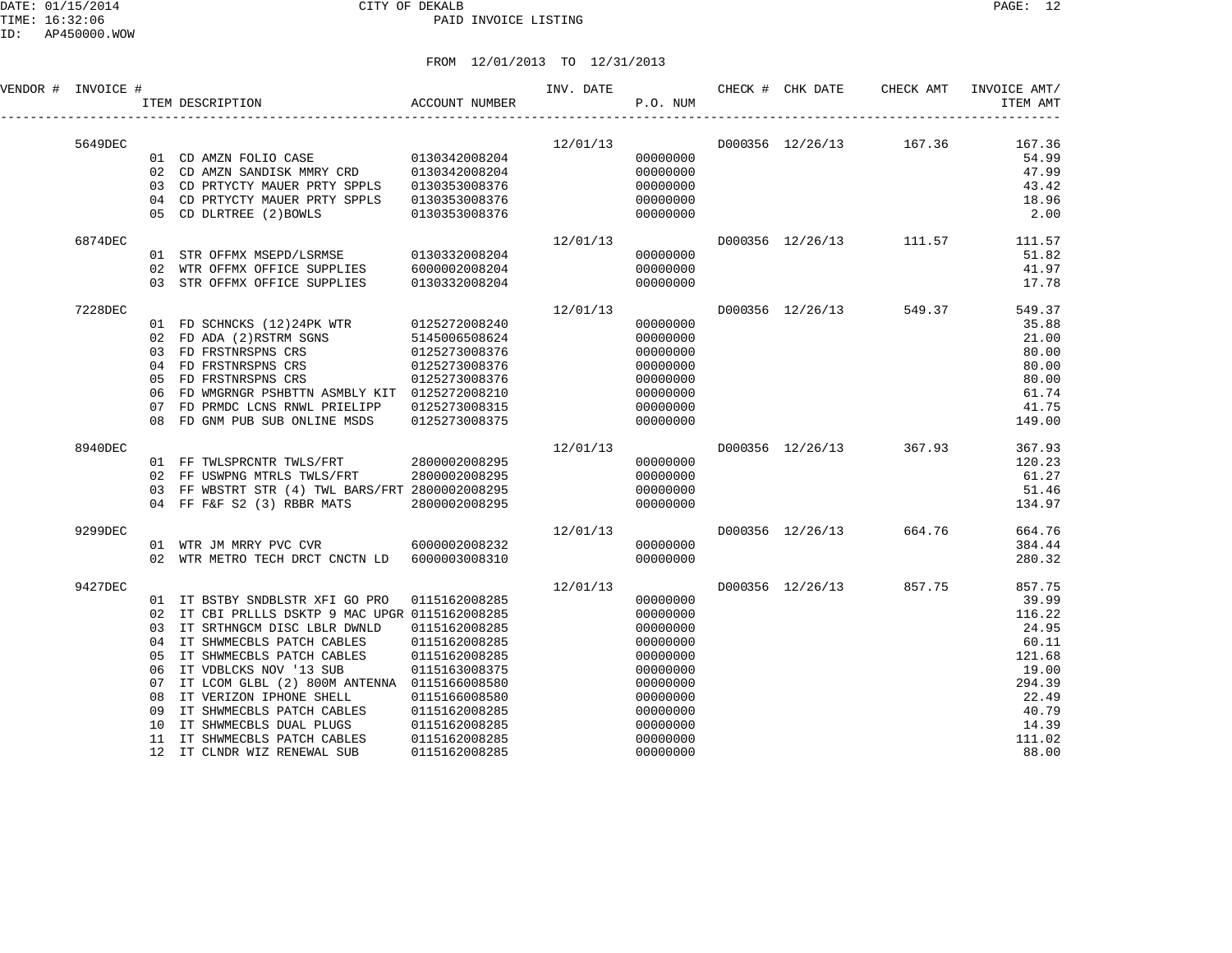|          | VENDOR # INVOICE # | ITEM DESCRIPTION                                                                          | ACCOUNT NUMBER                                  | INV. DATE               | P.O. NUM                         |       |                  | CHECK # CHK DATE CHECK AMT | INVOICE AMT/<br>ITEM AMT           |
|----------|--------------------|-------------------------------------------------------------------------------------------|-------------------------------------------------|-------------------------|----------------------------------|-------|------------------|----------------------------|------------------------------------|
|          | 9427DEC            | 13 IT AMZN HTML CSS DSGN BOOK 0115163008376<br>14 IT SHWMECBLS CREDIT                     | 0115162008285                                   | 12/01/13                | 00000000<br>00000000             |       | D000356 12/26/13 | 857.75                     | 857.75<br>26.40<br>$-121.68$       |
|          | 9518DEC            | 01 HR OFFMX OFFICE SUPPLIES<br>02 HR JEWEL CM INTRVWS<br>03 HD POTBELLY CM INTRVWS        | 0115152008204<br>0135004008497<br>0135004008497 | 12/01/13                | 00000000<br>00000000<br>00000000 |       | D000356 12/26/13 | 215.23                     | 215.23<br>17.49<br>41.44<br>156.30 |
| CASBANLB |                    | CASTLE BANK-DIVISION OF 1ST                                                               |                                                 |                         |                                  |       |                  |                            | VENDOR TOTAL: 14,255.90            |
|          | DEC13              | 01 NOV '13 LOCK BOX FEES 6000000063444                                                    |                                                 | 12/16/13                | 00000000                         |       |                  | D000354 12/16/13 130.82    | 130.82<br>130.82                   |
| CATFLU   |                    | CATCHING FLUIDPOWER, INC.                                                                 |                                                 |                         |                                  |       |                  | VENDOR TOTAL:              | 130.82                             |
|          | 5876434            | 01 STR (13) PARKER HOSE PRDCT 0130332008226                                               |                                                 | 11/26/13                | 00000000                         | 39106 |                  | 12/20/13 162.56            | 162.56<br>162.56                   |
|          | 5878850            | 01 STR (5)60SRS GNRL PRPS CPLR                                                            | 0130332008226                                   | 12/09/13                | 00000000                         | 39272 |                  | 12/31/13 1,489.91          | 817.30<br>817.30                   |
|          | 5879211            | 01 STR PIPES/CPLRS/SLK SWV/GPN<br>02 WTR PIPES/CPLRS/SLK SWV/GPN                          | 0130332008226<br>6000002008226                  | 12/10/13                | 00000000<br>00000000             |       |                  | 39272 12/31/13 1,489.91    | 672.61<br>336.31<br>336.30         |
| CCMSI    | CCMSI              |                                                                                           |                                                 |                         |                                  |       |                  | VENDOR TOTAL:              | 1,652.47                           |
|          | 0000425            | 01 ADVNC FNDNG 11D87C698187 7000004008472                                                 |                                                 | 12/04/13 39184 12/20/13 | 00000000                         |       |                  | 51,171.03                  | 51, 171.03<br>51, 171.03           |
| CDWGOV   | CDW GOVERNMENT INC |                                                                                           |                                                 |                         |                                  |       |                  | VENDOR TOTAL:              | 51, 171.03                         |
|          | HF79993            | 01 IT APPLE AIR/FRT                                                                       | 0115166008515                                   | 11/20/13                | 00000000                         |       |                  | 39026 12/13/13 1,113.99    | 1,113.99<br>1,113.99               |
|          | HH91953            | 01 PD (200)MS SLD+WIN SRV 5145006508626<br>02 PD (20)MS SLD+WIN REM DT SVCS 5145006508626 |                                                 | 11/25/13                | 00000000<br>00000000             |       | 39107 12/20/13   | 7,481.92                   | 5,757.40<br>4,480.00<br>1,277.40   |
|          | HJ41703            | 01 PD (3)MS SLD=WIN SRV STD                                                               | 5145006508626                                   | 11/26/13                | 00000000                         | 39107 |                  | 12/20/13 7,481.92          | 1,724.52<br>1,724.52               |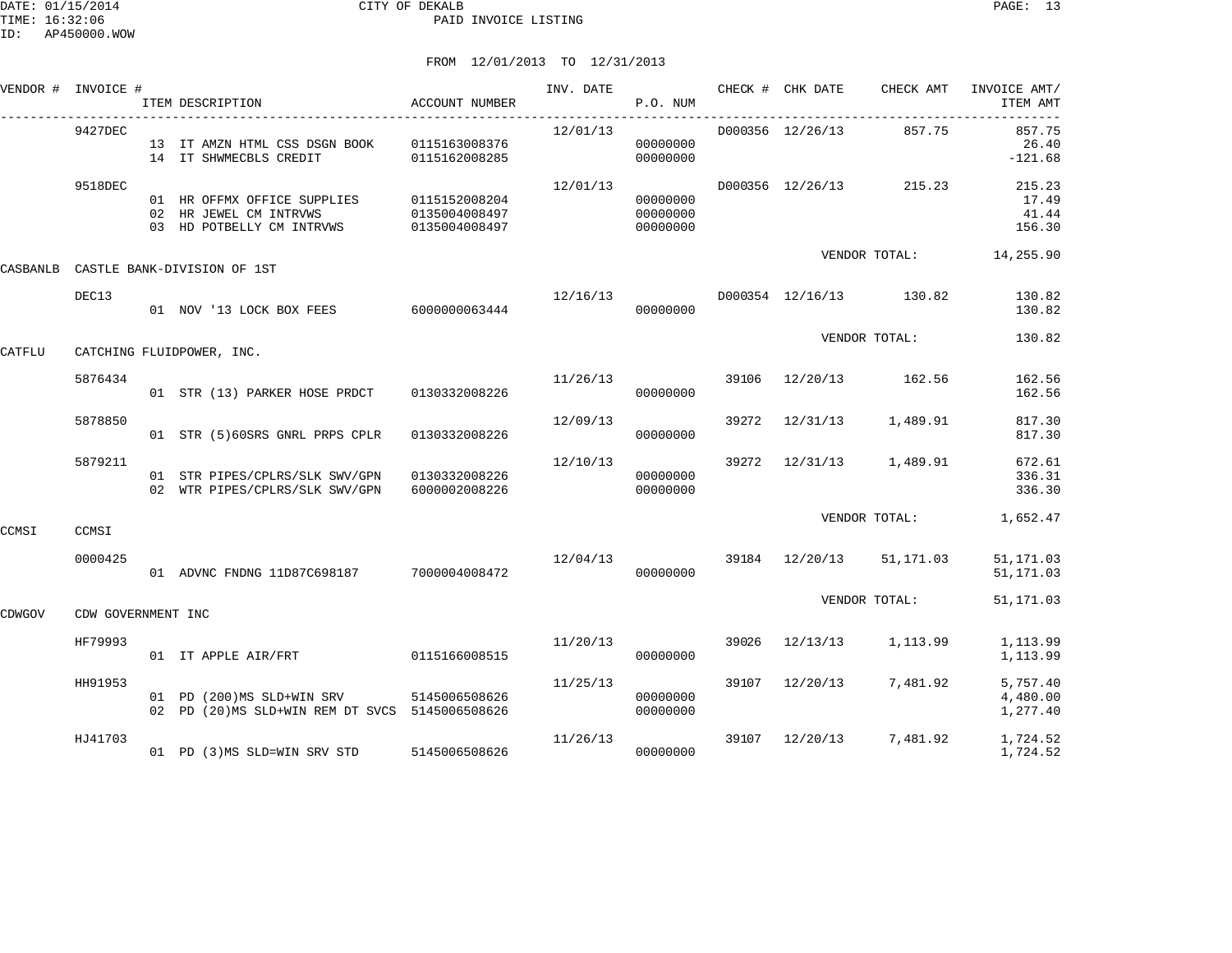DATE: 01/15/2014 CITY OF DEKALB PAGE: 14 PAID INVOICE LISTING

| VENDOR # INVOICE #           |                | ITEM DESCRIPTION                                                                                                                                                                                                               | ACCOUNT NUMBER                                                                                                      | INV. DATE | P.O. NUM                                                                                     |       | CHECK # CHK DATE | CHECK AMT                | INVOICE AMT/<br>ITEM AMT                                                  |
|------------------------------|----------------|--------------------------------------------------------------------------------------------------------------------------------------------------------------------------------------------------------------------------------|---------------------------------------------------------------------------------------------------------------------|-----------|----------------------------------------------------------------------------------------------|-------|------------------|--------------------------|---------------------------------------------------------------------------|
|                              | HL31428        | 01 30 MS SLD+ OFFICE PRO PLUS '13 5145006508626                                                                                                                                                                                |                                                                                                                     | 12/03/13  | 00000000                                                                                     |       |                  | 39273 12/31/13 9,929.10  | 9,929.10<br>9,929.10                                                      |
| CERLAB                       |                | CERTIFIED LABORATORIES                                                                                                                                                                                                         |                                                                                                                     |           |                                                                                              |       |                  | VENDOR TOTAL:            | 18,525.01                                                                 |
|                              | 1300871        | 01 STR PREMALUBE XTREME 0130332008226<br>02 PD PREMALUBE XTREME<br>03 WTR PREMALUBE XTREME                                                                                                                                     | 0120222008226<br>6000002008226                                                                                      | 11/16/13  | 00000000<br>00000000<br>00000000                                                             |       |                  | 38953 12/06/13 2,914.65  | 2,914.65<br>971.55<br>971.55<br>971.55                                    |
| CHITIT                       |                | CHICAGO TITLE INSURANCE CO                                                                                                                                                                                                     |                                                                                                                     |           |                                                                                              |       |                  | VENDOR TOTAL:            | 2,914.65                                                                  |
|                              | C100250        | 01 FY14 TIF REHAB 1721 SEAMAN AVE 1300006508624                                                                                                                                                                                |                                                                                                                     | 11/21/13  | 00000000                                                                                     |       |                  | 39027 12/13/13 35.00     | 35.00<br>35.00                                                            |
| CITYTECH CITY TECH USA, INC. |                |                                                                                                                                                                                                                                |                                                                                                                     |           |                                                                                              |       |                  | VENDOR TOTAL:            | 35.00                                                                     |
|                              | 2069           | 01 PLCSLRY ANNL MMBRSHP '14 0115173008375                                                                                                                                                                                      |                                                                                                                     | 12/03/13  | 39108<br>00000000                                                                            |       | 12/20/13         | 390.00                   | 390.00<br>390.00                                                          |
| CODGF                        | CITY OF DEKALB |                                                                                                                                                                                                                                |                                                                                                                     |           |                                                                                              |       |                  | VENDOR TOTAL:            | 390.00                                                                    |
|                              | IDIS5632167    | 01 FY14 CDBG ADMIN SMIRZ SLRY RMB 1900009009001                                                                                                                                                                                |                                                                                                                     | 11/27/13  | 00000000                                                                                     |       |                  | 38954 12/06/13 16,719.43 | 16,719.43<br>16,719.43                                                    |
| CODPC1                       | CITY OF DEKALB |                                                                                                                                                                                                                                |                                                                                                                     |           |                                                                                              |       |                  | VENDOR TOTAL:            | 16,719.43                                                                 |
|                              | 112613         | 01 PD UNDRCVR INVSTGTNS                                                                                                                                                                                                        | 0100000002730                                                                                                       | 11/26/13  | 00000000                                                                                     | 38955 | 12/06/13         | 1,000.00                 | 1,000.00<br>1,000.00                                                      |
|                              | 120613         | 01 ARPT (6) DSTLLD WTR<br>02 WTR BIG LOTS METER PAN<br>03 FIN DRWR SHRT 11/21/13<br>04 STR DONUTS<br>05 PLN D HILAND PRKING NIU<br>06 FIN DRWR SHRT 11/27/13<br>07 FIN PC SHRT<br>08 DSATS RMB B DICKSON 11/6/13 0900003008376 | 6500003008310<br>6000002008219<br>0100000001067<br>0110103008376<br>0130343008376<br>0100000001067<br>0100000083970 | 12/06/13  | 00000000<br>00000000<br>00000000<br>00000000<br>00000000<br>00000000<br>00000000<br>00000000 | 39028 | 12/13/13         | 94.04                    | 94.04<br>5.33<br>2.16<br>0.44<br>12.31<br>5.00<br>30.00<br>10.00<br>28.80 |
|                              | 122713         |                                                                                                                                                                                                                                |                                                                                                                     | 12/27/13  |                                                                                              |       | 39274 12/31/13   | 477.18                   | 477.18                                                                    |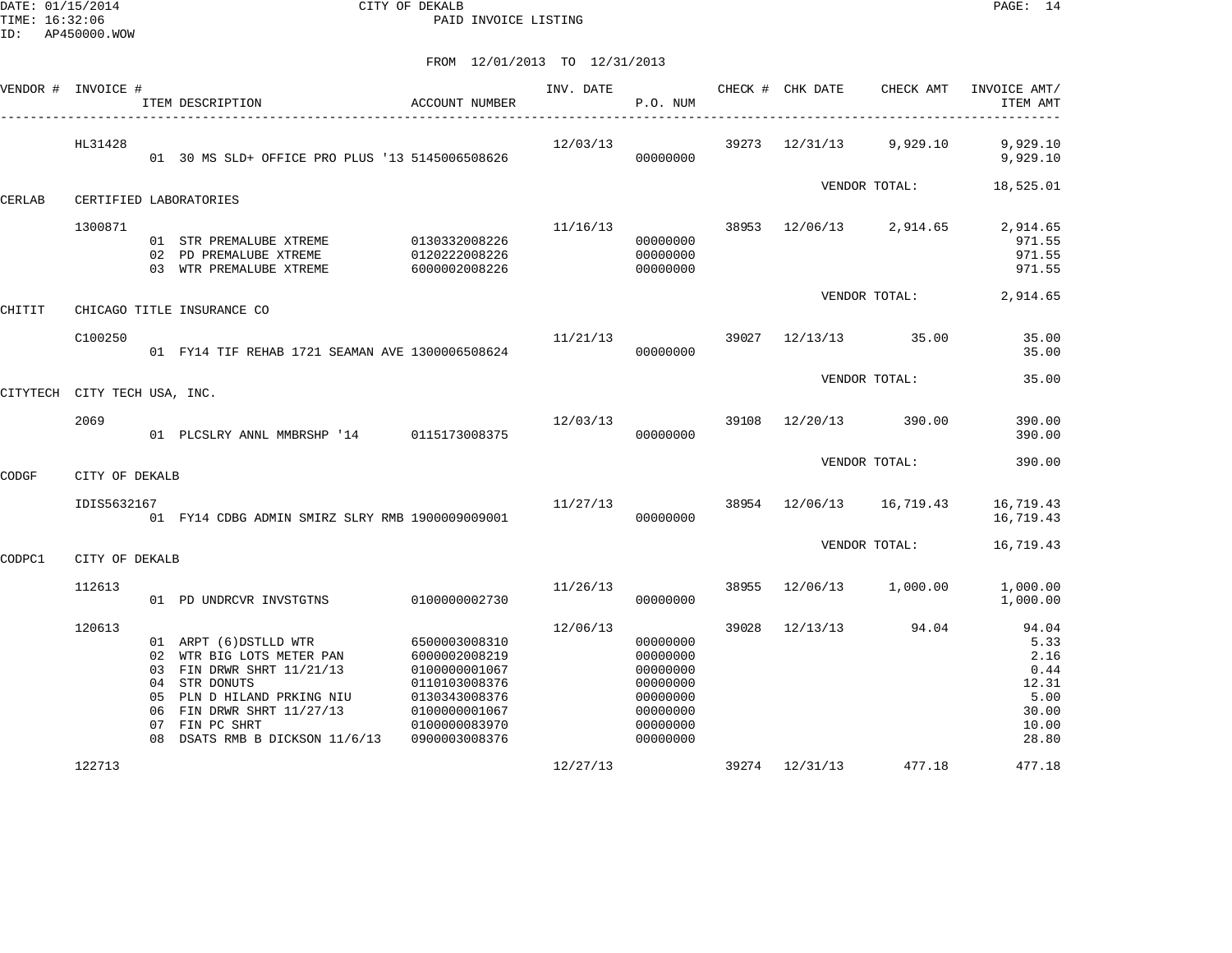DATE: 01/15/2014 CITY OF DEKALB PAGE: 15 PAID INVOICE LISTING

ID: AP450000.WOW

|        | VENDOR # INVOICE # | ITEM DESCRIPTION                                                                                                                                                                                                       | ACCOUNT NUMBER                                                                                                                       | INV. DATE | P.O. NUM                                                                                     |       | CHECK # CHK DATE | CHECK AMT            | INVOICE AMT/<br>ITEM AMT                                                         |
|--------|--------------------|------------------------------------------------------------------------------------------------------------------------------------------------------------------------------------------------------------------------|--------------------------------------------------------------------------------------------------------------------------------------|-----------|----------------------------------------------------------------------------------------------|-------|------------------|----------------------|----------------------------------------------------------------------------------|
|        | 122713             | 01 PD CRM FREE- GRAPHICS<br>02 PD PATROL NOTARY FILING<br>03 PD ADM TRAINING<br>04 PD ANTI-CRIME SUPPLIES/MEALS<br>05 PD ADM TOW - MISC<br>06 PD INVEST - TRAINING<br>07 PD PRISIONER MEALS<br>08 PD PATROL - TRAINING | 0120262008270<br>0120223008376<br>0120213008376<br>0100000002730<br>0100000002715<br>0120243008376<br>0120222008299<br>0120223008376 | 12/27/13  | 00000000<br>00000000<br>00000000<br>00000000<br>00000000<br>00000000<br>00000000<br>00000000 |       | 39274 12/31/13   | 477.18               | 477.18<br>14.64<br>30.00<br>25.00<br>28.33<br>139.82<br>52.70<br>23.04<br>163.65 |
| CODWAT |                    | CITY OF DEKALB-WATER FUND                                                                                                                                                                                              |                                                                                                                                      |           |                                                                                              |       |                  | VENDOR TOTAL:        | 1,571.22                                                                         |
|        | 120113             | 01 1602067840-00 714 PINE S1 0125273008355                                                                                                                                                                             |                                                                                                                                      | 12/01/13  | 00000000                                                                                     |       | 39109 12/20/13   | 721.10               | 721.10<br>721.10                                                                 |
|        | 120113A            | 01 2202102540-00 1316 MARKET                                                                                                                                                                                           | 0130323008355                                                                                                                        | 12/01/13  | 00000000                                                                                     | 39198 | 12/27/13         | 1,144.10             | 374.15<br>374.15                                                                 |
|        | 120113B            | 01 2202102550-00 1216 MARKET                                                                                                                                                                                           | 6000003008355                                                                                                                        | 12/01/13  | 00000000                                                                                     | 39198 | 12/27/13         | 1,144.10             | 507.25<br>507.25                                                                 |
|        | 120113C            | 01 1802077170-00 2100 PLEASANT-PI 6500003008355                                                                                                                                                                        |                                                                                                                                      | 12/01/13  | 00000000                                                                                     | 39198 | 12/27/13         | 1,144.10             | 29.55<br>29.55                                                                   |
|        | 120113D            | 01 1802077460-00 3232 PLEASANT 3B 6500003008355                                                                                                                                                                        |                                                                                                                                      | 12/01/13  | 00000000                                                                                     | 39198 | 12/27/13         | 1,144.10             | 23.50<br>23.50                                                                   |
|        | 120113E            | 01 1802077180-00 2100 PLEASANT NP 6500003008355                                                                                                                                                                        |                                                                                                                                      | 12/01/13  | 00000000                                                                                     | 39198 | 12/27/13         | 1,144.10             | 29.55<br>29.55                                                                   |
|        | 120113F            | 01 1802077210-00 2200 PLEASANT                                                                                                                                                                                         | 6500003008355                                                                                                                        | 12/01/13  | 00000000                                                                                     | 39198 | 12/27/13         | 1,144.10             | 77.95<br>77.95                                                                   |
|        | 120113G            | 01 1802077190-01 3232 PLEASANT FB 6500003008355                                                                                                                                                                        |                                                                                                                                      | 12/01/13  | 00000000                                                                                     |       | 39198 12/27/13   | 1,144.10             | 102.15<br>102.15                                                                 |
| COLBAN | COLDWELL BANKER    |                                                                                                                                                                                                                        |                                                                                                                                      |           |                                                                                              |       |                  | VENDOR TOTAL:        | 1,865.20                                                                         |
|        | 062113             | 01 WTR RFD 1532 FARMSTEAD LN 6000000063444<br>02 WTR RFD 206 NORTHBRIDGE                                                                                                                                               | 6000000063444                                                                                                                        | 12/04/13  | 00000000<br>00000000                                                                         |       |                  | 39029 12/13/13 43.90 | 43.90<br>13.06<br>30.84                                                          |
|        |                    |                                                                                                                                                                                                                        |                                                                                                                                      |           |                                                                                              |       |                  | VENDOR TOTAL:        | 43.90                                                                            |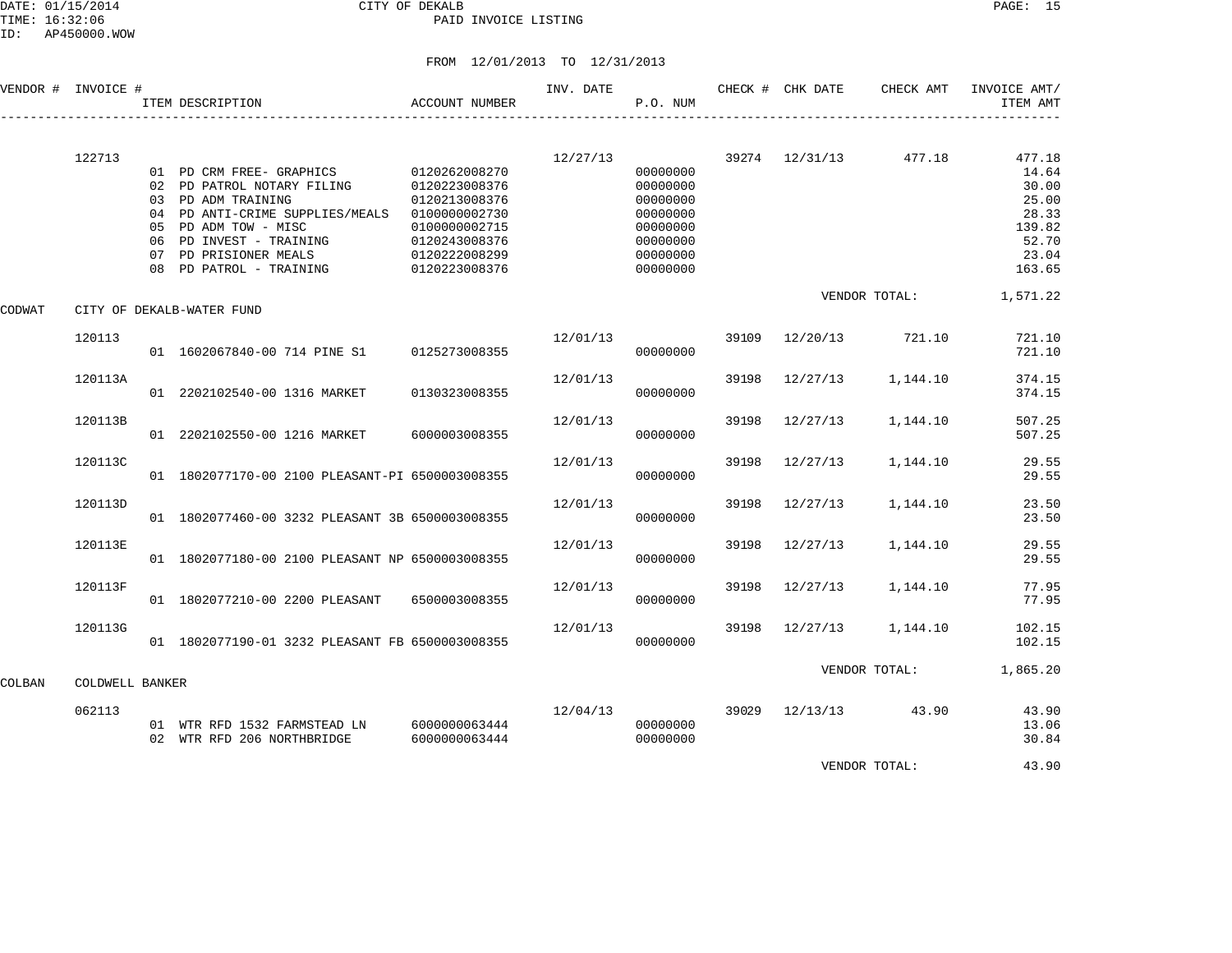DATE: 01/15/2014 CITY OF DEKALB PAGE: 16 PAID INVOICE LISTING

ID: AP450000.WOW

|         | VENDOR # INVOICE #  | ITEM DESCRIPTION                             | ACCOUNT NUMBER | INV. DATE | P.O. NUM |       | CHECK # CHK DATE | CHECK AMT     | INVOICE AMT/<br>ITEM AMT |
|---------|---------------------|----------------------------------------------|----------------|-----------|----------|-------|------------------|---------------|--------------------------|
| COMCAST | COMCAST             |                                              |                |           |          |       |                  |               |                          |
|         | 112513              | 01 FD S3 12/05-01/04                         | 2800003008375  | 11/25/13  | 00000000 | 39110 | 12/20/13         | 25.87         | 25.87<br>25.87           |
|         | 112613              | 01 PD SCRTY SYSTM N 11TH                     | 0100000002715  | 11/26/13  | 00000000 | 39030 | 12/13/13         | 66.99         | 66.99<br>66.99           |
|         | 120413              | 01 CTYHLL CABLE 12/14-01/13/14 0115163008310 |                | 12/04/13  | 00000000 | 39199 | 12/27/13         | 9.95          | 9.95<br>9.95             |
| COMEAS  |                     | COMELEC SERVICES, INC.                       |                |           |          |       |                  | VENDOR TOTAL: | 102.81                   |
|         | 50952               | 01 FD ANTENNA/PWR CBL/SWTCH                  | 0125273008310  | 10/28/13  | 00000000 | 39200 | 12/27/13         | 297.00        | 297.00<br>297.00         |
|         | 50952               | 01 FD (5) ANTNN/PWRCBL/CBL/FRT               | 0125276008580  | 10/28/13  | 00000000 | 39275 | 12/31/13         | 297.00        | 297.00<br>297.00         |
| COMED   | COMMONWEALTH EDISON |                                              |                |           |          |       |                  | VENDOR TOTAL: | 594.00                   |
|         | 102413              | 01 0203047054 9/24-10/23/13                  | 0130333008352  | 10/24/13  | 00000000 | 39112 | 12/20/13         | 1,148.72      | 11.42<br>11.42           |
|         | 102513              | 01 3034017012 9/26-10/25/13                  | 6500003008352  | 10/25/13  | 00000000 | 39112 | 12/20/13         | 1,148.72      | 31.82<br>31.82           |
|         | 102913B             | 01 3243134066 10/1-10/29/13                  | 0130333008352  | 10/29/13  | 00000000 | 39112 | 12/20/13         | 1,148.72      | 107.58<br>107.58         |
|         | 102913C             | 01 1353027096 10/1-10/29/13                  | 0130333008352  | 10/29/13  | 00000000 | 39112 | 12/20/13         | 1,148.72      | 37.51<br>37.51           |
|         | 102913D             | 01 6247144034 9/30-10/29/13                  | 1000002008352  | 10/29/13  | 00000000 | 39112 | 12/20/13         | 1,148.72      | 12.87<br>12.87           |
|         | 102913E             | 01 5617001014 9/30-10/29/13                  | 1000002008352  | 10/29/13  | 00000000 | 39112 | 12/20/13         | 1,148.72      | 12.87<br>12.87           |
|         | 102913F             | 01 2201002013 9/30-10/29/13                  | 1000002008352  | 10/29/13  | 00000000 | 39112 | 12/20/13         | 1,148.72      | 12.87<br>12.87           |
|         | 102913G             | 01 2845061003 9/30-10/29/13                  | 1000002008352  | 10/29/13  | 00000000 | 39112 | 12/20/13         | 1,148.72      | 12.87<br>12.87           |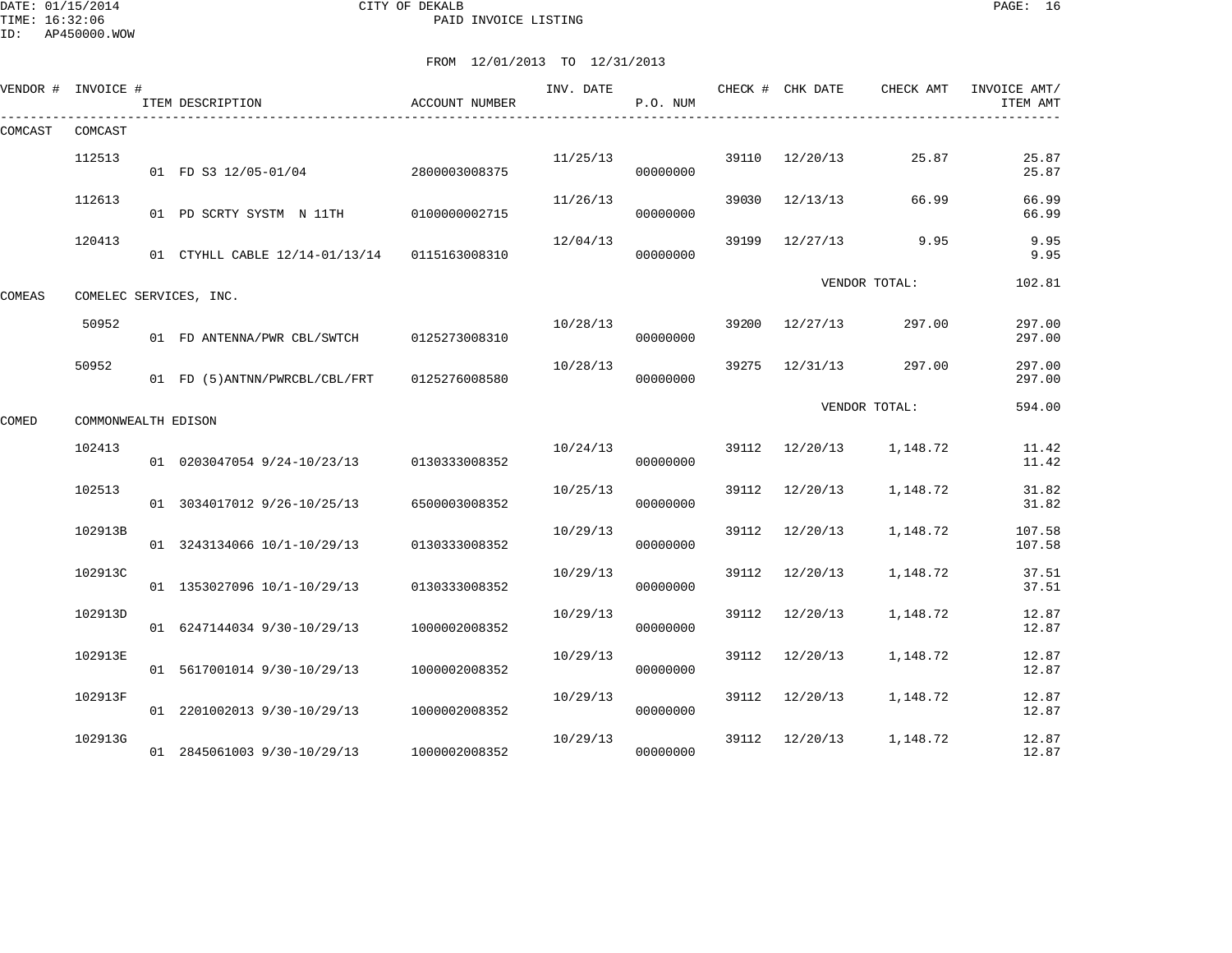DATE: 01/15/2014 CITY OF DEKALB PAGE: 17 PAID INVOICE LISTING

| VENDOR # INVOICE # | ITEM DESCRIPTION                         | <b>ACCOUNT NUMBER</b> | INV. DATE | P.O. NUM |       | CHECK # CHK DATE | CHECK AMT | INVOICE AMT/<br>ITEM AMT |
|--------------------|------------------------------------------|-----------------------|-----------|----------|-------|------------------|-----------|--------------------------|
| 102913H            | 01 3909108035 09/30-10/29/13             | 1000002008352         | 10/29/13  | 00000000 | 39112 | 12/20/13         | 1,148.72  | 12.87<br>12.87           |
| 102913I            | 01 2378089039 10/1-10/29/13              | 0130333008352         | 10/29/13  | 00000000 | 39112 | 12/20/13         | 1,148.72  | 162.05<br>162.05         |
| 103013A            | 01 2439716008 10/1-10/30/13              | 6500003008352         | 10/30/13  | 00000000 | 38956 | 12/06/13         | 421.42    | 313.41<br>313.41         |
| 103013B            | 01 0063137075 09/30-10/29/13             | 1000002008352         | 10/30/13  | 00000000 | 38956 | 12/06/13         | 421.42    | 40.83<br>40.83           |
| 103013C            | 01 3203158108 10/2-10/30/13              | 0130333008352         | 10/30/13  | 00000000 | 39112 | 12/20/13         | 1,148.72  | 24.72<br>24.72           |
| 103013D            | 01 0965041007 10/1-10/29/13              | 0130333008352         | 10/30/13  | 00000000 | 39112 | 12/20/13         | 1,148.72  | 61.62<br>61.62           |
| 103013E            | 01 2415052007 10/1-10/30/13              | 6500003008352         | 10/30/13  | 00000000 | 39112 | 12/20/13         | 1,148.72  | 62.58<br>62.58           |
| 103113             | 01 3034540007 10/2-10/31/13              | 0130333008352         | 10/31/13  | 00000000 | 38956 | 12/06/13         | 421.42    | 40.24<br>40.24           |
| 103113A            | 01 2698543003 10/2-10/31/13              | 0130333008352         | 10/31/13  | 00000000 | 38956 | 12/06/13         | 421.42    | 26.94<br>26.94           |
| 103113B            | 01 1053017076 10/1-10/30/13              | 1000002008352         | 10/31/13  | 00000000 | 39112 | 12/20/13         | 1,148.72  | 68.87<br>68.87           |
| 103113C            | 01 0338120095 10/1-10/30/13              | 1000002008352         | 10/31/13  | 00000000 | 39112 | 12/20/13         | 1,148.72  | 57.92<br>57.92           |
| 103113D            | 01 2698651000 10/1-10/31/13              | 0130333008352         | 10/31/13  | 00000000 | 39112 | 12/20/13         | 1,148.72  | 18.25<br>18.25           |
| 103113E            | 01 2691445004 10/1-10/29/13              | 0130333008352         | 10/31/13  | 00000000 | 39112 | 12/20/13         | 1,148.72  | 96.20<br>96.20           |
| 103113F            | 01 6609155004 10/1-10/31/13              | 0130333008352         | 10/31/13  | 00000000 | 39112 | 12/20/13         | 1,148.72  | 252.79<br>252.79         |
| 110113             | 01 5477111064 10/3-11/1/13 1000002008352 |                       | 11/01/13  | 00000000 | 39112 | 12/20/13         | 1,148.72  | 12.87<br>12.87           |
| 110113A            |                                          |                       | 11/01/13  |          |       | 39112 12/20/13   | 1,148.72  | 57.90                    |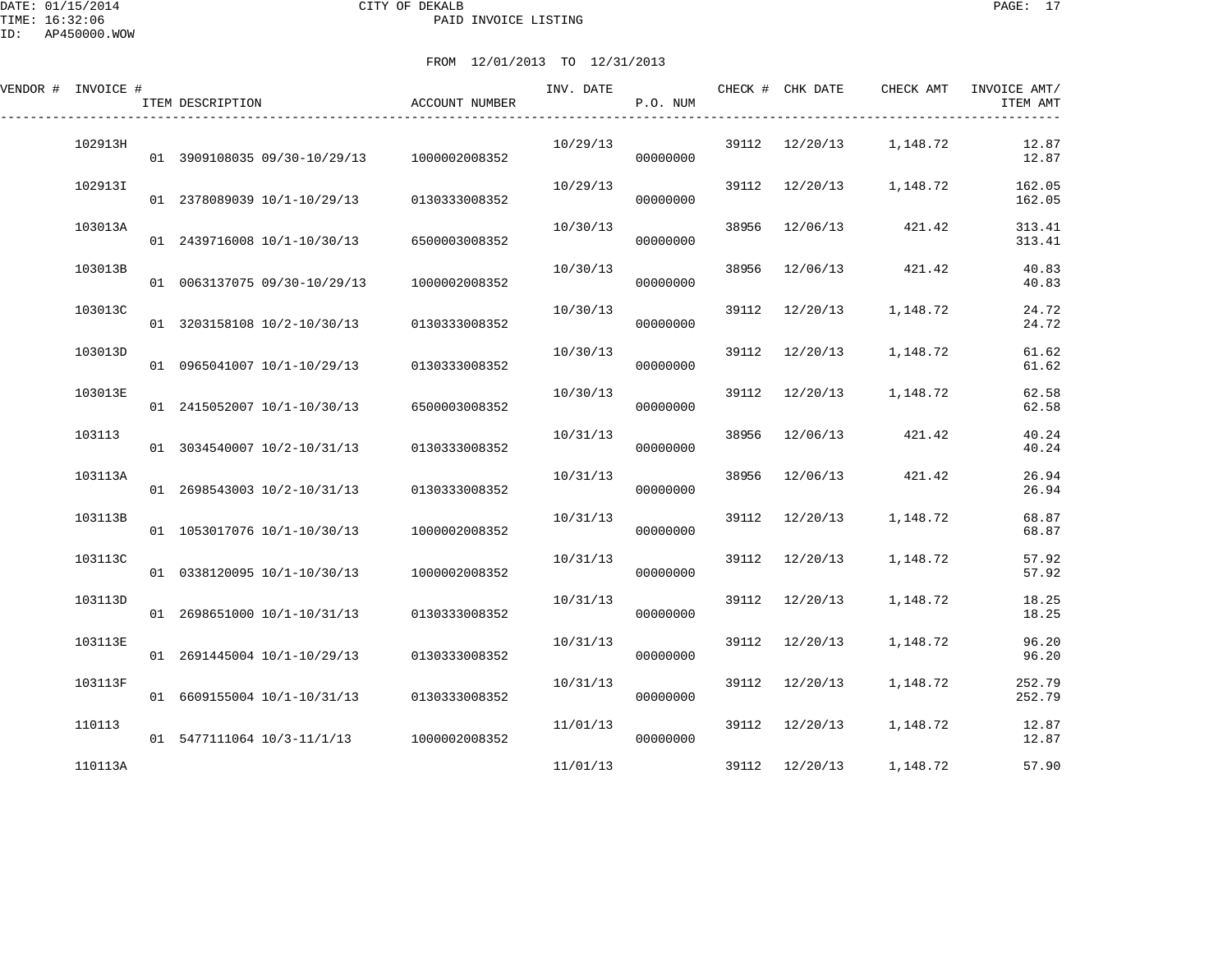|               | VENDOR # INVOICE # | ITEM DESCRIPTION                                | ACCOUNT NUMBER | INV. DATE | P.O. NUM |       | CHECK # CHK DATE | CHECK AMT            | INVOICE AMT/<br>ITEM AMT |
|---------------|--------------------|-------------------------------------------------|----------------|-----------|----------|-------|------------------|----------------------|--------------------------|
|               |                    |                                                 |                |           |          |       |                  |                      |                          |
|               | 110113A            | 01 0786037018 10/2-10/30/13 0130333008352       |                | 11/01/13  | 00000000 |       | 39112 12/20/13   | 1,148.72             | 57.90<br>57.90           |
|               | 110413             | 01 1253019001 10/4-11/4/13                      | 1000002008352  | 11/04/13  | 00000000 | 39112 | 12/20/13         | 1,148.72             | 15.63<br>15.63           |
|               | 110513             | 01 7710079018 10/1-11/2/13                      | 0130333008352  | 11/05/13  | 00000000 | 39112 | 12/20/13         | 1,148.72             | 4.64<br>4.64             |
|               | 112613             | 01 0099140182 10/29-11/26/13                    | 0130333008352  | 11/26/13  | 00000000 | 39031 | 12/13/13         | 40.00                | 40.00<br>40.00           |
|               | 112613A            | 01 2948159011 10/29-11/26/13                    | 0130333008352  | 11/26/13  | 00000000 | 39276 | 12/31/13         | 53.73                | 24.14<br>24.14           |
|               | 120213             | 01 2691541038 10/29-11/27/13                    | 0130333008352  | 12/02/13  | 00000000 | 39276 | 12/31/13         | 53.73                | 5.30<br>5.30             |
|               | 120213A            | 01 1428051200 11/2-12/2/13 0130333008352        |                | 12/02/13  | 00000000 | 39276 | 12/31/13         | 53.73                | 24.29<br>24.29           |
| COMLEA        |                    | COMERICA LEASING CORPORATION                    |                |           |          |       |                  | VENDOR TOTAL:        | 1,663.87                 |
|               | 99666              | 01 FD FIRE ENGINE(2)DMP TRKS PYMT 5250006008521 |                | 11/17/13  | 00000000 |       | 39201 12/27/13   | 97,688.96            | 97,688.96<br>97,688.96   |
| <b>COMREV</b> |                    | COMMUNICATION REVOLVING FUND                    |                |           |          |       |                  | VENDOR TOTAL:        | 97,688.96                |
|               | T1413537           | 01 PD LEADS NOV '13                             | 0120233008320  | 11/18/13  | 00000000 |       | 38957 12/06/13   | 500.40               | 500.40<br>500.40         |
| CONFS         | CONSERV FS         |                                                 |                |           |          |       |                  | VENDOR TOTAL:        | 500.40                   |
|               | 28556              | 01 ARPT 230.5GL DIESEL GOLD ULTRA 6500002008245 |                | 11/06/13  | 00000000 | 38958 | 12/06/13         | 804.90               | 804.90<br>804.90         |
|               | KRISTINE CONNORS   |                                                 |                |           |          |       |                  | VENDOR TOTAL:        | 804.90                   |
| CONKRI        | 120613             | 01 WTR RFND 270312265000 6000000063444          |                | 12/06/13  | 00000000 |       |                  | 39032 12/13/13 33.09 | 33.09<br>33.09           |
|               |                    |                                                 |                |           |          |       |                  | VENDOR TOTAL:        | 33.09                    |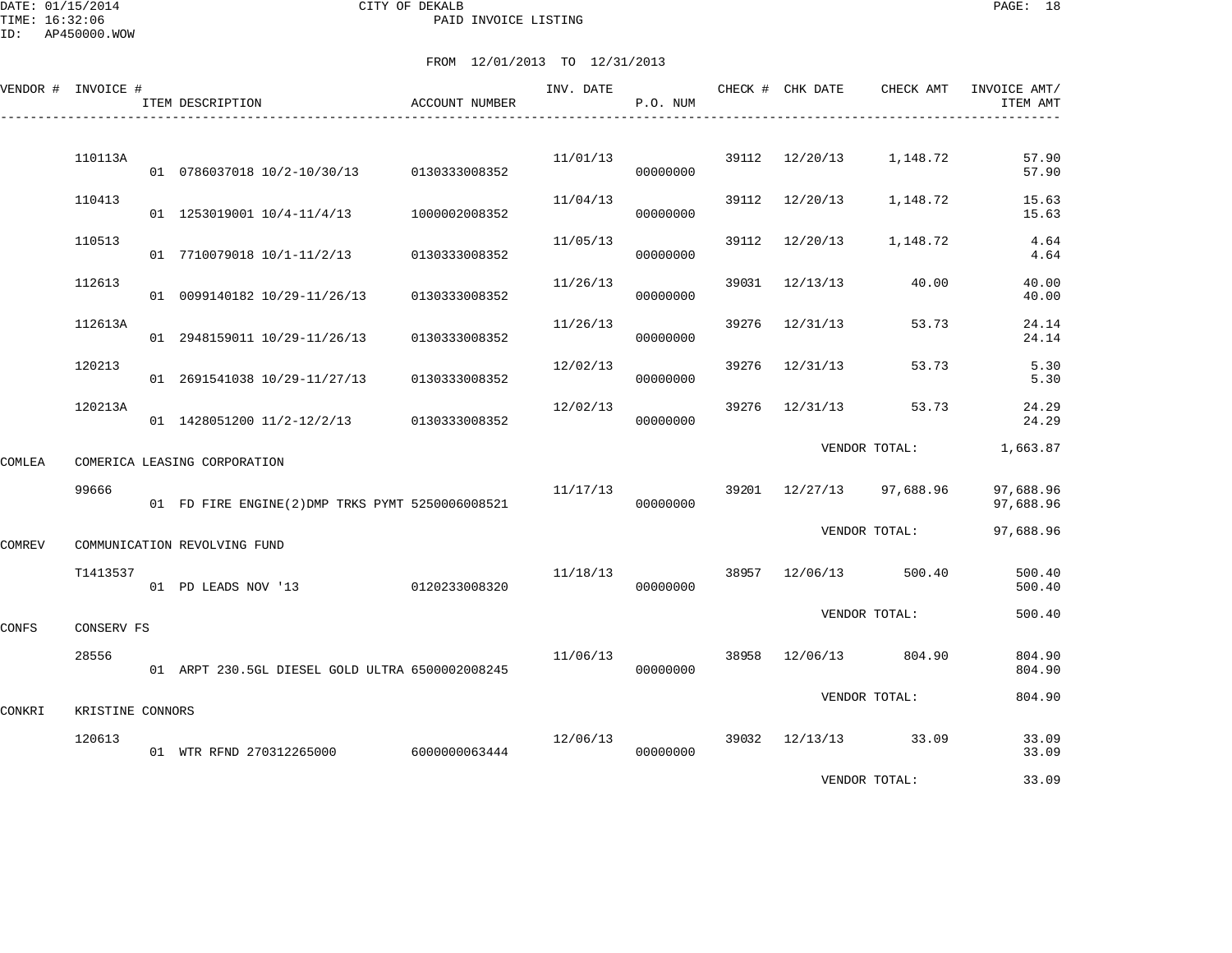DATE: 01/15/2014 CITY OF DEKALB PAGE: 19 PAID INVOICE LISTING

|         | VENDOR # INVOICE #         | ITEM DESCRIPTION                         | ACCOUNT NUMBER | INV. DATE | P.O. NUM |       | CHECK # CHK DATE | CHECK AMT     | INVOICE AMT/<br>ITEM AMT |
|---------|----------------------------|------------------------------------------|----------------|-----------|----------|-------|------------------|---------------|--------------------------|
| CONSTEL | CONSTELLATION              |                                          |                |           |          |       |                  |               |                          |
|         | 0012131235                 | 01 2698544000 10/1-10/29/13              | 0130333008352  | 11/02/13  | 00000000 |       | 39277 12/31/13   | 30,178.27     | 60.85<br>60.85           |
|         | 0012131241                 | 01 2614448003 10/1-10/29/13              | 0130333008352  | 11/02/13  | 00000000 | 39277 | 12/31/13         | 30,178.27     | 20.75<br>20.75           |
|         | 0012131245                 | 01 2698542006 10/1-10/29/13              | 0130333008352  | 11/02/13  | 00000000 | 39277 | 12/31/13         | 30,178.27     | 56.45<br>56.45           |
|         | 0012131255                 | 01 2698554006 10/1-10/29/13              | 0130333008352  | 11/02/13  | 00000000 | 39277 | 12/31/13         | 30,178.27     | 40.40<br>40.40           |
|         | 0012131270                 | 01 1017178005 10/1-10/29/13              | 1000002008352  | 11/02/13  | 00000000 | 39277 | 12/31/13         | 30,178.27     | 845.57<br>845.57         |
|         | 0012131317                 | 01 3139014022 10/1-10/29/13              | 0130333008352  | 11/02/13  | 00000000 | 39277 | 12/31/13         | 30,178.27     | 20.60<br>20.60           |
|         | 0012131320                 | 01 2691744002 10/1-10/29/13              | 0130333008352  | 11/02/13  | 00000000 | 39277 | 12/31/13         | 30,178.27     | 52.70<br>52.70           |
|         | 0012131459                 | 01 2614499000 10/1-10/29/13              | 0130333008352  | 11/02/13  | 00000000 | 39277 | 12/31/13         | 30,178.27     | 23.78<br>23.78           |
|         | 0012168996                 | 01 5571073030 10/1-10/29/13              | 0130333008352  | 11/04/13  | 00000000 | 39277 | 12/31/13         | 30,178.27     | 42.18<br>42.18           |
|         | 0012200240                 | 01 0551052012 10/4-11/03/13              | 1000002008352  | 11/07/13  | 00000000 | 39277 | 12/31/13         | 30,178.27     | 26,385.66<br>26,385.66   |
|         | 0012200480                 | 01 0739012054 10/4-11/3/13               | 2600006508352  | 11/07/13  | 00000000 | 39277 | 12/31/13         | 30,178.27     | 741.66<br>741.66         |
|         | 0012200494                 | 01 1791072020 10/4-11/3/13               | 1000002008352  | 11/07/13  | 00000000 | 39277 | 12/31/13         | 30,178.27     | 1,887.67<br>1,887.67     |
| CONWEA  |                            | CONTINENTAL WEATHER SERVICE              |                |           |          |       |                  | VENDOR TOTAL: | 30,178.27                |
|         | 13353                      | 01 ARPT WTHR FRCST DEC '13 6500004008450 |                | 12/02/13  | 00000000 |       | 39113 12/20/13   | 150.00        | 150.00<br>150.00         |
|         |                            |                                          |                |           |          |       |                  | VENDOR TOTAL: | 150.00                   |
| COPYALL | COPY ALL SERVICE<br>114034 |                                          |                | 11/13/13  |          |       | 39033 12/13/13   | 560.24        | 310.24                   |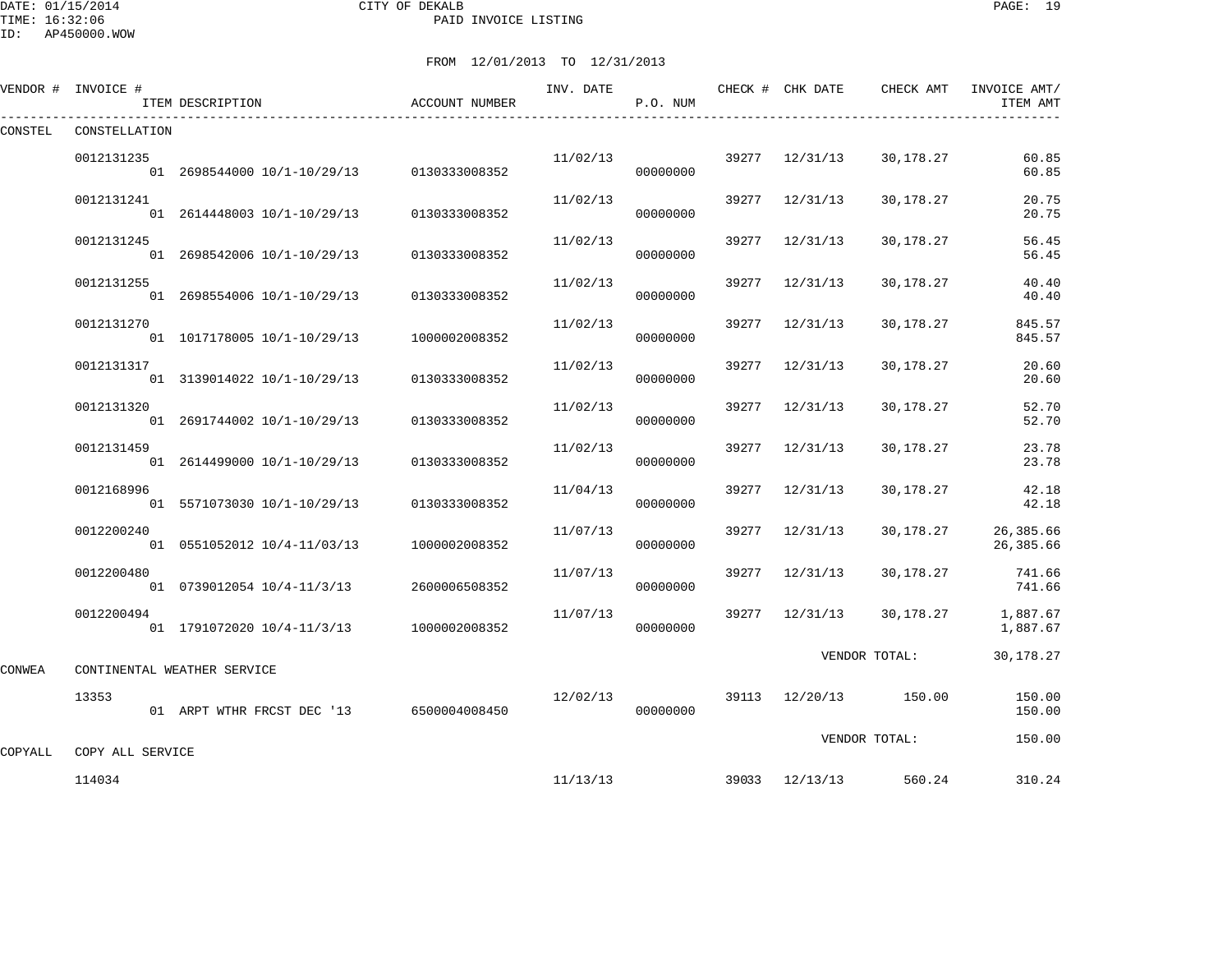DATE: 01/15/2014 CITY OF DEKALB PAGE: 20 PAID INVOICE LISTING

ID: AP450000.WOW

|        | VENDOR # INVOICE # | ITEM DESCRIPTION                                                                                  | ACCOUNT NUMBER | INV. DATE | P.O. NUM             |       | CHECK # CHK DATE | CHECK AMT     | INVOICE AMT/<br>ITEM AMT  |
|--------|--------------------|---------------------------------------------------------------------------------------------------|----------------|-----------|----------------------|-------|------------------|---------------|---------------------------|
|        | 114034             | 01 ENG CPYR OVRG 10/12-11/11/13 0135002008202                                                     |                | 11/13/13  | 00000000             | 39033 | 12/13/13         | 560.24        | 310.24<br>310.24          |
|        | 114640             | 01 PD EOUIPMENT MOVE                                                                              | 0115163008310  | 11/22/13  | 00000000             | 39033 | 12/13/13         | 560.24        | 125.00<br>125.00          |
|        | 114642             | 01 PD EOUIPMENT MOVE                                                                              | 0115163008310  | 11/22/13  | 00000000             | 39033 | 12/13/13         | 560.24        | 125.00<br>125.00          |
|        | 115245             | 01 CTYHLL CPYR OVRG 11/4-12/3/13 0135002008202                                                    |                | 12/04/13  | 00000000             | 39202 | 12/27/13         | 1,610.60      | 443.08<br>4.08            |
|        | 115316             | 02 CTYHLL CPYR LSE 12/4-1/3/14                                                                    | 0135003008310  | 12/05/13  | 00000000             | 39202 |                  |               | 439.00<br>419.04          |
|        |                    | 01 CTYHLL LSE OVRG 11/5-12/4/13 0135002008202                                                     |                |           | 00000000             |       | 12/27/13         | 1,610.60      | 419.04                    |
|        | 115530             | 01 STR CPYR LSE OVRG 11/7-12/6/13 0135002008202                                                   |                | 12/09/13  | 00000000             | 39202 | 12/27/13         | 1,610.60      | 28.61<br>28.61            |
|        | 115694             | 01 PD CPYR LSE OVRG 12/5-1/4/14 0135002008202                                                     |                | 12/11/13  | 00000000             | 39202 | 12/27/13         | 1,610.60      | 308.89<br>308.89          |
|        | 115698             | 01 ENG CPYR LSE 12/12-3/11/14<br>02 ENG CPYR LSE OVRG 9/12-12/13 0135002008202                    | 0135002008202  | 12/11/13  | 00000000<br>00000000 | 39202 | 12/27/13         | 1,610.60      | 37.28<br>$-0.66$<br>37.94 |
|        | 115700             | 01 STR CPYR LSE OVRG 12/7-1/6/14 0135002008202                                                    |                | 12/11/13  | 00000000             |       | 39202 12/27/13   | 1,610.60      | 5.39<br>5.39              |
|        | 115701             | 01 CTYHLL CPYR LSE 12/12/13-3/11 0135003008310<br>02 CTYHL CPYR LSE OVRG 9/12-12/11 0135003008310 |                | 12/11/13  | 00000000<br>00000000 | 39202 | 12/27/13         | 1,610.60      | 71.44<br>$-0.66$<br>72.10 |
|        | 115702             | 01 ENG CPYR LSE OVRG 11/12-12/11 0135002008202                                                    |                | 12/11/13  | 00000000             |       | 39202 12/27/13   | 1,610.60      | 296.87<br>296.87          |
| CREELE | CRESCENT ELECTRIC  |                                                                                                   |                |           |                      |       |                  | VENDOR TOTAL: | 2,170.84                  |
|        | 02155375600        | 01 MACOM DR POLE LSR4 CW R2 7200004008472                                                         |                | 11/18/13  | 00000000             |       | 39034 12/13/13   | 740.98        | 647.08<br>647.08          |
|        | 02155427200        | 01 PD (2)600V FUSE/(2)FLXCON                                                                      | 0100000002715  | 11/07/13  | 00000000             | 38959 | 12/06/13         | 194.16        | 23.49<br>23.49            |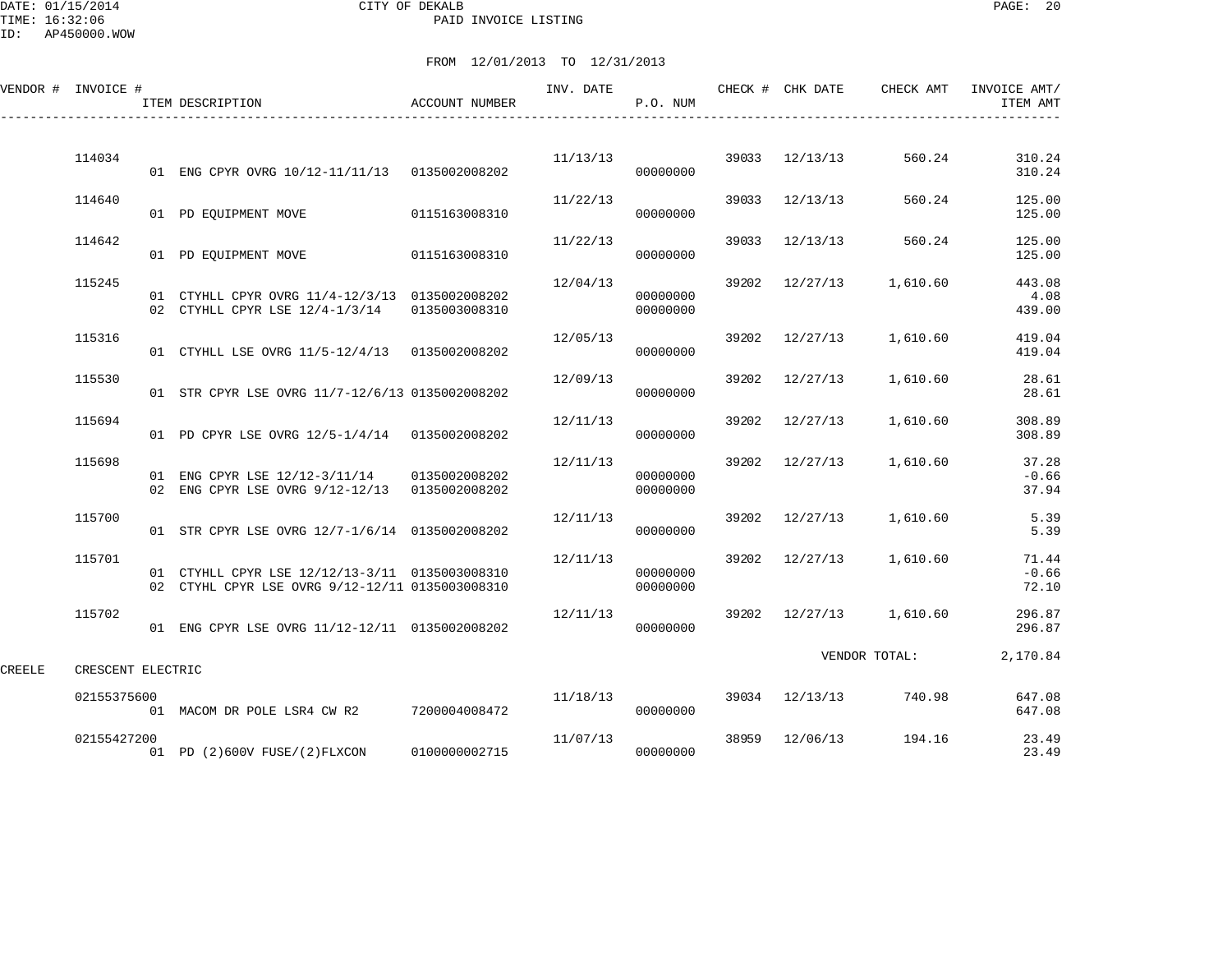DATE: 01/15/2014 CITY OF DEKALB PAGE: 21 PAID INVOICE LISTING

ID: AP450000.WOW

|        | VENDOR # INVOICE # | ITEM DESCRIPTION                                                      | ACCOUNT NUMBER                 | INV. DATE | P.O. NUM             |       |                | CHECK # CHK DATE CHECK AMT        | INVOICE AMT/<br>ITEM AMT |
|--------|--------------------|-----------------------------------------------------------------------|--------------------------------|-----------|----------------------|-------|----------------|-----------------------------------|--------------------------|
|        | 02155442600        | 01 PD PLUG/FLXCON                                                     | 0100000002715                  | 11/11/13  | 00000000             |       | 38959 12/06/13 | 194.16                            | 20.55<br>20.55           |
|        | 02155453500        | 01 STR 120V-20A CB                                                    | 0130332008229                  | 11/14/13  | 00000000             |       | 38959 12/06/13 | 194.16                            | 27.69<br>27.69           |
|        | 02155455900        | 01 STR (500)R WIRE/(500)W WIRE 0130332008229                          |                                | 11/14/13  | 00000000             | 38959 | 12/06/13       | 194.16                            | 122.43<br>122.43         |
|        | 02155459000        | 01 STR SHOP SUPPLIES                                                  | 0130332008219                  | 11/15/13  | 00000000             |       | 39034 12/13/13 | 740.98                            | 32.34<br>32.34           |
|        | 02155485000        | 01 STR SHOP SUPPLIES 0130332008230                                    |                                | 11/22/13  | 00000000             |       | 39034 12/13/13 | 740.98                            | 61.56<br>61.56           |
|        | 02155492900        | 01 WTR (10) GALV CNDT/(2) MDWST RGD 6000002008219                     |                                | 11/26/13  | 00000000             |       | 39114 12/20/13 | 116.50                            | 116.50<br>116.50         |
|        | 02155544800        | 01 STR (3) GE HID BLST 0130333008311                                  |                                | 12/12/13  | 00000000             |       | 39278 12/31/13 | 224.44                            | 224.44<br>224.44         |
| CRIANA |                    | CRIME ANALYSTS OF ILLINOIS                                            |                                |           |                      |       |                | VENDOR TOTAL:                     | 1,276.08                 |
|        | 120913             | 01 '14 DUES P MEIER                                                   | 0120213008375                  |           | 00000000             |       |                | $12/09/13$ 39115 $12/20/13$ 35.00 | 35.00<br>35.00           |
| CSRBOB |                    | C.S.R. BOBCAT, INCORPORATED                                           |                                |           |                      |       |                | VENDOR TOTAL:                     | 35.00                    |
|        | 113312             | 01 FD S2 LNDSCP RNTL                                                  | 0125272008210                  |           | 11/21/13<br>00000000 |       |                | 39035 12/13/13 127.94             | 59.25<br>59.25           |
|        | 113356             | 01 WTR W15 PIN ASSY/RPM-10 6000002008226                              |                                | 11/22/13  | 00000000             |       | 39035 12/13/13 | 127.94                            | 3.50<br>3.50             |
|        | 113414             | 01 STR HOSE/(2)MEGA CRMPS<br>02 STR LABOR                             | 0130332008226<br>0130332008226 | 12/03/13  | 00000000<br>00000000 |       | 39035 12/13/13 | 127.94                            | 65.19<br>57.19<br>8.00   |
|        | 113538             | 01 ARPT AP35 HOSE/ML/FERRULE 6500003008310<br>02 ARPT AP35 HOSE LABOR | 6500003008310                  | 12/10/13  | 00000000<br>00000000 |       |                | 39203 12/27/13 187.28             | 187.28<br>179.28<br>8.00 |
|        | 113585             |                                                                       |                                | 12/13/13  |                      |       |                | 39279 12/31/13 12.60              | 12.60                    |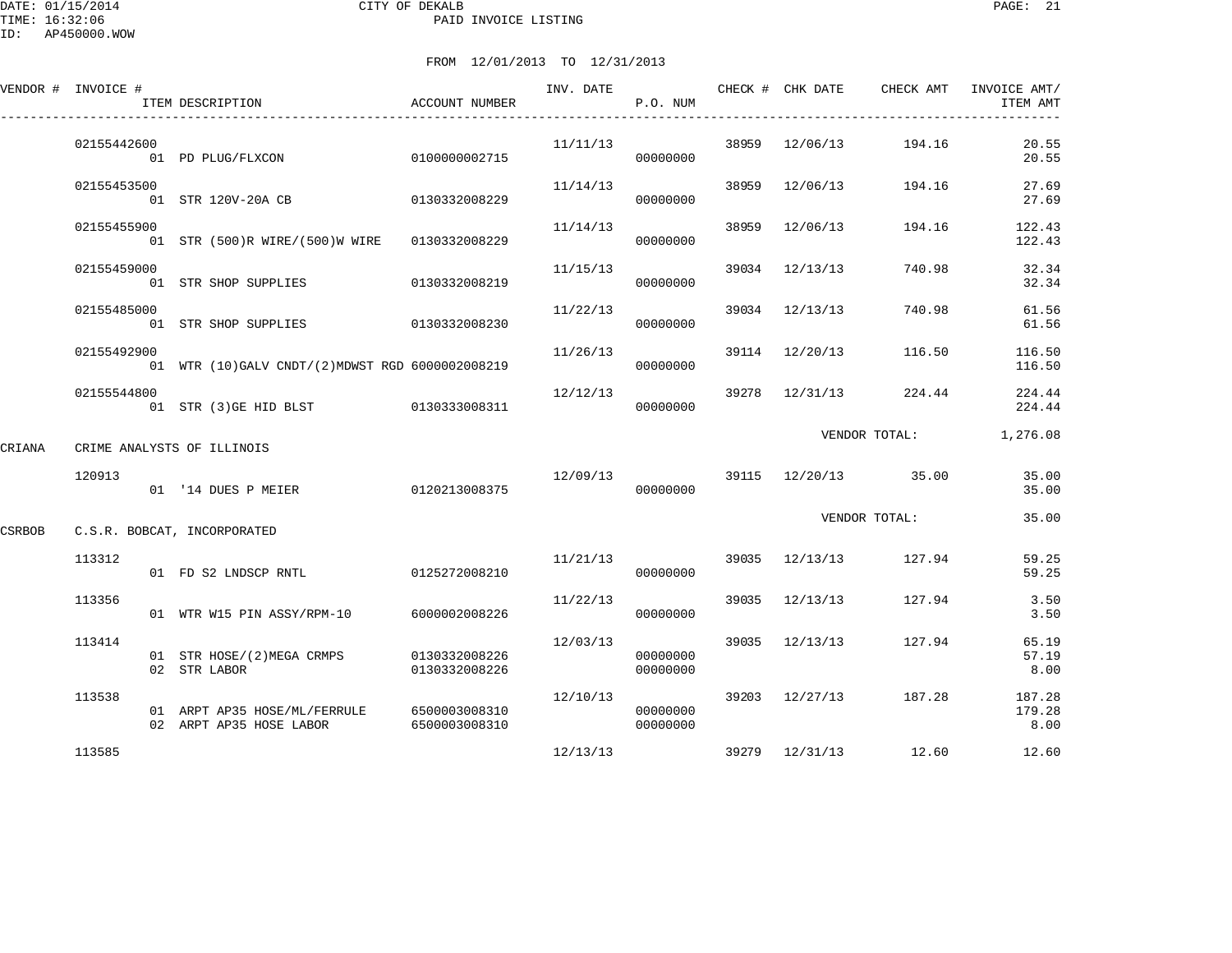DATE: 01/15/2014 CITY OF DEKALB PAGE: 22 PAID INVOICE LISTING

|               | VENDOR # INVOICE # | ITEM DESCRIPTION                                                                                                          | ACCOUNT NUMBER                                                                    | INV. DATE | P.O. NUM                                                 |       | CHECK # CHK DATE | CHECK AMT     | INVOICE AMT/<br>ITEM AMT                                 |
|---------------|--------------------|---------------------------------------------------------------------------------------------------------------------------|-----------------------------------------------------------------------------------|-----------|----------------------------------------------------------|-------|------------------|---------------|----------------------------------------------------------|
|               | 113585             | 01 WTR MALE O'RING                                                                                                        | 6000002008232                                                                     | 12/13/13  | 00000000                                                 | 39279 | 12/31/13         | 12.60         | 12.60<br>12.60                                           |
| CUMALL        |                    | CUMMINS-ALLISON CORPORATION                                                                                               |                                                                                   |           |                                                          |       |                  | VENDOR TOTAL: | 327.82                                                   |
|               | 4368937            | 01 PD (3) SHREDDERS/FRT                                                                                                   | 0100000002750                                                                     | 11/22/13  | 00000000                                                 | 39036 | 12/13/13         | 2,167.17      | 2,167.17<br>2,167.17                                     |
|               | 4375445            | 01 PD (2) SHREDDERS/FRT                                                                                                   | 0100000002715                                                                     | 12/06/13  | 00000000                                                 | 39204 | 12/27/13         | 2,151.40      | 2,151.40<br>2,151.40                                     |
| CURCON        |                    | CURRAN CONTRACTING COMPANY                                                                                                |                                                                                   |           |                                                          |       |                  | VENDOR TOTAL: | 4,318.57                                                 |
|               | 7823               | 01 STR 5.050TN MATL                                                                                                       | 0130332008228                                                                     | 10/25/13  | 00000000                                                 | 38960 | 12/06/13         | 292.90        | 292.90<br>292.90                                         |
|               | 8105               | 01 WTR 11.91TNS MATL                                                                                                      | 6000002008228                                                                     | 11/12/13  | 00000000                                                 | 39205 | 12/27/13         | 1,572.12      | 1,572.12<br>1,572.12                                     |
| <b>DCAUTO</b> |                    | DEKALB COUNTY AUTO PARTS INC                                                                                              |                                                                                   |           |                                                          |       |                  | VENDOR TOTAL: | 1,865.02                                                 |
|               | 425284             | 01 WTR W5 BTTRY CRDT#221634<br>02 WTR W5 CORE DPST<br>03 WTR W5 BTTRY<br>04 WTR W5 CORE DPST<br>05 WTR W5 WRRNTY ADJSTMNT | 6000002008226<br>6000002008226<br>6000002008226<br>6000002008226<br>6000002008226 | 11/01/13  | 00000000<br>00000000<br>00000000<br>00000000<br>00000000 |       | 39117 12/20/13   | 1,983.92      | 73.35<br>$-90.25$<br>$-10.00$<br>90.25<br>10.00<br>73.35 |
|               | 425523             | 01 FD RPLCMNT LENS/SHTTL                                                                                                  | 0125272008226                                                                     | 11/04/13  | 00000000                                                 | 39037 | 12/13/13         | 234.55        | 11.17<br>11.17                                           |
|               | 425561             | 01 STR 12V JMP STRTR<br>02 PD 12V JMP STRTR                                                                               | 0130332008291<br>0120222008226                                                    | 11/04/13  | 00000000<br>00000000                                     | 39117 | 12/20/13         | 1,983.92      | 358.00<br>179.00<br>179.00                               |
|               | 425570             | 01 STR GENERATOR BTTRY                                                                                                    | 0130333008310                                                                     | 11/04/13  | 00000000                                                 | 39117 | 12/20/13         | 1,983.92      | 207.20<br>207.20                                         |
|               | 425856             | 01 FD (1) SRPNTN BLT<br>02 FD CRDT #424813 SRPNTN BLT                                                                     | 0125272008226<br>0125272008226                                                    | 11/06/13  | 00000000<br>00000000                                     | 39037 | 12/13/13         | 234.55        | 6.36<br>52.15<br>$-45.79$                                |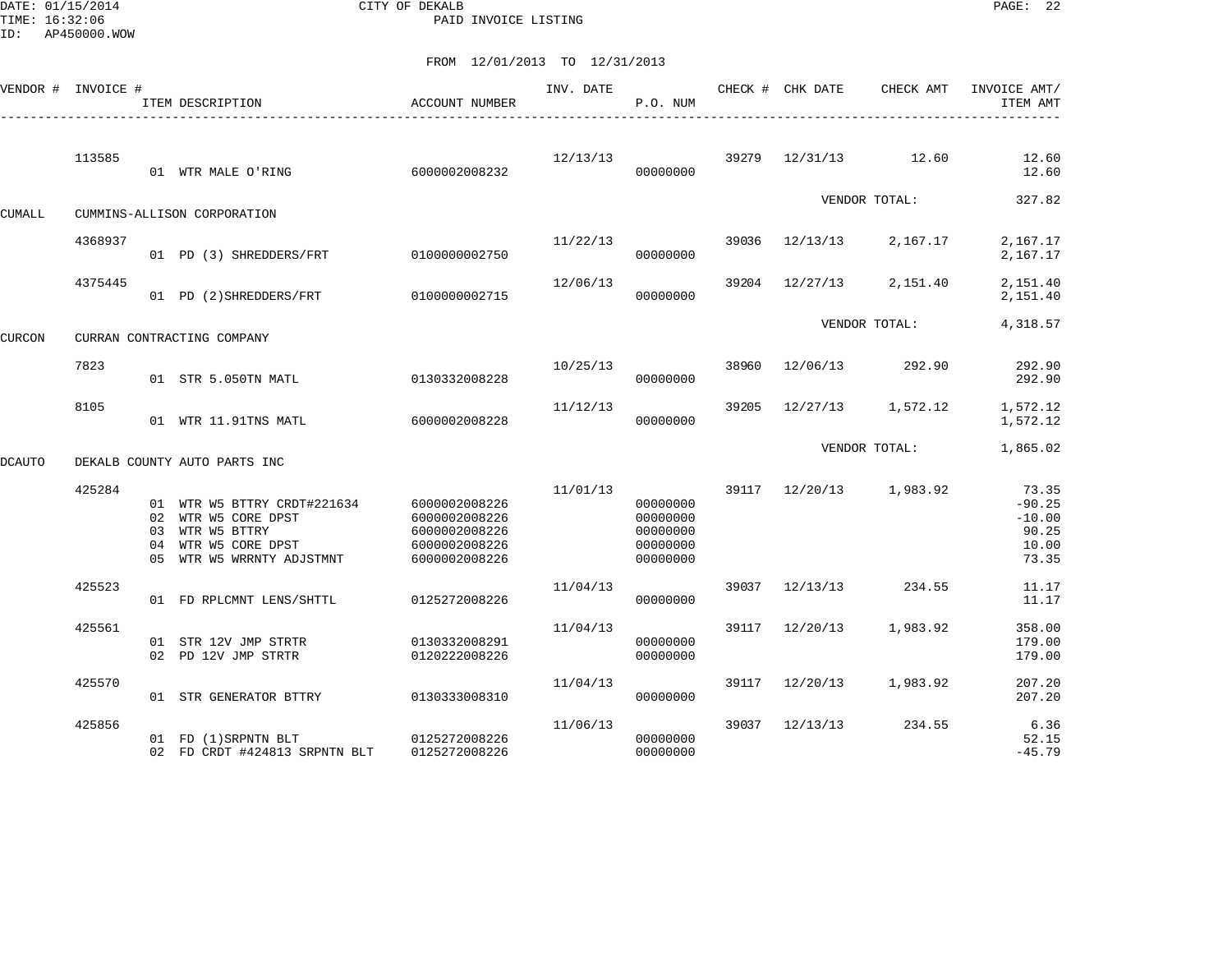DATE: 01/15/2014 CITY OF DEKALB PAGE: 23 PAID INVOICE LISTING

| VENDOR # INVOICE # |        | ITEM DESCRIPTION                                                                   | ACCOUNT NUMBER                                  | INV. DATE | P.O. NUM                         |       | CHECK # CHK DATE | CHECK AMT               | INVOICE AMT/<br>ITEM AMT                   |
|--------------------|--------|------------------------------------------------------------------------------------|-------------------------------------------------|-----------|----------------------------------|-------|------------------|-------------------------|--------------------------------------------|
|                    | 425895 | 01 STR P37 WARRANTY<br>02 STR P37 CORE DPST<br>03 STR P37 WRRNTY ADJMNT            | 0130332008226<br>0130332008226<br>0130332008226 | 11/06/13  | 00000000<br>00000000<br>00000000 |       |                  | 39117 12/20/13 1,983.92 | $-73.97$<br>$-100.97$<br>$-15.00$<br>42.00 |
|                    | 426032 | 01 STR BTTRY RTRN<br>02 PD PD03 WRRNTY/CORE DPST                                   | 0130332008226<br>0120222008226                  | 11/07/13  | 00000000<br>00000000             |       |                  | 39117 12/20/13 1,983.92 | $-111.43$<br>$-115.23$<br>3.80             |
|                    | 426034 | 01 PD STOCK BTTRY                                                                  | 0120222008226                                   | 11/07/13  | 00000000                         |       | 39117 12/20/13   | 1,983.92                | 117.83<br>117.83                           |
|                    | 426305 | 01 ARPT SHOP USE SPRTR BLLJNT<br>02 ARPT PTEX THRD SEAL TAPE                       | 6500002008226<br>6500002008226                  | 11/08/13  | 00000000<br>00000000             | 39117 | 12/20/13         | 1,983.92                | 14.57<br>9.99<br>4.58                      |
|                    | 426781 | 01 ARPT AP03 HALOGEN PLWLGHT                                                       | 6500002008218                                   | 11/12/13  | 00000000                         | 39117 | 12/20/13         | 1,983.92                | 18.46<br>18.46                             |
|                    | 426931 | 01 FD E3 PSH BTTN SWTCH                                                            | 0125272008226                                   | 11/13/13  | 00000000                         | 39037 | 12/13/13         | 234.55                  | 5.82<br>5.82                               |
|                    | 427048 | 01 STR WNDSHLD WSHR SLVNT<br>02 PD WNDSHLD WSHR SLVNT<br>03 WTR WNDSHLD WSHR SLVNT | 0130332008226<br>0120222008226<br>6000002008226 | 11/14/13  | 00000000<br>00000000<br>00000000 | 39117 |                  | 12/20/13 1,983.92       | 105.99<br>35.33<br>35.33<br>35.33          |
|                    | 427109 | 01 STR STCK (4) FUEL FLTRS                                                         | 0130332008226                                   | 11/14/13  | 00000000                         |       |                  | 39117 12/20/13 1,983.92 | 36.16<br>36.16                             |
|                    | 427144 | 01 ARPT APO1/03 WPR BLDS                                                           | 6500003008310                                   | 11/14/13  | 00000000                         | 39117 | 12/20/13         | 1,983.92                | 45.82<br>45.82                             |
|                    | 427296 | 01 FD ST3 STCK MOLTAN 25                                                           | 0125272008240                                   | 11/15/13  | 00000000                         | 39037 | 12/13/13         | 234.55                  | 82.60<br>82.60                             |
|                    | 427297 | 01 FD S1 STCK MOLTAN 25                                                            | 0125272008240                                   | 11/15/13  | 00000000                         | 39037 | 12/13/13         | 234.55                  | 82.60<br>82.60                             |
|                    | 427310 | 01 STR (2) AIR FLTRS                                                               | 0130332008226                                   | 11/15/13  | 00000000                         | 39117 | 12/20/13         | 1,983.92                | 28.86<br>28.86                             |
|                    | 427340 | 01 ARPT FRKLFT IGNITION COIL 6500003008310                                         |                                                 | 11/15/13  | 00000000                         | 39117 | 12/20/13         | 1,983.92                | 33.88<br>33.88                             |
|                    | 427343 |                                                                                    |                                                 | 11/15/13  |                                  |       | 39037 12/13/13   | 234.55                  | 3.95                                       |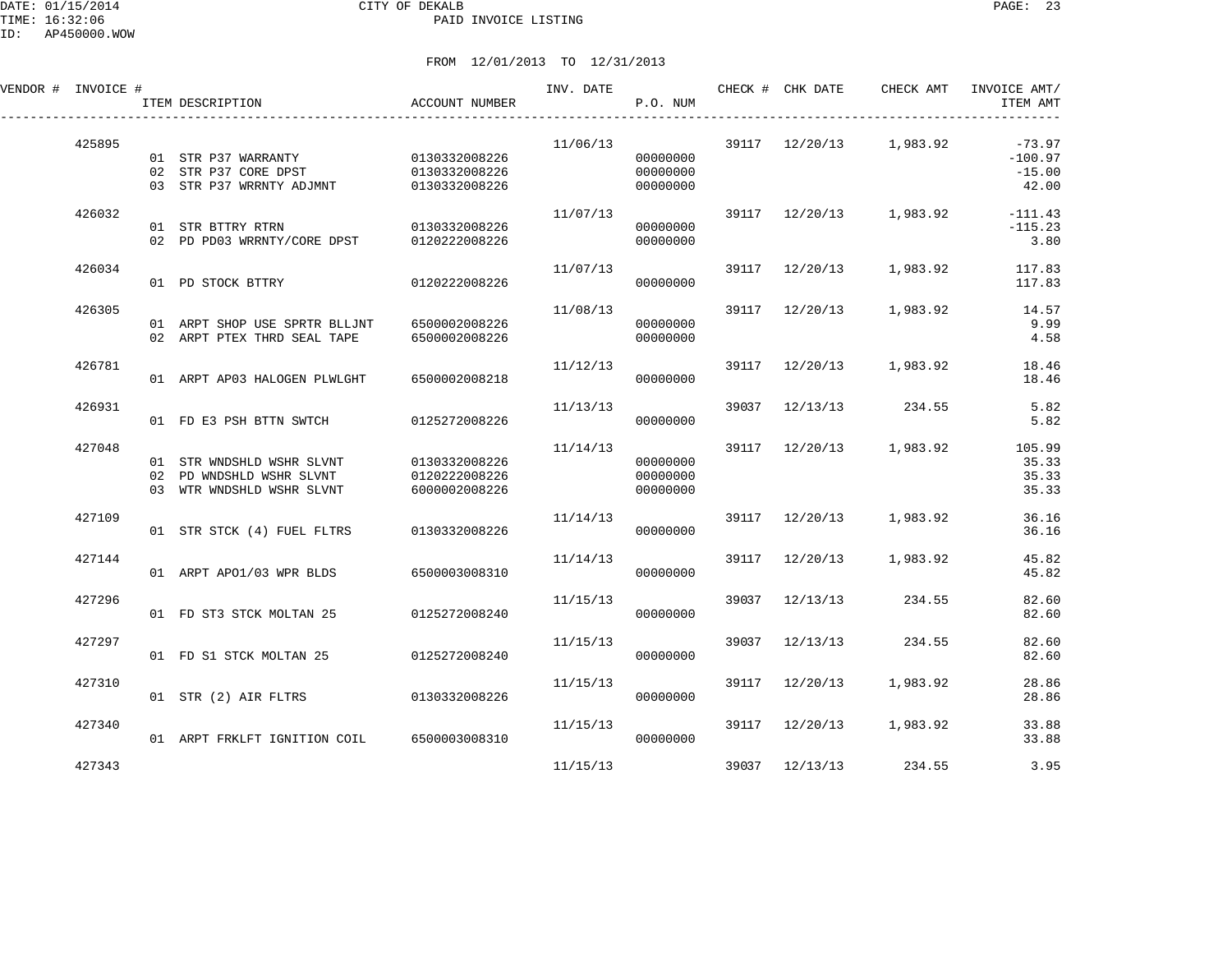DATE: 01/15/2014 CITY OF DEKALB PAGE: 24 PAID INVOICE LISTING

| VENDOR # INVOICE # |        | ITEM DESCRIPTION                                 | <b>ACCOUNT NUMBER</b>          | INV. DATE | P.O. NUM             |       | CHECK # CHK DATE | CHECK AMT             | INVOICE AMT/<br>ITEM AMT  |
|--------------------|--------|--------------------------------------------------|--------------------------------|-----------|----------------------|-------|------------------|-----------------------|---------------------------|
|                    | 427343 | 01 FD SLD TRMNL                                  | 0125272008226                  | 11/15/13  | 00000000             |       |                  | 39037 12/13/13 234.55 | 3.95<br>3.95              |
|                    | 427539 | 01 STR OIL FLTR STRP 0130332008295               |                                | 11/18/13  | 00000000             |       | 39117 12/20/13   | 1,983.92              | 7.04<br>7.04              |
|                    | 427540 | 01 STR OIL FLTR STRP WRENCH                      | 0130332008295                  | 11/18/13  | 00000000             | 39117 | 12/20/13         | 1,983.92              | 5.39<br>5.39              |
|                    | 427543 | 01 STR P45 FUEL FILTER                           | 0130332008226                  | 11/18/13  | 00000000             |       | 39117 12/20/13   | 1,983.92              | 8.13<br>8.13              |
|                    | 427615 | 01 PD PD10 THERMOSTAT/SEAL                       | 0120222008226                  | 11/18/13  | 00000000             |       | 39117 12/20/13   | 1,983.92              | 10.78<br>10.78            |
|                    | 427740 | 01 PD (8)RPLCMNT LAMPS                           | 0100000002715                  | 11/19/13  | 00000000             |       | 39117 12/20/13   | 1,983.92              | 721.42<br>721.42          |
|                    | 427766 | 01 WTR W12 FUEL PUMP                             | 6000002008226                  | 11/19/13  | 00000000             |       | 39117 12/20/13   | 1,983.92              | 105.11<br>105.11          |
|                    | 427870 | 01 STR REPL LAMP                                 | 0130332008295                  | 11/20/13  | 00000000             |       | 39117 12/20/13   | 1,983.92              | 19.11<br>19.11            |
|                    | 428510 | 01 STR (2) OIL FILTERS 0130332008226             |                                | 11/25/13  | 00000000             |       | 39117 12/20/13   | 1,983.92              | 9.50<br>9.50              |
|                    | 428526 | 01 PD PD08 REMAN STARTER<br>02 PD PD08 CORE DPST | 0120222008226<br>0120222008226 | 11/25/13  | 00000000<br>00000000 |       | 39117 12/20/13   | 1,983.92              | 172.91<br>123.41<br>49.50 |
|                    | 428603 | 01 PD PD08 CORE DPST #428526                     | 0120222008226                  | 11/25/13  | 00000000             |       | 39117 12/20/13   | 1,983.92              | $-49.50$<br>$-49.50$      |
|                    | 428652 | 01 PD PD30 WIPER ARM/HYBRD BLD                   | 0120222008226                  | 11/26/13  | 00000000             |       | 39117 12/20/13   | 1,983.92              | 44.47<br>44.47            |
|                    | 428671 | 01 PD STOCK (4) OIL FILTERS                      | 0120222008226                  | 11/26/13  | 00000000             |       | 39117 12/20/13   | 1,983.92              | 17.68<br>17.68            |
|                    | 428758 | 01 STR SHOP TIRE VAL/(25)2 DISC 0130332008226    |                                | 11/26/13  | 00000000             |       | 39117 12/20/13   | 1,983.92              | 58.75<br>58.75            |
|                    | 428760 |                                                  |                                | 11/26/13  |                      |       | 39117 12/20/13   | 1,983.92              | $-1.59$                   |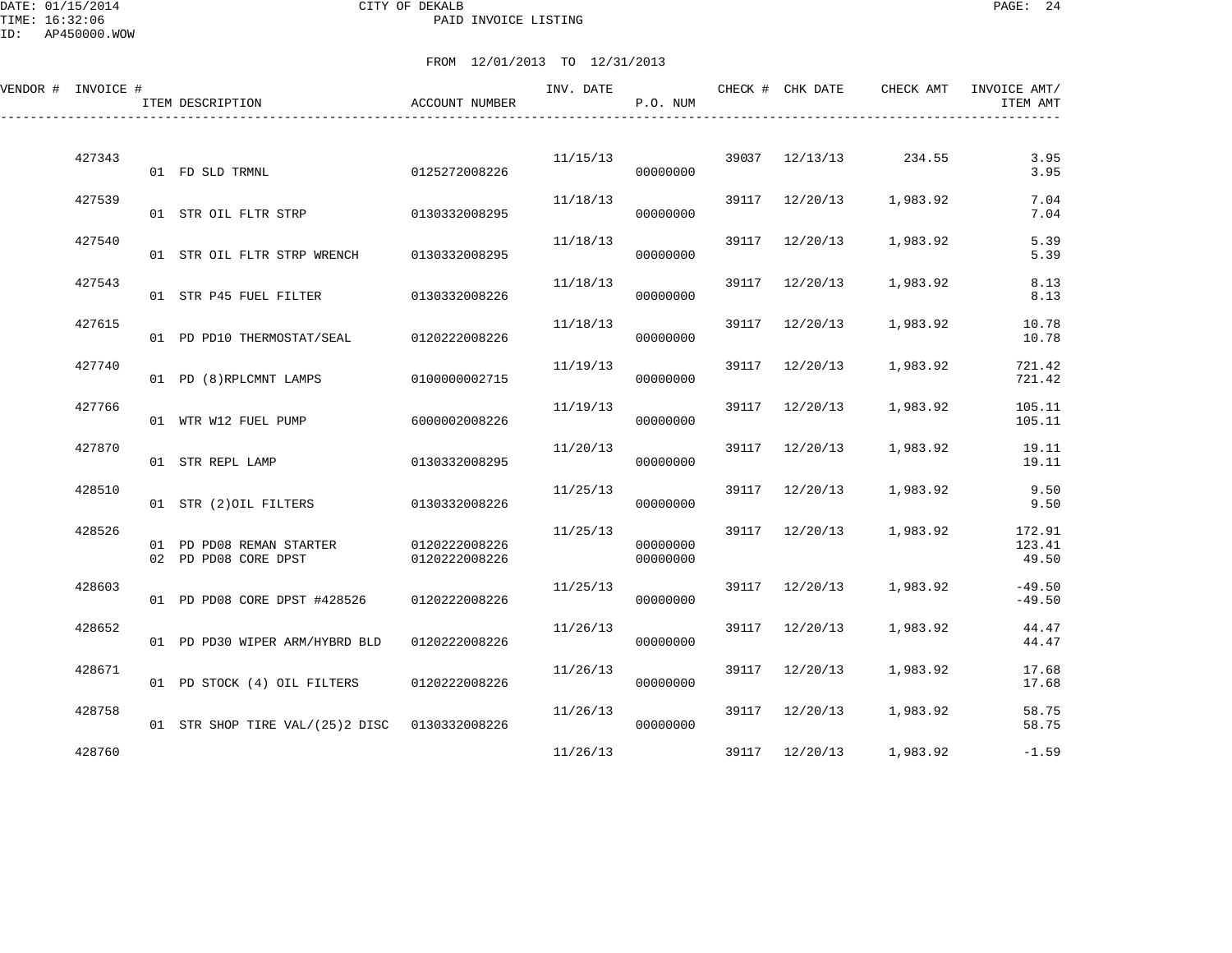DATE: 01/15/2014 CITY OF DEKALB PAGE: 25 PAID INVOICE LISTING

ID: AP450000.WOW

# FROM 12/01/2013 TO 12/31/2013

|              | VENDOR # INVOICE #   | ITEM DESCRIPTION                                                             | <b>ACCOUNT NUMBER</b> |          | P.O. NUM             |       |                | INV. DATE <b>CHECK # CHK DATE</b> CHECK AMT | INVOICE AMT/<br>ITEM AMT   |
|--------------|----------------------|------------------------------------------------------------------------------|-----------------------|----------|----------------------|-------|----------------|---------------------------------------------|----------------------------|
|              | 428760               | 01 PD PD30 HYBRD BLD CRDT#428652 0120222008226<br>02 PD PD30 ACCUFIT CNVNTNL | 0120222008226         | 11/26/13 | 00000000<br>00000000 |       |                | $39117$ $12/20/13$ 1,983.92                 | $-1.59$<br>$-8.78$<br>7.19 |
|              | 428929               | 01 FD 12V TANK MOUNT SOLENO                                                  | 0125272008226         | 11/27/13 | 00000000             |       |                | 39037 12/13/13 234.55                       | 42.05<br>42.05             |
| <b>DCEDC</b> | DEKALB COUNTY EDC    |                                                                              |                       |          |                      |       |                | VENDOR TOTAL:                               | 2,218.47                   |
|              | 120213               | 01 FY14 AGRMNT PYT#1 0500003008343                                           |                       |          | 12/02/13<br>00000000 |       |                | 39118 12/20/13 22,500.00                    | 22,500.00<br>22,500.00     |
| DCREC        |                      | DEKALB COUNTY CLERK &                                                        |                       |          |                      |       |                | VENDOR TOTAL:                               | 22,500.00                  |
|              | 121613               | 01 LGL LIEN RCRDNGS                                                          | 0118003008366         | 12/16/13 | 00000000             |       | 39094 12/16/13 | 120.00                                      | 120.00<br>120.00           |
|              | 121913               | 01 RCRDNG ORDR VSTNG TTL 12MR90 0118003008366                                |                       | 12/19/13 | 00000000             | 39185 | 12/20/13       | 40.00                                       | 40.00<br>40.00             |
|              | IDIS5636094          | 01 QUIT CLAIM 424 BALL                                                       | 1900006508624         | 12/13/13 | 00000000             | 39119 | 12/20/13       | 80.00                                       | 40.00<br>40.00             |
|              | IDIS5636094A         | 01 OUIT CLAIM 822 E LINC HWY 1900006508624                                   |                       | 12/13/13 | 00000000             |       | 39119 12/20/13 | 80.00                                       | 40.00<br>40.00             |
|              | IDIS5639852          | 01 REHAB 1046 S 6TH ST 1900006508624                                         |                       | 12/20/13 | 00000000             | 39206 | 12/27/13       | 40.00                                       | 40.00<br>40.00             |
| DCTRE        |                      | DEKALB COUNTY TREASURER                                                      |                       |          |                      |       |                | VENDOR TOTAL:                               | 280.00                     |
|              | 121113               | 01 PURCHASE CLARK PROPERTY 6500006508621                                     |                       | 12/11/13 | 00000000             |       | 39095 12/16/13 | 490,000.00                                  | 490,000.00<br>490,000.00   |
| DEBSCH       | DEBUTANTES SCHOOL OF |                                                                              |                       |          |                      |       |                | VENDOR TOTAL:                               | 490,000.00                 |
|              | 121013               | 01 RMB PYMT MAROUEE SIGN FNL PMT 1300006508624                               |                       | 12/10/13 | 00000000             |       | 39120 12/20/13 | 8,960.00                                    | 8,960.00<br>8,960.00       |
|              |                      |                                                                              |                       |          |                      |       |                |                                             | .                          |

VENDOR TOTAL: 8,960.00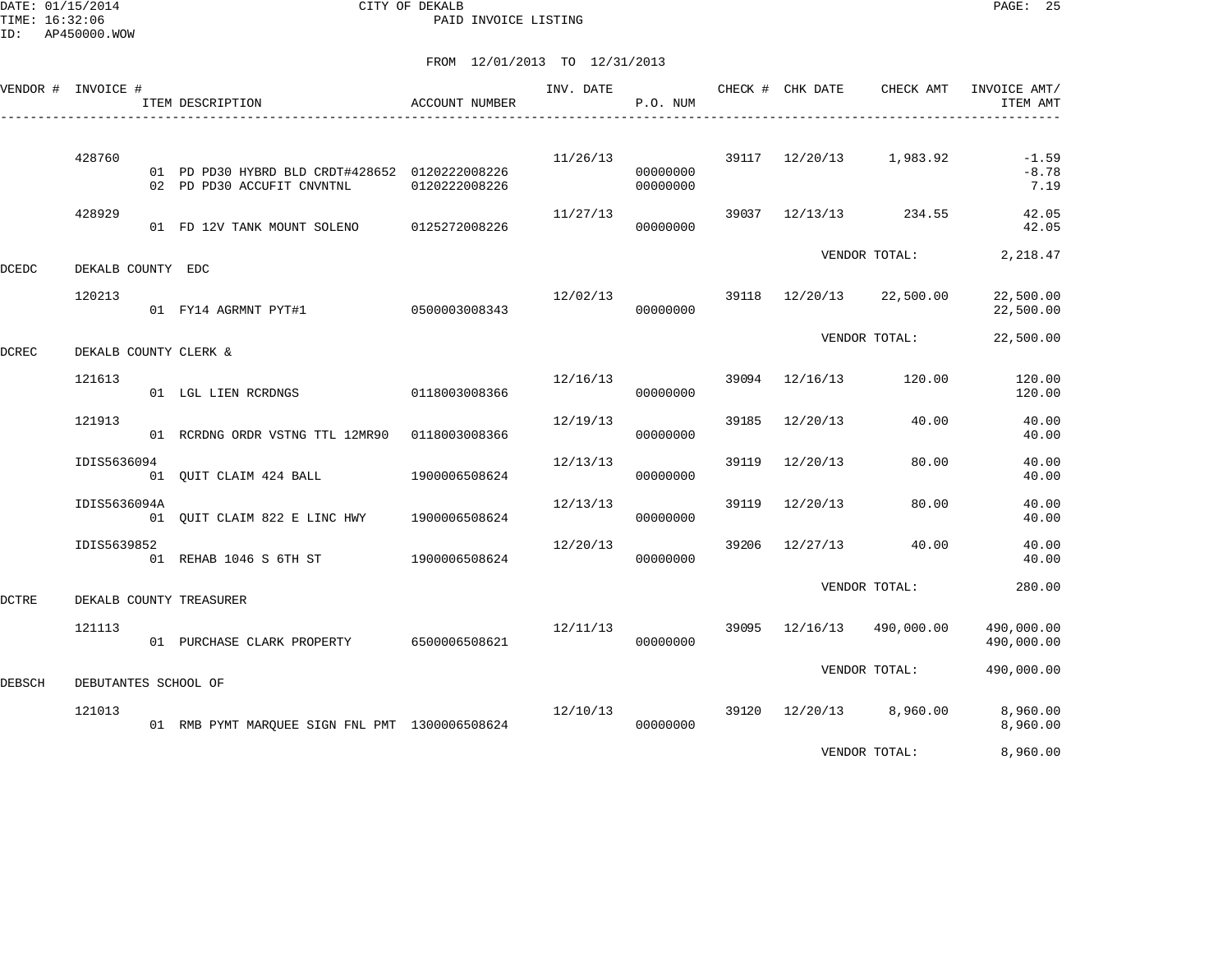# FROM 12/01/2013 TO 12/31/2013

|          |                             |                                                      |                                                                                                                                                                                                                                                                                                                                                                                                                                                                         | INV. DATE                                                                                                                                                                                                                                                                  | P.O. NUM                                     |                                                                                              |                         |                                                                                                    | INVOICE AMT/<br>ITEM AMT                                                                                                      |
|----------|-----------------------------|------------------------------------------------------|-------------------------------------------------------------------------------------------------------------------------------------------------------------------------------------------------------------------------------------------------------------------------------------------------------------------------------------------------------------------------------------------------------------------------------------------------------------------------|----------------------------------------------------------------------------------------------------------------------------------------------------------------------------------------------------------------------------------------------------------------------------|----------------------------------------------|----------------------------------------------------------------------------------------------|-------------------------|----------------------------------------------------------------------------------------------------|-------------------------------------------------------------------------------------------------------------------------------|
|          |                             |                                                      |                                                                                                                                                                                                                                                                                                                                                                                                                                                                         |                                                                                                                                                                                                                                                                            |                                              |                                                                                              |                         |                                                                                                    |                                                                                                                               |
| 14915    |                             |                                                      |                                                                                                                                                                                                                                                                                                                                                                                                                                                                         |                                                                                                                                                                                                                                                                            |                                              | 39038                                                                                        |                         | 577.50                                                                                             | 577.50                                                                                                                        |
|          |                             |                                                      |                                                                                                                                                                                                                                                                                                                                                                                                                                                                         |                                                                                                                                                                                                                                                                            |                                              |                                                                                              |                         |                                                                                                    | 577.50                                                                                                                        |
| 15034    |                             |                                                      |                                                                                                                                                                                                                                                                                                                                                                                                                                                                         | 12/27/13                                                                                                                                                                                                                                                                   |                                              | 39280                                                                                        |                         | 400.00                                                                                             | 400.00                                                                                                                        |
|          |                             |                                                      | 0110103008376                                                                                                                                                                                                                                                                                                                                                                                                                                                           |                                                                                                                                                                                                                                                                            | 00000000                                     |                                                                                              |                         |                                                                                                    | 50.00                                                                                                                         |
|          |                             |                                                      | 0110103008376                                                                                                                                                                                                                                                                                                                                                                                                                                                           |                                                                                                                                                                                                                                                                            | 00000000                                     |                                                                                              |                         |                                                                                                    | 50.00                                                                                                                         |
|          |                             |                                                      |                                                                                                                                                                                                                                                                                                                                                                                                                                                                         |                                                                                                                                                                                                                                                                            |                                              |                                                                                              |                         |                                                                                                    | 50.00                                                                                                                         |
|          |                             |                                                      |                                                                                                                                                                                                                                                                                                                                                                                                                                                                         |                                                                                                                                                                                                                                                                            |                                              |                                                                                              |                         |                                                                                                    | 50.00                                                                                                                         |
|          |                             |                                                      |                                                                                                                                                                                                                                                                                                                                                                                                                                                                         |                                                                                                                                                                                                                                                                            |                                              |                                                                                              |                         |                                                                                                    | 50.00                                                                                                                         |
|          |                             |                                                      |                                                                                                                                                                                                                                                                                                                                                                                                                                                                         |                                                                                                                                                                                                                                                                            |                                              |                                                                                              |                         |                                                                                                    | 50.00                                                                                                                         |
|          |                             |                                                      |                                                                                                                                                                                                                                                                                                                                                                                                                                                                         |                                                                                                                                                                                                                                                                            |                                              |                                                                                              |                         |                                                                                                    | 50.00                                                                                                                         |
|          |                             |                                                      |                                                                                                                                                                                                                                                                                                                                                                                                                                                                         |                                                                                                                                                                                                                                                                            |                                              |                                                                                              |                         |                                                                                                    | 50.00                                                                                                                         |
| 5        |                             |                                                      |                                                                                                                                                                                                                                                                                                                                                                                                                                                                         | 11/26/13                                                                                                                                                                                                                                                                   |                                              | 39121                                                                                        |                         | 3,750.00                                                                                           | 3,750.00                                                                                                                      |
|          |                             |                                                      |                                                                                                                                                                                                                                                                                                                                                                                                                                                                         |                                                                                                                                                                                                                                                                            | 00000000                                     |                                                                                              |                         |                                                                                                    | 3,750.00                                                                                                                      |
|          |                             |                                                      |                                                                                                                                                                                                                                                                                                                                                                                                                                                                         |                                                                                                                                                                                                                                                                            |                                              |                                                                                              |                         |                                                                                                    | 4,727.50                                                                                                                      |
|          |                             |                                                      |                                                                                                                                                                                                                                                                                                                                                                                                                                                                         |                                                                                                                                                                                                                                                                            |                                              |                                                                                              |                         |                                                                                                    |                                                                                                                               |
| 01265459 |                             |                                                      |                                                                                                                                                                                                                                                                                                                                                                                                                                                                         | 11/15/13                                                                                                                                                                                                                                                                   |                                              |                                                                                              |                         | 236.41                                                                                             | 238.51                                                                                                                        |
|          |                             |                                                      |                                                                                                                                                                                                                                                                                                                                                                                                                                                                         |                                                                                                                                                                                                                                                                            | 00000000                                     |                                                                                              |                         |                                                                                                    | 238.51                                                                                                                        |
|          |                             |                                                      |                                                                                                                                                                                                                                                                                                                                                                                                                                                                         |                                                                                                                                                                                                                                                                            |                                              |                                                                                              |                         |                                                                                                    | $-2.10$                                                                                                                       |
|          |                             |                                                      | 0130332008226                                                                                                                                                                                                                                                                                                                                                                                                                                                           |                                                                                                                                                                                                                                                                            | 00000000                                     |                                                                                              |                         |                                                                                                    | $-2.10$                                                                                                                       |
|          |                             |                                                      |                                                                                                                                                                                                                                                                                                                                                                                                                                                                         |                                                                                                                                                                                                                                                                            |                                              |                                                                                              |                         |                                                                                                    | 236.41                                                                                                                        |
|          |                             |                                                      |                                                                                                                                                                                                                                                                                                                                                                                                                                                                         |                                                                                                                                                                                                                                                                            |                                              |                                                                                              |                         |                                                                                                    |                                                                                                                               |
|          |                             |                                                      |                                                                                                                                                                                                                                                                                                                                                                                                                                                                         |                                                                                                                                                                                                                                                                            |                                              |                                                                                              |                         |                                                                                                    |                                                                                                                               |
|          |                             |                                                      |                                                                                                                                                                                                                                                                                                                                                                                                                                                                         |                                                                                                                                                                                                                                                                            |                                              |                                                                                              |                         |                                                                                                    | 36.45                                                                                                                         |
|          |                             |                                                      |                                                                                                                                                                                                                                                                                                                                                                                                                                                                         |                                                                                                                                                                                                                                                                            |                                              |                                                                                              |                         |                                                                                                    | 36.45                                                                                                                         |
|          |                             |                                                      |                                                                                                                                                                                                                                                                                                                                                                                                                                                                         |                                                                                                                                                                                                                                                                            |                                              |                                                                                              |                         |                                                                                                    | 36.45                                                                                                                         |
|          |                             |                                                      |                                                                                                                                                                                                                                                                                                                                                                                                                                                                         |                                                                                                                                                                                                                                                                            |                                              |                                                                                              |                         |                                                                                                    |                                                                                                                               |
| 112613   |                             |                                                      |                                                                                                                                                                                                                                                                                                                                                                                                                                                                         | 11/26/13                                                                                                                                                                                                                                                                   |                                              | 38962                                                                                        |                         | 900.00                                                                                             | 900.00                                                                                                                        |
|          |                             |                                                      |                                                                                                                                                                                                                                                                                                                                                                                                                                                                         |                                                                                                                                                                                                                                                                            | 00000000                                     |                                                                                              |                         |                                                                                                    | 900.00                                                                                                                        |
|          |                             |                                                      |                                                                                                                                                                                                                                                                                                                                                                                                                                                                         |                                                                                                                                                                                                                                                                            |                                              |                                                                                              |                         |                                                                                                    | 900.00                                                                                                                        |
|          |                             |                                                      |                                                                                                                                                                                                                                                                                                                                                                                                                                                                         |                                                                                                                                                                                                                                                                            |                                              |                                                                                              |                         |                                                                                                    |                                                                                                                               |
|          |                             |                                                      |                                                                                                                                                                                                                                                                                                                                                                                                                                                                         |                                                                                                                                                                                                                                                                            |                                              |                                                                                              |                         |                                                                                                    | 1,844.55                                                                                                                      |
|          |                             |                                                      | 0100000002930                                                                                                                                                                                                                                                                                                                                                                                                                                                           |                                                                                                                                                                                                                                                                            | 00000000                                     |                                                                                              |                         |                                                                                                    | 1,844.55                                                                                                                      |
|          |                             |                                                      |                                                                                                                                                                                                                                                                                                                                                                                                                                                                         |                                                                                                                                                                                                                                                                            |                                              |                                                                                              |                         |                                                                                                    |                                                                                                                               |
|          | 01265461<br>16832<br>121013 | VENDOR # INVOICE #<br>06<br>07<br>08<br>DEKALB PB/PA | ITEM DESCRIPTION<br>DEKALB CHAMBER OF COMMERCE<br>01 '14 MMBRSHP DUES<br>01 ANNL DNNR J REY<br>02 ANNL DNNR B SNOW<br>03 ANNL DNNR R NAYLOR<br>04 ANNL DNNR R ESPIRITU<br>05 ANNL DNNR A GAURA<br>ANNL DNNR E LOWERY<br>ANNL DNNR E HICKS<br>ANNL DNNR J DIEDRICH<br>01 SPCL EVNTS NOV '13<br>DEKALB IMPLEMENT COMPANY<br>01 STR P45 FILTER ADJTMNT<br>DEKALB LAWN & EQUIPMENT CO INC<br>01 ARPT WEED WCKR BLADE<br>DEKALB PUBLIC LIBRARY<br>01 DEC '13 REPLACEMENT TAX | ACCOUNT NUMBER<br>0110103008376<br>0110103008376<br>0115153008376<br>0115153008376<br>0120213008376<br>0125263008376<br>0130353008376<br>0500003008343<br>01 STR P45 (3) FILTERS/FLTR ELMCY 0130332008226<br>6500003008310<br>01 PD GRANT MONEY TRGT 12/8/13 0100000002730 | 12/02/13<br>11/15/13<br>11/11/13<br>12/10/13 | 00000000<br>00000000<br>00000000<br>00000000<br>00000000<br>00000000<br>00000000<br>00000000 | 38961<br>39039<br>39122 | 12/13/13<br>12/31/13<br>12/20/13<br>38961 12/06/13<br>12/06/13<br>12/13/13<br>12/06/13<br>12/20/13 | CHECK # CHK DATE CHECK AMT<br>VENDOR TOTAL:<br>236.41<br>VENDOR TOTAL:<br>36.45<br>VENDOR TOTAL:<br>VENDOR TOTAL:<br>1,844.55 |

VENDOR TOTAL: 1,844.55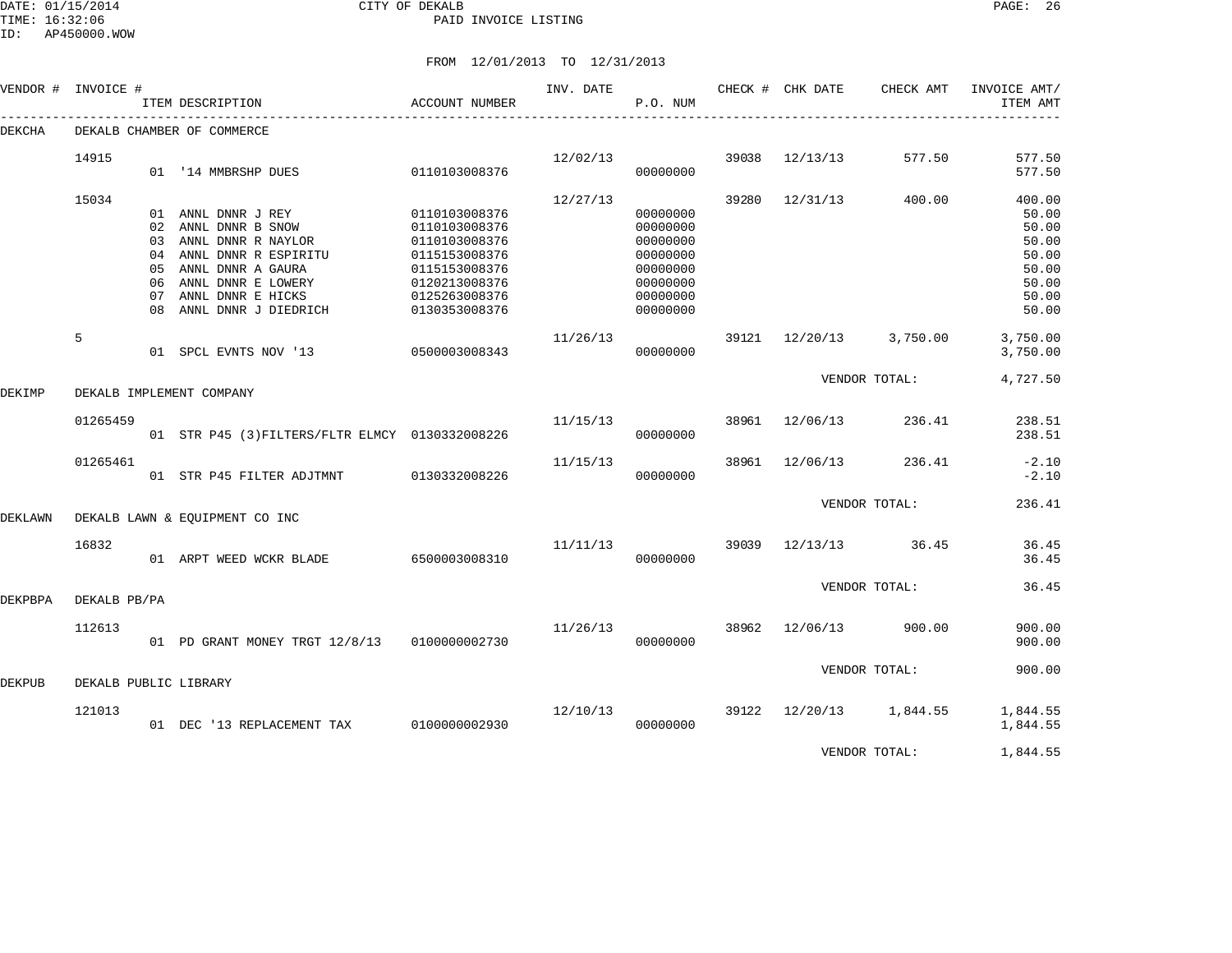DATE: 01/15/2014 CITY OF DEKALB PAGE: 27 PAID INVOICE LISTING

| VENDOR # INVOICE # |                     | ITEM DESCRIPTION                                | ACCOUNT NUMBER | INV. DATE | P.O. NUM |       | CHECK # CHK DATE | CHECK AMT     | INVOICE AMT/<br>ITEM AMT |
|--------------------|---------------------|-------------------------------------------------|----------------|-----------|----------|-------|------------------|---------------|--------------------------|
| DEKSAN             |                     | DEKALB SANITARY DISTRICT                        |                |           |          |       |                  |               |                          |
|                    | 121313              | 01 NOV 2013 SERVICE                             | 6000000001350  | 12/13/13  | 00000000 | 39092 | 12/13/13         | 706,741.38    | 706,741.38<br>706,741.38 |
| DEKUNL             | MICHAEL P. NELSON   |                                                 |                |           |          |       |                  | VENDOR TOTAL: | 706,741.38               |
|                    | IDIS5632167         | 01 FY14 CDBG 1046 S 6TH HNDCP RMP 1900006508624 |                | 11/20/13  | 00000000 | 38963 | 12/06/13         | 5,000.00      | 5,000.00<br>5,000.00     |
| DELHOM             |                     | DELANO'S HOME DECORATING                        |                |           |          |       |                  | VENDOR TOTAL: | 5,000.00                 |
|                    | 003579              | 01 PD (27) SHADES                               | 0100000002715  | 11/01/13  | 00000000 | 39207 | 12/27/13         | 5,283.15      | 5,283.15<br>5,283.15     |
| <b>DESPLA</b>      | CITY OF DES PLAINES |                                                 |                |           |          |       |                  | VENDOR TOTAL: | 5,283.15                 |
|                    | 201347              | 01 FD G HOYLE/MCMASTER TRNG 12/2 0125263008376  |                | 11/21/13  | 00000000 | 39208 | 12/27/13         | 100.00        | 100.00<br>100.00         |
| DEWARC             |                     | DEWBERRY ARCHITECTS INC.                        |                |           |          |       |                  | VENDOR TOTAL: | 100.00                   |
|                    | 1050954             | 01 POL FAC CNSTRCTN ADMIN                       | 5145006508626  | 11/12/13  | 00000000 | 38964 | 12/06/13         | 12,176.98     | 6,400.98<br>6,400.98     |
|                    | 1050955             | 01 DEK MUNI BLDG ASSSSMNT/FAC NDS 1400006508625 |                | 11/12/13  | 00000000 | 38964 | 12/06/13         | 12,176.98     | 5,776.00<br>5,776.00     |
| <b>DICBOD</b>      | DICK'S BODY SHOP    |                                                 |                |           |          |       |                  | VENDOR TOTAL: | 12,176.98                |
|                    | 24431               | 01 PD PD311 BMPR RPR                            | 0100000002715  | 11/26/13  | 00000000 | 39040 | 12/13/13         | 1,182.19      | 1,182.19<br>1,182.19     |
| <b>DIXOTT</b>      |                     | BARBECK COMMUNICATIONS INC                      |                |           |          |       |                  | VENDOR TOTAL: | 1,182.19                 |
|                    | 226718              |                                                 |                | 11/13/13  |          | 38965 | 12/06/13         | 180.00        | 180.00                   |
|                    |                     | 01 PD INSTLL RDR PD346                          | 0120223008315  |           | 00000000 |       |                  |               | 180.00                   |
|                    | 227070              | 01 STR INSTLL RADIO PLW TRK P30                 | 0130332008226  | 12/11/13  | 00000000 | 39281 | 12/31/13         | 248.50        | 248.50<br>23.50          |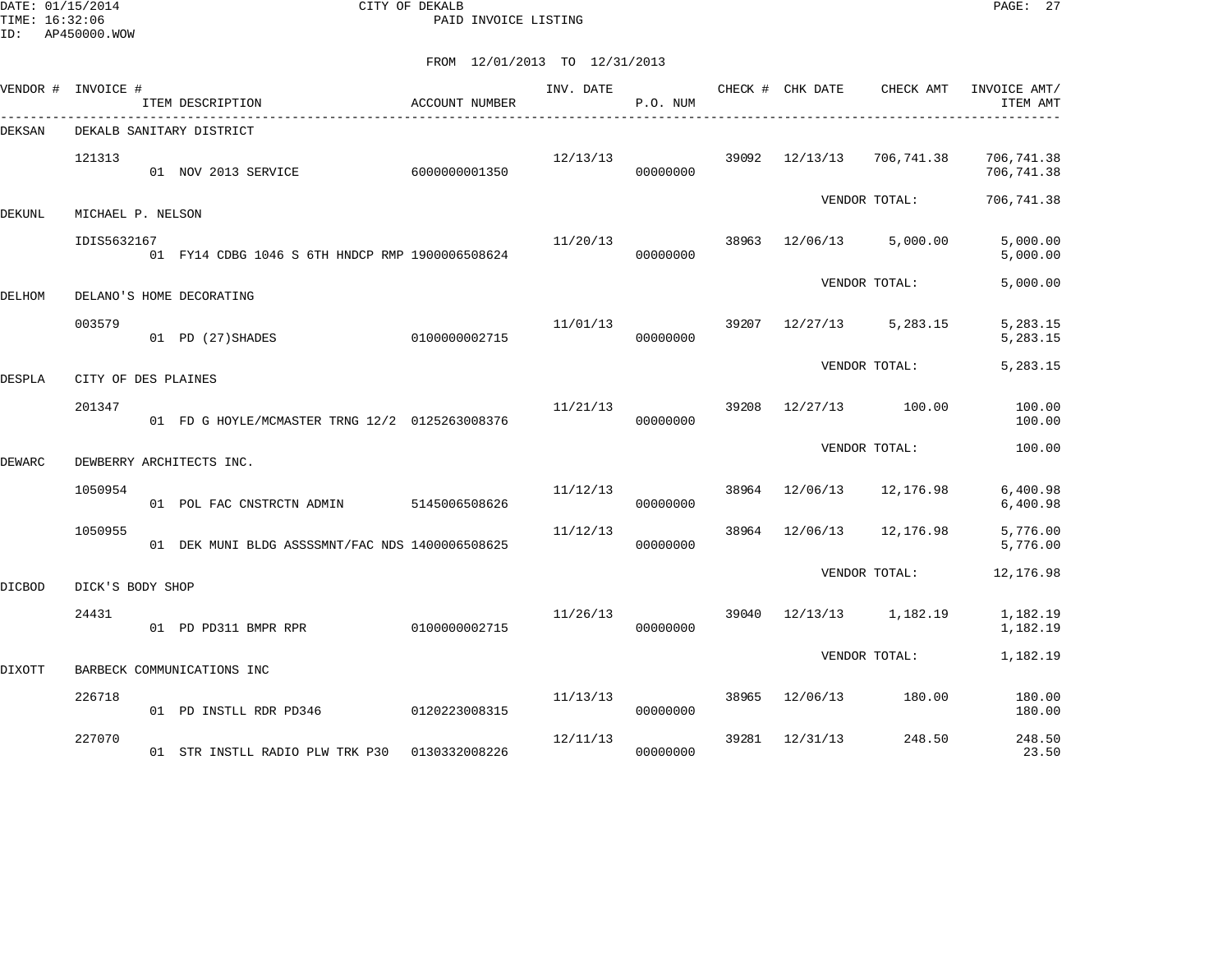|        | VENDOR # INVOICE #   | ITEM DESCRIPTION                                                                                                                                                   | <b>ACCOUNT NUMBER</b>          | INV. DATE | P.O. NUM                                     |       | CHECK # CHK DATE | CHECK AMT                   | INVOICE AMT/<br>ITEM AMT                                             |
|--------|----------------------|--------------------------------------------------------------------------------------------------------------------------------------------------------------------|--------------------------------|-----------|----------------------------------------------|-------|------------------|-----------------------------|----------------------------------------------------------------------|
|        | 227070               | 02 STR INSTLL RADIO PLW TRK P30 0130333008315                                                                                                                      |                                | 12/11/13  | 00000000                                     |       | 39281 12/31/13   | 248.50                      | 248.50<br>225.00                                                     |
|        | 227071               | 01 WTR W-6 RADIO ANTENNA<br>02 WTR W-6 RADIO LABOR                                                                                                                 | 6000003008315<br>6000003008315 | 12/11/13  | 00000000<br>00000000                         | 39209 | 12/27/13         | 456.00                      | 248.50<br>23.50<br>225.00                                            |
|        | 440390               | 01 FD JAN '14 MNTNNC                                                                                                                                               | 0125276008580                  | 12/02/13  | 00000000                                     | 39209 | 12/27/13         | 456.00                      | 207.50<br>207.50                                                     |
| DOTSON | DOTY & SONS CONCRETE |                                                                                                                                                                    |                                |           |                                              |       |                  | VENDOR TOTAL:               | 884.50                                                               |
|        | 60851                | 01 PD (5)CONCRETE SPLSH BLCK 0100000002715                                                                                                                         |                                | 12/05/13  | 00000000                                     | 39210 | $12/27/13$ 44.75 |                             | 44.75<br>44.75                                                       |
| DTCC   |                      | DEPOSITORY TRUST COMPANY                                                                                                                                           |                                |           |                                              |       |                  | VENDOR TOTAL:               | 44.75                                                                |
|        | DEC13                | 01 1994A DEBT PMT 12/2/13 4500004508412<br>02 2010A DEBT PMT 12/2/13<br>03 TRANSFER FOR 1994A & 2010A 4500000094763<br>04 TRANSFER FOR 1994A & 2010A               | 4500004508412<br>1300009009225 | 12/02/13  | 00000000<br>00000000<br>00000000<br>00000000 |       |                  | D000352 12/02/13 146,196.88 | 146,196.88<br>1,359.38<br>144,837.50<br>$-146, 196.88$<br>146,196.88 |
|        | DEC13A               | 01 SERIES 1994A DEBT PMT 12/2/13 4500004508411<br>02 SERIES 2010A DEBT PMT 12/2/13 4500004508411<br>03 TRANSFER FOR 1994A & 2010A<br>04 TRANSFER FOR 1994A & 2010A | 4500000094763<br>1300009009225 | 12/02/13  | 00000000<br>00000000<br>00000000<br>00000000 |       | D000353 12/02/13 | 860,000.00                  | 860,000.00<br>75,000.00<br>785,000.00<br>$-860,000.00$<br>860,000.00 |
| EAP    |                      | EMPLOYEE ASSISTANCE PROGRAM                                                                                                                                        |                                |           |                                              |       |                  | VENDOR TOTAL:               | 1,006,196.88                                                         |
|        | 102213               | 01 CLIENT #44956 VISIT                                                                                                                                             | 7100003008345                  | 10/22/13  | 00000000                                     | 39041 | 12/13/13         | 65.00                       | 65.00<br>65.00                                                       |
| ELLWOO | ELLIOTT & WOOD, INC. |                                                                                                                                                                    |                                |           |                                              |       |                  | VENDOR TOTAL:               | 65.00                                                                |
|        | 110813               | 01 ENG SCTN #12-EN028-00-WM                                                                                                                                        | 6000006508631                  | 11/08/13  | 00000000                                     | 38966 |                  | 12/06/13 126,169.96         | 126,169.96<br>126,169.96                                             |
|        | 112613               | 01 RFND OF OVERPAYMENT                                                                                                                                             | 5040006508632                  | 11/26/13  | 00000000                                     | 38967 | 12/06/13         | 319.73                      | 319.73<br>319.73                                                     |
|        | 120113               |                                                                                                                                                                    |                                | 12/01/13  |                                              | 39282 | 12/31/13         | 196,448.01                  | 196,448.01                                                           |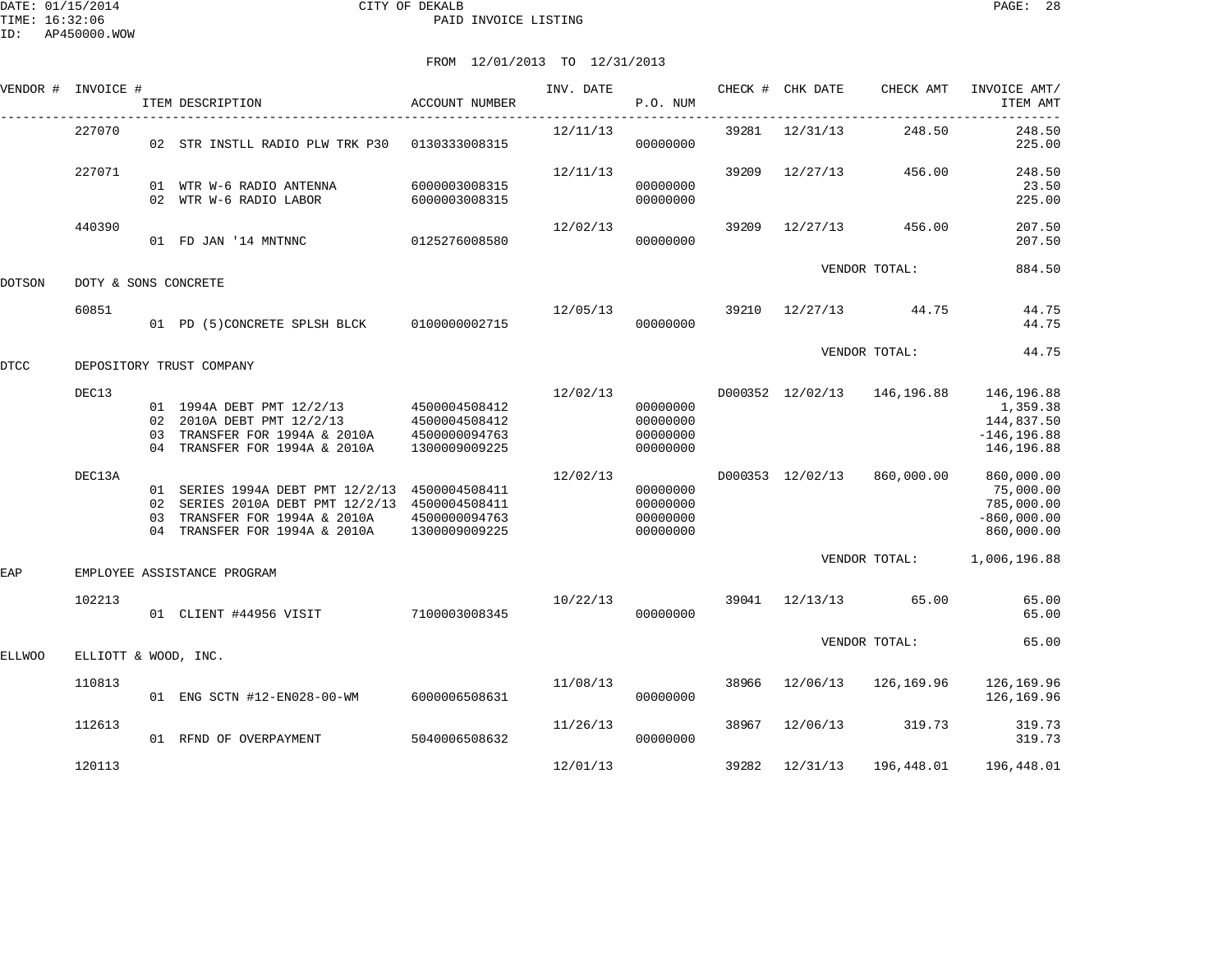### DATE: 01/15/2014 CITY OF DEKALB PAGE: 29 PAID INVOICE LISTING

|               | VENDOR # INVOICE #    |                                  | ITEM DESCRIPTION                                                                                                                                                                                                                                        | ACCOUNT NUMBER                                                                                     | INV. DATE | P.O. NUM                                                                         |       | CHECK # CHK DATE | CHECK AMT               | INVOICE AMT/<br>ITEM AMT                                                                              |
|---------------|-----------------------|----------------------------------|---------------------------------------------------------------------------------------------------------------------------------------------------------------------------------------------------------------------------------------------------------|----------------------------------------------------------------------------------------------------|-----------|----------------------------------------------------------------------------------|-------|------------------|-------------------------|-------------------------------------------------------------------------------------------------------|
|               | 120113                | 02<br>03<br>04<br>05<br>06<br>07 | 01 ENG '13 NON-MFT ST MNTNNC P#5 1300003008321<br>ENG '13 NON-MFT ST MNTNNC P#5<br>ENG '13 NON-MFT ST MNTNNC P#5<br>ENG '13 NON-MFT ST MNTNNC P#5<br>ENG '13 NON-MFT ST MNTNNC P#5<br>'13 NON-MFT ST MNTNNC P#5<br>ENG<br>ENG '13 NON-MFT ST MNTNNC P#5 | 1300006508633<br>1400003008316<br>1400003008321<br>1400006508633<br>5040003008321<br>5040006508632 | 12/01/13  | 00000000<br>00000000<br>00000000<br>00000000<br>00000000<br>00000000<br>00000000 |       | 39282 12/31/13   | 196,448.01              | 196,448.01<br>558.37<br>$-14, 235.97$<br>97,038.40<br>1,044.80<br>28,755.01<br>47,697.98<br>35,589.42 |
|               | 120613                |                                  | 01 ENG PRKNG LOT 10 13EN01200PK<br>02 ENG PRKNG LOT 10 13EN01200PK                                                                                                                                                                                      | 1300006508627<br>1300006508633                                                                     | 12/06/13  | 00000000<br>00000000                                                             |       | 39123 12/20/13   | 115,092.54              | 115,092.54<br>66,969.60<br>48,122.94                                                                  |
|               | IDIS5632167           |                                  | 01 FY14 CDBG FNL PYMT S 1ST WTRMN 1900006508641                                                                                                                                                                                                         |                                                                                                    | 11/27/13  | 00000000                                                                         | 38968 | 12/06/13         | 72,206.12               | 72,206.12<br>72,206.12                                                                                |
|               | IDIS5639852           |                                  | 01 ENG '13 NON-MFT ST MNTNNC P#5 1900003008321                                                                                                                                                                                                          |                                                                                                    | 12/01/13  | 00000000                                                                         | 39283 | 12/31/13         | 40,145.12               | 40, 145. 12<br>40, 145. 12                                                                            |
| ELSSOL        | ELSTER SOLUTIONS, LLC |                                  |                                                                                                                                                                                                                                                         |                                                                                                    |           |                                                                                  |       |                  | VENDOR TOTAL:           | 550, 381.48                                                                                           |
|               | 9000046014            |                                  | 01 WTR RPR TRC MTR RADIO MBL RDR 6000003008310                                                                                                                                                                                                          |                                                                                                    | 12/10/13  | 00000000                                                                         |       |                  | 39284 12/31/13 1,135.60 | 1,135.60<br>1,135.60                                                                                  |
| <b>ENCMED</b> |                       |                                  | ENCOMPASS MEDICAL & SPECIALTY                                                                                                                                                                                                                           |                                                                                                    |           |                                                                                  |       |                  | VENDOR TOTAL:           | 1,135.60                                                                                              |
|               | 03180900              |                                  | 01 STR ACE/NIT/OXY/SMLCYLNDRS<br>02 WTR ACE/NIT/OXY/SMLCYLNDRS                                                                                                                                                                                          | 0130332008226<br>6000002008226                                                                     | 11/30/13  | 00000000<br>00000000                                                             |       | 39211 12/27/13   | 190.73                  | 98.00<br>49.00<br>49.00                                                                               |
|               | 03183622              |                                  | 01 FD (10) OXY/(2) MED OXY/DEL CHRG 0125272008241                                                                                                                                                                                                       |                                                                                                    | 12/03/13  | 00000000                                                                         |       | 39211 12/27/13   | 190.73                  | 92.73<br>92.73                                                                                        |
| ERM           | ERM                   |                                  |                                                                                                                                                                                                                                                         |                                                                                                    |           |                                                                                  |       |                  | VENDOR TOTAL:           | 190.73                                                                                                |
|               | 34303                 |                                  | 01 STR (2) SETS OF 4 BRKAWY BLTS 0130332008229                                                                                                                                                                                                          |                                                                                                    | 11/04/13  | 00000000                                                                         |       | 38969 12/06/13   | 481.94                  | 481.94<br>481.94                                                                                      |
| ESPROD        | RODOLFO ESPIRITU      |                                  |                                                                                                                                                                                                                                                         |                                                                                                    |           |                                                                                  |       |                  | VENDOR TOTAL:           | 481.94                                                                                                |
|               | 122713                |                                  |                                                                                                                                                                                                                                                         |                                                                                                    | 12/27/13  |                                                                                  |       | D000343 12/31/13 | 38.49                   | 38.49                                                                                                 |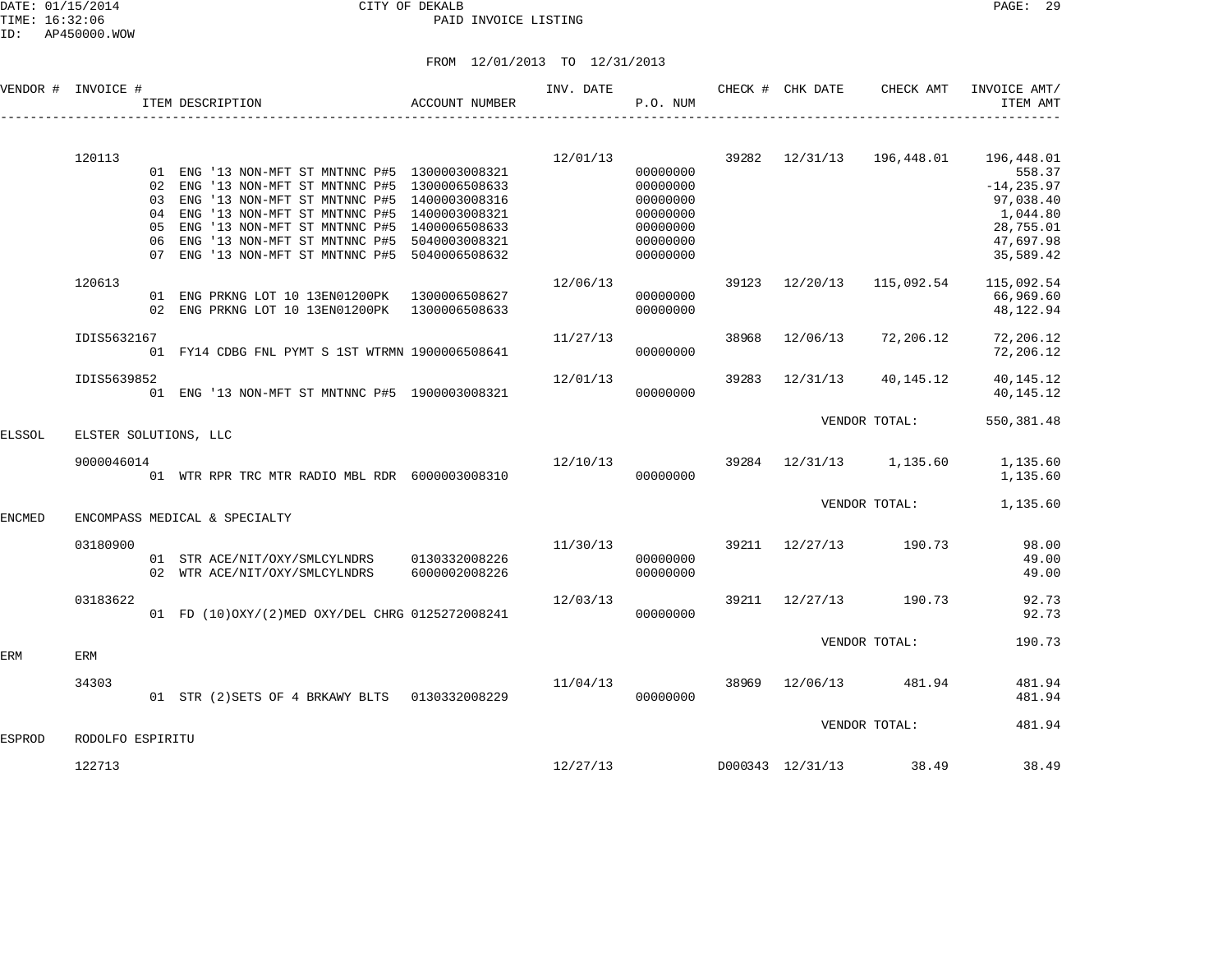DATE: 01/15/2014 CITY OF DEKALB PAGE: 30 PAID INVOICE LISTING

|        | VENDOR # INVOICE # | ITEM DESCRIPTION                                 | ACCOUNT NUMBER | INV. DATE | P.O. NUM             |       | CHECK # CHK DATE            | CHECK AMT               | INVOICE AMT/<br>ITEM AMT |
|--------|--------------------|--------------------------------------------------|----------------|-----------|----------------------|-------|-----------------------------|-------------------------|--------------------------|
|        | 122713             | 01 RMB LNCH MTG MAYOR/SCHL DSTRT 0110103008376   |                | 12/27/13  | 00000000             |       |                             | D000343 12/31/13 38.49  | 38.49<br>38.49           |
| FAIBRY | BRYAN FAIVRE       |                                                  |                |           |                      |       |                             | VENDOR TOTAL:           | 38.49                    |
|        | 120613             | 7100004008476<br>01 WELLNESS 2013                |                | 12/06/13  | 00000000             |       |                             | D000328 12/13/13 149.50 | 149.50<br>149.50         |
|        | FBILEEDA FBI-LEEDA |                                                  |                |           |                      |       |                             | VENDOR TOTAL:           | 149.50                   |
|        | 525814             | 01 PD G LOWERY DUES '14 0120213008375            |                | 11/21/13  | 00000000             |       | 39285 12/31/13 50.00        |                         | 50.00<br>50.00           |
| FEDEX  | FEDEX              |                                                  |                |           |                      |       |                             | VENDOR TOTAL:           | 50.00                    |
|        | 247916870          | 01 PD SHPPNG 10/28-11/18/13 0120213008305        |                |           | 11/27/13<br>00000000 |       |                             | 39042 12/13/13 139.14   | 139.14<br>139.14         |
| FERENT |                    | FERGUSON ENTERPRISES INC.                        |                |           |                      |       |                             | VENDOR TOTAL:           | 139.14                   |
|        | 0059246            | 01 WTR (28) RVTD MTL CLVRT/ENDSCT 6000002008232  |                | 10/30/13  | 00000000             |       | 39043 12/13/13              | 344.13                  | 344.13<br>344.13         |
|        | 0063624            | 01 WTR MARKING STICK                             | 6000002008295  | 11/21/13  | 00000000             |       | 39212 12/27/13              | 23.15                   | 23.15<br>23.15           |
|        | 0064765            | 01 WTR (2) PACER UPPR/W PIPES/COUP 6000002008232 |                | 12/12/13  | 00000000             | 39286 |                             | 12/31/13 1,251.03       | 1,251.03<br>1,251.03     |
| FIRSAF |                    | FIREWATCH SAFETY SERVICES, INC                   |                |           |                      |       |                             | VENDOR TOTAL:           | 1,618.31                 |
|        | 1043               | 01 FD FR EXT ANNL/6YR INSP/RCHRG 0125272008240   |                | 11/18/13  | 00000000             |       |                             | 38970 12/06/13 109.00   | 109.00<br>109.00         |
| FIRSUP |                    | FIREGROUND SUPPLY, INC.                          |                |           |                      |       |                             | VENDOR TOTAL:           | 109.00                   |
|        | 11724              | 01 FD (2)NVGTR JCKT                              | 0125272008270  |           | 00000000             |       | $11/19/13$ 39044 $12/13/13$ | 267.00                  | 138.00<br>138.00         |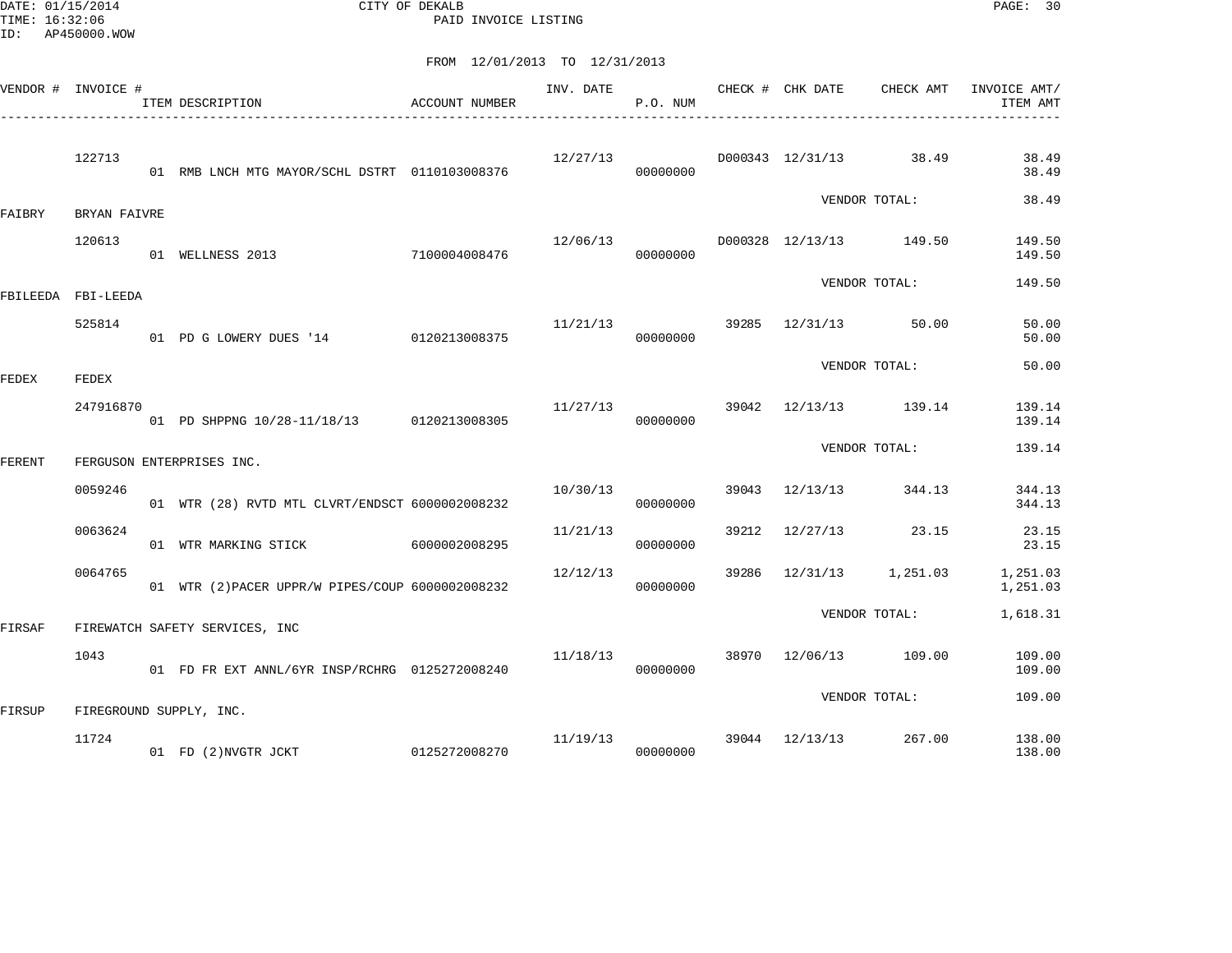DATE: 01/15/2014 CITY OF DEKALB PAGE: 31 PAID INVOICE LISTING

|        | VENDOR # INVOICE # | ITEM DESCRIPTION                                                                                             | ACCOUNT NUMBER                                                   | INV. DATE | P.O. NUM                                     |       | CHECK # CHK DATE | CHECK AMT               | INVOICE AMT/<br>ITEM AMT                                   |
|--------|--------------------|--------------------------------------------------------------------------------------------------------------|------------------------------------------------------------------|-----------|----------------------------------------------|-------|------------------|-------------------------|------------------------------------------------------------|
|        | 11725              | 01 FD (3) BRVS DMND QLTD JCKT 2800002008295                                                                  |                                                                  | 11/19/13  | 00000000                                     |       | 39044 12/13/13   | 267.00                  | 129.00<br>129.00                                           |
| FISSCI | FISHER SCIENTIFIC  |                                                                                                              |                                                                  |           |                                              |       |                  | VENDOR TOTAL:           | 267.00                                                     |
|        | 6712497            | 01 PD FLR MNT FRNSC CBNT/FRT 5145006508626                                                                   |                                                                  | 09/20/13  | 00000000                                     | 39213 |                  | 12/27/13 4,554.10       | 4,554.10<br>4,554.10                                       |
| FLESAF |                    | THE TERRAMAR GROUP, INC.                                                                                     |                                                                  |           |                                              |       |                  | VENDOR TOTAL:           | 4,554.10                                                   |
|        | 59013              | 01 FD LED MODULE/STROBE/FRT 0125272008226<br>02 FD LED MODUEL/STROBE/FRT                                     | 5250006008521                                                    | 11/11/13  | 00000000<br>00000000                         | 39214 | 12/27/13         | 2,800.31                | 2,800.31<br>2,024.21<br>776.10                             |
|        | 59045              | 01 FD CNSL/EQPMNT                                                                                            | 0125272008226                                                    | 11/18/13  | 00000000                                     | 39124 | 12/20/13         | 502.39                  | 445.55<br>445.55                                           |
|        | 59092              | 01 FD (6)500 SERIES NON-OPTC LENS 0125272008226                                                              |                                                                  | 11/22/13  | 00000000                                     | 39124 | 12/20/13         | 502.39                  | 56.84<br>56.84                                             |
| FORJAS | <b>JASON FORE</b>  |                                                                                                              |                                                                  |           |                                              |       |                  | VENDOR TOTAL:           | 3,302.70                                                   |
|        | 122013             | 7100004008476<br>01 WELLNESS 2013                                                                            |                                                                  | 12/20/13  | 00000000                                     |       |                  | D000337 12/27/13 329.94 | 329.94<br>329.94                                           |
| FOXVAL |                    | FOX VALLEY FIRE & SAFETY                                                                                     |                                                                  |           |                                              |       |                  | VENDOR TOTAL:           | 329.94                                                     |
|        | 799611             | 01 PD (2) ABC EXT                                                                                            | 0120222008226                                                    | 11/21/13  | 00000000                                     | 39125 | 12/20/13         | 80.00                   | 80.00<br>80.00                                             |
| FRILAW | FRIEDERS LAW, LLC. |                                                                                                              |                                                                  |           |                                              |       |                  | VENDOR TOTAL:           | 80.00                                                      |
|        | 201312             | 01 PRO LGL SRVCS DEC '13<br>02 PRO LGL SRVCS DEC '13<br>03 PRO LGL SRVCS DEC '13<br>04 PRO LGL SRVCS DEC '13 | 0118004008450<br>0118004008450<br>7000003008349<br>7200003008349 | 12/01/13  | 00000000<br>00000000<br>00000000<br>00000000 | 39126 |                  | 12/20/13 17,340.00      | 17,340.00<br>10,200.00<br>1,700.00<br>3,400.00<br>2,040.00 |
| FROCOM |                    | FRONTIER COMMUNICATIONS                                                                                      |                                                                  |           |                                              |       |                  | VENDOR TOTAL:           | 17,340.00                                                  |
|        | 111913             |                                                                                                              |                                                                  | 11/19/13  |                                              |       | 39045 12/13/13   | 901.52                  | 901.52                                                     |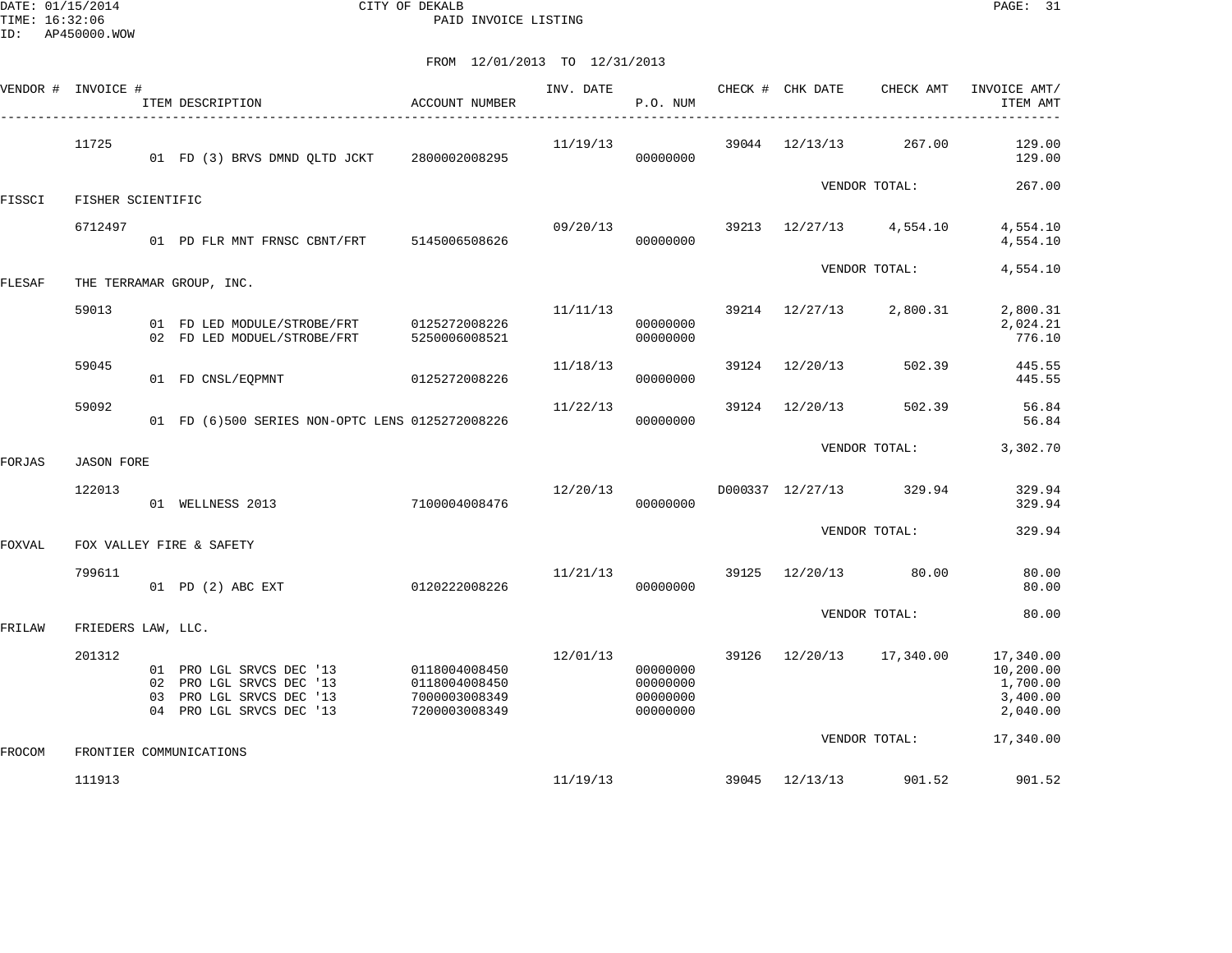DATE: 01/15/2014 CITY OF DEKALB PAGE: 32 PAID INVOICE LISTING

ID: AP450000.WOW

| VENDOR #      | INVOICE #            |    | ITEM DESCRIPTION                              | <b>ACCOUNT NUMBER</b> | INV. DATE | P.O. NUM |       | CHECK # CHK DATE | CHECK AMT     | INVOICE AMT/<br>ITEM AMT |
|---------------|----------------------|----|-----------------------------------------------|-----------------------|-----------|----------|-------|------------------|---------------|--------------------------|
|               |                      |    |                                               |                       |           |          |       |                  |               |                          |
|               | 111913               |    |                                               |                       | 11/19/13  |          | 39045 | 12/13/13         | 901.52        | 901.52                   |
|               |                      |    | 01 PD NEW PHONE DISPATCH                      | 0100000002730         |           | 00000000 |       |                  |               | 401.52                   |
|               |                      |    | 02 PD (4) HOURS LABOR                         | 0100000002730         |           | 00000000 |       |                  |               | 500.00                   |
|               | 120113               |    |                                               |                       | 12/01/13  |          | 39127 | 12/20/13         | 6,310.01      | 6,310.01                 |
|               |                      |    | 01 STREET                                     | 0130313008337         |           | 00000000 |       |                  |               | 184.91                   |
|               |                      |    | 02 COM DEV                                    | 0130353008337         |           | 00000000 |       |                  |               | 114.28                   |
|               |                      |    | 03 CLERK                                      | 0112003008337         |           | 00000000 |       |                  |               | 35.55                    |
|               |                      |    | 04 I & T FAX                                  | 0115153008337         |           | 00000000 |       |                  |               | 18.33                    |
|               |                      |    | 05 MUN BLDG                                   | 0115153008337         |           | 00000000 |       |                  |               | 201.47                   |
|               |                      | 06 | INTERNET LINE                                 | 0115153008337         |           | 00000000 |       |                  |               | 834.21                   |
|               |                      | 07 | PD 700 WLH ELEVATOR                           | 0120213008337         |           | 00000000 |       |                  |               | 38.97                    |
|               |                      | 08 | PD                                            | 0120213008337         |           | 00000000 |       |                  |               | 1,111.83                 |
|               |                      | 09 | 200 S 4TH ST                                  | 0125263008337         |           | 00000000 |       |                  |               | 313.83                   |
|               |                      | 10 | FD                                            | 0125263008337         |           | 00000000 |       |                  |               | 535.26                   |
|               |                      | 11 | 507 E TAYLOR/ALRM GLDYRS                      | 0135003008337         |           | 00000000 |       |                  |               | 61.28                    |
|               |                      | 12 | 507 E TAYLOR/ALRM GLDYRS                      | 0135003008337         |           | 00000000 |       |                  |               | 131.15                   |
|               |                      |    | 13 YSB                                        | 0135003008337         |           | 00000000 |       |                  |               | 499.00                   |
|               |                      |    | 14 GENERAL                                    | 0135003008337         |           | 00000000 |       |                  |               | 723.61                   |
|               |                      |    | 15 ALARM                                      | 0135003008337         |           | 00000000 |       |                  |               | 38.06                    |
|               |                      |    | 16 1119 OAK E TWR                             | 6000003008337         |           | 00000000 |       |                  |               | 61.28                    |
|               |                      | 17 | 2851 CORPORATE/S TWR ALRM                     | 6000003008337         |           | 00000000 |       |                  |               | 61.28                    |
|               |                      | 18 | 600 W DRESSER/N TWR ALRM                      | 6000003008337         |           | 00000000 |       |                  |               | 61.28                    |
|               |                      |    | 19 1505 W L HWY/TWR ALRM                      | 6000003008337         |           | 00000000 |       |                  |               | 61.28                    |
|               |                      |    | 20 1685 CNTY FARM                             | 6000003008337         |           | 00000000 |       |                  |               | 36.37                    |
|               |                      |    | 21 WATER                                      | 6000003008337         |           | 00000000 |       |                  |               | 256.69                   |
|               |                      |    | 22 1505 WLH                                   | 6000003008337         |           | 00000000 |       |                  |               | 38.39                    |
|               |                      | 23 | 3750 BARBER GR/ARPT                           | 6500003008337         |           | 00000000 |       |                  |               | 122.56                   |
|               |                      |    | 24 ARPT LOBBY                                 | 6500003008337         |           | 00000000 |       |                  |               | 661.84                   |
|               |                      |    | 25 ARPT/BRGHTSTR                              | 6500003008337         |           | 00000000 |       |                  |               | 107.30                   |
| FSI           | FILTER SERVICES INC. |    |                                               |                       |           |          |       |                  | VENDOR TOTAL: | 7,211.53                 |
|               |                      |    |                                               |                       |           |          |       |                  |               |                          |
|               | INV8739367           |    |                                               |                       | 12/09/13  |          | 39287 | 12/31/13         | 50.00         | 50.00                    |
|               |                      |    | 01 STR PRVNTTV MNTNNC PRGRM 0130333008311     |                       |           | 00000000 |       |                  |               | 50.00                    |
|               |                      |    |                                               |                       |           |          |       |                  | VENDOR TOTAL: | 50.00                    |
| <b>FURSER</b> |                      |    | FURST SERVICES COMPANY INC.                   |                       |           |          |       |                  |               |                          |
|               | 190914               |    |                                               |                       | 11/26/13  |          | 38971 | 12/06/13         | 310.00        | 310.00                   |
|               |                      |    | 01 CC B ROLIARDI 11/18-11/24/13 0118004008450 |                       |           | 00000000 |       |                  |               | 93.00                    |
|               |                      |    | 02 CC B ROLIARDI 11/18-11/24/13               | 0115154008450         |           | 00000000 |       |                  |               | 217.00                   |
|               | 191080               |    |                                               |                       | 12/03/13  |          | 39046 | 12/13/13         | 333.25        | 333.25                   |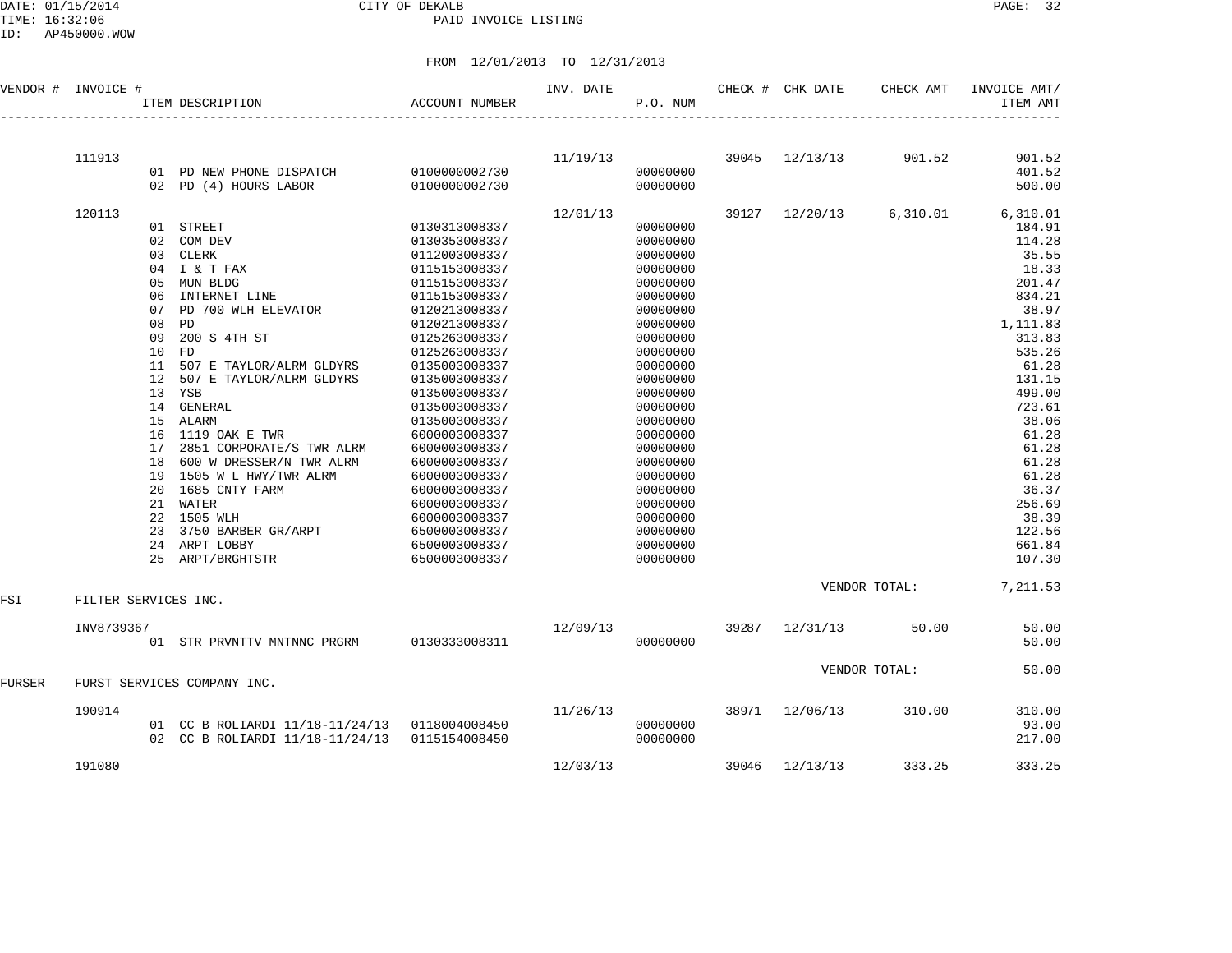|        | VENDOR # INVOICE #     | ITEM DESCRIPTION                                                                                | ACCOUNT NUMBER                 | INV. DATE | P.O. NUM             |       | CHECK # CHK DATE | CHECK AMT               | INVOICE AMT/<br>ITEM AMT   |
|--------|------------------------|-------------------------------------------------------------------------------------------------|--------------------------------|-----------|----------------------|-------|------------------|-------------------------|----------------------------|
|        | 191080                 | 01 CC B ROLIARDI 11/25-12/1/13 0115154008450                                                    |                                | 12/03/13  | 00000000             | 39046 | 12/13/13         | 333.25                  | 333.25<br>333.25           |
|        | 191270                 | 01 CC B ROLIARDI 12/02-12/08/13 0118004008450<br>02 CC B ROLIARDI 12/02-12/08/13                | 0115154008450                  | 12/10/13  | 00000000<br>00000000 |       | 39128 12/20/13   | 286.75                  | 286.75<br>93.00<br>193.75  |
|        | 191445                 | 01 CC B ROLIARDI 12/9-12/15/13<br>02 CC B ROLIARDI 12/9-12/15/13                                | 0115154008450<br>0118004008450 | 12/17/13  | 00000000<br>00000000 |       | 39215 12/27/13   | 279.00                  | 279.00<br>186.00<br>93.00  |
|        | 191654                 | 01 LGL B ROLIARDI 12/16-12/22/13 0118004008450<br>02 CM B ROLIARDI 12/16-12/22/13 0115154008450 |                                | 12/26/13  | 00000000<br>00000000 | 39288 | 12/31/13         | 279.00                  | 279.00<br>100.75<br>178.25 |
| GEAGRI | GEARGRID LLC           |                                                                                                 |                                |           |                      |       |                  | VENDOR TOTAL:           | 1,488.00                   |
|        | 0008479IN              | 01 FD (3) RED BARON/FRT                                                                         | 0125272008240                  | 11/11/13  | 00000000             |       |                  | 38972 12/06/13 3,962.55 | 3,962.55<br>3,962.55       |
| GERDAN | DANIEL GERACE          |                                                                                                 |                                |           |                      |       |                  | VENDOR TOTAL:           | 3,962.55                   |
|        | 112913                 | 01 PD RMB (23) TOTES/(2)FEIT 50WT 0100000002715                                                 |                                | 11/29/13  | 00000000             |       |                  | D000324 12/06/13 228.46 | 228.46<br>228.46           |
| GFOA   |                        | GOVERNMENT FINANCE OFFICERS                                                                     |                                |           |                      |       |                  | VENDOR TOTAL:           | 228.46                     |
|        | 121613                 | 01 FY13 AUDIT CERTIFICATION 0135003008342                                                       |                                | 12/16/13  | 00000000             |       | 39129 12/20/13   | 505.00                  | 505.00<br>505.00           |
| GONANG | ANGELA GONZALES        |                                                                                                 |                                |           |                      |       |                  | VENDOR TOTAL:           | 505.00                     |
|        | 133855                 | 01 AMB RFND #133855 9/29/13 0100000063423                                                       |                                | 11/18/13  | 00000000             |       | 38973 12/06/13   | 585.03                  | 585.03<br>585.03           |
| GORHAR | GORDON'S HARDWARE LLC. |                                                                                                 |                                |           |                      |       |                  | VENDOR TOTAL:           | 585.03                     |
|        | 796034                 | 01 FD E1 STP DRILL                                                                              | 0125272008226                  | 10/16/13  | 00000000             | 38976 | 12/06/13         | 1,180.78                | 37.99<br>37.99             |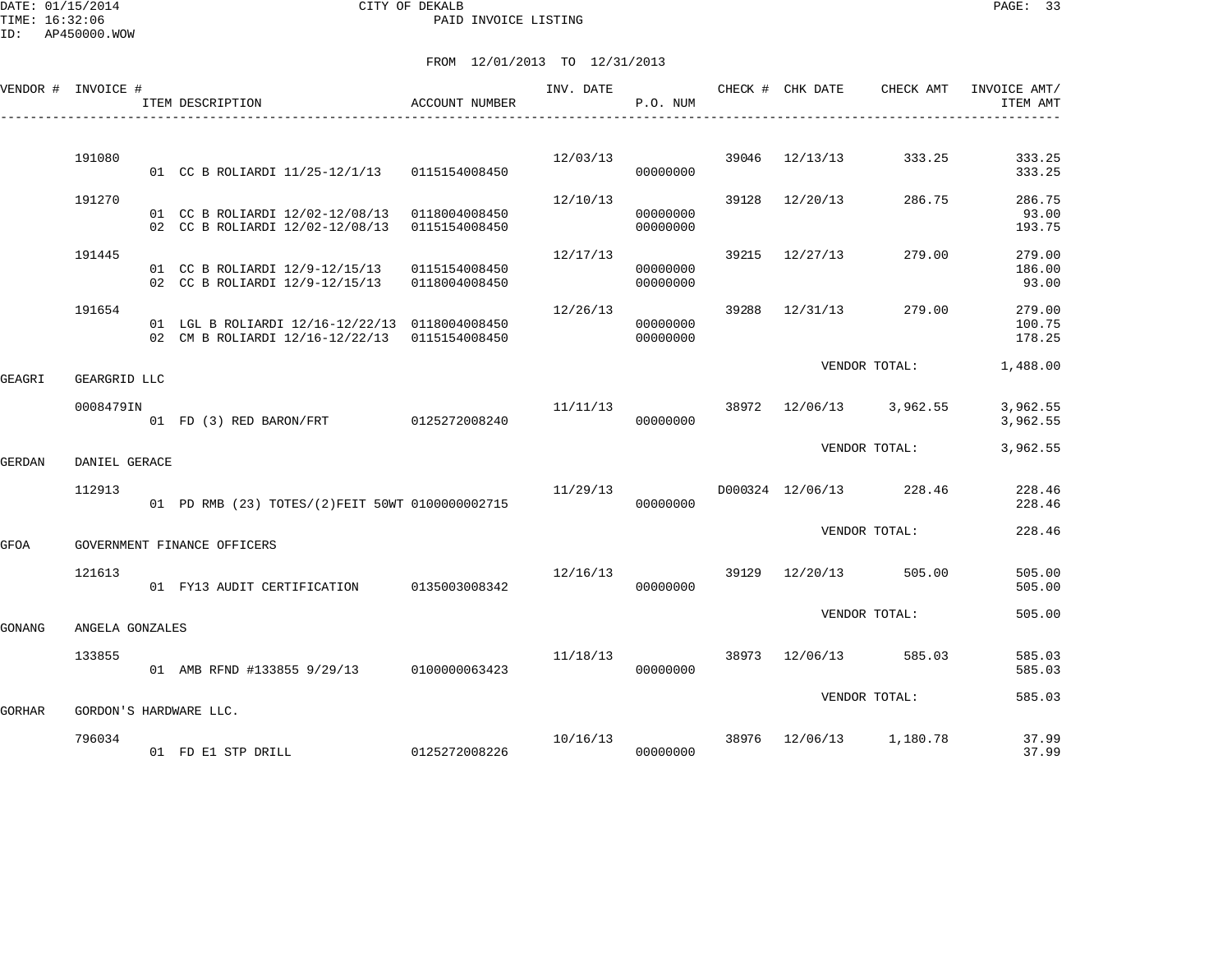ID: AP450000.WOW

| FROM 12/01/2013 TO 12/31/2013 |  |                                                            |               |                       |                      |  |                                                       |  |                        |  |  |  |
|-------------------------------|--|------------------------------------------------------------|---------------|-----------------------|----------------------|--|-------------------------------------------------------|--|------------------------|--|--|--|
| VENDOR # INVOICE #            |  | ACCOUNT NUMBER<br>ITEM DESCRIPTION                         |               |                       | P.O. NUM             |  | INV. DATE THE CHECK # CHK DATE CHECK AMT INVOICE AMT/ |  | ITEM AMT               |  |  |  |
| 796195                        |  | 01 ARPT SHOP TOOL 6500002008295                            |               | 10/18/13<br>000000000 |                      |  | 38976 12/06/13 1,180.78                               |  | 18.89<br>18.89         |  |  |  |
| 796231                        |  | 01 STR TECH STAIN REMOVER 0130322008291                    |               | 10/20/13              | 00000000             |  | $38976$ $12/06/13$ 1,180.78                           |  | 4.29<br>4.29           |  |  |  |
| 796254                        |  | 01 STR STEEL WOOL 0130332008229                            |               |                       | 00000000             |  | $10/21/13$ 38976 $12/06/13$ 1,180.78                  |  | 8.37<br>8.37           |  |  |  |
| 796343                        |  | 01 ARPT SHOP TOOLS 6500002008295                           |               | 10/22/13              | 00000000             |  | 38976 12/06/13 1,180.78                               |  | 19.63<br>19.63         |  |  |  |
| 796375                        |  | 01 STR LNDSCP SPIKE SHOP                                   | 0130332008231 |                       | 00000000             |  | $10/23/13$ 38976 $12/06/13$ 1,180.78                  |  | 11.88<br>11.88         |  |  |  |
| 796379                        |  | 01 ARPT AP06 CASE SCREWS 6500003008310                     |               | 10/23/13              | 00000000             |  | 38976 12/06/13 1,180.78                               |  | 4.79<br>4.79           |  |  |  |
| 796382                        |  | 01 FD ST2 DOOR KNOB LATCH 0125272008210<br>02 FD E2 MNTNNC | 0125272008226 | 10/23/13              | 00000000<br>00000000 |  | 38976 12/06/13 1,180.78                               |  | 19.44<br>12.99<br>6.45 |  |  |  |
| 796422                        |  | 01 WTR LAB ALUM FOIL/PRPN CYLNDR 6000002008244             |               | 10/24/13<br>00000000  |                      |  | 38976 12/06/13 1.180.78                               |  | 12.57<br>12.57         |  |  |  |
| 796446                        |  | 01 STR P12 WTR TANK PARTS                                  | 0130332008226 | 10/24/13              | 00000000             |  | 38976 12/06/13 1,180.78                               |  | 28.24<br>28.24         |  |  |  |

| 796483 | 01<br>02<br>03 | ARPT AP09 BRSS PIPE CAP/BRASS<br>ARPT SNWBLWR HAMMER HNDL<br>ARPT SHOP TOOLS | 6500003008310<br>6500002008295<br>6500003008310 | 10/25/13 | 00000000<br>00000000<br>00000000 | 38976 | 12/06/13 | 1,180.78 | 18.06<br>4.28<br>5.79<br>7.99 |
|--------|----------------|------------------------------------------------------------------------------|-------------------------------------------------|----------|----------------------------------|-------|----------|----------|-------------------------------|
| 796485 | 01             | STR (3) FILTERS                                                              | 0130322008219                                   | 10/25/13 | 00000000                         | 38976 | 12/06/13 | 1,180.78 | 37.77<br>37.77                |
| 796582 | 01             | STR CRRG BLTS/DR RLLRS/RLLR                                                  | 0130333008348                                   | 10/28/13 | 00000000                         | 38976 | 12/06/13 | 1,180.78 | 45.12<br>45.12                |
| 796603 | 01             | FD WR RP THMBL/MANILLA ROPE                                                  | 0125272008210                                   | 10/28/13 | 00000000                         | 38976 | 12/06/13 | 1,180.78 | 20.99<br>20.99                |
| 796669 | 01             | STR P191 NPPL GLV                                                            | 0130332008226                                   | 10/29/13 | 00000000                         | 38976 | 12/06/13 | 1,180.78 | 0.99<br>0.99                  |
| 796676 |                |                                                                              |                                                 | 10/29/13 |                                  | 38976 | 12/06/13 | 1,180.78 | 8.01                          |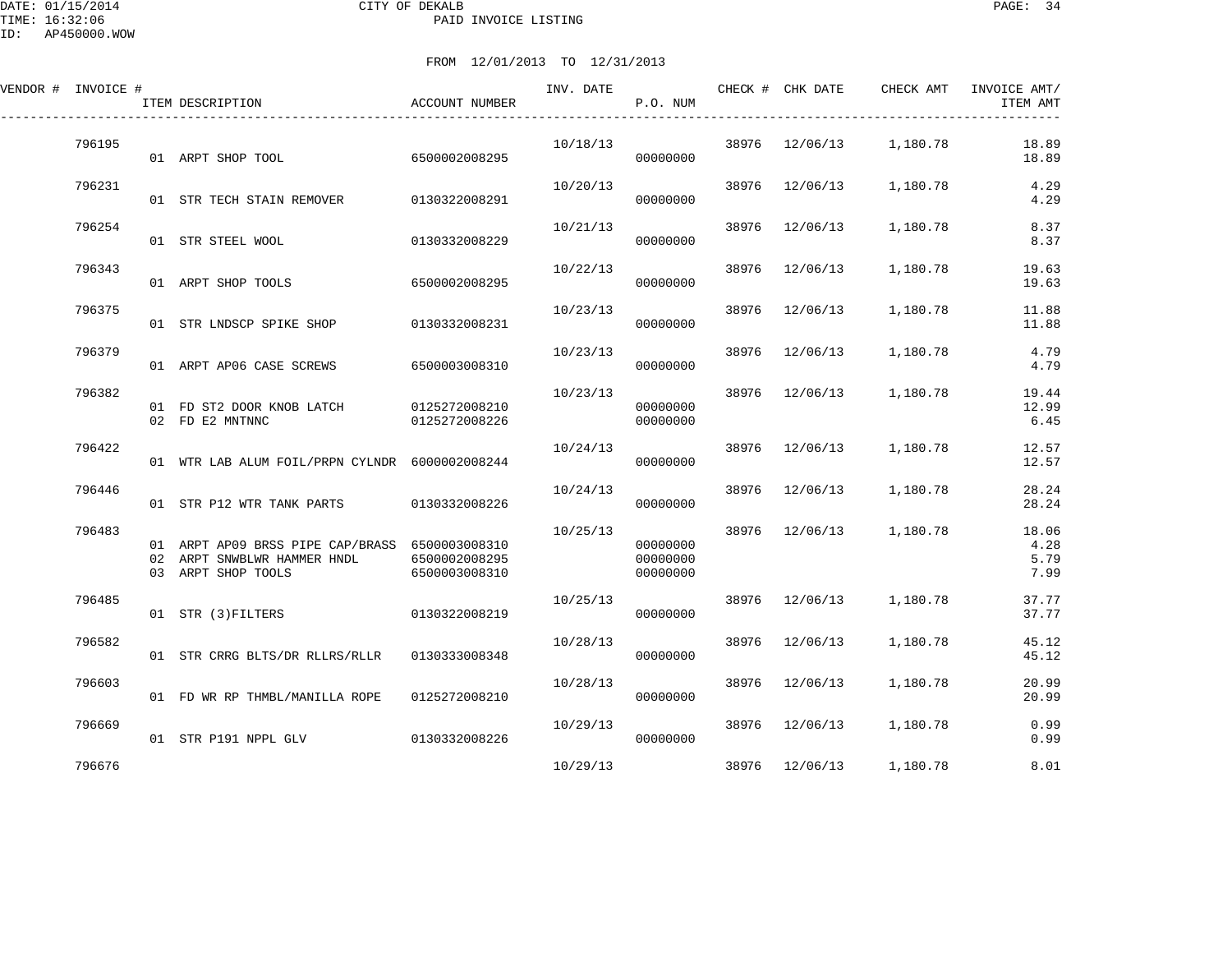DATE: 01/15/2014 CITY OF DEKALB PAGE: 35 PAID INVOICE LISTING

| VENDOR # INVOICE # | ITEM DESCRIPTION                                         | ACCOUNT NUMBER                 | INV. DATE | P.O. NUM             |       | CHECK # CHK DATE | CHECK AMT | INVOICE AMT/<br>ITEM AMT |
|--------------------|----------------------------------------------------------|--------------------------------|-----------|----------------------|-------|------------------|-----------|--------------------------|
|                    |                                                          |                                |           |                      |       |                  |           |                          |
| 796676             | 01 STR CONDUIT HANGER                                    | 0130332008231                  | 10/29/13  | 00000000             |       | 38976 12/06/13   | 1,180.78  | 8.01<br>8.01             |
| 796717             | 01 FD PRNG PLUG/CORD CNNCTR                              | 0125272008210                  | 10/30/13  | 00000000             | 38976 | 12/06/13         | 1,180.78  | 13.37<br>13.37           |
| 796773             | 01 STR 18V MAKITA                                        | 0130332008291                  | 10/31/13  | 00000000             | 38976 | 12/06/13         | 1,180.78  | 159.98<br>159.98         |
| 797045             |                                                          |                                | 11/06/13  |                      | 38976 | 12/06/13         | 1,180.78  | 10.99                    |
|                    | 01 IT DBL ARM HOOK/SCREWS/FSTNRS 0115162008204           |                                |           | 00000000             |       |                  |           | 10.99                    |
| 797047             | 01 FD SHOP SUPPLIES                                      | 0125272008210                  | 11/06/13  | 00000000             | 38976 | 12/06/13         | 1,180.78  | 45.06<br>45.06           |
| 797048             | 01 FD BLK PIPE/LABOR                                     | 0125272008210                  | 11/06/13  | 00000000             | 38976 | 12/06/13         | 1,180.78  | 24.68<br>24.68           |
| 797052             | 01 FD BRSS BLL VLV/BLK NPPL                              | 0125272008210                  | 11/06/13  | 00000000             | 38976 | 12/06/13         | 1,180.78  | 12.98<br>12.98           |
| 797068             | 01 FD BRSS BUSHING                                       | 0125272008210                  | 11/06/13  | 00000000             | 38976 | 12/06/13         | 1,180.78  | 3.29<br>3.29             |
| 797085             | 01 YSB TUBE                                              | 0130322008219                  | 11/07/13  | 00000000             | 38976 | 12/06/13         | 1,180.78  | 12.49<br>12.49           |
| 797107             |                                                          |                                | 11/07/13  |                      |       | 38976 12/06/13   | 1,180.78  | 10.43                    |
|                    | 01 ARPT AP09 FSTNRS/STRT EL BLK<br>02 ARPT CHOPSAW BLADE | 6500003008310<br>6500002008295 |           | 00000000<br>00000000 |       |                  |           | 2.24<br>8.19             |
| 797124             | 01 IT PHILLIP/CARPET TAPE                                | 0115162008204                  | 11/08/13  | 00000000             | 38976 | 12/06/13         | 1,180.78  | 12.08<br>12.08           |
| 797154             | 01 WTR W3 EQUIP/SHOP FST ORANGE                          | 6000002008295                  | 11/08/13  | 00000000             | 38976 | 12/06/13         | 1,180.78  | 46.24<br>46.24           |
| 797212             |                                                          |                                | 11/11/13  |                      | 38976 | 12/06/13         | 1,180.78  | 14.58                    |
|                    | 01 STR LIQTITE CNNCTR/ELBOW                              | 0130322008219                  |           | 00000000             |       |                  |           | 14.58                    |
| 797218             | 01 STR WSHR/LIQTIT CNNCTR 0130322008219                  |                                | 11/11/13  | 00000000             | 38976 | 12/06/13         | 1,180.78  | 4.78<br>4.78             |
| 797310             |                                                          |                                | 11/13/13  |                      |       | 38976 12/06/13   | 1,180.78  | 41.97                    |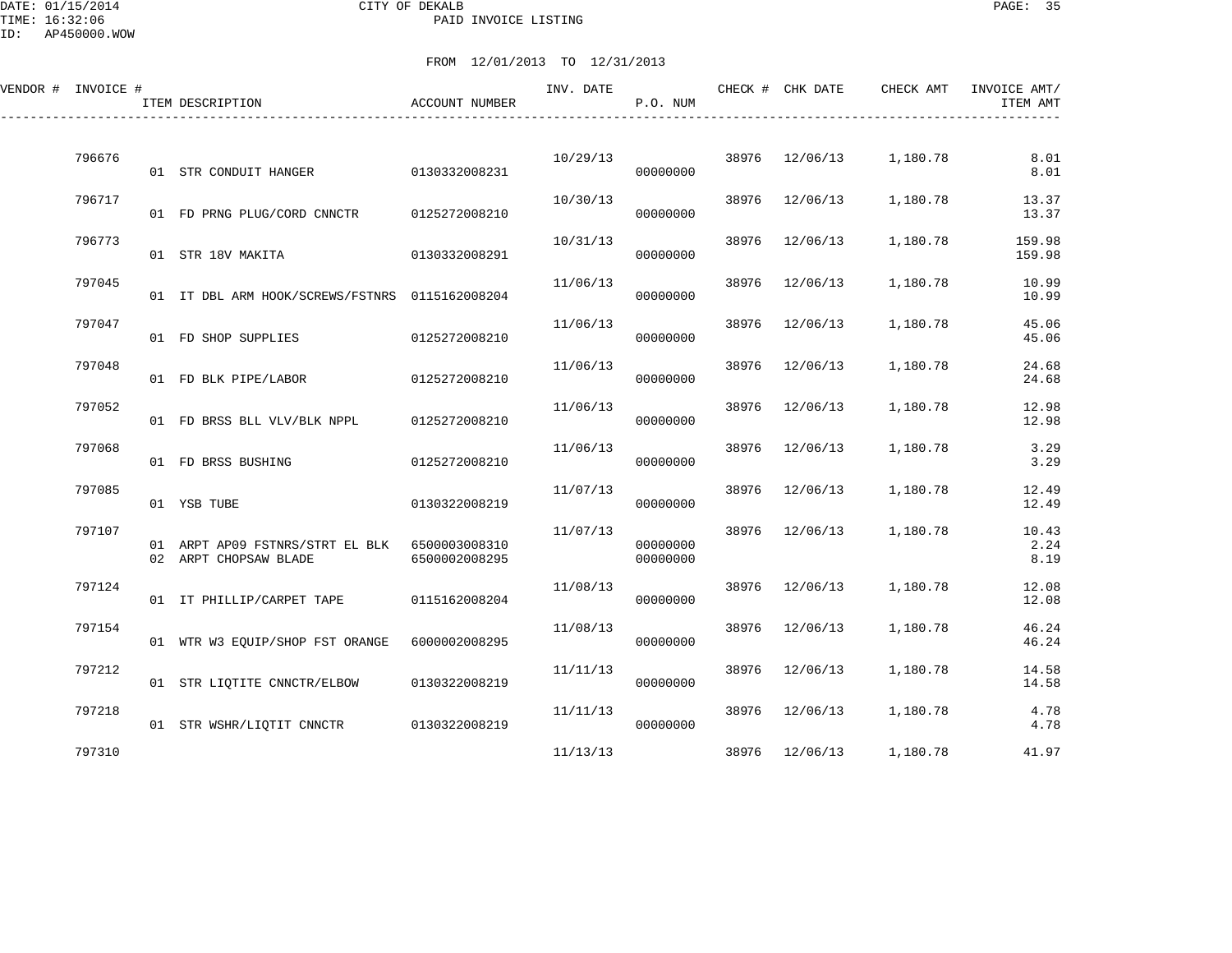DATE: 01/15/2014 CITY OF DEKALB PAGE: 36 PAID INVOICE LISTING

| VENDOR # INVOICE # | ITEM DESCRIPTION                                           | <b>ACCOUNT NUMBER</b>          | INV. DATE | P.O. NUM             |       | CHECK # CHK DATE | CHECK AMT                            | INVOICE AMT/<br>ITEM AMT |
|--------------------|------------------------------------------------------------|--------------------------------|-----------|----------------------|-------|------------------|--------------------------------------|--------------------------|
| 797310             |                                                            |                                |           |                      |       |                  | $11/13/13$ 38976 $12/06/13$ 1,180.78 | 41.97                    |
|                    | 01 STR (3)LEAF RAKES                                       | 0130332008295                  |           | 00000000             |       |                  |                                      | 41.97                    |
| 797317             | 01 STR SHOP SUPPLIES 0130332008295                         |                                | 11/13/13  | 00000000             |       | 38976 12/06/13   | 1,180.78                             | 111.92<br>111.92         |
| 797332             | 01 FD S2 GRLL/GNRTR GS LN PARTS 0125272008210              |                                | 11/13/13  | 00000000             | 38976 | 12/06/13         | 1,180.78                             | 14.36<br>14.36           |
| 797377             | 01 FD MISC SCREWS/FSTNRS                                   | 0125272008210                  | 11/14/13  | 00000000             | 38976 | 12/06/13         | 1,180.78                             | 1.50<br>1.50             |
| 797397             | 01 ARPT ENDRLL GALV SPRYR<br>02 ARPT ENDRLL VITON RBLD KIT | 6500002008295<br>6500002008226 | 11/15/13  | 00000000<br>00000000 |       | 38976 12/06/13   | 1,180.78                             | 62.49<br>52.99<br>9.50   |
| 797423             | 01 FD LOCKNUT                                              | 0125272008210                  | 11/14/13  | 00000000             | 38976 | 12/06/13         | 1,180.78                             | 4.29<br>4.29             |
| 797440             | 01 STR (24) LEAF RAKES 0130332008295                       |                                | 11/15/13  | 00000000             |       | 38976 12/06/13   | 1,180.78                             | 263.76<br>263.76         |
| 797449             | 01 FD MISC FSTNRS/SCREWS                                   | 0125272008210                  | 11/15/13  | 00000000             |       | 38976 12/06/13   | 1,180.78                             | 6.52<br>6.52             |
| 797460             | 01 ARPT LEXEL CLEAR CAULK                                  | 6500003008311                  | 11/15/13  | 00000000             | 38976 | 12/06/13         | 1,180.78                             | 5.99<br>5.99             |
| 797534             | 01 FD S2 PARTS GRLL/GNRTR                                  | 0125272008210                  | 11/18/13  | 00000000             |       | 39291 12/31/13   | 891.49                               | 4.58<br>4.58             |
| 797564             | 01 FD S2 PARTS LCKRS                                       | 0125272008210                  | 11/18/13  | 00000000             |       | 39291 12/31/13   | 891.49                               | 12.90<br>12.90           |
| 797579             | 01 WTR VINYL TUBE                                          | 6000002008232                  | 11/19/13  | 00000000             | 39291 | 12/31/13         | 891.49                               | 4.72<br>4.72             |
| 797624             | 01 WTR SHOP SPPLS/W3 BNT BRNFF SC 6000002008219            |                                | 11/19/13  | 00000000             |       | 39291 12/31/13   | 891.49                               | 18.13<br>18.13           |
| 797640             | 01 FD S2 MILW HX SHNK- LCKRS 0125272008210                 |                                | 11/19/13  | 00000000             |       | 39291 12/31/13   | 891.49                               | 13.49<br>13.49           |
| 797652             |                                                            |                                | 11/20/13  |                      |       | 39291 12/31/13   | 891.49                               | 25.19                    |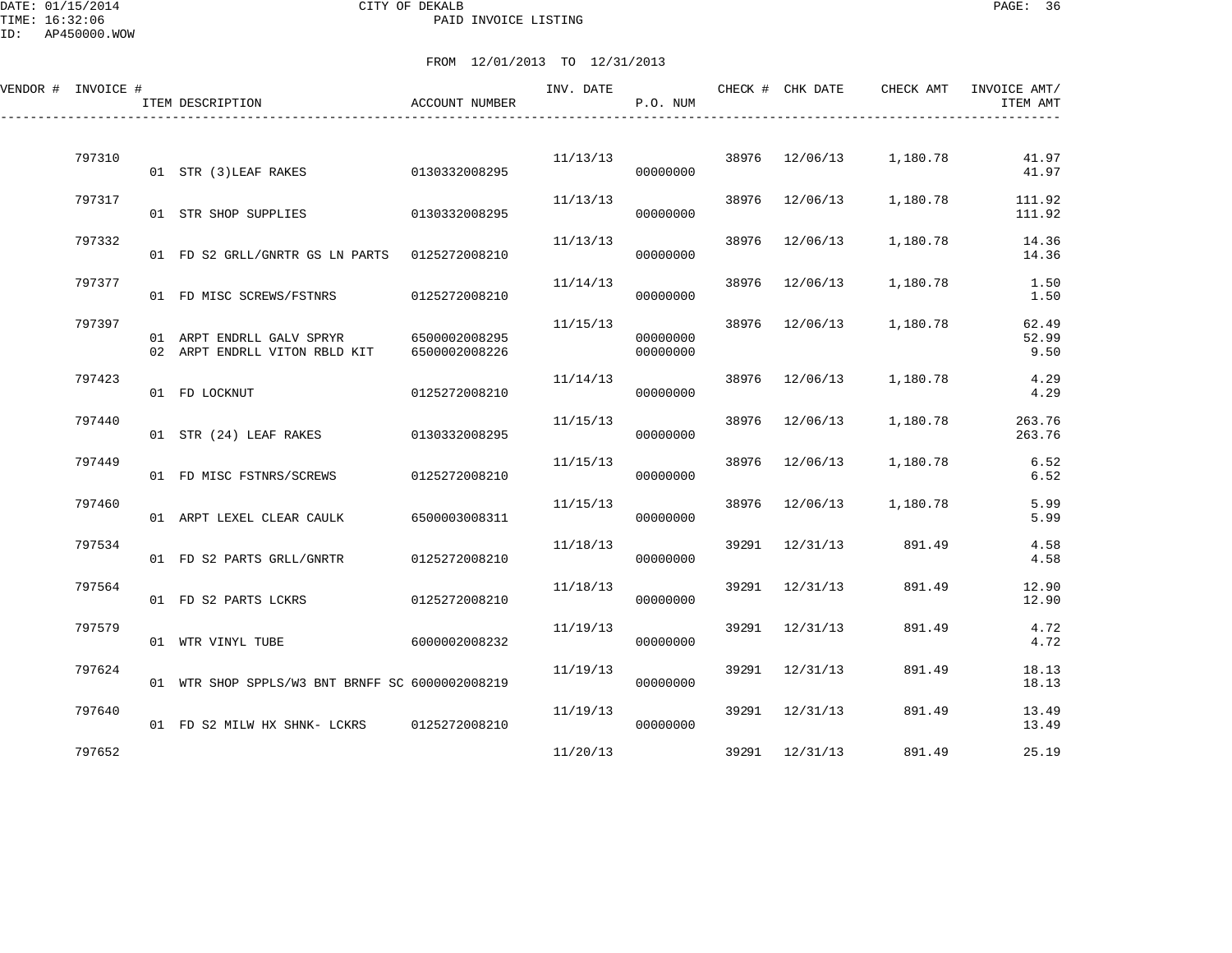DATE: 01/15/2014 CITY OF DEKALB PAGE: 37 PAID INVOICE LISTING

| VENDOR # INVOICE # | ITEM DESCRIPTION                                | ACCOUNT NUMBER | INV. DATE | P.O. NUM |       | CHECK # CHK DATE | CHECK AMT | INVOICE AMT/<br>ITEM AMT |
|--------------------|-------------------------------------------------|----------------|-----------|----------|-------|------------------|-----------|--------------------------|
| 797652             | 01 FD UTLTY ECNMY MIX 0125272008210             |                | 11/20/13  | 00000000 |       | 39291 12/31/13   | 891.49    | 25.19<br>25.19           |
| 797654             | 01 FD FLL/RYE/LNDSCPR GRASS SEED 0125272008210  |                | 11/20/13  | 00000000 |       | 39291 12/31/13   | 891.49    | 45.69<br>45.69           |
| 797692             | 01 WTR SCREWS/MISC FSTNRS                       | 6000002008232  | 11/20/13  | 00000000 |       | 39291 12/31/13   | 891.49    | 0.96<br>0.96             |
| 797706             | 01 WTR BRSS NPPL                                | 6000002008232  | 11/20/13  | 00000000 | 39291 | 12/31/13         | 891.49    | 9.96<br>9.96             |
| 797719             | 01 WTR TEFLON TAPE/SCRWS MSC FSNT 6000002008232 |                | 11/21/13  | 00000000 | 39291 | 12/31/13         | 891.49    | 3.40<br>3.40             |
| 797738             | 01 WTR 250W BULB/BRDR LMP 6000002008295         |                | 11/21/13  | 00000000 |       | 39291 12/31/13   | 891.49    | 19.78<br>19.78           |
| 797768             | 01 WTR (3)VICTOR MOUSE TRAP                     | 6000002008219  | 11/21/13  | 00000000 |       | 39291 12/31/13   | 891.49    | 3.57<br>3.57             |
| 797798             | 01 PD NO TOUCH TIRE CARE                        | 0120223008315  | 11/22/13  | 00000000 | 39291 | 12/31/13         | 891.49    | 5.49<br>5.49             |
| 797806             | 01 FD (2) SCREWS/MSC FSTNRS 0125272008210       |                | 11/22/13  | 00000000 |       | 39291 12/31/13   | 891.49    | 0.70<br>0.70             |
| 797810             | 01 FD MSNRY BIT/(2) SCRWS MSC FST 0125272008210 |                | 11/22/13  | 00000000 |       | 39291 12/31/13   | 891.49    | 4.49<br>4.49             |
| 797811             | 01 PD (2)ARMOURALL TIRE FOAM                    | 0120223008315  | 11/22/13  | 00000000 | 39291 | 12/31/13         | 891.49    | 9.58<br>9.58             |
| 797822             | 01 FD S2 COVE BASE ADHSV                        | 0125272008210  | 11/22/13  | 00000000 |       | 39291 12/31/13   | 891.49    | 9.58<br>9.58             |
| 797879             | 01 WTR RIVAL UTLTY ELCTRC HEATER 6000002008295  |                | 11/25/13  | 00000000 |       | 39291 12/31/13   | 891.49    | 28.49<br>28.49           |
| 797886             | 01 STR CRVD JAW CHNNLLCKS/HEXKEY 0130322008295  |                | 11/25/13  | 00000000 |       | 39291 12/31/13   | 891.49    | 24.48<br>24.48           |
| 797937             | 01 FD SPRM SPR TURF MIX                         | 0125272008210  | 11/26/13  | 00000000 | 39291 | 12/31/13         | 891.49    | 6.98<br>6.98             |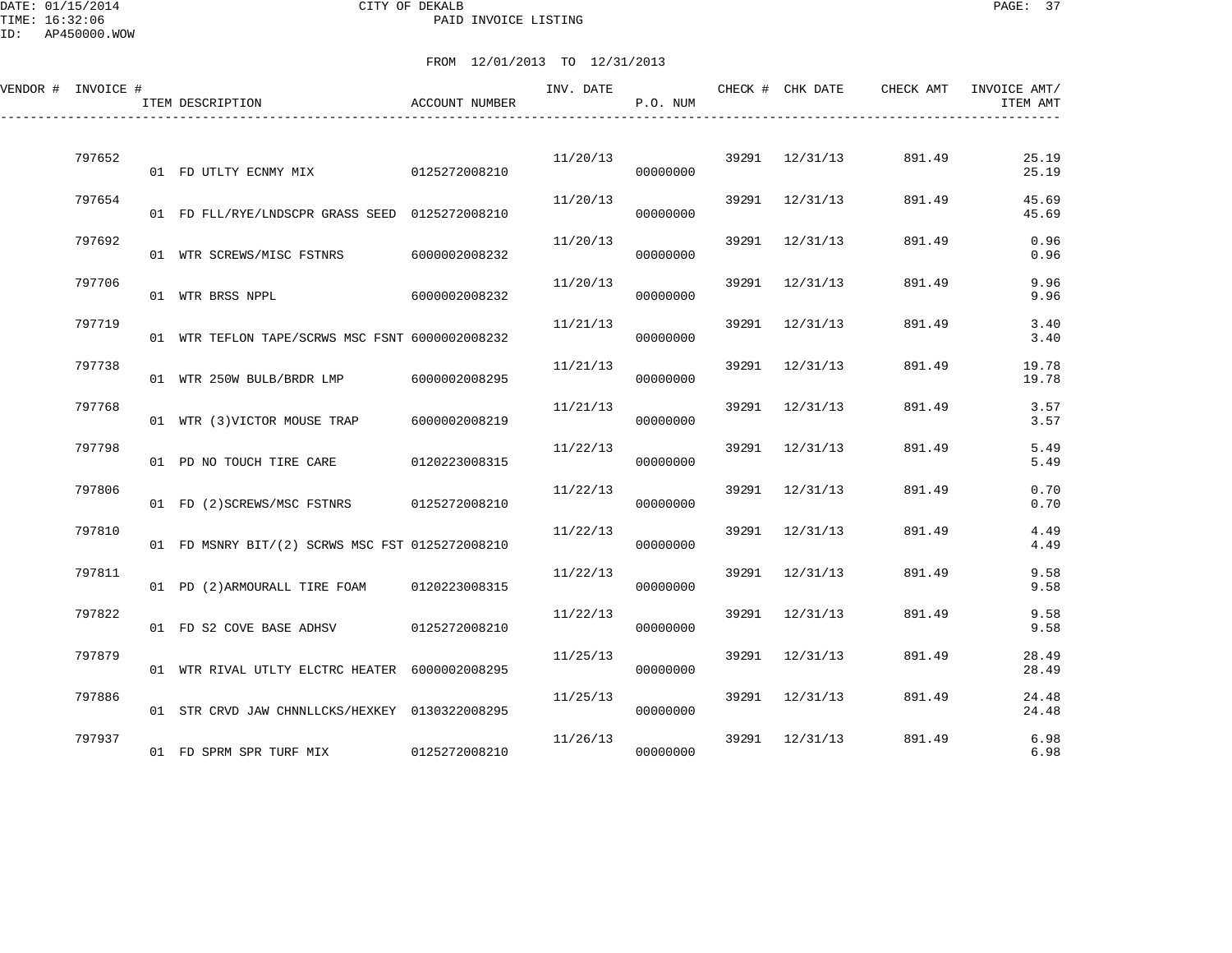DATE: 01/15/2014 CITY OF DEKALB PAGE: 38 PAID INVOICE LISTING

| VENDOR # INVOICE # | ITEM DESCRIPTION                               | ACCOUNT NUMBER | INV. DATE | P.O. NUM | CHECK # CHK DATE | CHECK AMT | INVOICE AMT/<br>ITEM AMT |
|--------------------|------------------------------------------------|----------------|-----------|----------|------------------|-----------|--------------------------|
| 797961             | 01 STR (4)20A DECO DPLX OUTLET   0130332008229 |                | 11/26/13  | 00000000 | 39291 12/31/13   | 891.49    | 33.16<br>33.16           |
| 797970             | 01 WTR SS CLMP                                 | 6000002008295  | 11/26/13  | 00000000 | 39291 12/31/13   | 891.49    | 7.96<br>7.96             |
| 797996             | 01 STR CDR SHMS/FN/CRS DRYWLL                  | 0130332008219  | 11/27/13  | 00000000 | 39291 12/31/13   | 891.49    | 28.77<br>28.77           |
| 798007             | 01 WTR 125W HEAT BROODER BULB                  | 6000002008219  | 11/27/13  | 00000000 | 39291 12/31/13   | 891.49    | 6.29<br>6.29             |
| 798022             | 01 WTR SHP CIRC SAW BLD                        | 6000002008295  | 11/27/13  | 00000000 | 39291 12/31/13   | 891.49    | 13.79<br>13.79           |
| 798107             | 01 STR(4) DAP CAULK                            | 0130332008219  | 12/02/13  | 00000000 | 39291 12/31/13   | 891.49    | 27.16<br>27.16           |
| 798109             | 01 FD S2 (2) LIOUID NAILS 0125272008210        |                | 12/02/13  | 00000000 | 39291 12/31/13   | 891.49    | 5.98<br>5.98             |
| 798113             | 01 FD GROMMET                                  | 0125272008210  | 12/02/13  | 00000000 | 39291 12/31/13   | 891.49    | 1.99<br>1.99             |
| 798142             | 01 PD HEX KEY                                  | 0120223008315  | 12/02/13  | 00000000 | 39291 12/31/13   | 891.49    | 5.49<br>5.49             |
| 798147             | 01 FD S3 SCRWS SNWBLWR TRCTR                   | 0125272008226  | 12/02/13  | 00000000 | 39291 12/31/13   | 891.49    | 1.93<br>1.93             |
| 798149             | 01 WTR DO-IT CLMP LAMP                         | 6000002008295  | 12/02/13  | 00000000 | 39291 12/31/13   | 891.49    | 11.79<br>11.79           |
| 798163             | 01 STR P34 RPLC ALUM PIPE WRENCH 0130332008295 |                | 12/03/13  | 00000000 | 39291 12/31/13   | 891.49    | 68.15<br>68.15           |
| 798168             | 01 STR HX NUT USS/2 FLT WSHRS                  | 0130332008231  | 12/03/13  | 00000000 | 39291 12/31/13   | 891.49    | 17.47<br>17.47           |
| 798175             | 01 FD (2) ELECTRICAL TAPE 0125272008210        |                | 12/03/13  | 00000000 | 39291 12/31/13   | 891.49    | 1.98<br>1.98             |
| 798194             | 01 WTR TWNFST CBNT/CRS DRYWLL 6000002008232    |                | 12/03/13  | 00000000 | 39291 12/31/13   | 891.49    | 9.78<br>9.78             |
| 798255             |                                                |                | 12/04/13  |          | 39291 12/31/13   | 891.49    | 17.49                    |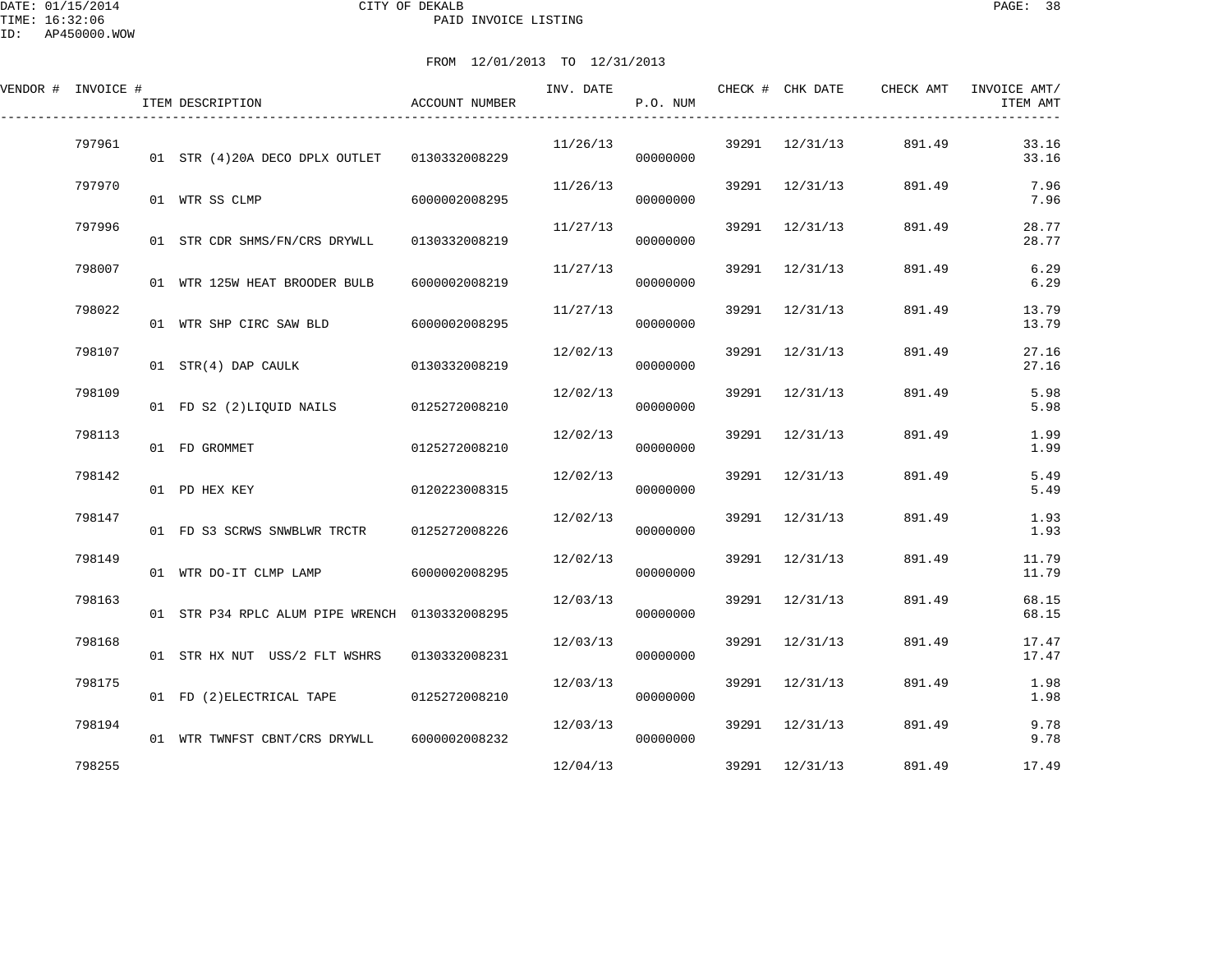DATE: 01/15/2014 CITY OF DEKALB PAGE: 39 PAID INVOICE LISTING

ID: AP450000.WOW

| VENDOR # INVOICE # |        | ITEM DESCRIPTION                                | <b>ACCOUNT NUMBER</b> | INV. DATE | P.O. NUM |       | CHECK # CHK DATE | CHECK AMT | INVOICE AMT/<br>ITEM AMT |
|--------------------|--------|-------------------------------------------------|-----------------------|-----------|----------|-------|------------------|-----------|--------------------------|
|                    | 798255 | 01 STR CARR SCREW                               | 0130332008231         | 12/04/13  | 00000000 |       | 39291 12/31/13   | 891.49    | 17.49<br>17.49           |
|                    | 798286 | 01 PD (2) SNW SHVL/ICE MELT SPRDR 0100000002715 |                       | 12/05/13  | 00000000 |       | 39291 12/31/13   | 891.49    | 157.97<br>157.97         |
|                    | 798290 | 01 FD ELEC BALLAST                              | 0125272008210         | 12/05/13  | 00000000 |       | 39291 12/31/13   | 891.49    | 17.99<br>17.99           |
|                    | 798294 | 01 WTR AAA 6PK WTR MTR RADIO LINE 6000002008219 |                       | 12/05/13  | 00000000 | 39291 | 12/31/13         | 891.49    | 20.38<br>20.38           |
|                    | 798302 | 01 FD CNNCTR WIRE                               | 0125272008210         | 12/05/13  | 00000000 | 39291 | 12/31/13         | 891.49    | 2.29<br>2.29             |
|                    | 798371 | 01 WTR P24 HYD FTTNGS                           | 6000002008232         | 12/06/13  | 00000000 |       | 39291 12/31/13   | 891.49    | 16.51<br>16.51           |
|                    | 798404 | 01 ARPT APO9 SNWBLWR PIPE                       | 6500003008310         | 12/07/13  | 00000000 |       | 39291 12/31/13   | 891.49    | 18.83<br>18.83           |
|                    | 798405 | 01 FD (5) O-RINGS                               | 0125272008226         | 12/07/13  | 00000000 | 39291 | 12/31/13         | 891.49    | 2.45<br>2.45             |
|                    | 798431 | 01 FD HOOK EYE                                  | 0125272008210         | 12/09/13  | 00000000 |       | 39291 12/31/13   | 891.49    | 0.99<br>0.99             |
|                    | 798512 | 01 WTR (2) MAPP GAS                             | 6000002008219         | 12/10/13  | 00000000 |       | 39291 12/31/13   | 891.49    | 17.58<br>17.58           |
|                    | 798597 | 01 STR PULLEY FOR SHOP HEATER                   | 0130332008219         | 12/12/13  | 00000000 | 39291 | 12/31/13         | 891.49    | 9.99<br>9.99             |
|                    | 798615 | 01 FD AC COVER                                  | 0125272008210         | 12/12/13  | 00000000 | 39291 | 12/31/13         | 891.49    | 12.49<br>12.49           |
|                    | 798623 | 01 FD TRPL WNG SCRTY BIT                        | 0125272008210         | 12/12/13  | 00000000 |       | 39291 12/31/13   | 891.49    | 0.99<br>0.99             |
|                    | 798636 | 01 FD LIQUID NAILS                              | 0125272008210         | 12/12/13  | 00000000 |       | 39291 12/31/13   | 891.49    | 2.99<br>2.99             |
|                    | 798652 | 01 ARPT SHOP TOOLS                              | 6500002008295         | 12/12/13  | 00000000 | 39291 | 12/31/13         | 891.49    | 7.86<br>7.86             |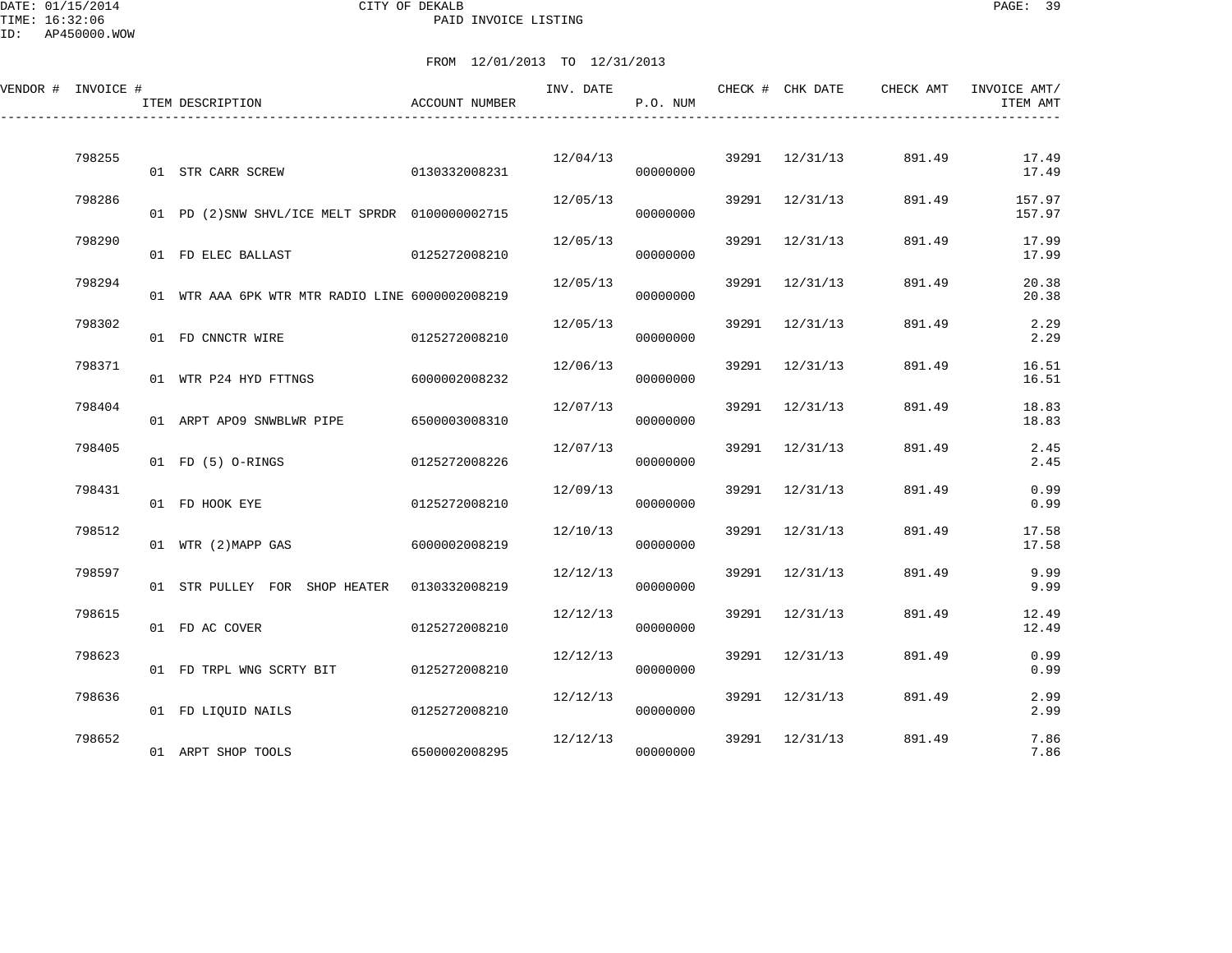|         | VENDOR # INVOICE # | ITEM DESCRIPTION                                                       | <b>ACCOUNT NUMBER</b> | INV. DATE | P.O. NUM             |       | CHECK # CHK DATE | CHECK AMT                          | INVOICE AMT/<br>ITEM AMT     |
|---------|--------------------|------------------------------------------------------------------------|-----------------------|-----------|----------------------|-------|------------------|------------------------------------|------------------------------|
|         | 798663             | 01 STR JANITORIAL SUPPLIES 0130332008219                               |                       | 12/13/13  | 00000000             |       | 39291 12/31/13   | 891.49                             | 44.96<br>44.96               |
|         | 798675             | 01 STR ZIP TIES/DGNL CUT PLIERS 0130332008295                          |                       | 12/13/13  | 00000000             |       | 39291 12/31/13   | 891.49                             | 39.48<br>39.48               |
|         | 798713             | 01 ARPT AP35 SCRWS MSC FSTNRS                                          | 6500003008310         | 12/13/13  | 00000000             |       |                  | 39291 12/31/13 891.49              | 6.40<br>6.40                 |
| GRELAK  |                    | GREAT LAKES FIRE & SAFETY                                              |                       |           |                      |       |                  | VENDOR TOTAL:                      | 2,072.27                     |
|         | 155456             | 01 PD (6) BADGES/FRT 0100000002710                                     |                       |           | 00000000             |       |                  | $11/18/13$ 38977 $12/06/13$ 444.50 | 444.50<br>444.50             |
| GROJOH  |                    | LAW OFFICES OF JOHN GROTTO                                             |                       |           |                      |       |                  | VENDOR TOTAL:                      | 444.50                       |
|         | 120213             | 01 PRO LGL SRVCS AH NOV '13 0118004008450                              |                       |           | 00000000             |       |                  | $12/02/13$ 39130 $12/20/13$ 375.00 | 375.00<br>375.00             |
| GROJOHN | JOHN GROVES        |                                                                        |                       |           |                      |       |                  | VENDOR TOTAL:                      | 375.00                       |
|         | 121213             | 01 MAY-OCT '13 REBATE PROGRAM 6000004008481                            |                       | 12/12/13  | 00000000             |       |                  | 39131 12/20/13 25.85               | 25.85<br>25.85               |
| GSRPLU  |                    | G'S R PLUMBING & HEATING, INC.                                         |                       |           |                      |       |                  | VENDOR TOTAL:                      | 25.85                        |
|         | 42775              | 01 PD AC IT RM RPR                                                     | 0130323008311         | 11/14/13  | 00000000             |       | 39047 12/13/13   | 3,008.05                           | 162.00<br>162.00             |
|         | 42778              | 01 WTR CORP DR WLL HSE PLT ASSBLY 6000003008311                        |                       | 11/14/13  | 00000000             |       | 39047 12/13/13   | 3,008.05                           | 608.55<br>608.55             |
|         | 42784              | 01 SC ADJ BOILER TEMP                                                  | 0130323008311         | 11/14/13  | 00000000             | 39047 | 12/13/13         | 3,008.05                           | 45.00<br>45.00               |
|         | 42785              | 01 ANNX IT AC RPR                                                      | 0130323008311         | 11/14/13  | 00000000             | 39047 | 12/13/13         | 3,008.05                           | 292.50<br>292.50             |
|         | 42827              | 01 CTYHLL RPLC (2)CMPRSSRS 0130323008311<br>02 CTYHLL RPLC (2)CMPRSSRS | 0130322008210         | 11/15/13  | 00000000<br>00000000 |       |                  | 39047 12/13/13 3,008.05            | 1,900.00<br>960.00<br>940.00 |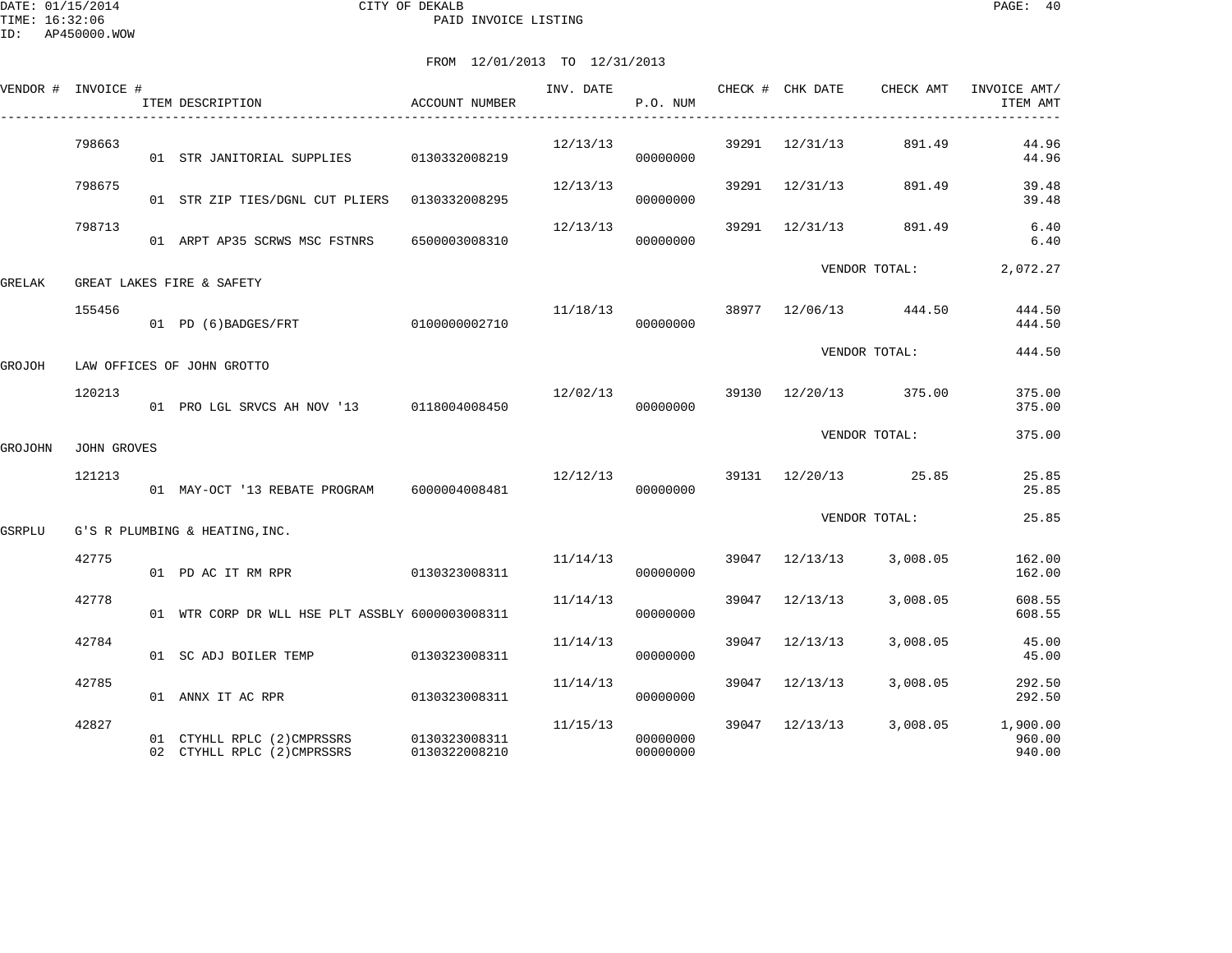## FROM 12/01/2013 TO 12/31/2013

|        | VENDOR # INVOICE # | ITEM DESCRIPTION                                                     | ACCOUNT NUMBER                 |          | P.O. NUM             |                | INV. DATE CHECK # CHK DATE CHECK AMT | INVOICE AMT/<br>ITEM AMT   |
|--------|--------------------|----------------------------------------------------------------------|--------------------------------|----------|----------------------|----------------|--------------------------------------|----------------------------|
|        | 42902              | 01 SC RPR FLSH VLV URNL LABOR<br>02 SC RPR FLSH VLV URNL DPHRGM      | 0130323008311<br>0130322008210 | 11/27/13 | 00000000<br>00000000 |                | 39132 12/20/13 120.48                | 120.48<br>110.00<br>10.48  |
|        | 42937              | 01 YSB PRSSR DRAIN VLV LABOR 0130323008311<br>02 YSB PRSSR DRAIN VLV | 0130322008210                  | 12/06/13 | 00000000<br>00000000 |                | 39216 12/27/13 342.87                | 342.87<br>180.00<br>162.87 |
| HAMLEN |                    | HAMPTON, LENZINI & RENWICK INC                                       |                                |          |                      |                | VENDOR TOTAL:                        | 3,471.40                   |
|        | 000020131115       | 01 STR IL 23 SIGNAL SYSTEM RTMNG 0130333008313                       |                                |          | 00000000             |                | $11/12/13$ 38978 $12/06/13$ 6,324.00 | 6,324.00<br>6,324.00       |
| HARBRE | BRENDA HART        |                                                                      |                                |          |                      |                | VENDOR TOTAL:                        | 6,324.00                   |
|        | 120613             | 01 WELLNESS 2013 7100004008476                                       |                                | 12/06/13 | 00000000             |                | D000329 12/13/13 149.50              | 149.50<br>149.50           |
| HARMAR | MARY JO HARMS      |                                                                      |                                |          |                      |                | VENDOR TOTAL:                        | 149.50                     |
|        | 122013             | 01 RMB MILEAGE RECORDER'S OFFICE 0118003008376                       |                                | 12/20/13 | 00000000             |                | D000338 12/27/13 29.38               | 29.38<br>29.38             |
| HARRIS |                    | HARRIS COMPUTER SYSTEMS                                              |                                |          |                      |                | VENDOR TOTAL:                        | 29.38                      |
|        | XT00004076         | 01 WTR PRGRM MDFCTNS/SETUP/REVW 6000003008330                        |                                |          | 11/30/13<br>00000000 | 39133 12/20/13 | 450.00                               | 450.00<br>450.00           |
|        | XT00004100         | 01 FIN A/P 2200 CHECKS/FRT 0115192008202                             |                                | 12/12/13 | 00000000             | 39292 12/31/13 | 388.96                               | 263.61<br>263.61           |
|        | XT00004107         | 01 FIN PYRLL 275 CHECKS/FRT 0115192008202                            |                                | 12/19/13 | 00000000             | 39292 12/31/13 | 388.96                               | 125.35<br>125.35           |
| HASAIR |                    | HASTINGS AIR-ENERGY CONTROL,                                         |                                |          |                      |                | VENDOR TOTAL:                        | 838.96                     |
|        | I49075             | 01 FD S1 GRBBR ASSY/FRT 0125273008348                                |                                | 11/21/13 | 00000000             | 39048 12/13/13 | 306.10                               | 306.10<br>306.10           |

VENDOR TOTAL: 306.10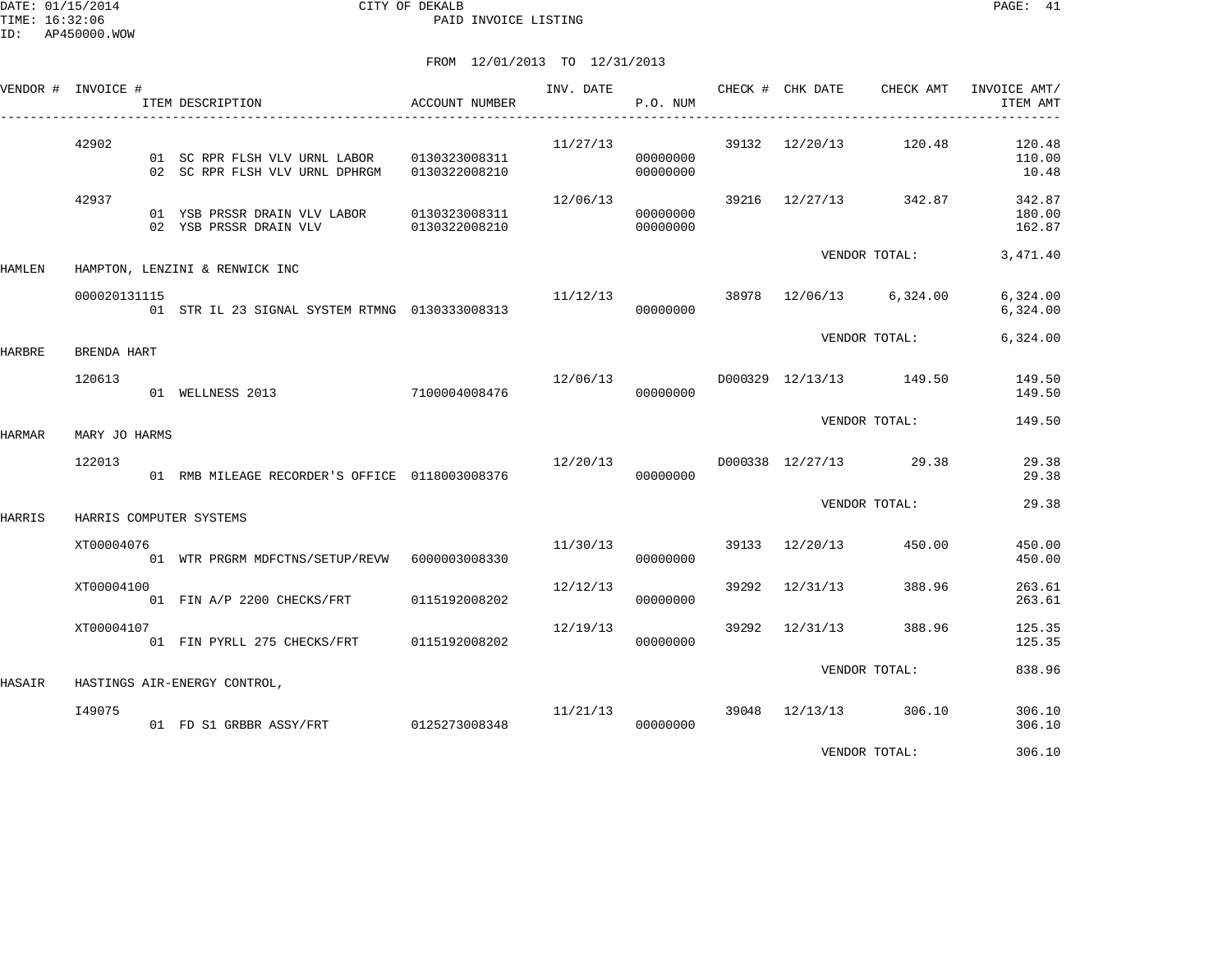DATE: 01/15/2014 CITY OF DEKALB PAGE: 42 PAID INVOICE LISTING

|        | VENDOR # INVOICE # | ITEM DESCRIPTION                                | <b>ACCOUNT NUMBER</b> | INV. DATE | P.O. NUM             |       | CHECK # CHK DATE CHECK AMT |               | INVOICE AMT/<br>ITEM AMT |
|--------|--------------------|-------------------------------------------------|-----------------------|-----------|----------------------|-------|----------------------------|---------------|--------------------------|
|        | HCLIGHTS HC LIGHTS |                                                 |                       |           |                      |       |                            |               |                          |
|        | 121113             | 01 INSTLL DWNTWN LGHTS                          | 1300006508639         |           | 12/11/13<br>00000000 |       | 39134 12/20/13 2,822.93    |               | 2,822.93<br>2,822.93     |
| HENPRA |                    | HENRY PRATT COMPANY, LLC                        |                       |           |                      |       |                            | VENDOR TOTAL: | 2,822.93                 |
|        | 2761490            | 01 WTR INSTLL E WTR TWR CNTRL VLV 6000003008328 |                       | 12/06/13  | 00000000             |       | 39293 12/31/13 1,780.16    |               | 1,780.16<br>1,780.16     |
| HENSCH | HENRY SCHEIN, INC. |                                                 |                       |           |                      |       |                            | VENDOR TOTAL: | 1,780.16                 |
|        | 838650401          | 01 FD (2) HNDL F/LARYNG CHILD 0125272008240     |                       | 11/15/13  | 00000000             |       | 39049 12/13/13             | 56.00         | 56.00<br>56.00           |
| HIGTAM | TAMMEY HIGGINS     |                                                 |                       |           |                      |       |                            | VENDOR TOTAL: | 56.00                    |
|        | 121313             | 01 RMB RCRDNG EXP 13-76, 13-77 0112003008376    |                       | 12/13/13  | 00000000             |       | D000333 12/20/13           | 98.00         | 98.00<br>98.00           |
|        | 122013             | 01 RCRDNG EXP NEXTEL WEST CORP                  | 0112003008376         | 12/20/13  | 00000000             |       | D000339 12/27/13           | 43.50         | 43.50<br>43.50           |
|        | 122013A            | 01 RMB SCHNUCK GFT CRD PRCHS                    | 0135004008497         | 12/20/13  | 00000000             |       | D000339 12/27/13           | 25.00         | 25.00<br>25.00           |
| HILRES |                    | THE HILLSIDE RESTAURANT                         |                       |           |                      |       |                            | VENDOR TOTAL: | 166.50                   |
|        | 111813             | 01 TRNG MTG                                     | 0135004008497         | 11/18/13  | 00000000             | 38979 | 12/06/13                   | 76.50         | 76.50<br>76.50           |
| HOBLOB | HOBBY LOBBY        |                                                 |                       |           |                      |       |                            | VENDOR TOTAL: | 76.50                    |
|        | 120213             | 01 PD FRM OLD PCTRS                             | 0100000002715         | 12/02/13  | 00000000             |       | 39011 12/04/13 2,756.40    |               | 2,756.40<br>2,756.40     |
| HOMCLE | ARCENIO CRUZ       |                                                 |                       |           |                      |       |                            | VENDOR TOTAL: | 2,756.40                 |
|        | 1313               | 01 WTR JNTRL SRVCS 11/23/13 6000003008348       |                       | 11/23/13  | 00000000             | 39050 | 12/13/13                   | 102.50        | 102.50<br>102.50         |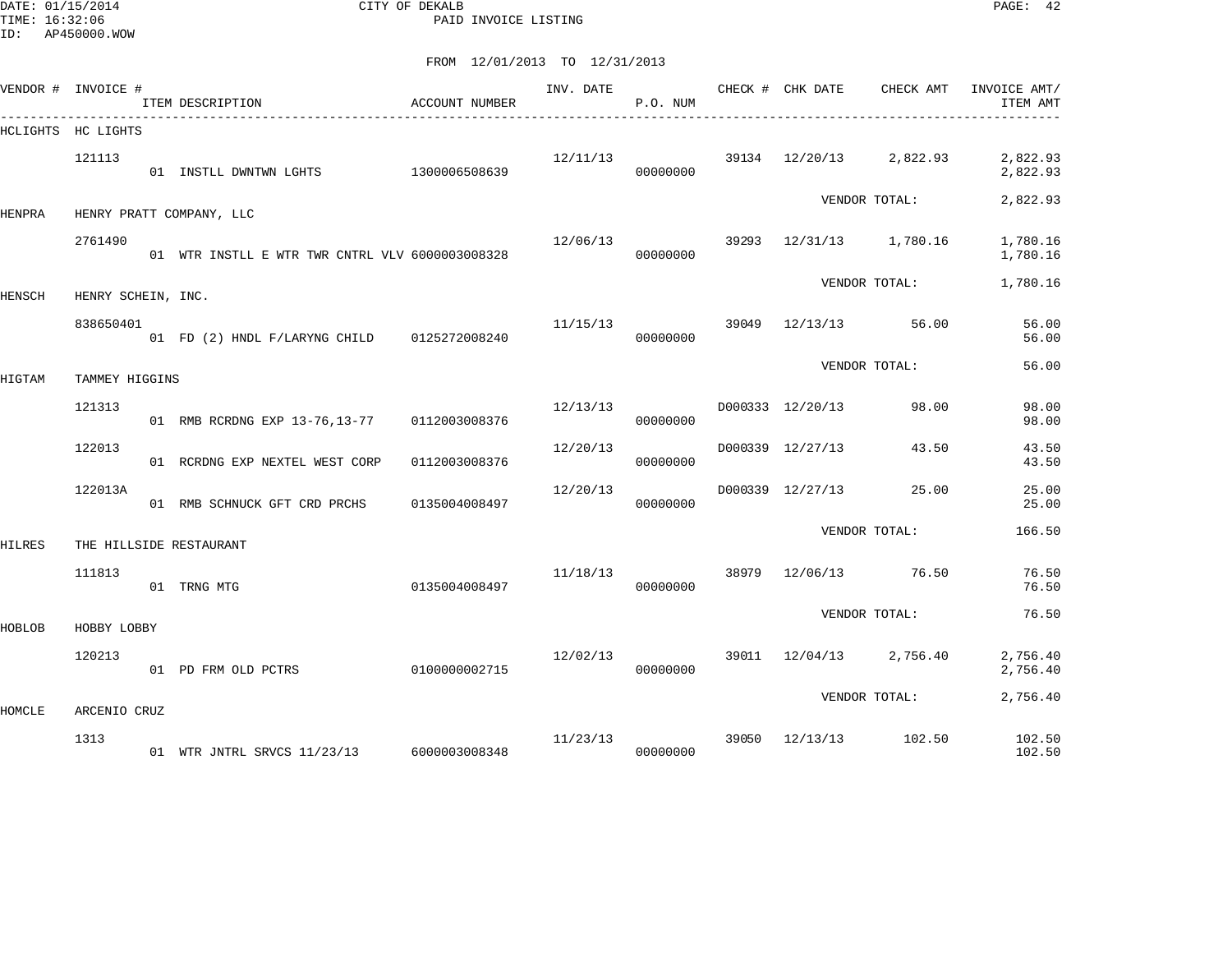| VENDOR # INVOICE # |                  | ITEM DESCRIPTION                                   | ACCOUNT NUMBER                 | INV. DATE | P.O. NUM             |       | CHECK # CHK DATE | CHECK AMT                   | INVOICE AMT/<br>ITEM AMT              |
|--------------------|------------------|----------------------------------------------------|--------------------------------|-----------|----------------------|-------|------------------|-----------------------------|---------------------------------------|
|                    | 1314             | 01 JNTRL SRVCS 11/18-12/1/13 0130324008450         |                                | 11/27/13  | 00000000             | 38980 | 12/06/13         | 1,551.50                    | 652.50<br>652.50                      |
|                    | 1320             | 01 JNTRL SRVCS PD 11/21-11/29/13 0130324008450     |                                | 11/27/13  | 00000000             | 38980 | 12/06/13         | 1,551.50                    | 899.00<br>899.00                      |
|                    | 1323             | 01 JNTRL SRVCS 12/2-12/6/13 0130324008450          |                                | 12/13/13  | 00000000             | 39135 | 12/20/13         | 1,203.50                    | 1,203.50<br>1,203.50                  |
|                    | 1324             | 01 JNTRL SRVCS 12/9-12/15/13                       | 0130324008450                  | 12/20/13  | 00000000             | 39217 | 12/27/13         | 1,232.50                    | 1,232.50<br>1,232.50                  |
|                    | 1326             | 01 JNTRL SRVCS 12/16-12/22/13 0130324008450        |                                | 12/26/13  | 00000000             | 39294 | 12/31/13         | 1,203.50                    | 1,203.50<br>1,203.50                  |
| HOPSOL             |                  | HOPKINS SOLUTIONS LLC                              |                                |           |                      |       |                  | VENDOR TOTAL:               | 5,293.50                              |
|                    | 120313           | 01 COM DEV SRVCS NOV '13 0130343008399             |                                | 12/03/13  | 00000000             |       |                  | $39136$ $12/20/13$ 6,426.00 | 6,426.00<br>6,426.00                  |
| HUFJOE             | <b>JOEL HUFF</b> |                                                    |                                |           |                      |       |                  | VENDOR TOTAL:               | 6,426.00                              |
|                    | 122713           | 01 WTR RFND #1101052230-00 6000000063444           |                                | 12/27/13  | 00000000             |       |                  | 39295 12/31/13 753.63       | 753.63<br>753.63                      |
| HUMHEA             |                  | HUMANA HEALTH CARE PLANS                           |                                |           |                      |       |                  | VENDOR TOTAL:               | 753.63                                |
|                    | 132407           | 01 AMB RFND #132407 7/23/13 0100000063423          |                                | 11/18/13  | 00000000             |       |                  | 38981 12/06/13 55.14        | 55.14<br>55.14                        |
| IAAIILL            | IAAI             |                                                    |                                |           |                      |       |                  | VENDOR TOTAL:               | 55.14                                 |
|                    | 53211            | 01 FD DELILLE ILL CHPTR #1307215 0125273008375     |                                | 11/03/13  | 00000000             |       |                  | 39296 12/31/13 15.00        | 15.00<br>15.00                        |
|                    |                  | ILEPABOW IL ENVIRONMENTAL PROTECTION               |                                |           |                      |       |                  | VENDOR TOTAL:               | 15.00                                 |
|                    | 112913           | 01 RADIUM PHASE II LOAN<br>02 RADIUM PHASE II LOAN | 6000004508417<br>6000004508418 | 11/29/13  | 00000000<br>00000000 |       |                  | 39297 12/31/13 133,239.06   | 133,239.06<br>110,301.20<br>22,937.86 |
|                    |                  |                                                    |                                |           |                      |       |                  | VENDOR TOTAL:               | 133,239.06                            |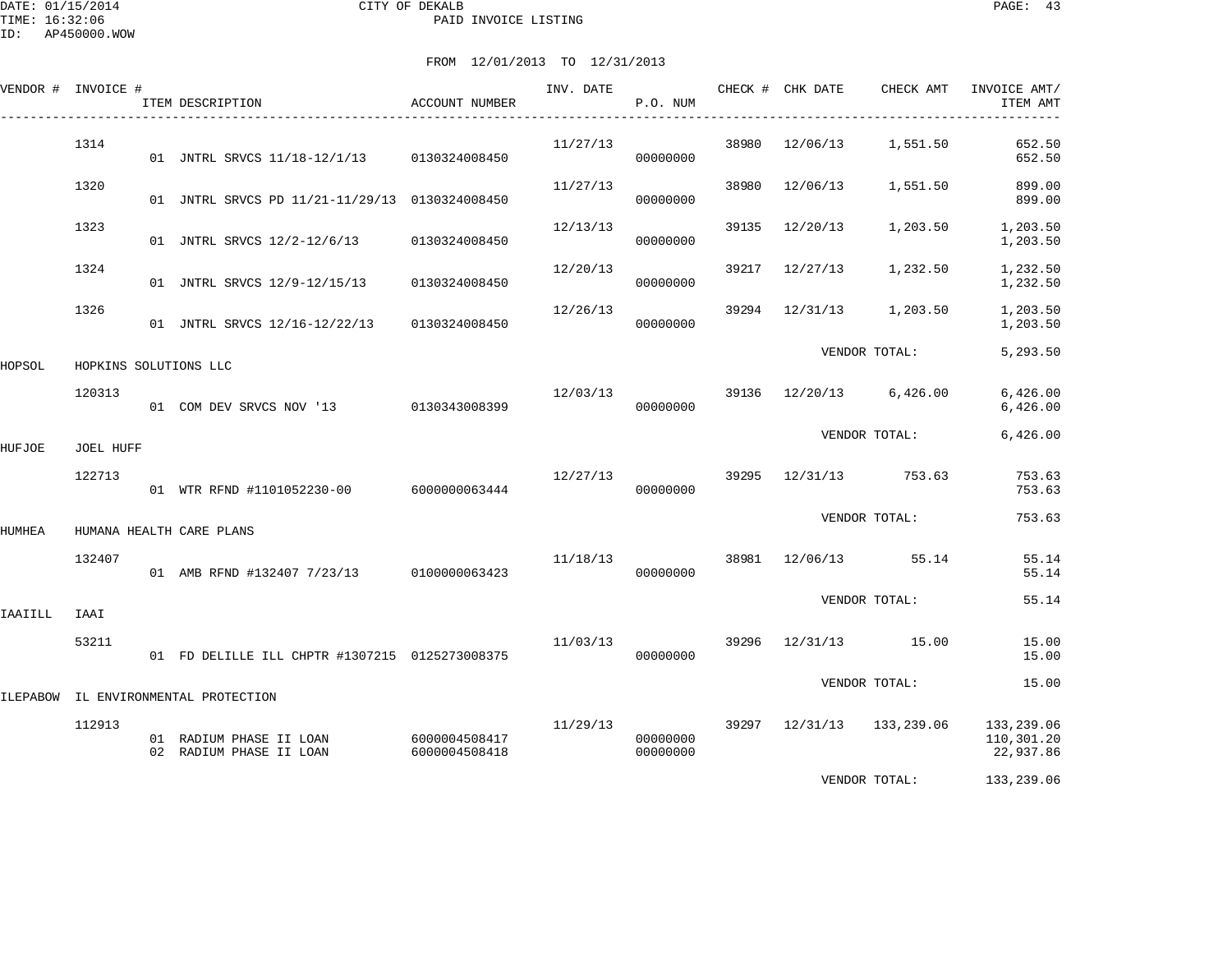DATE: 01/15/2014 CITY OF DEKALB PAGE: 44 PAID INVOICE LISTING

|               | VENDOR # INVOICE #    | ITEM DESCRIPTION                              | ACCOUNT NUMBER | INV. DATE | P.O. NUM |       | CHECK # CHK DATE | CHECK AMT                 | INVOICE AMT/<br>ITEM AMT |
|---------------|-----------------------|-----------------------------------------------|----------------|-----------|----------|-------|------------------|---------------------------|--------------------------|
|               |                       | ILLMUNLE ILLINOIS MUNICIPAL LEAGUE            |                |           |          |       |                  |                           |                          |
|               | 110613                | 01 1/1/14-12/31/14 MMBRSHP DUES 0115153008375 |                | 11/06/13  | 00000000 | 39298 | 12/31/13         | 2,344.00                  | 2,344.00<br>2,344.00     |
| <b>ILLREV</b> |                       | ILLINOIS DEPARTMENT OF REVENUE                |                |           |          |       |                  | VENDOR TOTAL:             | 2,344.00                 |
|               |                       |                                               |                |           |          |       |                  |                           |                          |
|               | DEC13                 | 01 4020-3581 DTMA NOV 2013 ST-1 6500000063437 |                | 12/18/13  | 00000000 |       |                  | D000355 12/18/13 1,963.00 | 1,963.00<br>1,963.00     |
| ILMO          | ILMO PRODUCTS COMPANY |                                               |                |           |          |       |                  | VENDOR TOTAL:             | 1,963.00                 |
|               |                       |                                               |                |           |          |       |                  |                           |                          |
|               | 00559180              | 01 PD DISP 105 ST BAC INTOX                   | 0100000002750  | 11/07/13  | 00000000 | 39051 | 12/13/13         | 74.00                     | 74.00<br>74.00           |
|               |                       |                                               |                |           |          |       |                  | VENDOR TOTAL:             | 74.00                    |
| IMSINF        | IMS INFRASTRUCTURE    |                                               |                |           |          |       |                  |                           |                          |
|               | 135132                | 01 DSATS REGION PVMNT PERF SRVY 0900003008399 |                | 12/15/13  | 00000000 | 39218 | 12/27/13         | 5,798.04                  | 5,798.04<br>5,798.04     |
|               |                       |                                               |                |           |          |       |                  | VENDOR TOTAL:             | 5,798.04                 |
| INTASS        |                       | INTERNATIONAL ASSOCIATION                     |                |           |          |       |                  |                           |                          |
|               | 54572                 | 01 FD 1/1/14-1/1/15                           | 0125263008375  | 11/30/13  | 00000000 | 39219 | 12/27/13         | 15.00                     | 15.00<br>15.00           |
|               |                       |                                               |                |           |          |       |                  | VENDOR TOTAL:             | 15.00                    |
| IPAA          |                       | ILLINOIS PUBLIC AIRPORTS                      |                |           |          |       |                  |                           |                          |
|               | 1232                  | 01 '14 IPAA ANNL DUES                         | 6500003008376  | 11/19/13  | 00000000 | 39052 | 12/13/13         | 350.00                    | 350.00<br>350.00         |
|               |                       |                                               |                |           |          |       |                  | VENDOR TOTAL:             | 350.00                   |
| IRVCON        |                       | IRVING CONSTRUCTION CO INC                    |                |           |          |       |                  |                           |                          |
|               | 111813                | 01 STATION #2 P#2                             | 5145006508624  | 11/18/13  | 00000000 |       | 39137 12/20/13   | 118,903.00                | 118,903.00<br>118,903.00 |
|               |                       |                                               |                |           |          |       |                  | VENDOR TOTAL:             | 118,903.00               |
| ITHINO        | ITHINQWARE, INC.      |                                               |                |           |          |       |                  |                           |                          |
|               | DEK1112132            | 01 PD '14 SOFTWARE LICENSE 0100000002730      |                | 11/12/13  | 00000000 | 38982 | 12/06/13         | 2,790.00                  | 2,790.00<br>1,650.00     |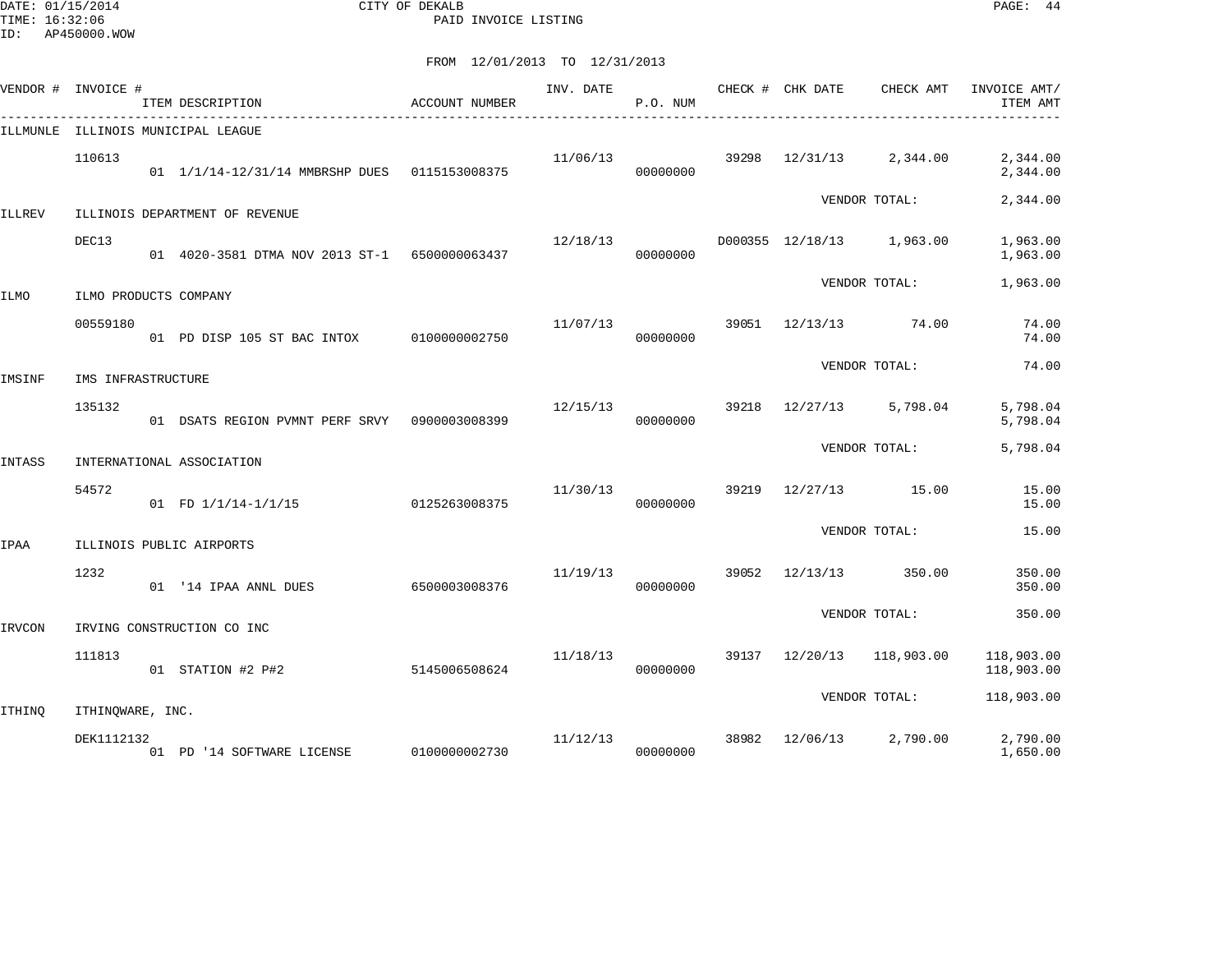DATE: 01/15/2014 CITY OF DEKALB PAGE: 45 PAID INVOICE LISTING

## FROM 12/01/2013 TO 12/31/2013

|               | VENDOR # INVOICE # | ITEM DESCRIPTION                            | ACCOUNT NUMBER | INV. DATE | P.O. NUM |       | CHECK # CHK DATE | CHECK AMT                           | INVOICE AMT/<br>ITEM AMT |
|---------------|--------------------|---------------------------------------------|----------------|-----------|----------|-------|------------------|-------------------------------------|--------------------------|
|               | DEK1112132         | 02 PD '14 MNTNNC/HSTNG AGRMNT 0100000002730 |                | 11/12/13  | 00000000 |       |                  | 38982 12/06/13 2,790.00             | 2,790.00<br>1,140.00     |
| JACLIN        | LINDA JACOBSON     |                                             |                |           |          |       |                  | VENDOR TOTAL:                       | 2,790.00                 |
|               | 121313             | 01 RMB MILEAGE ARPT                         | 6500003008376  |           | 00000000 |       |                  | $12/13/13$ D000334 $12/20/13$ 43.79 | 43.79<br>43.79           |
| <b>JANROB</b> | ROBERT G JANIS     |                                             |                |           |          |       |                  | VENDOR TOTAL:                       | 43.79                    |
|               | 121213             | 01 MAY-OCT '13 REBATE PRGRM 6000004008481   |                | 12/12/13  | 00000000 |       |                  | 39138 12/20/13 33.46                | 33.46<br>33.46           |
| JBL           | MICHAEL L FIORI    |                                             |                |           |          |       |                  | VENDOR TOTAL:                       | 33.46                    |
|               | 4342               | 01 SC JANITORIAL SUPPLIES 0130322008291     |                | 11/13/13  | 00000000 |       |                  | 39053 12/13/13 93.13                | 93.13<br>93.13           |
|               | 4343               | 01 CTYHLL JANITORIAL SUPPLIES               | 0130322008291  | 11/13/13  | 00000000 | 38983 |                  | 12/06/13 29.82                      | 29.82<br>29.82           |
|               | 4354               | 01 ARPT JANITORIAL SUPPLIES                 | 6500002008219  | 11/27/13  | 00000000 | 39220 | 12/27/13         | 1,516.20                            | 96.11<br>96.11           |
|               | 4366               | 01 CTYHLL JANITORIAL SUPPLIES               | 0130322008291  | 11/27/13  | 00000000 | 39220 | 12/27/13         | 1,516.20                            | 190.46<br>190.46         |
|               | 4378               | 01 STR JNTRL SPPLYS                         | 0130332008219  | 12/04/13  | 00000000 | 39220 | 12/27/13         | 1,516.20                            | 467.47<br>467.47         |
|               | 4379               | 01 PD JNTRL SPPLYS                          | 0130322008291  | 12/04/13  | 00000000 | 39220 |                  | 12/27/13 1,516.20                   | 304.85<br>304.85         |
|               | 4380               | 01 FD JNTRL SPPLYS                          | 0125272008291  | 12/04/13  | 00000000 |       |                  | 39220 12/27/13 1,516.20             | 457.31<br>457.31         |
| <b>JBSER</b>  | <b>JB SERVICES</b> |                                             |                |           |          |       |                  |                                     | VENDOR TOTAL: 1,639.15   |
|               | DTA5               | 01 ARPT RUNWAY BROOM RPR 6500003008310      |                | 10/25/13  | 00000000 |       |                  | 39139 12/20/13 80.00                | 80.00<br>80.00           |
|               |                    |                                             |                |           |          |       |                  | $\frac{1}{2}$                       | $\sim$ $\sim$            |

VENDOR TOTAL: 80.00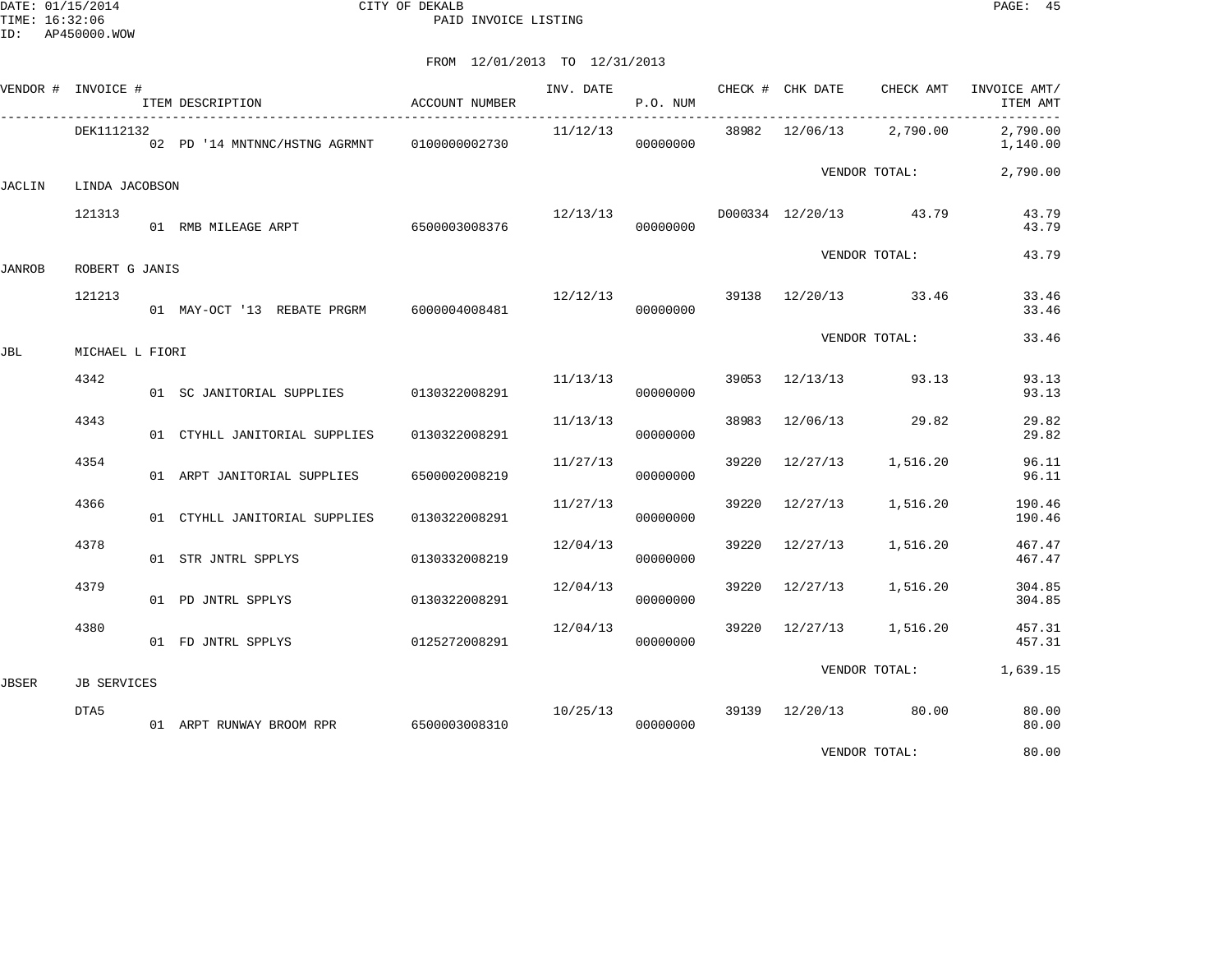DATE: 01/15/2014 CITY OF DEKALB PAGE: 46 PAID INVOICE LISTING

ID: AP450000.WOW

|        | VENDOR # INVOICE #    | ITEM DESCRIPTION                                                             | ACCOUNT NUMBER                 | INV. DATE | P.O. NUM             |       | CHECK # CHK DATE | CHECK AMT         | INVOICE AMT/<br>ITEM AMT       |
|--------|-----------------------|------------------------------------------------------------------------------|--------------------------------|-----------|----------------------|-------|------------------|-------------------|--------------------------------|
| JDDOOR | J & D DOOR SALES, INC |                                                                              |                                |           |                      |       |                  |                   |                                |
|        | 78846                 | 01 STR RPR WEST DOOR/WTHRSTRPPNG 0130333008348<br>02 STR RPR WEST DOOR LABOR | 0130333008348                  | 11/29/13  | 00000000<br>00000000 |       | 39221 12/27/13   | 600.00            | 600.00<br>375.00<br>225.00     |
|        |                       |                                                                              |                                |           |                      |       |                  | VENDOR TOTAL:     | 600.00                         |
| JUSSAF | JUST SAFETY LTD       |                                                                              |                                |           |                      |       |                  |                   |                                |
|        | 21011                 | 01 PD GARAGE EYE WASH STATION                                                | 0100000002715                  | 12/04/13  | 39222<br>00000000    |       |                  | $12/27/13$ 50.15  | 50.15<br>50.15                 |
| KISCOM |                       | KISHWAUKEE COMMUNITY HOSPITAL                                                |                                |           |                      |       |                  | VENDOR TOTAL:     | 50.15                          |
|        | 102413                | 01 FD 10/03/13 MED SRVCS                                                     | 0125273008345                  | 10/24/13  | 00000000             | 39140 |                  | 12/20/13 1,344.00 | 1,344.00<br>1,344.00           |
|        | 120513                | 01 FD PATIENT PHARMACY<br>02 FD PATIENT SUPPLIES                             | 0125272008237<br>0125272008237 | 12/05/13  | 00000000<br>00000000 | 39299 | 12/31/13         | 2,043.62          | 2,043.62<br>157.96<br>1,885.66 |
| KISCOR |                       | KISHWAUKEE CORPORATE HEALTH                                                  |                                |           |                      |       |                  | VENDOR TOTAL:     | 3,387.62                       |
|        | 27192A                | 01 FD (12) PHYSICALS                                                         | 0125273008345                  | 11/05/13  | 00000000             | 39300 | 12/31/13         | 12,567.95         | 1,180.00<br>1,180.00           |
|        | 27514                 | 01 FD (24) PHYSICALS                                                         | 0125273008345                  | 12/18/13  | 00000000             | 39300 | 12/31/13         | 12,567.95         | 10,199.35<br>10,199.35         |
|        | 27572                 | 01 HR (3) DRUG TESTS                                                         | 0135003008345                  | 11/05/13  | 00000000             | 39223 | 12/27/13         | 559.00            | 150.00<br>150.00               |
|        | 27693                 | 01 HR (3) DRUG TESTS                                                         | 0135003008345                  | 11/14/13  | 00000000             | 39223 | 12/27/13         | 559.00            | 81.00<br>81.00                 |
|        | 27720                 | 01 HR PHYSICAL                                                               | 0135003008345                  | 11/14/13  | 00000000             | 39223 | 12/27/13         | 559.00            | 60.00<br>60.00                 |
|        | 27727                 | 01 FD (3) PHYSICALS                                                          | 0125273008345                  | 12/12/13  | 00000000             | 39300 | 12/31/13         | 12,567.95         | 1,188.60<br>1,188.60           |
|        | 27954                 | 01 HR NEW HIRE PHYSICAL                                                      | 0135003008345                  | 12/12/13  | 00000000             |       | 39223 12/27/13   | 559.00            | 134.00<br>134.00               |
|        | 28003                 |                                                                              |                                | 12/18/13  |                      | 39223 | 12/27/13         | 559.00            | 134.00                         |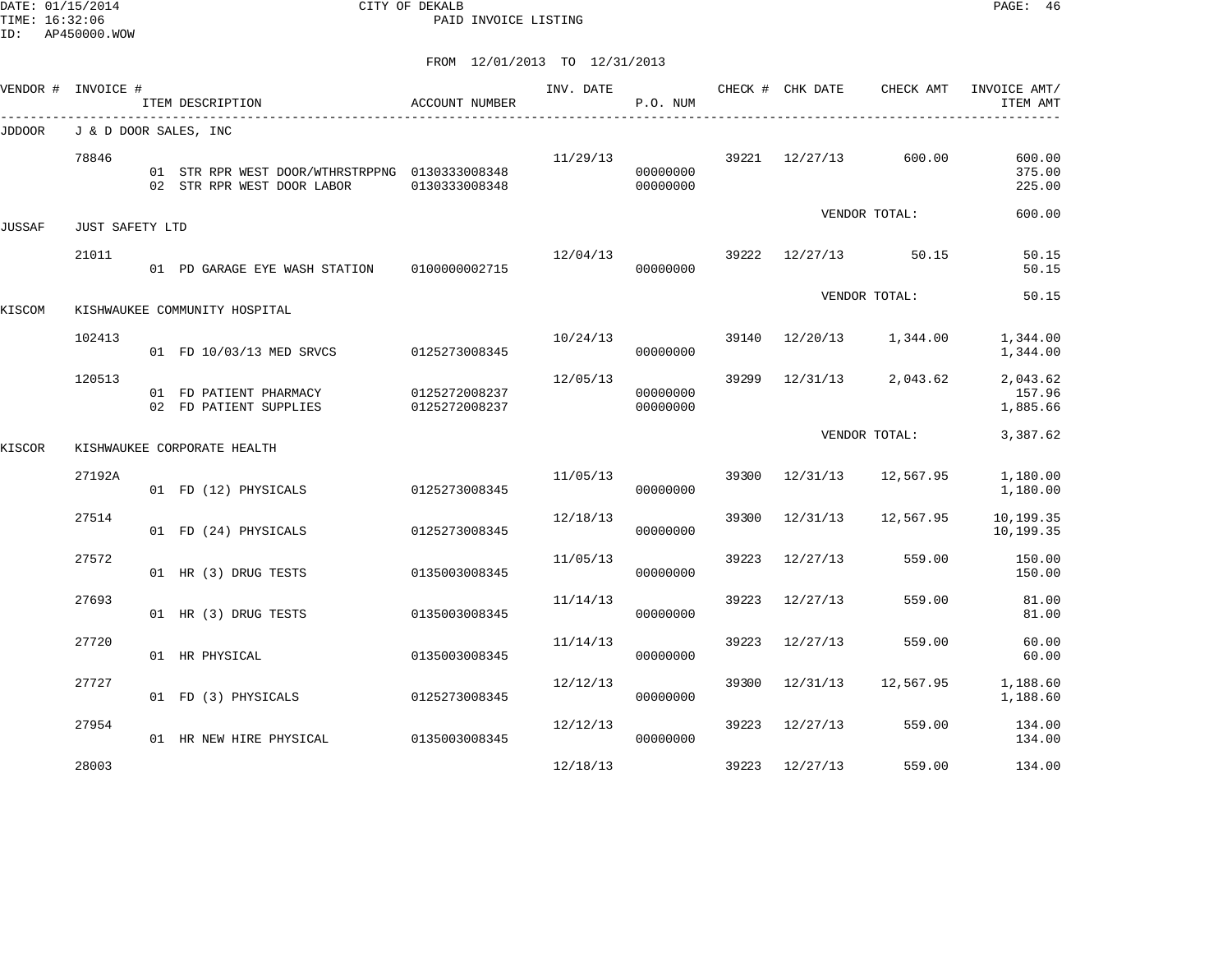DATE: 01/15/2014 CITY OF DEKALB PAGE: 47 PAID INVOICE LISTING

|        | VENDOR # INVOICE #  | ITEM DESCRIPTION<br>-------------------------------                                        | ACCOUNT NUMBER                                                   | INV. DATE | P.O. NUM                                     |       | CHECK # CHK DATE | CHECK AMT            | INVOICE AMT/<br>ITEM AMT                       |
|--------|---------------------|--------------------------------------------------------------------------------------------|------------------------------------------------------------------|-----------|----------------------------------------------|-------|------------------|----------------------|------------------------------------------------|
|        | 28003               | 01 HR (2) PHYSICALS                                                                        | 0135003008345                                                    | 12/18/13  | 00000000                                     | 39223 | 12/27/13         | 559.00               | 134.00<br>134.00                               |
| KNOBOB | BOB KNOWSKI         |                                                                                            |                                                                  |           |                                              |       |                  | VENDOR TOTAL:        | 13, 126.95                                     |
|        | 082113              | 01 RFND WTR 3803177690-00                                                                  | 6000000063444                                                    | 08/21/13  | 00000000                                     |       |                  | 39141 12/20/13 17.84 | 17.84<br>17.84                                 |
| KNULAW | KNUTSON LAWN CARE & |                                                                                            |                                                                  |           |                                              |       |                  | VENDOR TOTAL:        | 17.84                                          |
|        | 4926                | 01 HEARTLAND FIELDS<br>02 KNOLLS<br>03 HERITAGE RIDGE<br>04 KNSNGTN, ANNGLDDN, LNCLN, 14TH | 2500003008313<br>2400003008313<br>2300003008313<br>0130333008313 | 11/30/13  | 00000000<br>00000000<br>00000000<br>00000000 |       | 39142 12/20/13   | 941.25               | 941.25<br>135.00<br>543.75<br>100.00<br>162.50 |
| LAKINT |                     | LAKESIDE INTERNATIONAL TRUCKS                                                              |                                                                  |           |                                              |       |                  | VENDOR TOTAL:        | 941.25                                         |
|        | 7031170P            | 01 STR P30 BLTS/GSKTS/PAN                                                                  | 0130332008226                                                    | 11/14/13  | 00000000                                     | 39143 | 12/20/13         | 777.16               | 549.52<br>549.52                               |
|        | 7032234P            | 01 STR (3) ANTNN P29/2 STCK                                                                | 0130332008226                                                    | 12/10/13  | 00000000                                     |       | 39143 12/20/13   | 777.16               | 21.81<br>21.81                                 |
|        | 7032285P            | 01 STR P25 KT SENS/VALVE                                                                   | 0130332008226                                                    | 12/09/13  | 00000000                                     | 39143 | 12/20/13         | 777.16               | 205.83<br>205.83                               |
| LAUAME |                     | LAUTERBACH & AMEN, LLP                                                                     |                                                                  |           |                                              |       |                  | VENDOR TOTAL:        | 777.16                                         |
|        | 3899                | 01 PRO SRVCS AUDIT 6/30/13                                                                 | 0135003008342                                                    | 11/18/13  | 00000000                                     | 38984 | 12/06/13         | 20,000.00            | 20,000.00<br>20,000.00                         |
| LAWBUE | LAWRENCE J BUEHLER  |                                                                                            |                                                                  |           |                                              |       |                  | VENDOR TOTAL:        | 20,000.00                                      |
|        | 121313              | 01 FD S1 BASEMENT RPRS MATL<br>02 FD S1 BASEMENT RPRS LABOR                                | 1300003008348<br>1300003008348                                   | 12/13/13  | 00000000<br>00000000                         |       | 39301 12/31/13   | 722.50               | 722.50<br>25.00<br>697.50                      |
|        |                     |                                                                                            |                                                                  |           |                                              |       |                  | VENDOR TOTAL:        | 722.50                                         |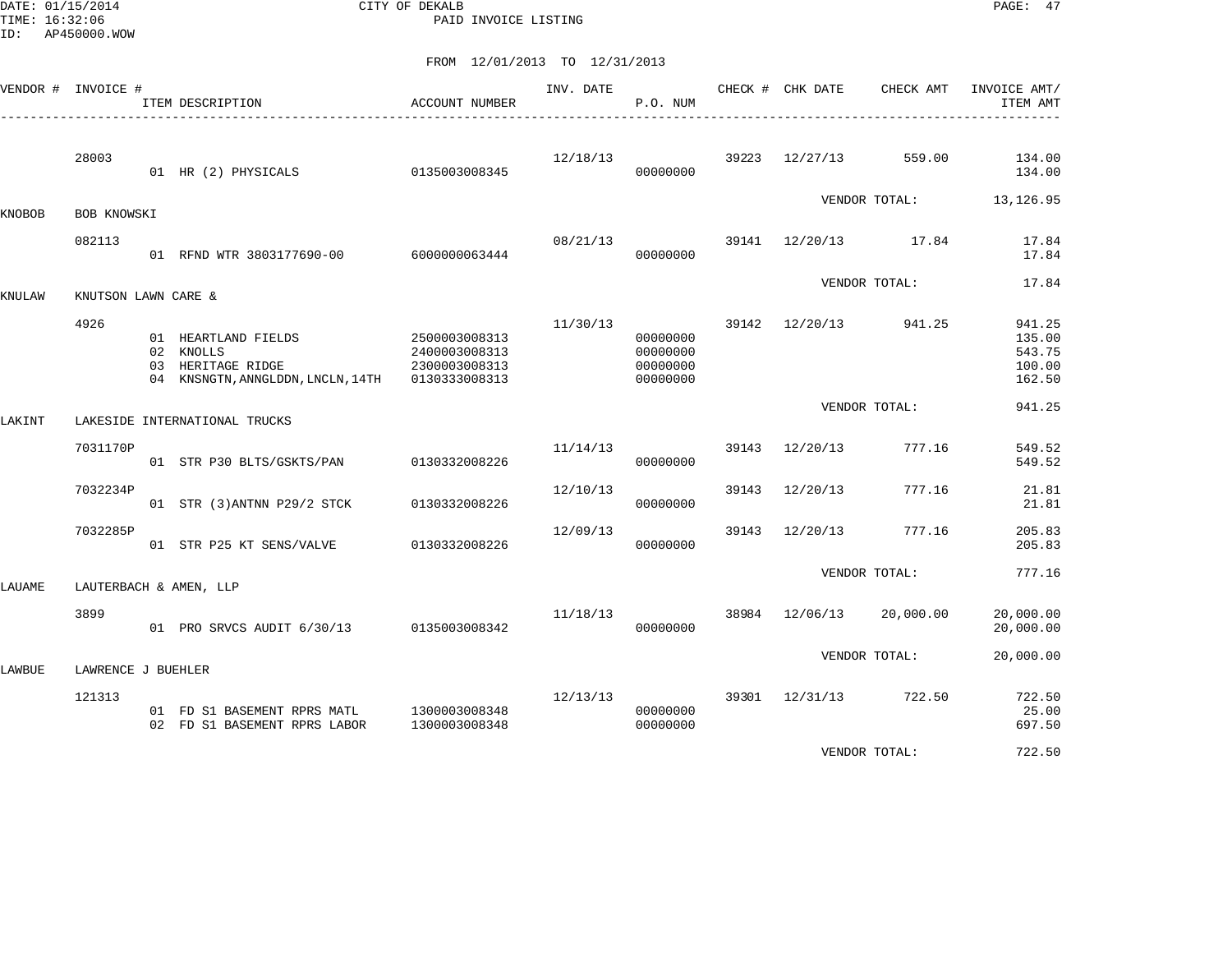DATE: 01/15/2014 CITY OF DEKALB PAGE: 48 PAID INVOICE LISTING

|         | VENDOR # INVOICE #    | ITEM DESCRIPTION                            | ACCOUNT NUMBER | INV. DATE | P.O. NUM |       | CHECK # CHK DATE | CHECK AMT              | INVOICE AMT/<br>ITEM AMT |
|---------|-----------------------|---------------------------------------------|----------------|-----------|----------|-------|------------------|------------------------|--------------------------|
| LCABAN  | LCA BANK CORPORATION  |                                             |                |           |          |       |                  |                        |                          |
|         | 149367                | 01 STR LSE FLOOR SCRUBBER 0130323008310     |                | 11/21/13  | 00000000 |       | 39144 12/20/13   | 730.67                 | 730.67<br>730.67         |
| LEPRINT | LE PRINT EXPRESS      |                                             |                |           |          |       |                  | VENDOR TOTAL:          | 730.67                   |
|         | 15221                 | 01 FD (200) HLDY INSPCTN RPTS 0125272008204 |                | 11/19/13  | 00000000 |       | 39054 12/13/13   | 66.19                  | 66.19<br>66.19           |
| LEVJAS  | <b>JASON LEVERTON</b> |                                             |                |           |          |       |                  | VENDOR TOTAL:          | 66.19                    |
|         | 120613                | 01 PD RMB (12) WASTE BASKETS 0100000002715  |                | 12/06/13  | 00000000 |       |                  | D000330 12/13/13 48.24 | 48.24<br>48.24           |
| LOVDIS  |                       | LOVELL'S DISCOUNT TIRE, INC.                |                |           |          |       |                  | VENDOR TOTAL:          | 48.24                    |
|         | 34499                 | 01 STR (2) P190 TIRES                       | 0130332008226  | 11/05/13  | 00000000 | 39224 | 12/27/13         | 708.56                 | 190.84<br>190.84         |
|         | 34522                 | 01 STR LEAF LOADER SPARE                    | 0130332008226  | 11/07/13  | 00000000 | 39224 | 12/27/13         | 708.56                 | 74.95<br>74.95           |
|         | 34767                 | 01 STR P26 TIRE RPR                         | 0130333008315  | 11/26/13  | 00000000 |       | 39224 12/27/13   | 708.56                 | 60.00<br>60.00           |
|         | 34793                 | 01 FD C5 (2) TIRES                          | 0125273008315  | 11/26/13  | 00000000 | 39224 | 12/27/13         | 708.56                 | 382.77<br>382.77         |
| LOVRIT  |                       | LOVETT'S RITE-WAY REBUILDERS,               |                |           |          |       |                  | VENDOR TOTAL:          | 708.56                   |
|         | 58180                 | 01 PD TOW 13-17232                          | 0120223008384  | 11/18/13  | 00000000 | 39225 | 12/27/13         | 620.00                 | 170.00<br>170.00         |
|         | 58301                 | 01 PD TOW 13-17286                          | 0120223008384  | 11/08/13  | 00000000 | 39225 | 12/27/13         | 620.00                 | 150.00<br>150.00         |
|         | 58435                 | 01 PD TOW 13-17409                          | 0120223008384  | 11/13/13  | 00000000 | 39225 | 12/27/13         | 620.00                 | 150.00<br>150.00         |
|         | 58476                 | 01 PD TOW 13-17617                          | 0120223008384  | 11/21/13  | 00000000 | 39225 | 12/27/13         | 620.00                 | 150.00<br>150.00         |
|         |                       |                                             |                |           |          |       |                  | VENDOR TOTAL:          | 620.00                   |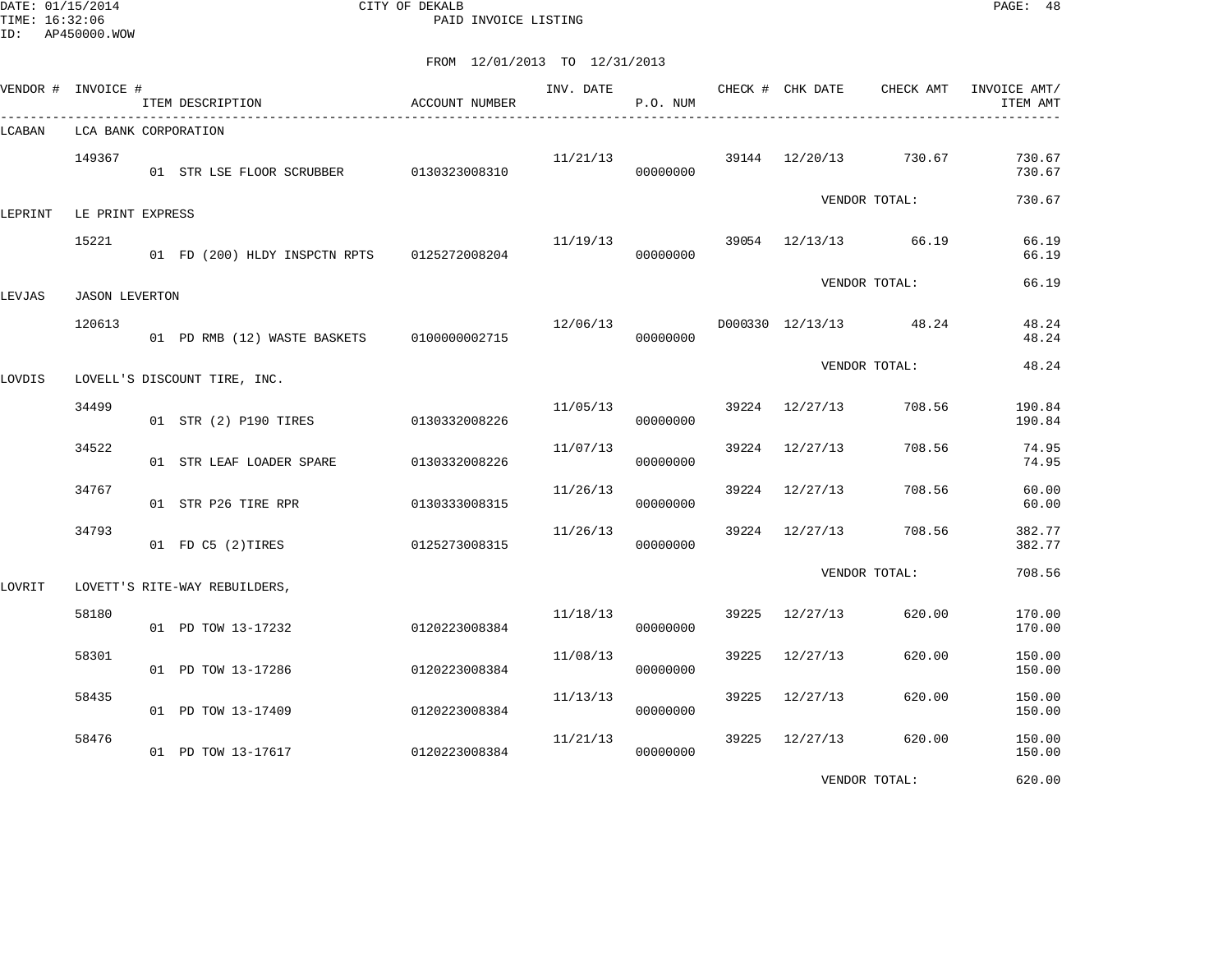| TIME: 16:32:06 | DATE: 01/15/2014<br>ID: AP450000.WOW |    |                                              | CITY OF DEKALB<br>PAID INVOICE LISTING |                               |          |       |                  |           | $\mathtt{PAGE}$ :<br>-49 |  |
|----------------|--------------------------------------|----|----------------------------------------------|----------------------------------------|-------------------------------|----------|-------|------------------|-----------|--------------------------|--|
|                |                                      |    |                                              |                                        | FROM 12/01/2013 TO 12/31/2013 |          |       |                  |           |                          |  |
| VENDOR #       | INVOICE #                            |    | ITEM DESCRIPTION                             | ACCOUNT NUMBER                         | INV. DATE                     | P.O. NUM |       | CHECK # CHK DATE | CHECK AMT | INVOICE AMT/<br>ITEM AMT |  |
| LOWCRE         |                                      |    | LOWE'S CREDIT SERVICES                       |                                        |                               |          |       |                  |           |                          |  |
|                | 905720                               |    | 01 WTR 319 GRNWD MULCH/SHOP                  | 6000002008219                          | 10/29/13                      | 00000000 | 39146 | 12/20/13         | 6,499.32  | 18.43<br>18.43           |  |
|                | 905980                               | 01 | FD TRT CBL TIES/TRP STRP/JNCTN 0125272008240 |                                        | 11/16/13                      | 00000000 | 39146 | 12/20/13         | 6,499.32  | 30.82<br>30.82           |  |
|                | 906013                               |    |                                              |                                        | 11/14/13                      |          | 39146 | 12/20/13         | 6,499.32  | 20.70                    |  |

|        | 01 WTR 319 GRNWD MULCH/SHOP 6000002008219       |               |          | 00000000             |       |                |          | 18.43                  |
|--------|-------------------------------------------------|---------------|----------|----------------------|-------|----------------|----------|------------------------|
| 905980 | 01 FD TRT CBL TIES/TRP STRP/JNCTN 0125272008240 |               | 11/16/13 | 00000000             |       | 39146 12/20/13 | 6,499.32 | 30.82<br>30.82         |
| 906013 | 01 FD (2)50W HLGN/(2) INTER TUBE 0125272008210  |               | 11/14/13 | 00000000             | 39146 | 12/20/13       | 6,499.32 | 20.70<br>20.70         |
| 906014 | 01 FD E1 SMLL TOOLS                             | 0125272008240 | 11/14/13 | 00000000             | 39146 | 12/20/13       | 6,499.32 | 33.23<br>33.23         |
| 906151 | 01 ARPT (2) 500W HLGN 6500002008218             |               | 11/06/13 | 00000000             | 39146 | 12/20/13       | 6,499.32 | 12.48<br>12.48         |
| 906229 | 01 WTR 3-IN TEST PLUG 6000002008232             |               | 11/15/13 | 00000000             | 39146 | 12/20/13       | 6,499.32 | 4.74<br>4.74           |
| 906243 | 01 FD S3 MOUSE TRAPS                            | 0125272008210 | 11/22/13 | 00000000             | 39146 | 12/20/13       | 6,499.32 | 11.31<br>11.31         |
| 911894 | 01 FD S2 PA SYSTM SPKR WIRE                     | 0125272008210 | 11/10/13 | 00000000             | 39146 | 12/20/13       | 6,499.32 | 16.41<br>16.41         |
| 913161 | 01 IT SWFTR DSTR/ 50W REVEAL                    | 0115162008204 | 11/06/13 | 00000000             | 39146 | 12/20/13       | 6,499.32 | 23.68<br>23.68         |
| 913932 | 01 FD TRK1/STCK 300W HLGN 0125272008226         |               | 11/04/13 | 00000000             | 39146 | 12/20/13       | 6,499.32 | 37.44<br>37.44         |
| 935623 | 01 ARPT CRDT 10GAL PEAK 6500002008226           |               | 10/25/13 | 00000000             | 39146 | 12/20/13       | 6,499.32 | $-103.55$<br>$-103.55$ |
| 941134 | 01 IT CBL TIES/OUTLETS/LITH ION 0115162008204   |               | 10/31/13 | 00000000             | 39146 | 12/20/13       | 6,499.32 | 195.92<br>195.92       |
| 941510 | 01 WTR 4-IN TEST PLUG/PVC PLUG                  | 6000002008232 | 11/15/13 | 00000000             | 39146 | 12/20/13       | 6,499.32 | 8.10<br>8.10           |
| 941901 | 01 FD F3 SPPLYS/RPR                             | 0125272008210 | 10/29/13 | 00000000             |       | 39146 12/20/13 | 6,499.32 | 44.66<br>44.66         |
| 942304 | 01 LNSCP CRD/INDR OTLTS/WIRE                    | 1300006508639 |          | 11/20/13<br>00000000 |       | 39146 12/20/13 | 6,499.32 | 296.42<br>296.42       |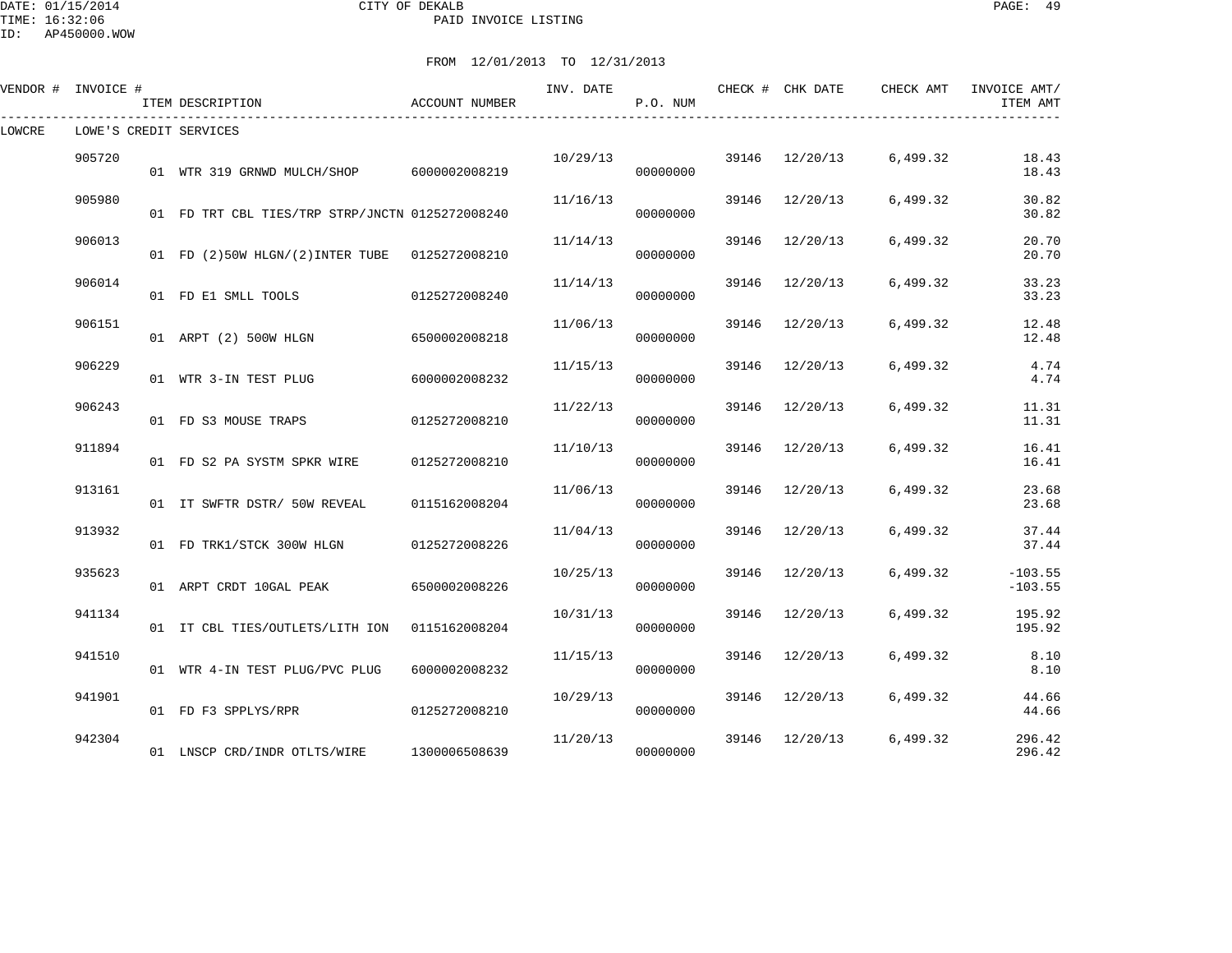|        | VENDOR # INVOICE #  | ITEM DESCRIPTION                                                              | ACCOUNT NUMBER | INV. DATE | P.O. NUM                         |       |                | CHECK # CHK DATE CHECK AMT | INVOICE AMT/<br>ITEM AMT  |
|--------|---------------------|-------------------------------------------------------------------------------|----------------|-----------|----------------------------------|-------|----------------|----------------------------|---------------------------|
|        | 953172              | 01 ARPT SHOP SUPPLIES 6500003008311<br>02 ARPT SHOP SUPPLIES                  | 6500002008226  | 10/25/13  | 00000000<br>00000000             |       |                | 39146 12/20/13 6,499.32    | 142.87<br>29.82<br>113.05 |
|        | 953173              | 01 ARPT CRDT#953172 SHOP SUPPLIES 6500003008311                               |                | 10/25/13  | 00000000                         |       | 39146 12/20/13 | 6,499.32                   | $-27.52$<br>$-27.52$      |
|        | 953173A             | 01 NEW PD RBBR/PVC/GEAR/DUCT 6000002008219                                    |                | 11/13/13  | 00000000                         | 39146 | 12/20/13       | 6,499.32                   | 35.21<br>35.21            |
|        | 953196              | 01 PD (2)STP LDDRS/(4)PLNGRS/BRSH 0100000002715                               |                | 10/25/13  | 00000000                         | 39146 | 12/20/13       | 6,499.32                   | 329.45<br>329.45          |
|        | 953327              | 01 STR JNTRL SUPPLIES 0130332008291                                           |                | 10/29/13  | 00000000                         | 39146 | 12/20/13       | 6,499.32                   | 26.41<br>26.41            |
|        | 980265              | 01 PD BLDG SUPPLIES                                                           | 0100000002715  | 10/29/13  | 00000000                         | 39146 | 12/20/13       | 6,499.32                   | 5,620.94<br>5,620.94      |
|        | 980369              | 01 FD DISHWASHER                                                              | 0125272008210  | 10/30/13  | 00000000                         | 39146 | 12/20/13       | 6,499.32                   | 338.67<br>338.67          |
|        | 981441              | 01 PD CRDT#81441 (2) COFFEE MKRS 0100000002715                                |                | 11/18/13  | 00000000                         | 39146 | 12/20/13       | 6,499.32                   | $-617.50$<br>$-617.50$    |
| LOWEUG | EUGENE LOWERY       |                                                                               |                |           |                                  |       |                | VENDOR TOTAL:              | 6,499.32                  |
|        | 122013              | 02 WELLNESS 2013                                                              | 7100004008476  | 12/20/13  | 00000000                         |       |                | D000340 12/27/13 187.50    | 187.50<br>187.50          |
| MACINC | MACKLIN INCOPORATED |                                                                               |                |           |                                  |       |                | VENDOR TOTAL:              | 187.50                    |
|        | 34494               | 01 WTR 200.85TNS CA7                                                          | 6000002008228  | 11/30/13  | 00000000                         |       |                | 39226 12/27/13 2,320.39    | 2,320.39<br>2,320.39      |
| MALRUT | RUTH MALOY          |                                                                               |                |           |                                  |       |                | VENDOR TOTAL:              | 2,320.39                  |
|        | 090313              | 01 RMB MILEAGE CNTY CLRK OFFC 0115153008376<br>02 RMB JEWEL 8/15/13 OFF SPPLS | 0115153008376  |           | 09/03/13<br>00000000<br>00000000 |       |                | D000325 12/06/13 54.38     | 54.38<br>46.42<br>7.96    |
|        |                     |                                                                               |                |           |                                  |       |                | VENDOR TOTAL:              | 54.38                     |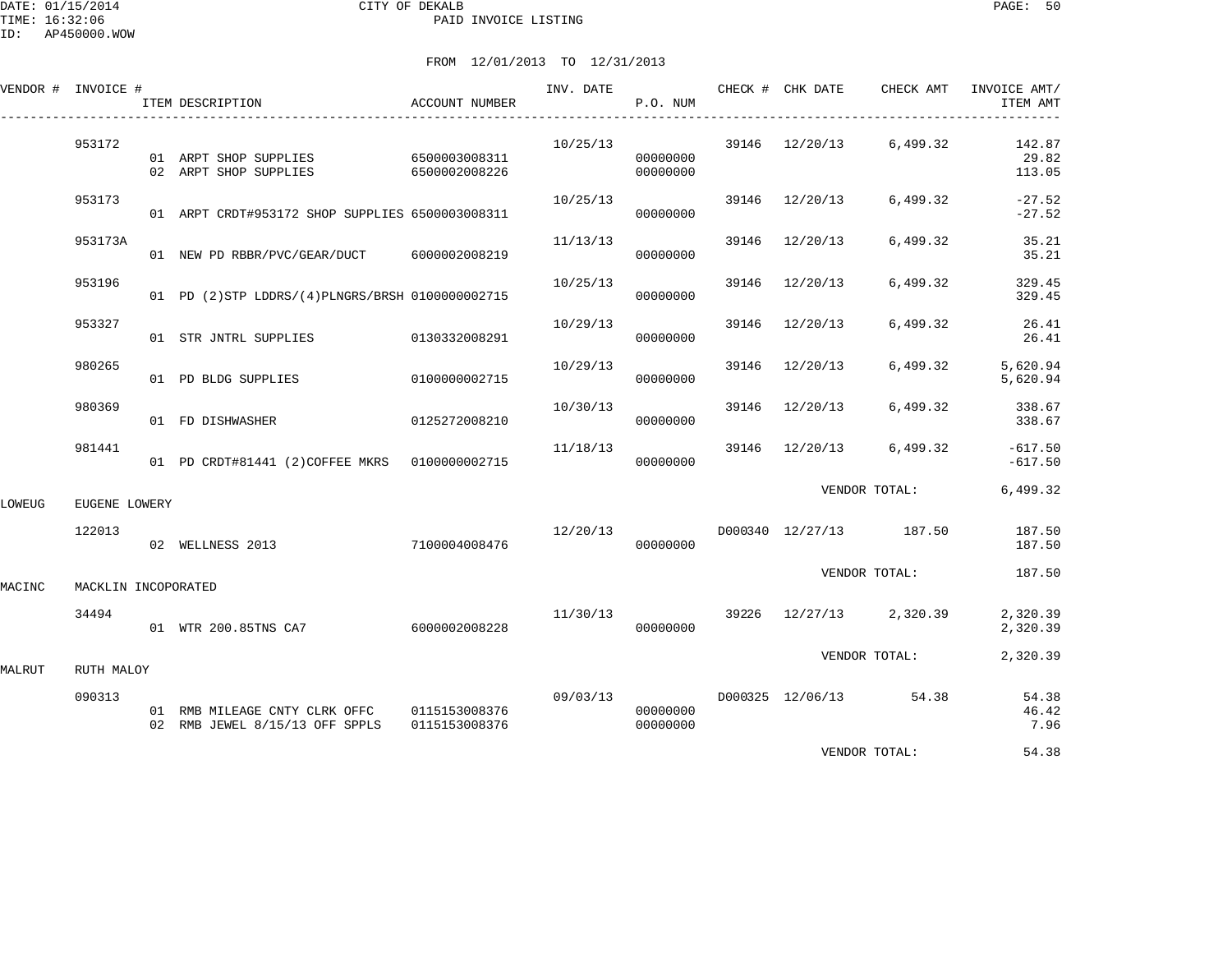DATE: 01/15/2014 CITY OF DEKALB PAGE: 51 PAID INVOICE LISTING

|        | VENDOR # INVOICE #         | ITEM DESCRIPTION                                | ACCOUNT NUMBER | INV. DATE | P.O. NUM |       | CHECK # CHK DATE | CHECK AMT     | INVOICE AMT/<br>ITEM AMT |
|--------|----------------------------|-------------------------------------------------|----------------|-----------|----------|-------|------------------|---------------|--------------------------|
| MARCOM | MARTIN & COMPANY           |                                                 |                |           |          |       |                  |               |                          |
|        | 120613                     | 01 ENG TYLR ST MFT 12-00181-00-WR 1000003008633 |                | 12/06/13  | 00000000 |       | 39147 12/20/13   | 135,569.20    | 135,569.20<br>135,569.20 |
| MARTUR |                            | MARTENSON TURF PRODUCTS, INC.                   |                |           |          |       |                  | VENDOR TOTAL: | 135,569.20               |
|        | 44602                      | 01 FD (4) SNGL NET STRAW/STAPLES  0125272008210 |                | 11/21/13  | 00000000 | 39055 | 12/13/13         | 150.00        | 150.00<br>150.00         |
| MASELE | MASCAL ELECTRIC, INC.      |                                                 |                |           |          |       |                  | VENDOR TOTAL: | 150.00                   |
|        | 1414150                    | 01 EGYPTN THTR ELCTRL MNTNNC                    | 1300006508639  | 09/06/13  | 00000000 | 38985 | 12/06/13         | 2,026.20      | 1,913.20<br>1,913.20     |
|        | 1414151                    | 01 EGYPTN THTR TRBLSHT CHSNG LGHT 1300006508639 |                | 10/11/13  | 00000000 | 38985 | 12/06/13         | 2,026.20      | 113.00<br>113.00         |
|        | 1414380                    | 01 WTR CORPORATE DR WTP                         | 6000003008328  | 12/04/13  | 00000000 | 39227 | 12/27/13         | 1,824.01      | 1,824.01<br>1,824.01     |
| MCAMAN | <b>mCAPITOL MANAGEMENT</b> |                                                 |                |           |          |       |                  | VENDOR TOTAL: | 3,850.21                 |
|        | 1632844                    | 01 CNTRCTL SRVCS OCT '13                        | 0500003008343  | 11/01/13  | 00000000 | 38986 | 12/06/13         | 5,581.50      | 5,581.50<br>5,581.50     |
|        | 1635399                    | 01 CNTRCTL SRVCS NOV '13                        | 0500003008343  | 12/01/13  | 00000000 | 39148 | 12/20/13         | 5,500.00      | 5,500.00<br>5,500.00     |
| MCNCHA | CHAD MCNETT                |                                                 |                |           |          |       |                  | VENDOR TOTAL: | 11,081.50                |
|        | 112913                     | 01 PD RMB PRESENTER PEN MEDIA RM 0100000002730  |                | 11/29/13  | 00000000 |       | D000326 12/06/13 | 79.99         | 79.99<br>79.99           |
| MCSOU  |                            | MC SOUARED ENERGY SERVICES LLC                  |                |           |          |       |                  | VENDOR TOTAL: | 79.99                    |
|        | 112713                     | 01 0075041020 10/25-11/26/13 6500003008352      |                | 11/27/13  | 00000000 | 39056 | 12/13/13         | 2,333.15      | 60.23<br>60.23           |
|        | 112713A                    | 01 1506097008 10/25-11/26/13                    | 6500003008352  | 11/27/13  | 00000000 | 39056 | 12/13/13         | 2,333.15      | 99.13<br>99.13           |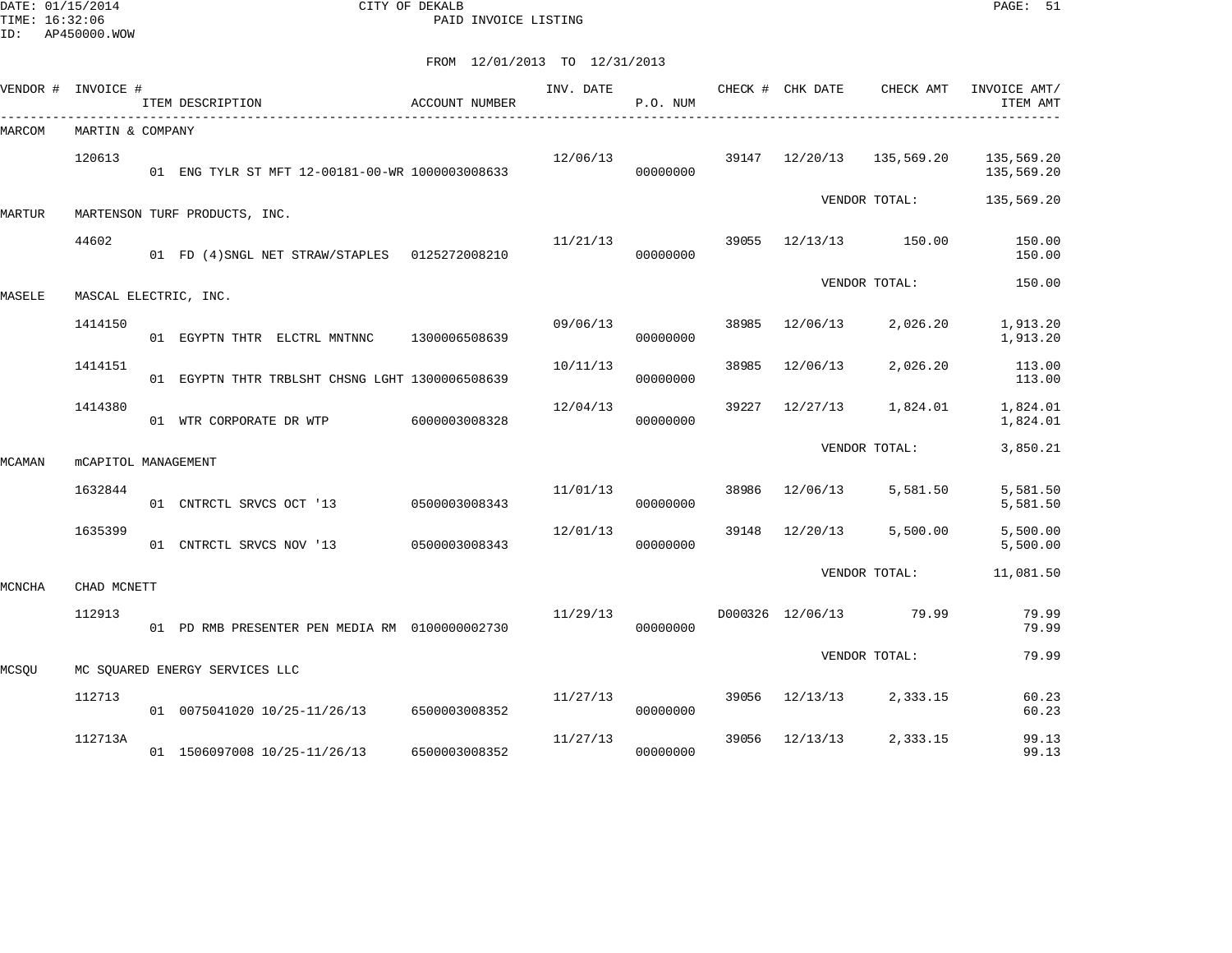DATE: 01/15/2014 CITY OF DEKALB PAGE: 52 PAID INVOICE LISTING

ID: AP450000.WOW

|        | VENDOR # INVOICE # | ITEM DESCRIPTION                           | ACCOUNT NUMBER | INV. DATE | P.O. NUM |       | CHECK # CHK DATE | CHECK AMT               | INVOICE AMT/<br>ITEM AMT |
|--------|--------------------|--------------------------------------------|----------------|-----------|----------|-------|------------------|-------------------------|--------------------------|
|        | 112713B            | 01 1839137004 10/25-11/26/13 6500003008352 |                | 11/27/13  | 00000000 | 39056 | 12/13/13         | 2,333.15                | 103.95<br>103.95         |
|        | 112713C            | 01 2950412005 10/25-11/26/13               | 6500003008352  | 11/27/13  | 00000000 | 39056 | 12/13/13         | 2,333.15                | 1,056.59<br>1,056.59     |
|        | 112713D            | 01 2950413002 10/25-11/26/13               | 6500003008352  | 11/27/13  | 00000000 | 39056 | 12/13/13         | 2,333.15                | 319.67<br>319.67         |
|        | 112713E            | 01 2950414009 10/25-11/26/13               | 6500003008352  | 11/27/13  | 00000000 | 39056 | 12/13/13         | 2,333.15                | 87.80<br>87.80           |
|        | 112713F            | 01 2950409035 10/25-11/26/13               | 6500003008352  | 11/27/13  | 00000000 | 39056 | 12/13/13         | 2,333.15                | 526.45<br>526.45         |
|        | 112713G            | 01 3034019007 10/25-11/26/13               | 6500003008352  | 11/27/13  | 00000000 |       | 39056 12/13/13   | 2,333.15                | 79.33<br>79.33           |
|        | 120213             | 01 3034018028 10/25-11/26/13               | 6500003008352  | 12/02/13  | 00000000 |       | 39149 12/20/13   | 238.32                  | 238.32<br>238.32         |
|        | 120313             | 01 2415052007 10/30-12/2/13                | 6500003008352  | 12/03/13  | 00000000 | 39302 | 12/31/13         | 469.40                  | 82.62<br>82.62           |
|        | 120313A            | 01 2950416012 10/30-12/2/13                | 6500003008352  | 12/03/13  | 00000000 | 39302 | 12/31/13         | 469.40                  | 77.78<br>77.78           |
|        | 120313B            | 01 2950419022 10/30-12/2/13 6500003008352  |                | 12/03/13  | 00000000 |       | 39302 12/31/13   | 469.40                  | 309.00<br>309.00         |
| MECINC |                    | MECHANICAL INC. - FREEPORT                 |                |           |          |       |                  | VENDOR TOTAL:           | 3,040.87                 |
|        | FRE82409           | 01 WTR DIV BOILER PUMP RPR 6000003008311   |                | 11/17/13  | 00000000 |       |                  | 39228 12/27/13 2,250.00 | 2,250.00<br>2,250.00     |
| MEDREC |                    | MEDICAL RECOVERY SPECIALISTS               |                |           |          |       |                  | VENDOR TOTAL:           | 2,250.00                 |
|        | 061113             | 01 CLLCTN FEES JUN '13                     | 0135003008399  | 06/11/13  | 00000000 |       | 38987 12/06/13   | 116.46                  | 91.40<br>91.40           |
|        | 081413             | 01 CLLCTN FEES AUG '13                     | 0135003008399  | 08/14/13  | 00000000 |       | 38987 12/06/13   | 116.46                  | 7.62<br>7.62             |
|        | 19904              |                                            |                | 05/31/13  |          |       | 38987 12/06/13   | 116.46                  | 17.44                    |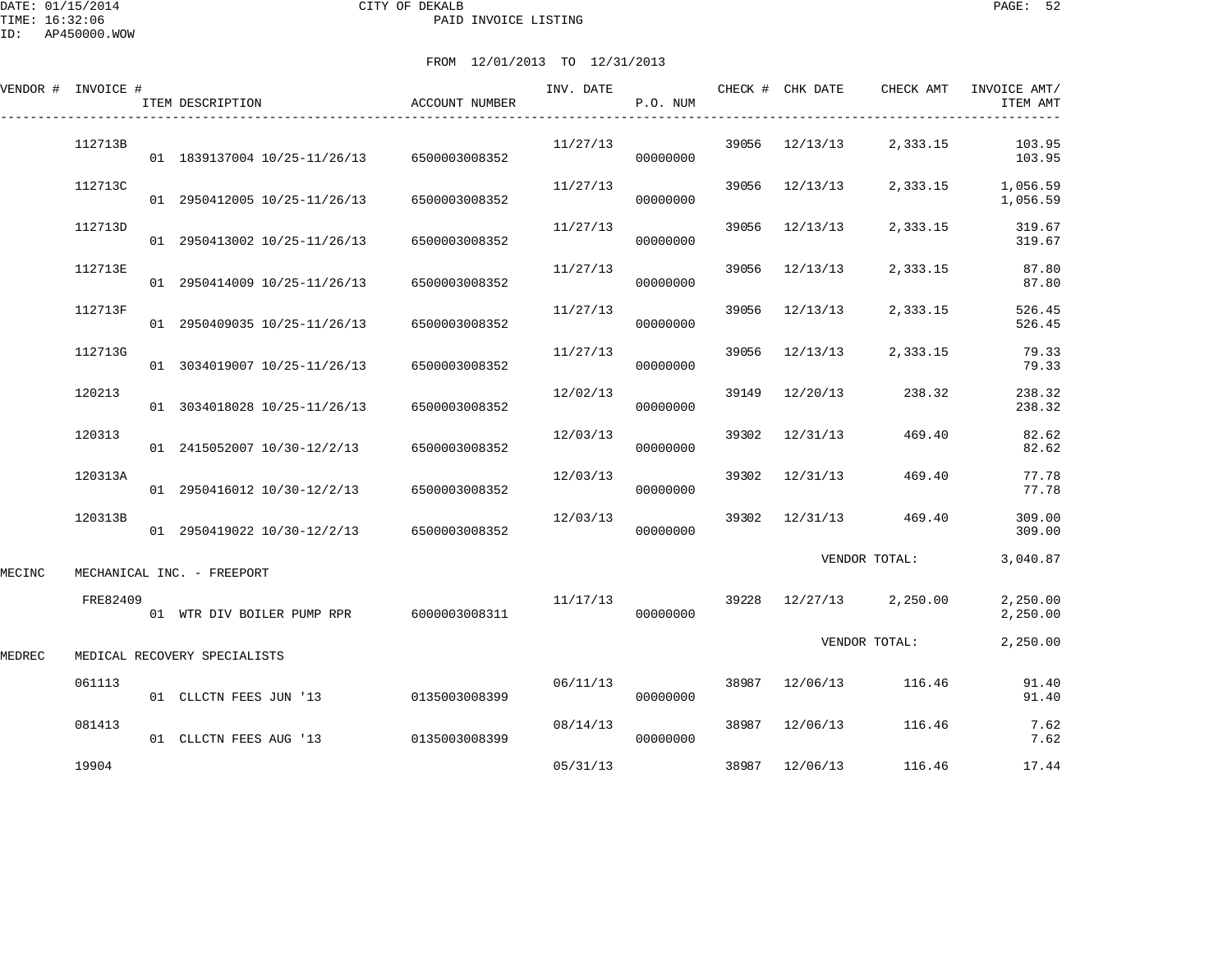DATE: 01/15/2014 CITY OF DEKALB PAGE: 53 PAID INVOICE LISTING

|        | VENDOR # INVOICE #    | ITEM DESCRIPTION                                                                    | <b>ACCOUNT NUMBER</b> | INV. DATE | P.O. NUM             |       | CHECK # CHK DATE | CHECK AMT               | INVOICE AMT/<br>ITEM AMT       |
|--------|-----------------------|-------------------------------------------------------------------------------------|-----------------------|-----------|----------------------|-------|------------------|-------------------------|--------------------------------|
|        | 19904                 | 01 CLLCTN FEES MAY '13 0135003008399                                                |                       | 05/31/13  | 00000000             |       |                  | 38987 12/06/13 116.46   | 17.44<br>17.44                 |
| MELLOC | MELIN'S LOCK & KEY    |                                                                                     |                       |           |                      |       |                  | VENDOR TOTAL:           | 116.46                         |
|        | 15109                 | 01 STR (3)KEYS                                                                      | 0130322008219         | 11/19/13  | 00000000             |       | 39150 12/20/13   | 2,804.92                | 7.65<br>7.65                   |
|        | 15129                 | 01 CTYHLL (5) KEYS                                                                  | 0130323008348         | 11/25/13  | 00000000             | 39150 | 12/20/13         | 2,804.92                | 11.55<br>11.55                 |
|        | 15139                 | 01 CTYHLL (5) KEYS                                                                  | 0130323008348         | 11/26/13  | 00000000             | 39150 | 12/20/13         | 2,804.92                | 11.55<br>11.55                 |
|        | 15144                 | 01 CM (4) KEYS                                                                      | 0130323008348         | 11/26/13  | 00000000             | 39150 | 12/20/13         | 2,804.92                | 24.80<br>24.80                 |
|        | 5543                  | 01 PD INSTLL LCK/RPR 624 N 11TH 0100000002730                                       |                       | 11/24/13  | 00000000             | 39150 | 12/20/13         | 2,804.92                | 131.28<br>131.28               |
|        | SC5545                | 01 CTYHLL VON DUPRIN DR DVC 0130323008348<br>02 CTYHLL SRVC CLL RMV/INSTLL          | 0130323008348         | 11/24/13  | 00000000<br>00000000 |       |                  | 39150 12/20/13 2,804.92 | 2,618.09<br>2,303.09<br>315.00 |
| METWES | METRO WEST COUNCIL OF |                                                                                     |                       |           |                      |       |                  | VENDOR TOTAL:           | 2,804.92                       |
|        | 1515                  | 01 REC DNNR J REY 0110103008376<br>02 REC DNNR R ESPIRITU 0110103008376             |                       | 10/29/13  | 00000000<br>00000000 |       |                  | 39303 12/31/13 124.00   | 70.00<br>35.00<br>35.00        |
|        | 1536                  | 01 BRD MTG 11/21/13 REY 0110103008376<br>02 BRD MTG 11/21/13 ESPIRITU 0110103008376 |                       | 12/18/13  | 00000000<br>00000000 |       |                  | 39303 12/31/13 124.00   | 54.00<br>27.00<br>27.00        |
| MIDENE |                       | MIDAMERICAN ENERGY COMPANY                                                          |                       |           |                      |       |                  | VENDOR TOTAL:           | 124.00                         |
|        | 5959128               | 01 #230446 WELLS 9/3-10/1/13 6000003008352                                          |                       | 10/22/13  | 00000000             |       | 39151 12/20/13   | 13,833.82               | 13,833.82<br>13,833.82         |
| MIDPAP | MIDLAND PAPER         |                                                                                     |                       |           |                      |       |                  | VENDOR TOTAL:           | 13,833.82                      |
|        | 33A26010              |                                                                                     |                       |           | 12/11/13             |       |                  | 39304 12/31/13 1,132.00 | 1,132.00                       |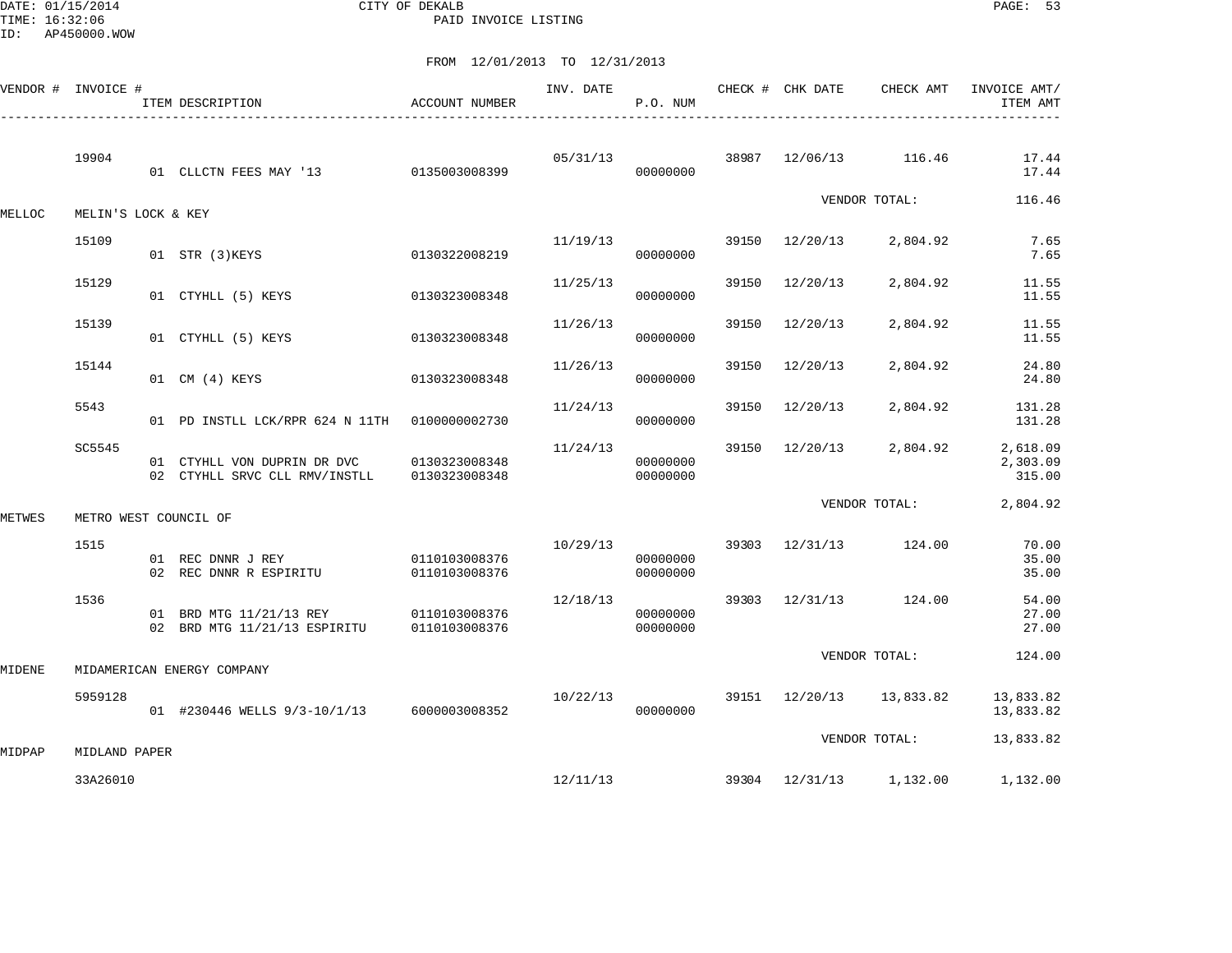DATE: 01/15/2014 CITY OF DEKALB PAGE: 54 PAID INVOICE LISTING

|        | VENDOR # INVOICE # |                                                                                                          |               |          | INV. DATE<br>P.O. NUM            |       |                |                                      | CHECK # CHK DATE CHECK AMT INVOICE AMT/<br>ITEM AMT |
|--------|--------------------|----------------------------------------------------------------------------------------------------------|---------------|----------|----------------------------------|-------|----------------|--------------------------------------|-----------------------------------------------------|
|        | 33A26010           | 01 (40) CARTONS MLTPRPS COPY PPR 0115152008204                                                           |               |          | 00000000                         |       |                | $12/11/13$ 39304 $12/31/13$ 1,132.00 | 1,132.00<br>1,132.00                                |
| MIKAUT |                    | MIKE'S AUTO & TRUCK REPAIR                                                                               |               |          |                                  |       |                | VENDOR TOTAL:                        | 1,132.00                                            |
|        | 071311             | 01 STR SFTY TSTS P35/21/20/10/22 0130333008315                                                           |               | 07/31/13 | 00000000                         |       |                | 39152 12/20/13 350.00                | 135.00<br>135.00                                    |
|        | 111308             | 01 STR SFTY TSTS P8/50/53/30 0130333008315<br>02 ARPT SFTY TST AP03<br>03 FD SFTY TST M5/6 0125273008315 | 6500003008315 | 11/30/13 | 00000000<br>00000000<br>00000000 |       | 39152 12/20/13 | 350.00                               | 215.00<br>134.00<br>27.00<br>54.00                  |
| MORSAL | MORTON SALT, INC.  |                                                                                                          |               |          |                                  |       |                | VENDOR TOTAL:                        | 350.00                                              |
|        | 5400292435         | 01 WTR 25.25TNS BULK CRYSTAL SALT 6000002008250                                                          |               | 11/13/13 | 00000000                         |       |                | 39229 12/27/13 12,958.74             | 2,664.13<br>2,664.13                                |
|        | 5400294321         | 01 WTR 24.39TNS BULK CRYSTAL SALT 6000002008250                                                          |               | 11/15/13 | 00000000                         | 39229 | 12/27/13       | 12,958.74                            | 2,573.39<br>2,573.39                                |
|        | 5400302933         | 01 WTR 24.35TNS BULK CRYSTAL SALT 6000002008250                                                          |               | 11/26/13 | 00000000                         | 39229 | 12/27/13       | 12,958.74                            | 2,569.17<br>2,569.17                                |
|        | 5400303725         | 01 WTR 24.69TNS BULK CRYSTAL SALT 6000002008250                                                          |               | 11/27/13 | 00000000                         | 39229 | 12/27/13       | 12,958.74                            | 2,605.04<br>2,605.04                                |
|        | 5400316811         | 01 WTR 24.14TNS BULK CRYSTAL SALT 6000002008250                                                          |               | 12/12/13 | 00000000                         |       |                | 39229 12/27/13 12,958.74             | 2,547.01<br>2,547.01                                |
| MOTSOL |                    | MOTOROLA SOLUTIONS, INC.                                                                                 |               |          |                                  |       |                | VENDOR TOTAL:                        | 12,958.74                                           |
|        | 11950103113        | 01 PD 12/1-12/31/13 0100000002715                                                                        |               |          | 00000000                         |       |                | 12/01/13 39153 12/20/13 150.00       | 150.00<br>150.00                                    |
|        | 13986085           | 01 PD USB IRR HASP KEY W/LCNS 0100000002750                                                              |               | 11/08/13 | 00000000                         |       |                | 38988 12/06/13 1,297.50              | 1,297.50<br>1,297.50                                |
| MZNHOL | MZN HOLDINGS       |                                                                                                          |               |          |                                  |       |                | VENDOR TOTAL:                        | 1,447.50                                            |
|        | 082113             |                                                                                                          |               | 08/21/13 |                                  |       |                | 39154 12/20/13 6.06                  | 6.06                                                |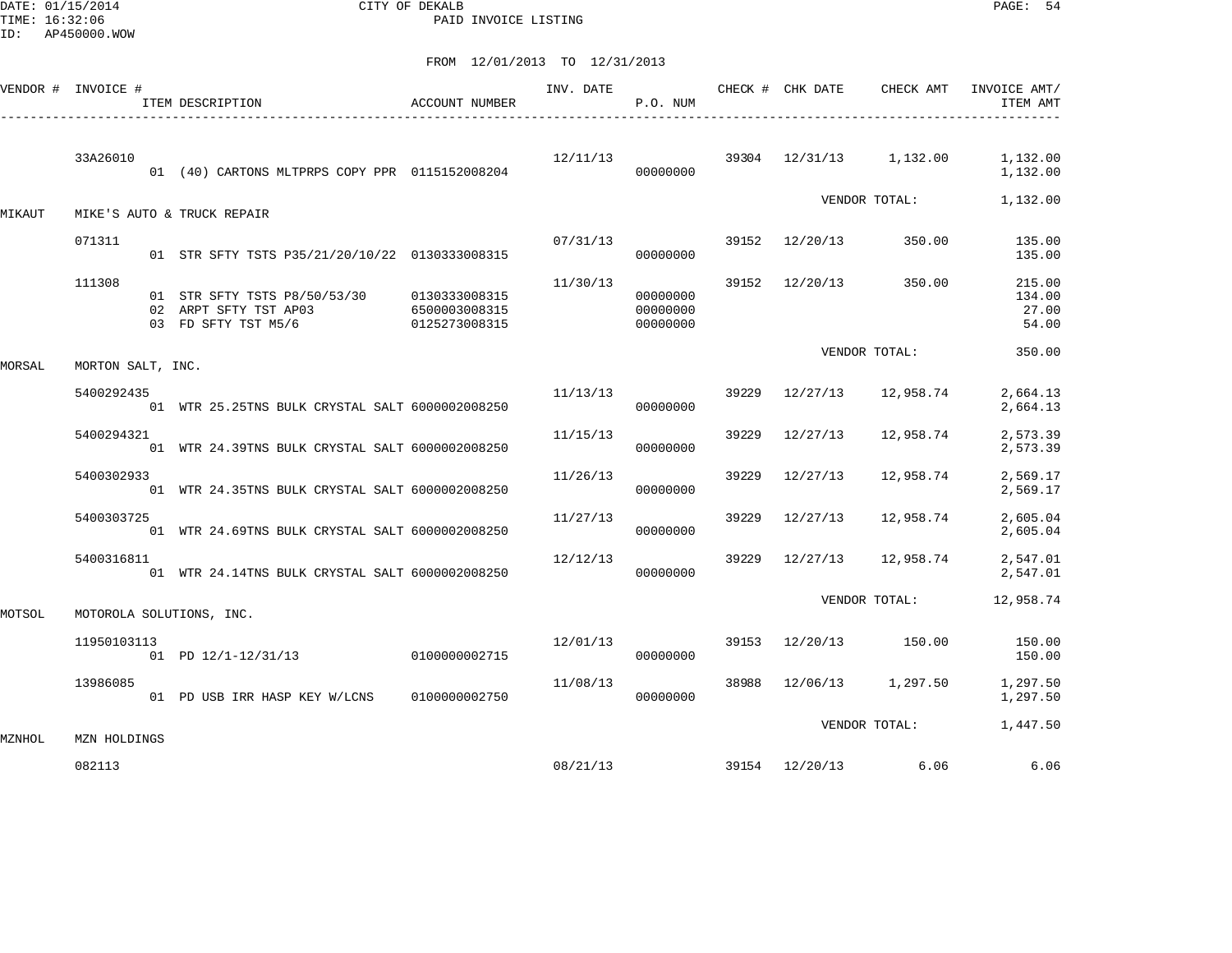DATE: 01/15/2014 CITY OF DEKALB PAGE: 55 PAID INVOICE LISTING

|          | VENDOR # INVOICE #      |                      | ACCOUNT NUMBER<br>ITEM DESCRIPTION                                                                                                                                                                                                                                          |                                                                                                                     | INV. DATE | P.O. NUM                                                                         |       | CHECK # CHK DATE    | CHECK AMT     | INVOICE AMT/<br>ITEM AMT                                                                                         |
|----------|-------------------------|----------------------|-----------------------------------------------------------------------------------------------------------------------------------------------------------------------------------------------------------------------------------------------------------------------------|---------------------------------------------------------------------------------------------------------------------|-----------|----------------------------------------------------------------------------------|-------|---------------------|---------------|------------------------------------------------------------------------------------------------------------------|
|          | 082113                  |                      | 01 RFND WTR 2202101420-03 6000000063444                                                                                                                                                                                                                                     |                                                                                                                     | 08/21/13  | 00000000                                                                         |       | 39154 12/20/13 6.06 |               | 6.06<br>6.06                                                                                                     |
|          |                         |                      |                                                                                                                                                                                                                                                                             |                                                                                                                     |           |                                                                                  |       |                     | VENDOR TOTAL: | 6.06                                                                                                             |
| NACHA DD | UNDEFINED               | 01<br>01<br>01       | 01 TOTAL DIRECT DEPOSITS<br>TOTAL DIRECT DEPOSITS<br>TOTAL DIRECT DEPOSITS<br>01 TOTAL DIRECT DEPOSITS<br>TOTAL DIRECT DEPOSITS<br>01 TOTAL DIRECT DEPOSITS<br>01 TOTAL DIRECT DEPOSITS<br>01 TOTAL DIRECT DEPOSITS<br>01 TOTAL DIRECT DEPOSITS<br>01 TOTAL DIRECT DEPOSITS |                                                                                                                     |           |                                                                                  |       |                     |               | 146,196.88<br>860,000.00<br>362.83<br>1,116.68<br>130.82<br>1,963.00<br>264.07<br>14,255.90<br>1,572.72<br>38.49 |
| NAHRO    | NATIONAL ASSOCIATION OF |                      |                                                                                                                                                                                                                                                                             |                                                                                                                     |           |                                                                                  |       |                     | VENDOR TOTAL: | 0.00                                                                                                             |
|          | 1006290349              |                      | 01 MMBRSHP J SMIRZ 3/14-2/15 1900003008375                                                                                                                                                                                                                                  |                                                                                                                     | 12/01/13  | 00000000                                                                         |       | 39155 12/20/13      | 255.00        | 255.00<br>255.00                                                                                                 |
| NATWIN   |                         |                      | NATHAN WINSTON SERVICES, INC.                                                                                                                                                                                                                                               |                                                                                                                     |           |                                                                                  |       |                     | VENDOR TOTAL: | 255.00                                                                                                           |
|          | 13867                   |                      | 01 DSATS OCTGN SRS BASE/LSR STUP 0900003008373                                                                                                                                                                                                                              |                                                                                                                     | 11/07/13  | 00000000                                                                         | 38989 | 12/06/13            | 69.00         | 69.00<br>69.00                                                                                                   |
|          | 13905                   |                      | 01 J MAURER PLAQUE                                                                                                                                                                                                                                                          | 0135002008294                                                                                                       | 11/25/13  | 00000000                                                                         | 39156 | 12/20/13            | 55.00         | 40.00<br>40.00                                                                                                   |
|          | 13933                   |                      | 01 PD NOTARY STAMP C SULLIVAN                                                                                                                                                                                                                                               | 0120223008376                                                                                                       | 12/09/13  | 00000000                                                                         | 39230 | 12/27/13            | 22.95         | 22.95<br>22.95                                                                                                   |
|          | 13936                   | 04<br>05<br>06<br>07 | 01 PD NOTARY STMP H CLARK<br>02 PD NOTARY STMP B BOLLOW<br>03 PD NMPLT J MCDOUGALL<br>PD NMPLT R REDEL<br>PD NMPLT C MCNETT<br>PD NMPLT J LEVERTON<br>PD NMPLT J PETRAGALLO                                                                                                 | 0100000002715<br>0100000002715<br>0100000002715<br>0100000002715<br>0100000002715<br>0100000002715<br>0100000002715 | 12/09/13  | 00000000<br>00000000<br>00000000<br>00000000<br>00000000<br>00000000<br>00000000 | 39305 | 12/31/13            | 339.30        | 253.40<br>22.95<br>22.95<br>41.50<br>41.50<br>41.50<br>41.50<br>41.50                                            |
|          | 13937                   |                      |                                                                                                                                                                                                                                                                             |                                                                                                                     | 12/10/13  |                                                                                  |       | 39156 12/20/13      | 55.00         | 15.00                                                                                                            |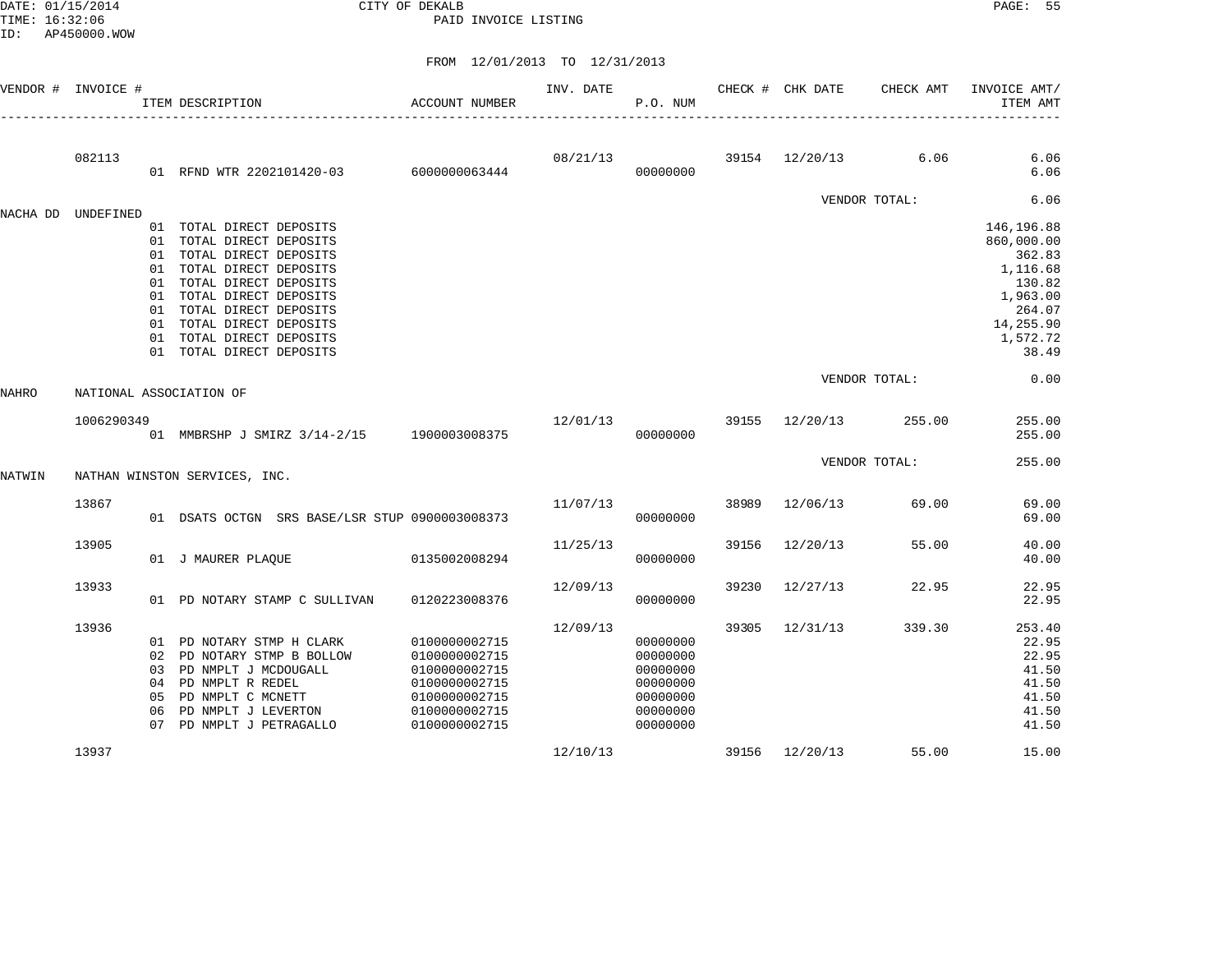| VENDOR # INVOICE # |                 | ITEM DESCRIPTION                                               | ACCOUNT NUMBER                 | INV. DATE | P.O. NUM             |       | CHECK # CHK DATE | CHECK AMT     | INVOICE AMT/<br>ITEM AMT |
|--------------------|-----------------|----------------------------------------------------------------|--------------------------------|-----------|----------------------|-------|------------------|---------------|--------------------------|
|                    |                 |                                                                |                                |           |                      |       |                  |               |                          |
|                    | 13937           | 01 NM PLT CM ANNE MARIE GAURA                                  | 0115152008204                  | 12/10/13  | 00000000             | 39156 | 12/20/13         | 55.00         | 15.00<br>15.00           |
|                    | 13958           | 01 PD NOTARY STMP D BIARNESEN<br>02 PD NOTARY STMP G GUZINKSKI | 0120223008376<br>0120223008376 | 12/16/13  | 00000000<br>00000000 | 39305 | 12/31/13         | 339.30        | 45.90<br>22.95<br>22.95  |
|                    | 13964           | 01 J CAHILL APPRCTN PLAQUE 0135002008294                       |                                | 12/17/13  | 00000000             |       | 39305 12/31/13   | 339.30        | 40.00<br>40.00           |
| NEDDEC             |                 | NEDROW DECORATING INC.                                         |                                |           |                      |       |                  | VENDOR TOTAL: | 486.25                   |
|                    | 13161           | 01 FD S1 APPARATUS BAY 2800006008510                           |                                | 11/15/13  | 00000000             | 38990 | 12/06/13         | 980.00        | 980.00<br>980.00         |
| NELHAR             |                 | NELSON-HARKINS INDUSTRIES                                      |                                |           |                      |       |                  | VENDOR TOTAL: | 980.00                   |
|                    | 102813          | 01 PD HEADQUARTERS SIGNAGE                                     | 5045006508626                  | 10/28/13  | 00000000             | 39262 | 12/23/13         | 18,382.00     | 18,382.00<br>18,382.00   |
|                    | 0012146         | 01 PD SIGNAGE NEW POLICE STTN                                  | 5145006508626                  | 12/18/13  | 00000000             | 39306 | 12/31/13         | 1,620.00      | 925.00<br>925.00         |
|                    | 0012147         | 01 PD MDFY SGNG NEW POLICE STTN 5145006508626                  |                                | 12/18/13  | 00000000             | 39306 | 12/31/13         | 1,620.00      | 695.00<br>695.00         |
| NENA               |                 | NATIONAL EMERGENCY NUMBER                                      |                                |           |                      |       |                  | VENDOR TOTAL: | 20,002.00                |
|                    | 300015927       | 01 PD J LEVERTON '14 DUES 0120213008375                        |                                | 12/02/13  | 00000000             |       | 39157 12/20/13   | 137.00        | 137.00<br>137.00         |
| NEWEGG             | NEWEGG BUSINESS |                                                                |                                |           |                      |       |                  | VENDOR TOTAL: | 137.00                   |
|                    | 1200214416      | 01 IT NTWK ACC LEVEL 1/FRT 0115162008285                       |                                | 11/19/13  | 00000000             |       | 39057 12/13/13   | 86.55         | 86.55<br>86.55           |
| NICOR              | NICOR           |                                                                |                                |           |                      |       |                  | VENDOR TOTAL: | 86.55                    |
|                    | 101713          |                                                                |                                |           | 10/17/13             |       | 38991 12/06/13   | 780.14        | 34.01                    |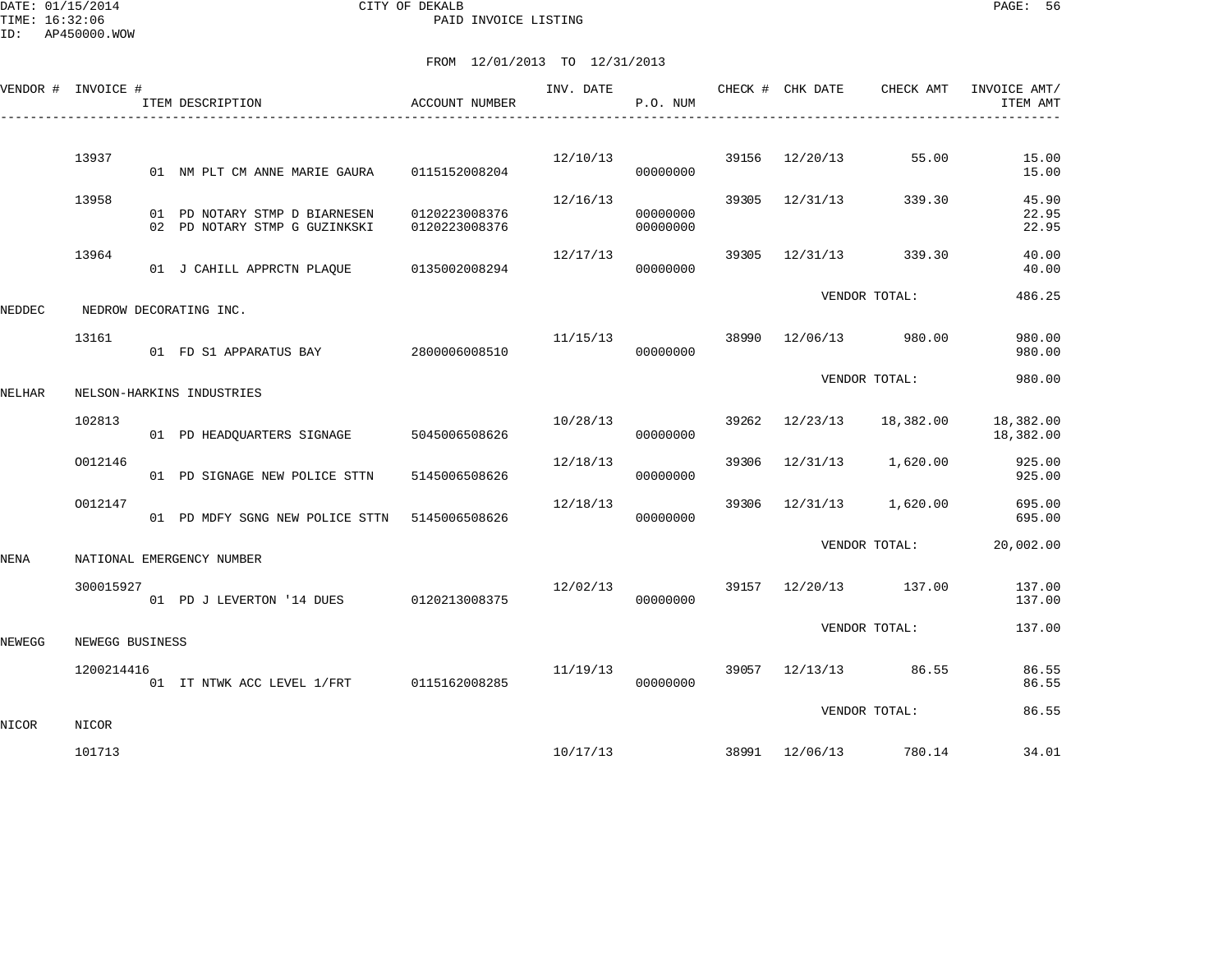DATE: 01/15/2014 CITY OF DEKALB PAGE: 57 PAID INVOICE LISTING

| VENDOR # INVOICE # | ITEM DESCRIPTION               | ACCOUNT NUMBER | INV. DATE | P.O. NUM |       | CHECK # CHK DATE | CHECK AMT | INVOICE AMT/<br>ITEM AMT |
|--------------------|--------------------------------|----------------|-----------|----------|-------|------------------|-----------|--------------------------|
| 101713             | 01 692605-10008 9/19-10/17/13  | 6000003008351  | 10/17/13  | 00000000 | 38991 | 12/06/13         | 780.14    | 34.01<br>34.01           |
| 101713A            | 01 949108-10004 9/18-10/17/13  | 6000003008351  | 10/17/13  | 00000000 | 38991 | 12/06/13         | 780.14    | 51.66<br>51.66           |
| 101813             | 01 254105-10009 9/18-10/18/13  | 6000003008351  | 10/18/13  | 00000000 | 38991 | 12/06/13         | 780.14    | 84.70<br>84.70           |
| 101813A            | 01 792605-10007 9/18-10/18/13  | 6000003008351  | 10/18/13  | 00000000 | 38991 | 12/06/13         | 780.14    | 87.77<br>87.77           |
| 102413             | 01 176854-13811 9/25-10/24/13  | 6500003008355  | 10/24/13  | 00000000 | 38991 | 12/06/13         | 780.14    | 78.84<br>78.84           |
| 102413A            | 01 320518-10003 9/25-10/23/13  | 6500003008355  | 10/24/13  | 00000000 | 38991 | 12/06/13         | 780.14    | 62.23<br>62.23           |
| 102413B            | 01 404041-10153 9/25-10/24/13  | 6500003008355  | 10/24/13  | 00000000 | 38991 | 12/06/13         | 780.14    | 113.39<br>113.39         |
| 102413C            | 01 540709-10002 9/25-10/24/13  | 6000003008351  | 10/24/13  | 00000000 | 38991 | 12/06/13         | 780.14    | 192.62<br>192.62         |
| 102413D            | 01 792113-01936 9/25-10/24/13  | 6500003008355  | 10/24/13  | 00000000 | 38991 | 12/06/13         | 780.14    | 74.92<br>74.92           |
| 111513             | 01 254105-10009 10/18-11/15/13 | 6000003008351  | 11/15/13  | 00000000 | 39158 | 12/20/13         | 1,714.59  | 454.12<br>454.12         |
| 111813             | 01 949108-10004 10/17-11/15/13 |                | 11/18/13  | 00000000 | 39158 | 12/20/13         | 1,714.59  | 228.17                   |
| 111813A            |                                | 6000003008351  | 11/18/13  |          | 39158 | 12/20/13         | 1,714.59  | 228.17<br>253.02         |
| 111813B            | 01 692605-10008 10/17-11/15/13 | 6000003008351  | 11/18/13  | 00000000 | 39158 | 12/20/13         | 1,714.59  | 253.02<br>652.50         |
| 112113             | 01 792605-10007 10/18-11/18/13 | 6000003008351  | 11/21/13  | 00000000 | 39158 | 12/20/13         | 1,714.59  | 652.50<br>126.78         |
| 112513             | 01 892605-10006 10/22-11/20/13 | 6000003008351  | 11/25/13  | 00000000 | 39307 | 12/31/13         | 1,619.31  | 126.78<br>258.14         |
|                    | 01 176854-13811 10/24-11/25/13 | 6500003008355  |           | 00000000 |       |                  |           | 258.14                   |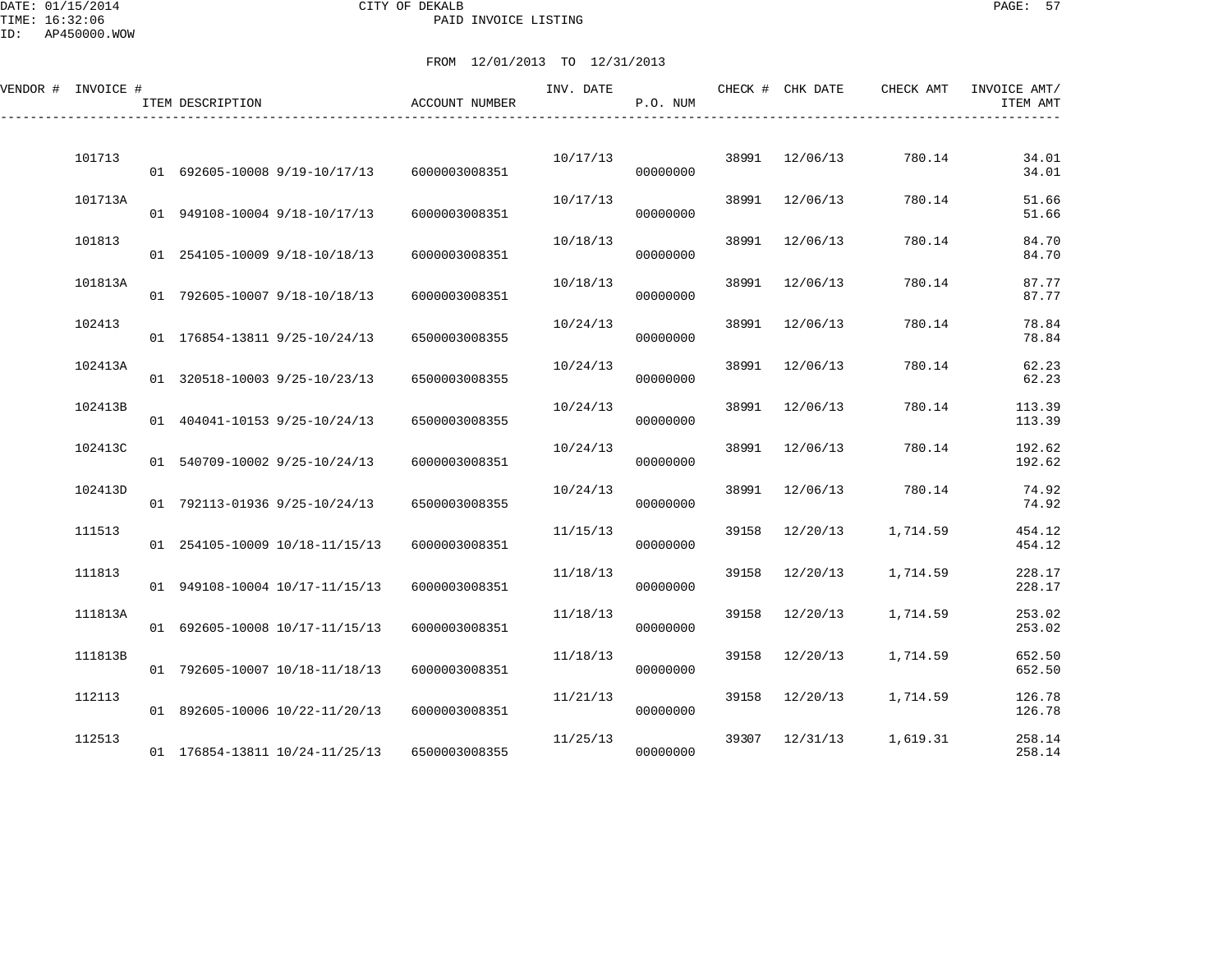|         | VENDOR # INVOICE # | ITEM DESCRIPTION                                                                                                             | <b>ACCOUNT NUMBER</b>                                            | INV. DATE | P.O. NUM                                     |       | CHECK # CHK DATE | CHECK AMT     | INVOICE AMT/<br>ITEM AMT                         |
|---------|--------------------|------------------------------------------------------------------------------------------------------------------------------|------------------------------------------------------------------|-----------|----------------------------------------------|-------|------------------|---------------|--------------------------------------------------|
|         | 112513A            | 01 320518-10003 10/23-11/25/13                                                                                               | 6500003008355                                                    | 11/25/13  | 00000000                                     | 39307 | 12/31/13         | 1,619.31      | 194.41<br>194.41                                 |
|         | 112513B            | 01 404041-10153 10/24-11/25/13                                                                                               | 6500003008355                                                    | 11/25/13  | 00000000                                     | 39307 | 12/31/13         | 1,619.31      | 565.45<br>565.45                                 |
|         | 112513C            | 01 540709-10002 10/24-11/25/13                                                                                               | 6000003008351                                                    | 11/25/13  | 00000000                                     | 39307 | 12/31/13         | 1,619.31      | 601.31<br>601.31                                 |
| NIFEN   |                    | NORTHERN ILLINOIS FENCE, INC.                                                                                                |                                                                  |           |                                              |       |                  | VENDOR TOTAL: | 4,114.04                                         |
|         | N13320D            | 01 STR GATE CLUTCH PLATES/FRT                                                                                                | 0130333008310                                                    | 12/06/13  | 00000000                                     | 39308 | 12/31/13         | 298.00        | 298.00<br>298.00                                 |
| NIUGRAN |                    | NORTHERN ILLINOIS UNIVERSITY                                                                                                 |                                                                  |           |                                              |       |                  | VENDOR TOTAL: | 298.00                                           |
|         | PRI3925            | 01 PW J. HEYN 10/16-11/15/13<br>02 PW J. HEYN 10/16-11/15/13<br>03 PW J. HEYN 10/16-11/15/13<br>04 PW J. HEYN 10/16-11/15/13 | 0130313008399<br>0130343008399<br>0900003008399<br>0115164008450 | 11/21/13  | 00000000<br>00000000<br>00000000<br>00000000 | 39058 | 12/13/13         | 1,151.04      | 1,151.04<br>287.76<br>287.76<br>287.76<br>287.76 |
| NIWAT   |                    | NORTHERN ILLINOIS WATER WORKS                                                                                                |                                                                  |           |                                              |       |                  | VENDOR TOTAL: | 1,151.04                                         |
|         | 35887              | 01 RAD/ANNX WTR SRVC 11/1/13                                                                                                 | 0130324008450                                                    | 11/01/13  | 00000000                                     |       | 39159 12/20/13   | 288.75        | 89.00<br>89.00                                   |
|         | 35929              | 01 RAD/ANNX WTR SRVC 11/8/13                                                                                                 | 0130324008450                                                    | 11/08/13  | 00000000                                     | 39159 | 12/20/13         | 288.75        | 42.00<br>42.00                                   |
|         | 35930              | 01 FIN WTR 11/8/13                                                                                                           | 0115192008204                                                    | 11/08/13  | 00000000                                     | 39059 | 12/13/13         | 40.25         | 19.00<br>19.00                                   |
|         | 35970              | 01 RAD/ANNX WTR SRVC 11/15/13                                                                                                | 0130324008450                                                    | 11/15/13  | 00000000                                     | 39159 | 12/20/13         | 288.75        | 47.75<br>47.75                                   |
|         | 36002              | 01 RAD/ANNX WTR SRVC 11/22/13                                                                                                | 0130324008450                                                    | 11/22/13  | 00000000                                     | 39159 | 12/20/13         | 288.75        | 89.00<br>89.00                                   |
|         | 36003              | 01 FIN WTR 11/22/13                                                                                                          | 0115192008204                                                    | 11/22/13  | 00000000                                     | 39059 | 12/13/13         | 40.25         | 13.25<br>13.25                                   |
|         | 36068              |                                                                                                                              |                                                                  | 11/29/13  |                                              | 39159 | 12/20/13         | 288.75        | 21.00                                            |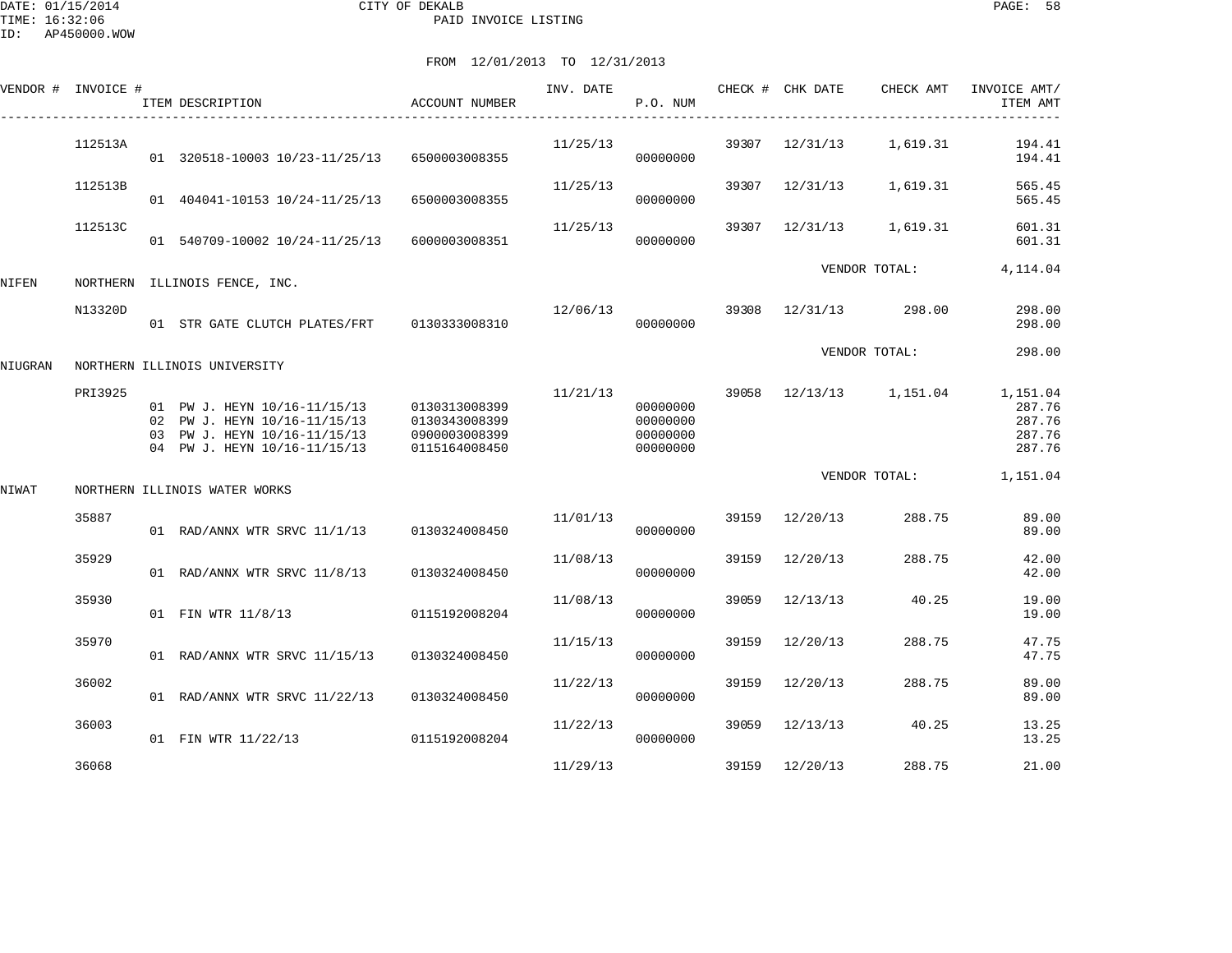DATE: 01/15/2014 CITY OF DEKALB PAGE: 59 PAID INVOICE LISTING

|        | VENDOR # INVOICE # | ITEM DESCRIPTION                                                                                                             | <b>ACCOUNT NUMBER</b> | INV. DATE | P.O. NUM                         |       | CHECK # CHK DATE | CHECK AMT       | INVOICE AMT/<br>ITEM AMT         |
|--------|--------------------|------------------------------------------------------------------------------------------------------------------------------|-----------------------|-----------|----------------------------------|-------|------------------|-----------------|----------------------------------|
|        | 36068              | 01 (3) COOLER RNTLS                                                                                                          | 0130324008450         |           | 11/29/13<br>00000000             | 39159 | 12/20/13         | 288.75          | 21.00<br>21.00                   |
|        | 36069              | 01 FIN WTR CLR RNTL DEC '13 0115192008204                                                                                    |                       | 11/29/13  | 00000000                         | 39059 | 12/13/13         | 40.25           | 8.00<br>8.00                     |
| NPELRA |                    | NATIONAL PUBLIC EMPLOYER                                                                                                     |                       |           |                                  |       |                  | VENDOR TOTAL:   | 329.00                           |
|        | 120613             | 01 NPELRA/IPELRA '14 MMBRSHP 0115173008375                                                                                   |                       | 12/06/13  | 00000000                         | 39160 |                  | 12/20/13 205.00 | 205.00<br>205.00                 |
| NWBOCA |                    | NORTHWEST BUILDING OFFICIALS                                                                                                 |                       |           |                                  |       |                  | VENDOR TOTAL:   | 205.00                           |
|        | 120413             | 01 LNCHN MTG 12/6/13 L LARSON 0130353008376<br>02 LNCHN MTG 12/6/13 D REYNOLDS 0130353008376<br>03 LNCHN MTG 12/6/13 R VOTAW | 0130353008376         | 12/04/13  | 00000000<br>00000000<br>00000000 |       | 39012 12/05/13   | 60.00           | 60.00<br>20.00<br>20.00<br>20.00 |
| OFFDEP | OFFICE DEPOT INC   |                                                                                                                              |                       |           |                                  |       |                  | VENDOR TOTAL:   | 60.00                            |
|        | 681265050001       | 01 ENG (19) FILES                                                                                                            | 0900002008204         | 11/04/13  | 00000000                         |       | 39060 12/13/13   | 245.19          | 45.03<br>45.03                   |
|        | 681265050002       | 01 ENG (3) FILES                                                                                                             | 0900002008204         | 11/05/13  | 00000000                         | 39060 | 12/13/13         | 245.19          | 7.11<br>7.11                     |
|        | 681912924001       | 01 ENG CRDT#681265050001 (6) FILES 0900002008204                                                                             |                       | 11/06/13  | 00000000                         | 39060 | 12/13/13         | 245.19          | $-14.22$<br>$-14.22$             |
|        | 682009794001       | 0130352008204<br>01 PW SD MEM CRD<br>02 PD CRM FREE HSG CRTN PAPER                                                           | 0120262008204         | 11/07/13  | 00000000<br>00000000             | 39060 | 12/13/13         | 245.19          | 73.61<br>27.09<br>46.52          |
|        | 682909062001       | 01 ENG CNSTRCTN INPSCTN DIARIES                                                                                              | 0130352008202         | 11/13/13  | 00000000                         | 39060 | 12/13/13         | 245.19          | 117.10<br>117.10                 |
|        | 685227788001       | 01 PW OFFICE SUPPLIES                                                                                                        | 0130352008204         | 12/04/13  | 00000000                         |       | 39231 12/27/13   | 50.40           | 50.40<br>50.40                   |
|        | 687619420001       | 01 PW DESK PAD                                                                                                               | 0130312008204         | 11/22/13  | 00000000                         | 39060 | 12/13/13         | 245.19          | 16.56<br>16.56                   |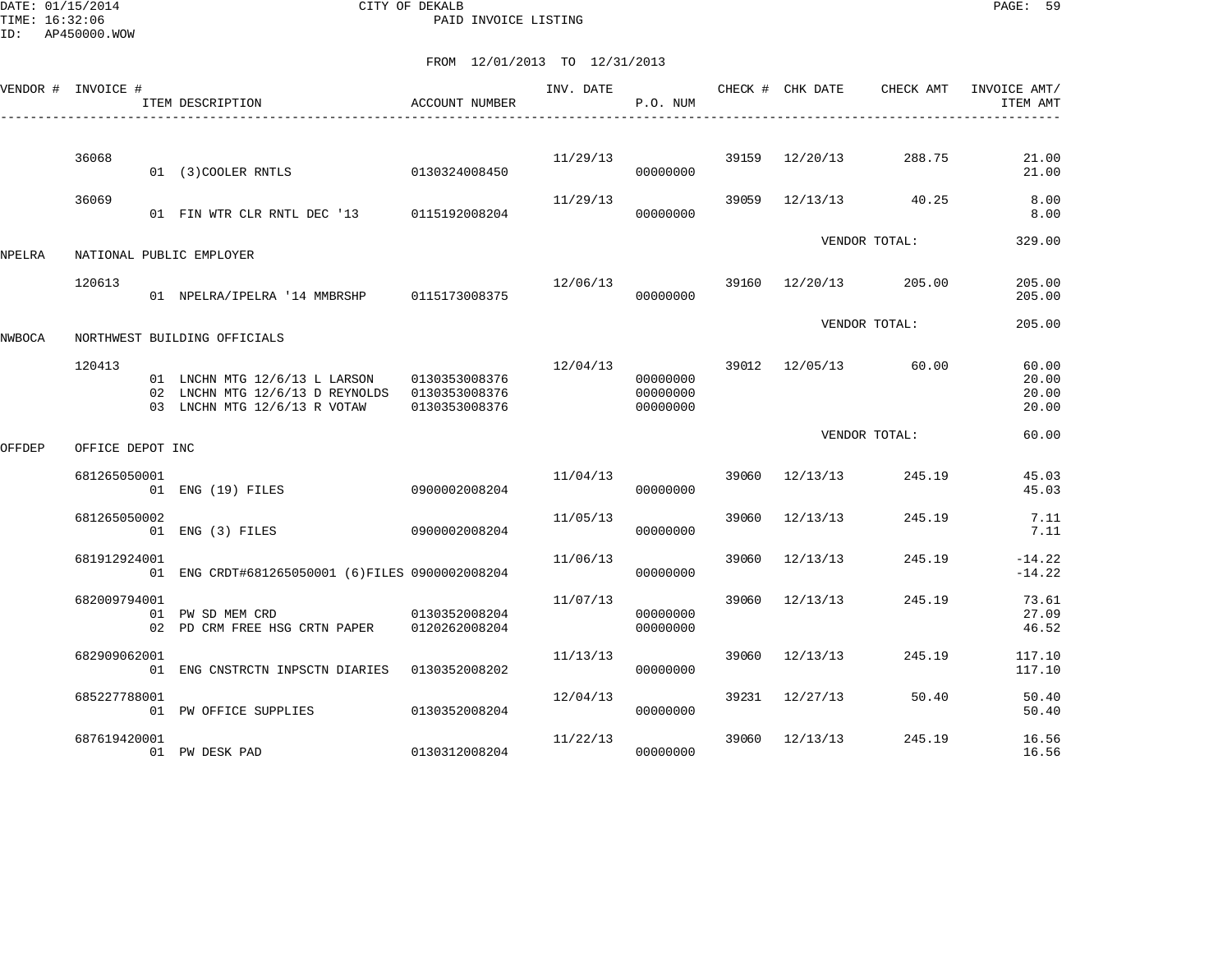DATE: 01/15/2014 CITY OF DEKALB PAGE: 60 PAID INVOICE LISTING

|         | VENDOR # INVOICE # | ITEM DESCRIPTION                             | ACCOUNT NUMBER | INV. DATE | P.O. NUM |       | CHECK # CHK DATE | CHECK AMT     | INVOICE AMT/<br>ITEM AMT |
|---------|--------------------|----------------------------------------------|----------------|-----------|----------|-------|------------------|---------------|--------------------------|
|         | IDIS5639852        | 01 CD INV#685301809001 WSTBSKT 1900002008204 |                | 12/04/13  | 00000000 | 39232 | 12/27/13         | 19.79         | 19.79<br>19.79           |
| OFFDEP2 | OFFICE DEPOT, INC. |                                              |                |           |          |       |                  | VENDOR TOTAL: | 315.38                   |
|         | 68388736001        | 01 PD (42) FLDERS                            | 0120222008204  | 11/19/13  | 00000000 |       | 39061 12/13/13   | 2,778.84      | 270.80<br>270.80         |
|         | 68388736002        | 01 PD (2) BX FLDRS                           | 0120222008204  | 11/20/13  | 00000000 | 39061 | 12/13/13         | 2,778.84      | 13.54<br>13.54           |
|         | 683889624001       | 01 PD (50) CHAIRMATS                         | 0120222008204  | 11/19/13  | 00000000 | 39061 | 12/13/13         | 2,778.84      | 2,494.50<br>2,494.50     |
|         | 684235363001       | 01 PD OFFICE SUPPLIES                        | 0100000002715  | 11/26/13  | 00000000 |       | 39161 12/20/13   | 2,629.69      | 82.49<br>82.49           |
|         | 684235412001       | 01 PD OFFICE SUPPLIES                        | 0100000002715  | 11/26/13  | 00000000 | 39161 | 12/20/13         | 2,629.69      | 2,355.77<br>2,355.77     |
|         | 684235413001       | 01 PD OFFICE SUPPLIES                        | 0100000002715  | 11/26/13  | 00000000 | 39161 | 12/20/13         | 2,629.69      | 14.58<br>14.58           |
|         | 684235414001       | 01 PD OFFICE SUPPLIES                        | 0100000002715  | 11/26/13  | 00000000 | 39161 | 12/20/13         | 2,629.69      | 176.85<br>176.85         |
|         | 688137024001       | 01 FD OFFICE SUPPLIES                        | 0125262008204  | 12/10/13  | 00000000 | 39309 | 12/31/13         | 1,114.82      | 20.26<br>20.26           |
|         | 688149845001       | 01 PD OFFICE SUPPLIES                        | 0100000002715  | 12/10/13  | 00000000 | 39309 | 12/31/13         | 1,114.82      | 225.96<br>225.96         |
|         | 688149916001       | 01 PD OFFICE SUPPLIES                        | 0100000002715  | 12/10/13  | 00000000 | 39309 | 12/31/13         | 1,114.82      | 618.39<br>618.39         |
|         | 688149918001       | 01 PD (2) BUSINESS TRAYS                     | 0100000002715  | 12/10/13  | 00000000 | 39309 | 12/31/13         | 1,114.82      | 51.32<br>51.32           |
|         | 688164231001       | 01 PD OFFICE SUPPLIES                        | 0100000002715  | 12/10/13  | 00000000 | 39309 | 12/31/13         | 1,114.82      | 63.97<br>63.97           |
|         | 688164365001       | 01 PD OFFICE SUPPLIES                        | 0100000002715  | 12/10/13  | 00000000 |       | 39309 12/31/13   | 1,114.82      | 37.82<br>37.82           |
|         | 688414978001       |                                              |                | 12/11/13  |          |       | 39309 12/31/13   | 1,114.82      | 67.73                    |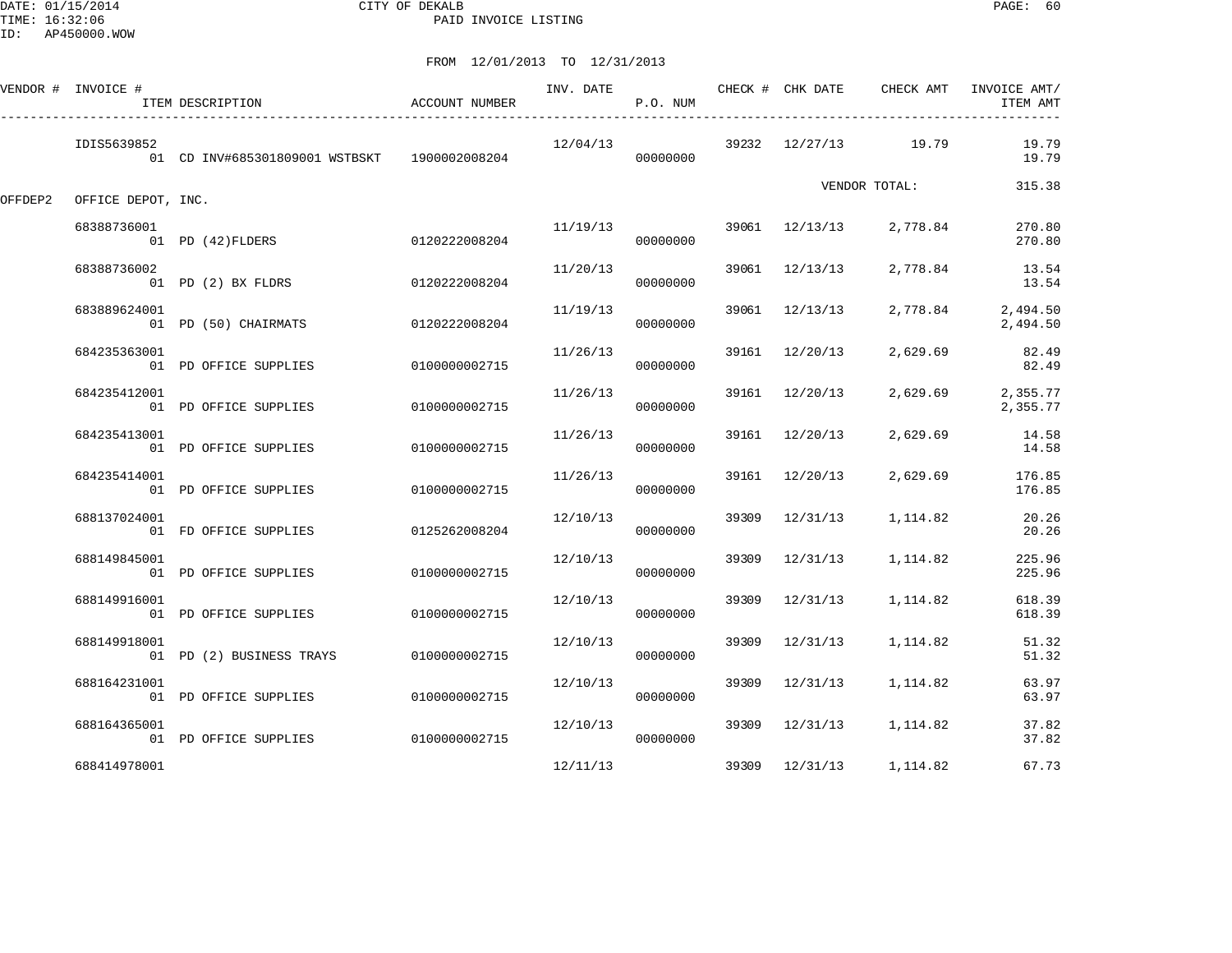DATE: 01/15/2014 CITY OF DEKALB PAGE: 61 PAID INVOICE LISTING

|         | VENDOR # INVOICE # | ITEM DESCRIPTION                                                     | ACCOUNT NUMBER | INV. DATE | P.O. NUM             |       | CHECK # CHK DATE | CHECK AMT               | INVOICE AMT/<br>ITEM AMT  |
|---------|--------------------|----------------------------------------------------------------------|----------------|-----------|----------------------|-------|------------------|-------------------------|---------------------------|
|         | 688414978001       | 01 PD LAMP/COPY HOLDER                                               | 0100000002715  |           | 12/11/13<br>00000000 |       |                  | 39309 12/31/13 1,114.82 | 67.73<br>67.73            |
|         | 688415014001       | 01 PD CLIP PANEL WALL 20/PK 0100000002715                            |                | 12/11/13  | 00000000             | 39309 |                  | 12/31/13 1,114.82       | 29.37<br>29.37            |
| OFFTEA  |                    | ROBERT HALF INTERNATIONAL INC                                        |                |           |                      |       |                  | VENDOR TOTAL:           | 6,523.35                  |
|         | 39246359           | 01 FIN M BALOGH 11/22/13 0115191008103                               |                | 11/26/13  | 00000000             | 38992 |                  | 12/06/13 846.58         | 846.58<br>846.58          |
|         | 39290977           | 01 FIN M BALOGH 11/29/13                                             | 0115191008103  | 12/03/13  | 00000000             | 39162 | 12/20/13         | 1,345.20                | 504.45<br>504.45          |
|         | 39338190           | 01 FIN M BALOGH 12/6/13                                              | 0115191008103  | 12/10/13  | 00000000             | 39162 | 12/20/13         | 1,345.20                | 840.75<br>840.75          |
|         | 39387656           | 01 FIN M BALOGH 12/13/13                                             | 0115191008103  | 12/17/13  | 00000000             | 39233 | 12/27/13         | 840.75                  | 840.75<br>840.75          |
|         | 39450588           | 01 FIN M BALOGH 12/20/13 0115191008103                               |                | 12/25/13  | 00000000             | 39310 | 12/31/13         | 633.37                  | 633.37<br>633.37          |
| OLEARYS | O'LEARY'S          |                                                                      |                |           |                      |       |                  | VENDOR TOTAL:           | 3,665.90                  |
|         | 112213             | 01 ENG MAURER RTRMNT PRTY 0130353008376                              |                | 11/22/13  | 00000000             |       |                  | 39062 12/13/13 800.00   | 800.00<br>800.00          |
| ONTRA   | ON-TRACK DOOR      |                                                                      |                |           |                      |       |                  | VENDOR TOTAL:           | 800.00                    |
|         | 111713             | 01 FD S1 RPLCMNT CBL<br>02 FD S1 RPLCMNT CBL SRVC CALL 0125273008348 | 0125273008348  | 11/17/13  | 00000000<br>00000000 |       |                  | 39063 12/13/13 259.75   | 259.75<br>69.75<br>190.00 |
| PAPGLA  |                    | PAPPAS GLASGOW DEVELOPMENT                                           |                |           |                      |       |                  | VENDOR TOTAL:           | 259.75                    |
|         | 121313             | 01 FY14 2211 SYC RD P#1 1300006508624                                |                | 12/13/13  | 00000000             |       | 39064 12/13/13   | 300,000.00              | 300,000.00<br>300,000.00  |
|         |                    |                                                                      |                |           |                      |       |                  | VENDOR TOTAL:           | 300,000.00                |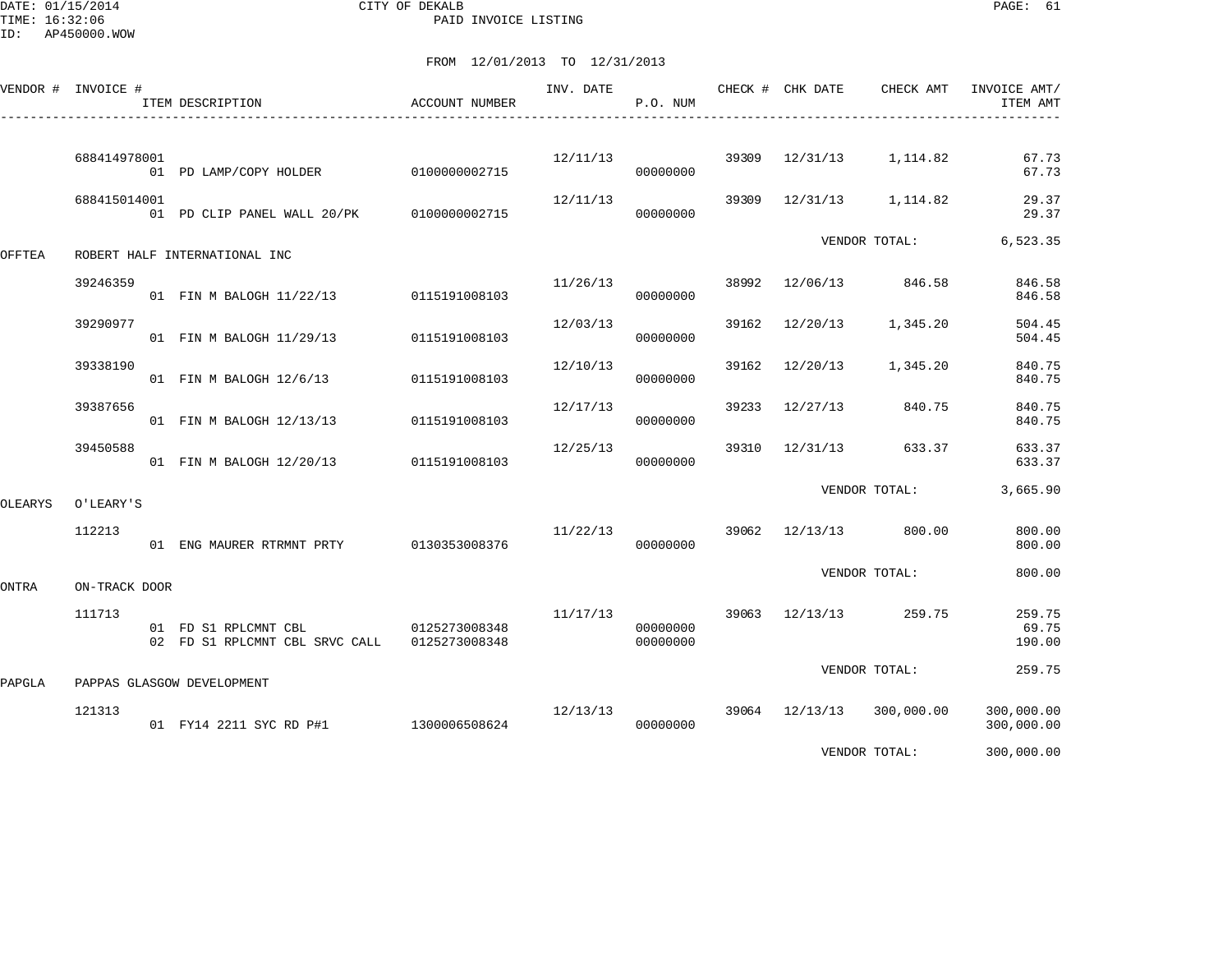DATE: 01/15/2014 CITY OF DEKALB PAGE: 62 PAID INVOICE LISTING

|        | VENDOR # INVOICE #  | ITEM DESCRIPTION                               | ACCOUNT NUMBER                 | INV. DATE | P.O. NUM             |       | CHECK # CHK DATE   | CHECK AMT             | INVOICE AMT/<br>ITEM AMT  |
|--------|---------------------|------------------------------------------------|--------------------------------|-----------|----------------------|-------|--------------------|-----------------------|---------------------------|
| PAPJOH | JOHN PAPPAS         |                                                |                                |           |                      |       |                    |                       |                           |
|        | 9651                | 01 CD OVRPYMT WTR IMPCT FEE                    | 6000000043223                  | 12/03/13  | 00000000             |       | $39065$ $12/13/13$ | 2,229.00              | 2,229.00<br>2,229.00      |
| PARINS |                     | PARDRIDGE INSURANCE, INC.                      |                                |           |                      |       |                    | VENDOR TOTAL:         | 2,229.00                  |
|        | 12220               | 01 BOND RNWL D WRIGHT 0115152008204            |                                | 03/08/13  | 00000000             |       |                    | 39163 12/20/13 75.00  | 75.00<br>75.00            |
| PATINC | PATLIN, INC.        |                                                |                                |           |                      |       |                    | VENDOR TOTAL:         | 75.00                     |
|        | 36581               | 01 STR HEXNUTS/PHILPAN/HHCS                    | 0130332008226                  | 11/11/13  | 00000000             | 38993 | 12/06/13           | 842.28                | 162.66<br>162.66          |
|        | 36597               | 01 WTR HHCS/HEXNUT/WSHR/OIL                    | 6000002008219                  | 11/12/13  | 00000000             | 38993 | 12/06/13           | 842.28                | 292.50<br>292.50          |
|        | 36624               | 01 ARPT TOOLS<br>02 ARPT TOOLS                 | 6500002008295<br>6500002008226 | 11/13/13  | 00000000<br>00000000 | 38993 | 12/06/13           | 842.28                | 249.68<br>226.85<br>22.83 |
|        | 36741               | 01 ARPT SHOP SUPPLIES                          | 6500002008226                  | 11/21/13  | 00000000             | 38993 | 12/06/13           | 842.28                | 137.44<br>137.44          |
|        | 36902               | 01 ARPT SHOP SUPPLIES                          | 6500002008226                  | 11/29/13  | 00000000             | 39164 | 12/20/13           | 185.62                | 185.62<br>185.62          |
|        | 36940               | 01 APRT AP14 SRRTD FLNG NUT                    | 6500003008310                  | 12/06/13  | 00000000             |       | 39234 12/27/13     | 20.48                 | 20.48<br>20.48            |
|        | 37044               | 01 ARPT WNG NUT/QCK DSCNNCT NPPL 6500003008310 |                                | 12/13/13  | 00000000             |       | 39311 12/31/13     | 178.87                | 178.87<br>178.87          |
| PAUCON | PAUL CONWAY SHIELDS |                                                |                                |           |                      |       |                    | VENDOR TOTAL:         | 1,227.25                  |
|        | 0336879IN           | 01 FD AMKUS ELBW ADPTR/TGGLSWTCH 0125272008240 |                                | 12/09/13  | 00000000             |       | 39312 12/31/13     | 37.95                 | 37.95<br>37.95            |
| PAVDAN | DAN PAVELICH        |                                                |                                |           |                      |       |                    | VENDOR TOTAL:         | 37.95                     |
|        | 1314                |                                                |                                | 11/26/13  |                      |       |                    | 39235 12/27/13 184.45 | 184.45                    |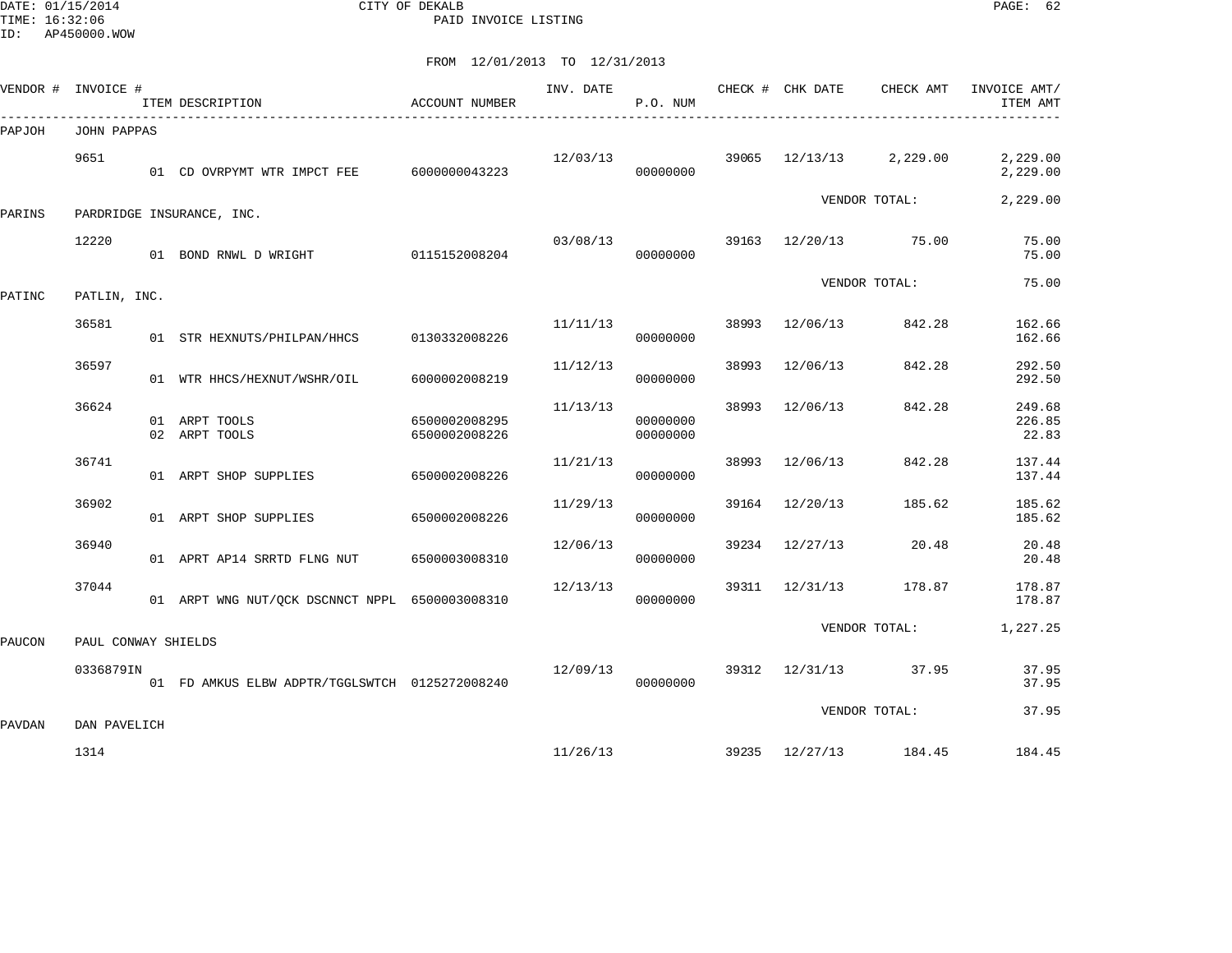DATE: 01/15/2014 CITY OF DEKALB PAGE: 63 PAID INVOICE LISTING

|        | VENDOR # INVOICE # | ITEM DESCRIPTION                                | ACCOUNT NUMBER                 | INV. DATE | P.O. NUM             |       | CHECK # CHK DATE      | CHECK AMT         | INVOICE AMT/<br>ITEM AMT     |
|--------|--------------------|-------------------------------------------------|--------------------------------|-----------|----------------------|-------|-----------------------|-------------------|------------------------------|
|        | 1314               | 01 WTR DEPOSIT<br>02 WTR USAGE                  | 6000000002880<br>6000000063444 | 11/26/13  | 00000000<br>00000000 |       | 39235 12/27/13 184.45 |                   | 184.45<br>200.00<br>$-15.55$ |
| PDRNET | PDR NETWORK        |                                                 |                                |           |                      |       |                       | VENDOR TOTAL:     | 184.45                       |
|        | 00059590           | 01 PD '14 PHYSICIANS DESK REF   0100000002715   |                                | 09/24/13  | 00000000             | 39313 | 12/31/13 64.75        |                   | 64.75<br>64.75               |
| PECGUY |                    | PECKHAM GUYTON ALBERS & VIETS,                  |                                |           |                      |       |                       | VENDOR TOTAL:     | 64.75                        |
|        | 102408             | 01 PRO SRVCS TIF DSTRCTS 11/30/13 0135003008343 |                                | 12/09/13  | 00000000             | 39165 |                       | 12/20/13 1,779.04 | 1,779.04<br>1,779.04         |
| PEETRA |                    | PEEK TRAFFIC CORPORATION                        |                                |           |                      |       |                       | VENDOR TOTAL:     | 1,779.04                     |
|        | 94748              | 01 STR 820A/FRT                                 | 0130333008313                  | 11/13/13  | 00000000             | 38994 | 12/06/13              | 513.36            | 513.36<br>513.36             |
|        | 94933              | 01 STR 820A/FRT                                 | 0130333008318                  | 12/10/13  | 00000000             | 39314 | 12/31/13              | 942.12            | 942.12<br>942.12             |
| PFPET  |                    | P.F. PETTIBONE & COMPANY                        |                                |           |                      |       |                       | VENDOR TOTAL:     | 1,455.48                     |
|        | 28260              | 01 PD (2) DIGITAL PHONE ID/FRT                  | 0120222008202                  | 07/22/13  | 00000000             | 39066 | 12/13/13 32.00        |                   | 32.00<br>32.00               |
| PITNEY | PITNEY BOWES INC   |                                                 |                                |           |                      |       |                       | VENDOR TOTAL:     | 32.00                        |
|        | 7541049DC13        | 01 MAIL MACHINE RENTAL DEC '13 0135003008310    |                                | 12/13/13  | 00000000             | 39315 | 12/31/13              | 262.00            | 262.00<br>262.00             |
| PLUPES |                    | PLUNKETT'S PEST CONTROL                         |                                |           |                      |       |                       | VENDOR TOTAL:     | 262.00                       |
|        | 3990873            | 01 ARPT STRG BLDG                               | 6500004008450                  | 12/01/13  | 00000000             | 39236 | 12/27/13              | 90.00             | 40.00<br>40.00               |
|        | 3990964            |                                                 |                                | 12/01/13  |                      | 39236 | 12/27/13              | 90.00             | 50.00                        |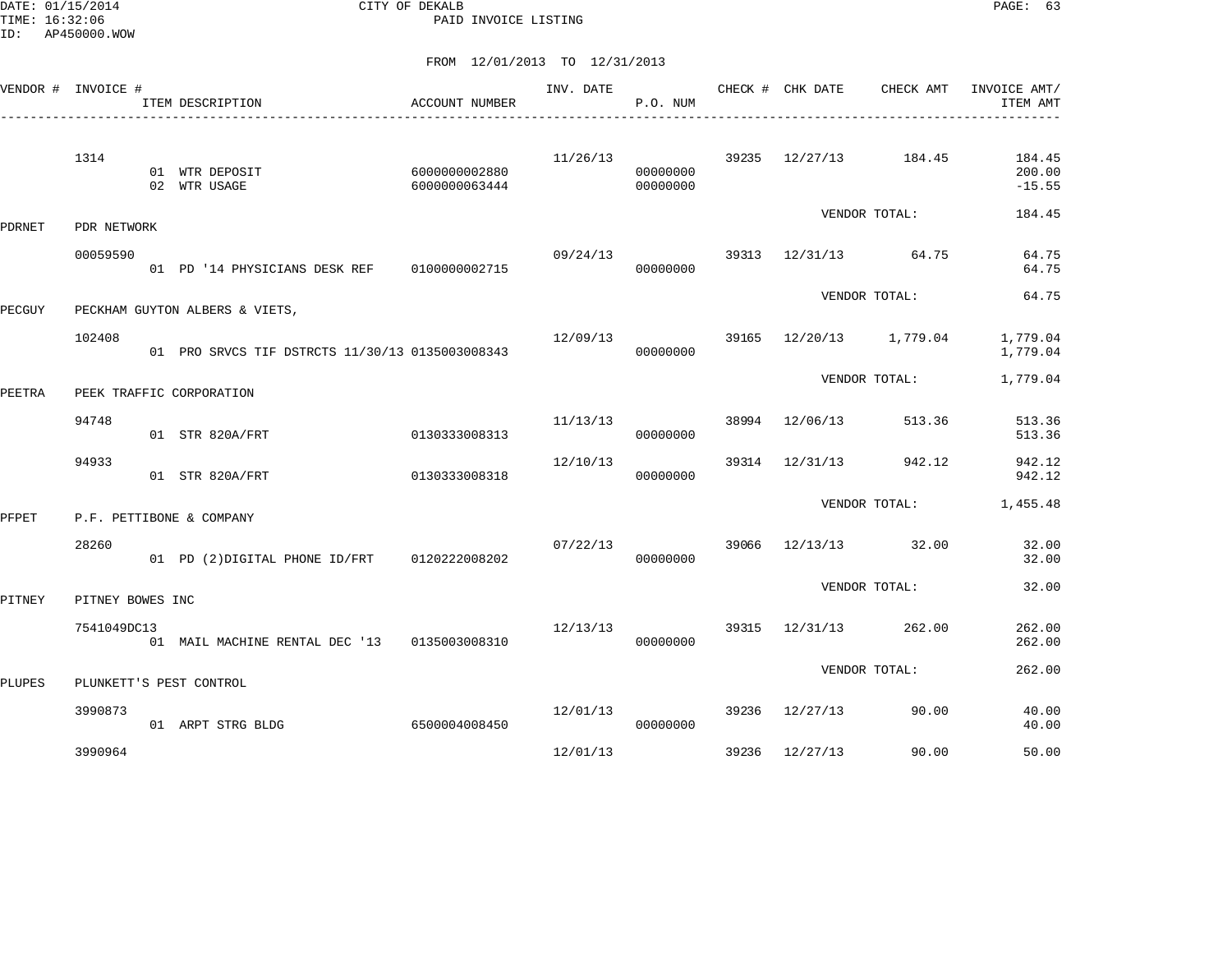DATE: 01/15/2014 CITY OF DEKALB PAGE: 64 PAID INVOICE LISTING

|        | VENDOR # INVOICE #       | ITEM DESCRIPTION                                | ACCOUNT NUMBER | INV. DATE | P.O. NUM |       | CHECK # CHK DATE        | CHECK AMT     | INVOICE AMT/<br>ITEM AMT |
|--------|--------------------------|-------------------------------------------------|----------------|-----------|----------|-------|-------------------------|---------------|--------------------------|
|        | 3990964                  | 01 ARPT FBO BLDG                                | 6500004008450  | 12/01/13  | 00000000 |       | 39236 12/27/13          | 90.00         | 50.00<br>50.00           |
| POFJAM | JAMES POFF SR.           |                                                 |                |           |          |       |                         | VENDOR TOTAL: | 90.00                    |
|        | 120613                   | 01 WTR RFD 2202102000-00                        | 6000000063444  | 12/06/13  | 00000000 |       | 39067 12/13/13 13.06    |               | 13.06<br>13.06           |
| PRAMAT | PRAIRIE MATERIAL         |                                                 |                |           |          |       |                         | VENDOR TOTAL: | 13.06                    |
|        | 885101283                | 01 STR 3.YD3 GEN AE MID MATL 0130332008233      |                | 09/17/13  | 00000000 | 39316 | 12/31/13 423.00         |               | 423.00<br>423.00         |
| PROCAL | PRO-CALENDAR             |                                                 |                |           |          |       |                         | VENDOR TOTAL: | 423.00                   |
|        | 2264                     | 01 FD (50) FF CALENDAR INSERT/FRT 2800002008295 |                | 10/07/13  | 00000000 | 39068 | 12/13/13                | 561.23        | 561.23<br>561.23         |
| PROTEC | PRO-TECH                 |                                                 |                |           |          |       |                         | VENDOR TOTAL: | 561.23                   |
|        | AAA01043                 | 01 PD INCA BEOWOLF BBLGM VHF/FRT 0100000002715  |                | 12/06/13  | 00000000 |       | 39237 12/27/13 8,655.00 |               | 8,655.00<br>8,655.00     |
| QUICOR | <b>OUILL CORPORATION</b> |                                                 |                |           |          |       |                         | VENDOR TOTAL: | 8,655.00                 |
|        | 368749                   | 01 FIN CRDT #6905943 SPCL ADJSTMN 0115192008204 |                | 11/04/13  | 00000000 | 39069 | 12/13/13                | 999.12        | $-40.00$<br>$-40.00$     |
|        | 6679002                  | 01 IT (2)TONERS                                 | 0115162008285  | 10/24/13  | 00000000 | 39069 | 12/13/13                | 999.12        | 239.98<br>239.98         |
|        | 6831388                  | 01 IT (2) SAMSUNG TONERS                        | 0115162008285  | 10/30/13  | 00000000 | 39238 | 12/27/13                | 705.99        | 267.98<br>267.98         |
|        | 6831738                  | 01 IT HP HI-YIELD 4100 TONER                    | 0115162008285  | 10/30/13  | 00000000 | 39238 | 12/27/13                | 705.99        | 167.99<br>167.99         |
|        | 6875050                  | 01 IT TONER/CUPS/LIDS                           | 0115162008285  | 10/31/13  | 00000000 | 39069 | 12/13/13                | 999.12        | 103.46<br>103.46         |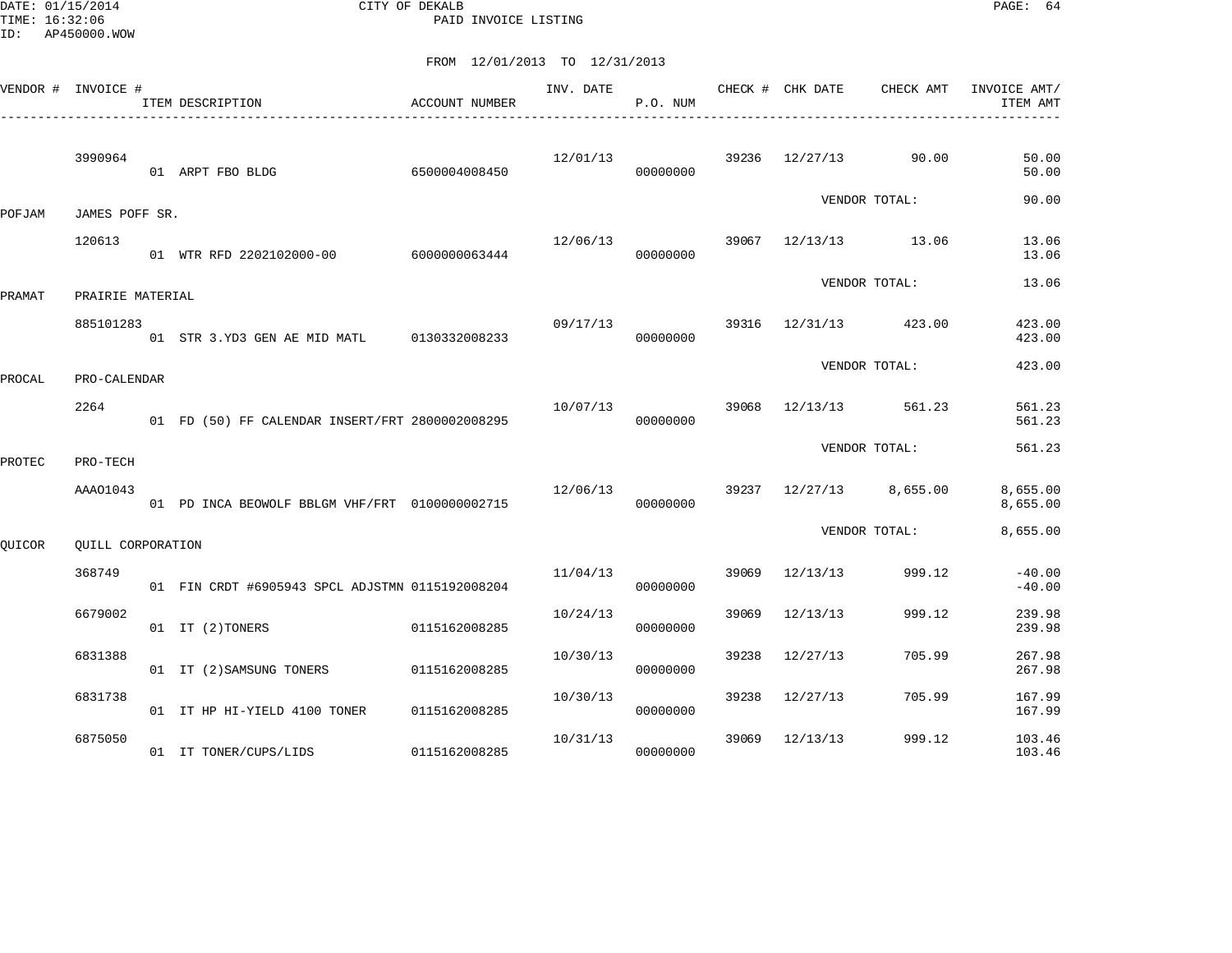|         | VENDOR # INVOICE # | ITEM DESCRIPTION                                   | ACCOUNT NUMBER                 |          | P.O. NUM             |       |                | INV. DATE CHECK # CHK DATE CHECK AMT | INVOICE AMT/<br>ITEM AMT |
|---------|--------------------|----------------------------------------------------|--------------------------------|----------|----------------------|-------|----------------|--------------------------------------|--------------------------|
|         | 6905943            | 01 FIN OFFICE SUPPLIES                             | 0115192008204                  | 11/01/13 | 00000000             | 39069 | 12/13/13       | 999.12                               | 181.47<br>181.47         |
|         | 6916623            | 01 FIN (5) LEDGER PAPER                            | 0115192008204                  | 11/01/13 | 00000000             | 39069 | 12/13/13       | 999.12                               | 74.95<br>74.95           |
|         | 6974250            | 01 IT (2) TONER                                    | 0115162008285                  | 11/05/13 | 00000000             | 39069 | 12/13/13       | 999.12                               | 421.98<br>421.98         |
|         | 7261622            | 01 FIN PRNTR RPLCMNT PAD                           | 0115192008204                  | 11/01/13 | 00000000             | 39069 | 12/13/13       | 999.12                               | 5.29<br>5.29             |
|         | 7377563            | 01 FIN OFFICE SUPPLIES                             | 0115192008204                  | 11/20/13 | 00000000             | 39238 | 12/27/13       | 705.99                               | 130.03<br>130.03         |
|         | 7527099            | 01 IT '14 WKLY ATAGLNC DESK REF 0115162008204      |                                | 11/26/13 | 00000000             | 39069 | 12/13/13       | 999.12                               | 11.99<br>11.99           |
|         | 7716590            | 01 IT SAMSUNG HIGH YLD YLLW TNR 0115162008285      |                                | 12/05/13 | 00000000             | 39238 | 12/27/13       | 705.99                               | 139.99<br>139.99         |
| RAD     | R.A.D. SYSTEMS     |                                                    |                                |          |                      |       |                | VENDOR TOTAL:                        | 1,705.11                 |
|         | 14RCT2852          | 01 PD '14 DUES J DUEHNING<br>02 PD '14 DUES P MOTT | 0120243008375<br>0120243008375 | 12/01/13 | 00000000<br>00000000 |       |                | 39070 12/13/13 136.00                | 136.00<br>68.00<br>68.00 |
| RADICOM | RADICOM            |                                                    |                                |          |                      |       |                | VENDOR TOTAL:                        | 136.00                   |
|         | 99897              | 01 DSATS FFA RADIO LCNS APPLCTN 0900003008399      |                                | 12/19/13 | 00000000             |       |                | 39239 12/27/13 275.00                | 275.00<br>275.00         |
| RALCAR  |                    | RALPH'S CARWASH & DETAIL                           |                                |          |                      |       |                | VENDOR TOTAL:                        | 275.00                   |
|         | 120213             | 01 PD (19) CAR WASHES                              | 0120223008315                  | 12/02/13 | 00000000             |       |                | 39071 12/13/13 76.50                 | 76.50<br>76.50           |
|         | 121213             | 01 PD (8) CAR WASHES                               | 0120223008315                  | 12/12/13 | 00000000             |       | 39317 12/31/13 | 41.00                                | 41.00<br>41.00           |
| RBGSUP  | RBG SUPPLY         |                                                    |                                |          |                      |       |                | VENDOR TOTAL:                        | 117.50                   |
|         | 202073             |                                                    |                                | 12/11/13 |                      |       |                | 39240 12/27/13 140.67                | 140.67                   |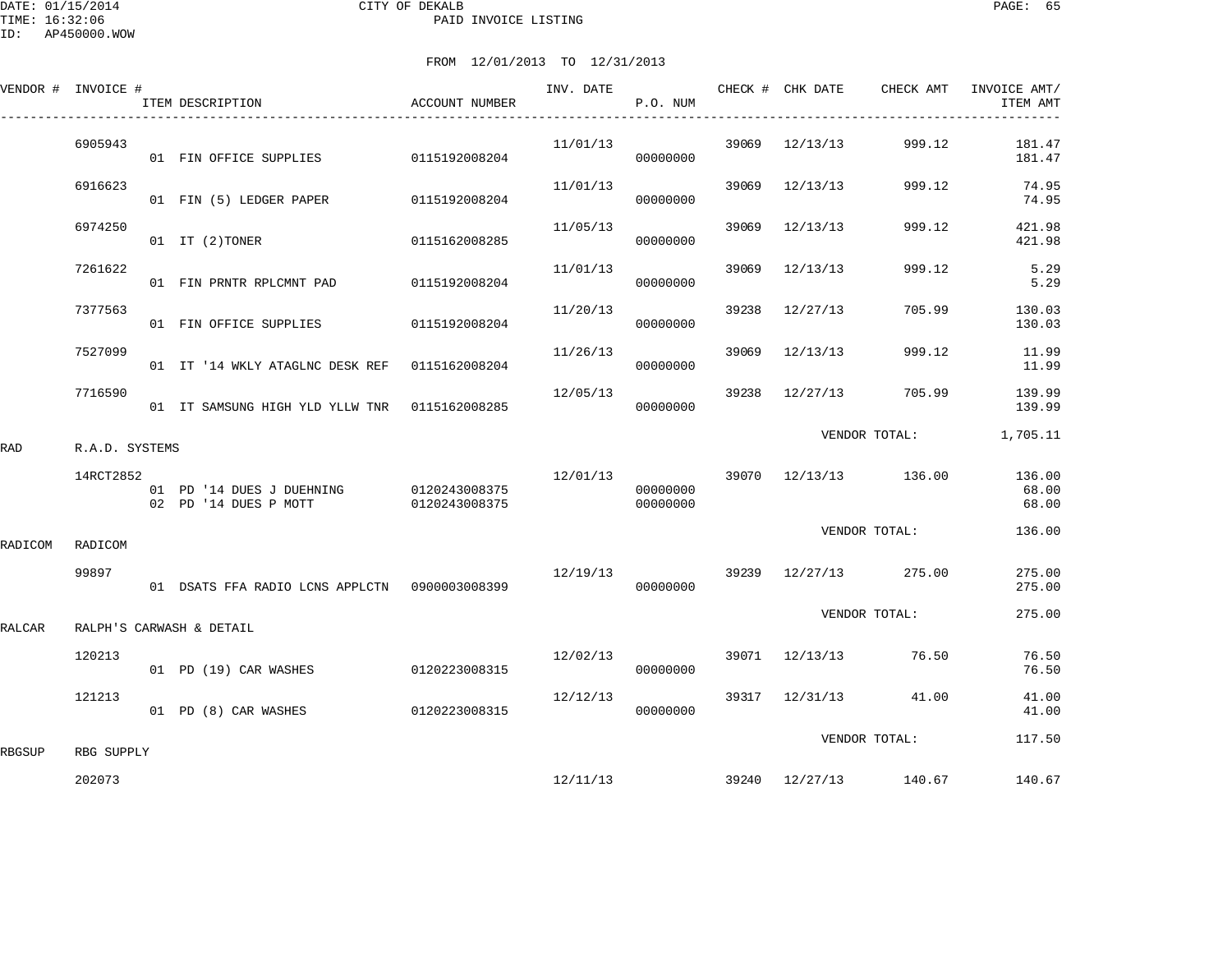DATE: 01/15/2014 CITY OF DEKALB PAGE: 66 PAID INVOICE LISTING

|               | VENDOR # INVOICE # | ACCOUNT NUMBER<br>ITEM DESCRIPTION<br>____________________________ | INV. DATE | P.O. NUM             |       | CHECK # CHK DATE | CHECK AMT                        | INVOICE AMT/<br>ITEM AMT |
|---------------|--------------------|--------------------------------------------------------------------|-----------|----------------------|-------|------------------|----------------------------------|--------------------------|
|               | 202073             | 01 CTYHLL JNTRL SPPLYS 0130322008291                               | 12/11/13  | 00000000             |       |                  | 39240 12/27/13 140.67            | 140.67<br>140.67         |
| REMEXP        | REMAX EXPERIENCE   |                                                                    |           |                      |       |                  | VENDOR TOTAL:                    | 140.67                   |
|               | 120613             | 01 WTR RFND 1518 STONEFIELD 6000000063444                          | 12/06/13  | 00000000             |       |                  | 39072 12/13/13 23.84             | 23.84<br>23.84           |
| REYJOH        | JOHN REY           |                                                                    |           |                      |       |                  | VENDOR TOTAL:                    | 23.84                    |
|               | 121313             | 01 RMB METRO WEST EXP 12/12 0110103008376                          | 12/13/13  | 00000000             |       |                  | D000335 12/20/13 122.28          | 122.28<br>122.28         |
| RONIND        |                    | RONCO INDUSTRIAL SUPPLY CO.                                        |           |                      |       |                  | VENDOR TOTAL:                    | 122.28                   |
|               | 121577301          | 01 STR (96) AA ALK BTTRYS/FRT 0130332008295                        |           | 11/11/13<br>00000000 | 38995 |                  | 12/06/13 25.96                   | 25.96<br>25.96           |
| <b>RPMRES</b> | RPM RESTORATIONS   |                                                                    |           |                      |       |                  | VENDOR TOTAL:                    | 25.96                    |
|               | 100413             | 01 PD PD342 RPR ROOF 0100000002715                                 | 10/04/13  | 00000000             |       | 39166 12/20/13   | 660.00                           | 660.00<br>660.00         |
|               | 112113             |                                                                    | 11/21/13  | 00000000             | 38996 | 12/06/13         | 210.00                           | 210.00<br>210.00         |
| RUSINT        | RUSH INTERNATIONAL |                                                                    |           |                      |       |                  | VENDOR TOTAL:                    | 870.00                   |
|               | 751132             | 01 STR '14 INTNL 7400 #17731 5250006008521                         | 11/22/13  | 00000000             |       |                  | 39073 12/13/13 135,159.00        | 135,159.00<br>135,159.00 |
| SAUMFG        | SAUBER MFG, CO.    |                                                                    |           |                      |       |                  | VENDOR TOTAL:                    | 135,159.00               |
|               | PSI161711          | 01 STR P50 INSPCTN/RPR 0130333008315                               |           | 11/23/13<br>00000000 |       |                  | 39074 12/13/13 301.25            | 301.25<br>301.25         |
|               | PSI161766          | 01 STR P36 AERIAL INSPCTN LABOR   0130333008315                    | 11/27/13  | 00000000             |       |                  | 39167 12/20/13 1,282.75 1,282.75 | 928.75                   |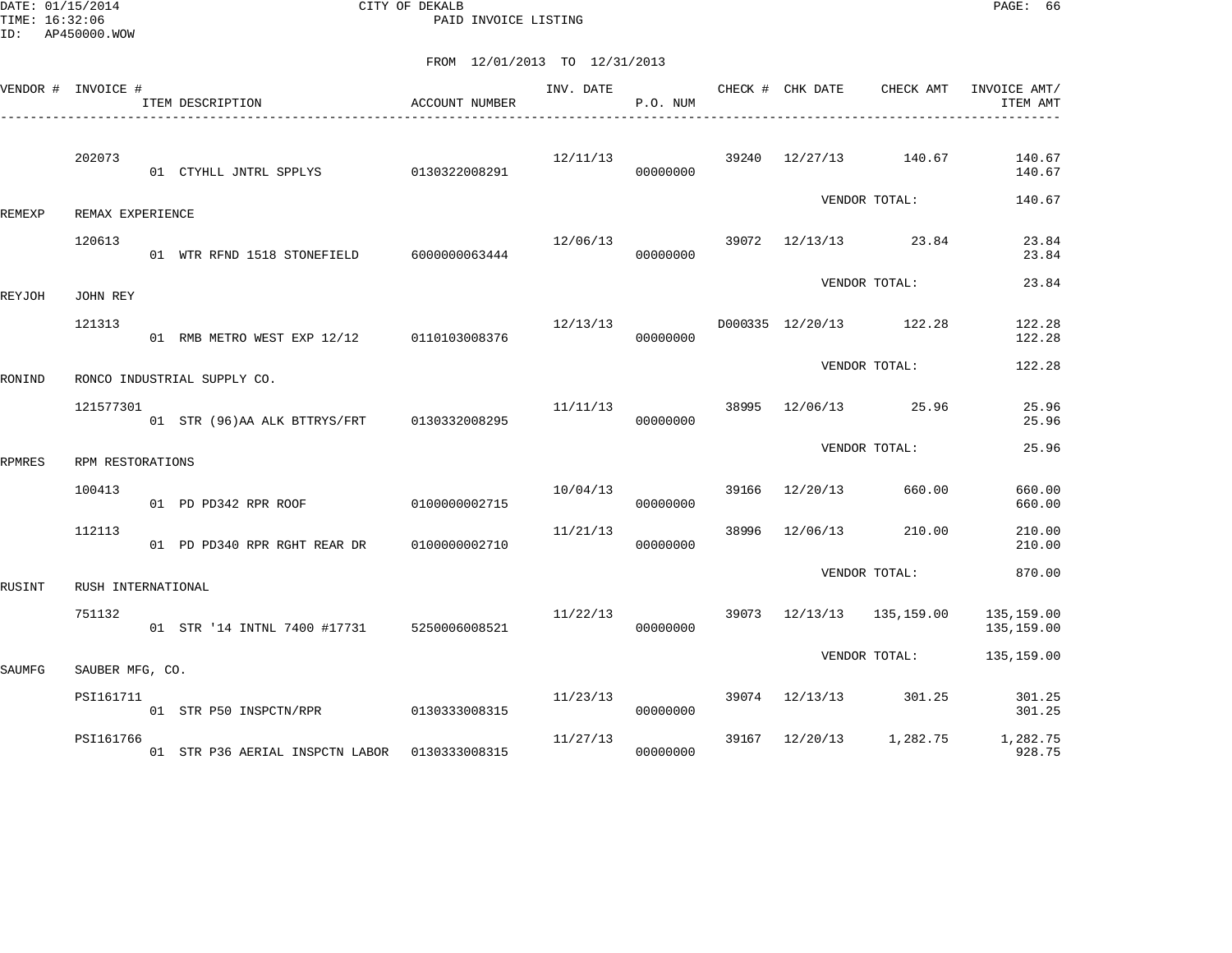VENDOR TOTAL: 340.08

| ID:           | AP450000.WOW       |                                                   |                               |          |          |                                    |                                      |                                                                              |
|---------------|--------------------|---------------------------------------------------|-------------------------------|----------|----------|------------------------------------|--------------------------------------|------------------------------------------------------------------------------|
|               |                    |                                                   | FROM 12/01/2013 TO 12/31/2013 |          |          |                                    |                                      |                                                                              |
|               | VENDOR # INVOICE # | ACCOUNT NUMBER<br>ITEM DESCRIPTION                |                               |          | P.O. NUM |                                    |                                      | INV. DATE 6 CHECK # CHK DATE CHECK AMT INVOICE AMT/<br>ITEM AMT<br>_________ |
|               | PSI161766          |                                                   |                               | 11/27/13 | 00000000 |                                    | 39167 12/20/13 1,282.75              | 1,282.75<br>354.00                                                           |
|               | PSI161911          |                                                   |                               |          | 00000000 |                                    |                                      | $12/10/13$ 39242 $12/27/13$ 1,612.75 1,612.75<br>937.75<br>675.00            |
| SCHNUCKS      | SCHNUCKS           |                                                   |                               |          |          |                                    | VENDOR TOTAL:                        | 3,196.75                                                                     |
|               | 120213             | 01 HLDY GFTCRDS EMPLYS 0135004008497 000000000    |                               |          |          |                                    | $12/03/13$ 38997 $12/06/13$ 5,011.25 | 5,011.25<br>5,011.25                                                         |
| <b>SECCLE</b> |                    | SECURE CLEAN BUILDING SERVICES                    |                               |          |          |                                    | VENDOR TOTAL:                        | 5,011.25                                                                     |
|               | 10283              | 01 ARPT JANITORIAL SRVCS DEC '13 6500004008450    |                               | 12/01/13 | 00000000 | 39075 12/13/13 167.00              |                                      | 167.00<br>167.00                                                             |
| SELTEC        | SELECT TECH        |                                                   |                               |          |          |                                    | VENDOR TOTAL:                        | 167.00                                                                       |
|               | 18815              | 01 FD 12 VDC AIR HORN SOL VLV/FRT 0125272008226   |                               | 12/03/13 | 00000000 |                                    | 39318 12/31/13 73.32                 | 73.32<br>73.32                                                               |
| SEYINC        |                    | SEYLLER'S INCORPORATED                            |                               |          |          |                                    | VENDOR TOTAL:                        | 73.32                                                                        |
|               | 20185              | 01 EGYPTN THTR TERRA COTTA FACADE 1300006508639   |                               | 09/30/13 | 00000000 |                                    | 38998 12/06/13 4,850.00              | 4,850.00<br>4,850.00                                                         |
| <b>SHACOR</b> | SHARE CORPORATION  |                                                   |                               |          |          |                                    | VENDOR TOTAL:                        | 4,850.00                                                                     |
|               | 859514             | 01 STR (10) PEAPODS/(12) DEFLECT/FR 0130332008291 |                               |          | 00000000 | $11/15/13$ 39076 $12/13/13$ 340.08 |                                      | 340.08<br>340.08                                                             |

| SHAMED | SHAW MEDIA |
|--------|------------|
|        |            |

| 10036564      | 01 | ARPT DSGN EXPO BTH/PWRPNT | 6500003008373 | 12/11/13 | 00000000 | 39243 | 12/27/13 | 700.00 | 700.00<br>700.00 |
|---------------|----|---------------------------|---------------|----------|----------|-------|----------|--------|------------------|
| 1113100280411 | 01 | PLN PUB NOT GLDDN STTN    | 0130343008366 | 11/30/13 | 00000000 | 39168 | 12/20/13 | 161.62 | 61.41<br>61.41   |
| 111340609     |    |                           |               | 11/30/13 |          | 39168 | 12/20/13 | 161.62 | 100.21           |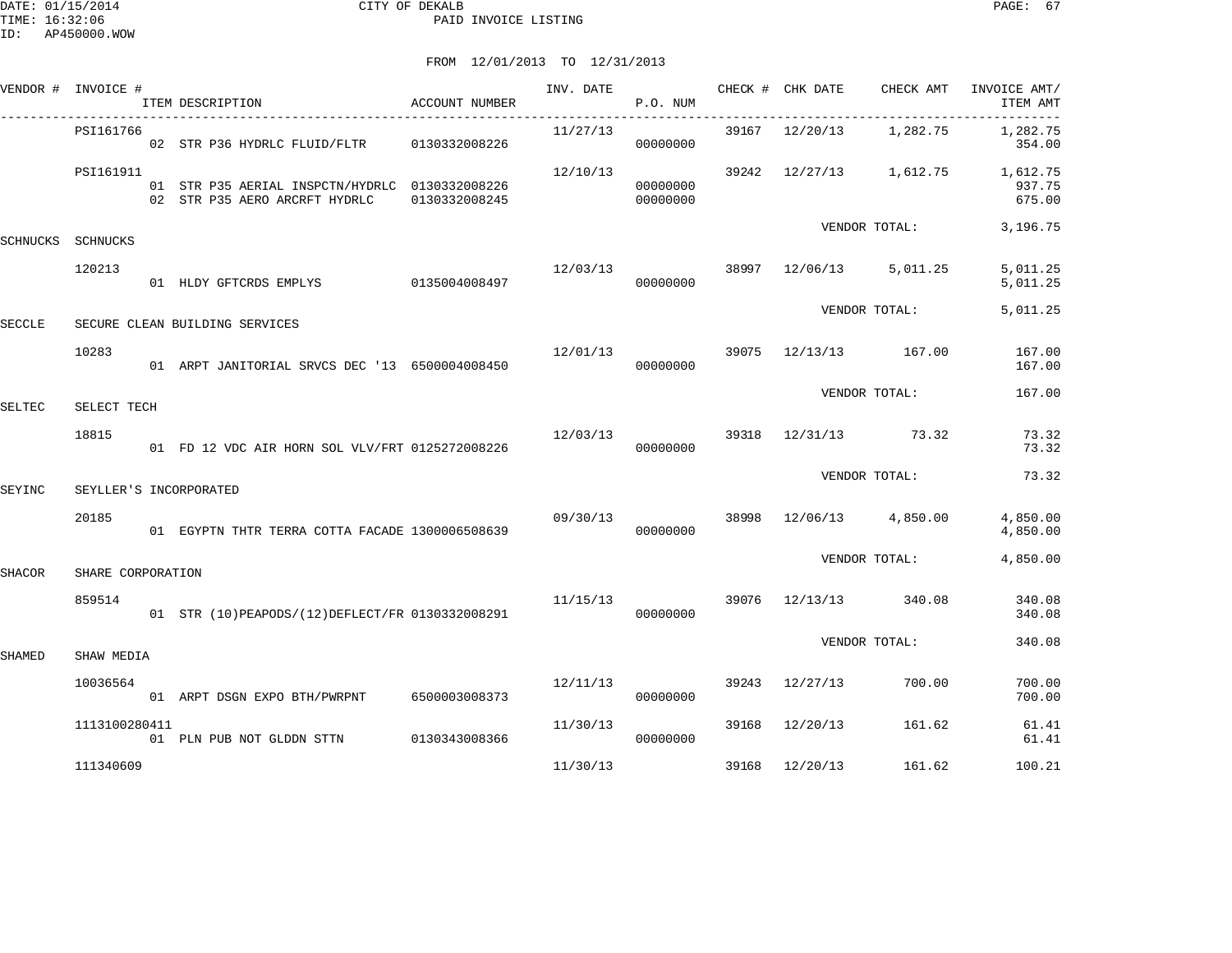DATE: 01/15/2014 CITY OF DEKALB PAGE: 68 PAID INVOICE LISTING

|               | VENDOR # INVOICE #  | ITEM DESCRIPTION                                                                               | ACCOUNT NUMBER |                         | P.O. NUM             |       |                |                                    | INV. DATE 6 CHECK # CHK DATE CHECK AMT INVOICE AMT/<br>ITEM AMT |
|---------------|---------------------|------------------------------------------------------------------------------------------------|----------------|-------------------------|----------------------|-------|----------------|------------------------------------|-----------------------------------------------------------------|
|               | 111340609           | 01 LGL NOT FITZGERALD PRPRTY 0118003008366                                                     |                | 11/30/13                | 00000000             |       |                | 39168 12/20/13 161.62              | 100.21<br>100.21                                                |
| <b>SHASUB</b> |                     | SHAW SUBURBAN MEDIA GROUP                                                                      |                |                         |                      |       |                | VENDOR TOTAL:                      | 861.62                                                          |
|               | 423985              | 02 DKLB TIP AMNDMENT 10/28&11/24 0900003008366                                                 |                | 11/11/13                | 00000000             |       | 38999 12/06/13 | 655.86                             | 190.42<br>190.42                                                |
|               | 423986              | 01 DSATS PUB PRTCPTN PLAN 0900003008366                                                        |                | 11/11/13                | 00000000             | 38999 | 12/06/13       | 655.86                             | 196.24<br>196.24                                                |
|               | 424793              | 01 '13 PUB NOT LEVEE PIPE RPLCMNT 5040006508626                                                |                | 11/18/13                | 00000000             | 38999 | 12/06/13       | 655.86                             | 269.20<br>269.20                                                |
| <b>SIEELE</b> |                     | SIEVERT ELECTRIC SERVICE                                                                       |                |                         |                      |       |                | VENDOR TOTAL:                      | 655.86                                                          |
|               | 60928               | 01 STR ANNL OSHA INSPCTN LABOR 0130333008310<br>02 STR ANNL OSHA INSPCTN MTL/FRT 0130333008310 |                | 11/14/13                | 00000000<br>00000000 |       |                | 39169 12/20/13 2,494.47            | 2,494.47<br>1,485.00<br>1,009.47                                |
| SIRFIN        | SIRCHIE FINGERPRINT |                                                                                                |                |                         |                      |       |                | VENDOR TOTAL:                      | 2,494.47                                                        |
|               | 0146617IN           | 01 PD LASER TRJCTRY KIT/FRNCS RD 0100000002715                                                 |                | 12/09/13 39244 12/27/13 | 00000000             |       |                | 631.67                             | 631.67<br>631.67                                                |
| SLWEBB        |                     | S.L. WEBB ELECTRIC, INC.                                                                       |                |                         |                      |       |                | VENDOR TOTAL:                      | 631.67                                                          |
|               | 4441                | 01 ELCTRL INSPCTNS NOV '13 0130353008399                                                       |                | 12/01/13                | 00000000             |       |                | 39077 12/13/13 2,400.00            | 2,400.00<br>2,400.00                                            |
| SNISOL        | SNI SOLUTIONS       |                                                                                                |                |                         |                      |       |                | VENDOR TOTAL:                      | 2,400.00                                                        |
|               | 132598              |                                                                                                |                | 12/11/13                | 00000000             |       | 39319 12/31/13 | 900.00                             | 900.00<br>900.00                                                |
| SOS           |                     | ILLINOIS SECRETARY OF STATE                                                                    |                |                         |                      |       |                | VENDOR TOTAL:                      | 900.00                                                          |
|               | 120613              |                                                                                                |                |                         |                      |       |                | $12/06/13$ 39078 $12/13/13$ 119.00 | 119.00                                                          |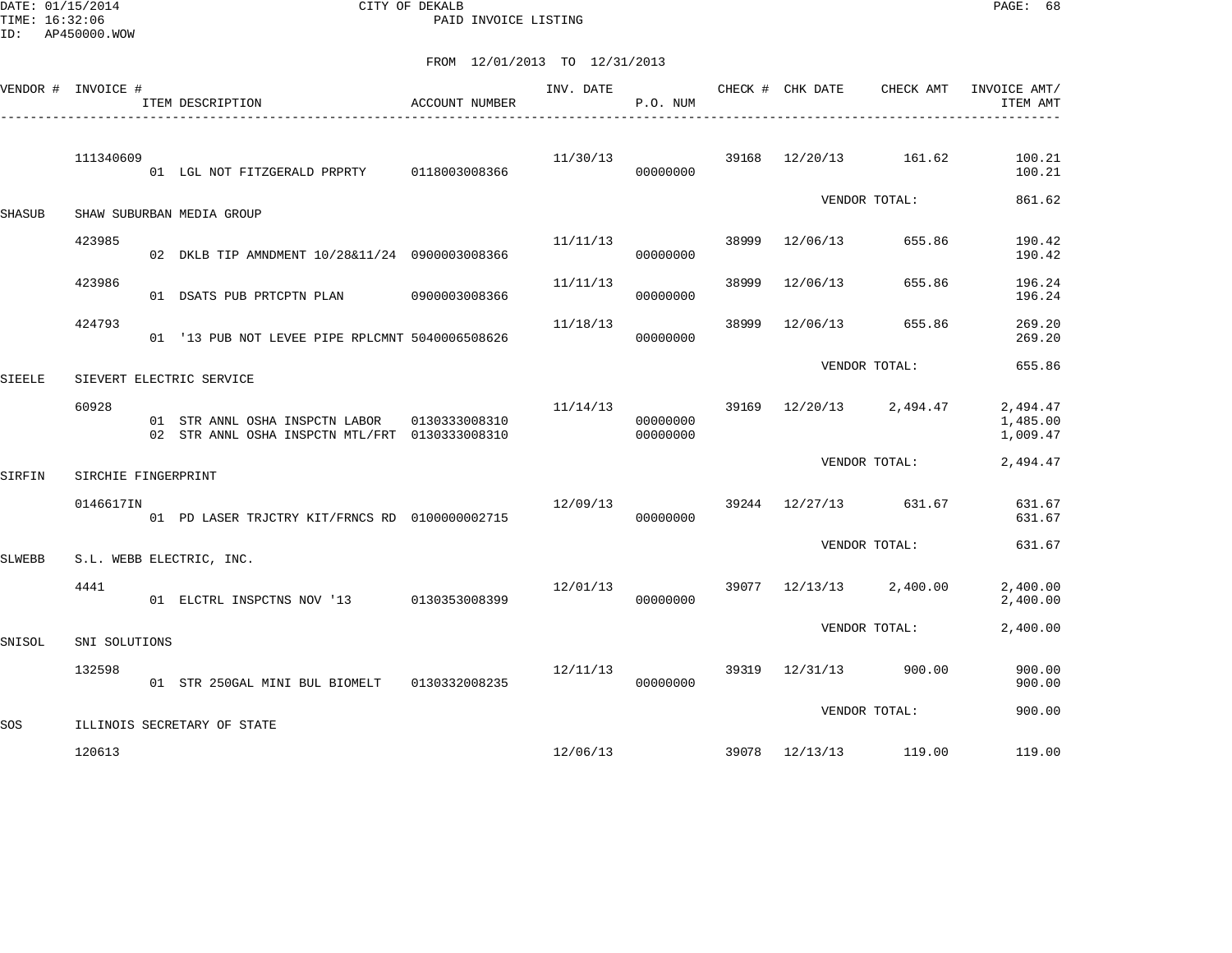DATE: 01/15/2014 CITY OF DEKALB PAGE: 69 PAID INVOICE LISTING

|               | VENDOR # INVOICE #   | ITEM DESCRIPTION                         | ACCOUNT NUMBER | INV. DATE | P.O. NUM             |       | CHECK # CHK DATE | CHECK AMT      | INVOICE AMT/<br>ITEM AMT |
|---------------|----------------------|------------------------------------------|----------------|-----------|----------------------|-------|------------------|----------------|--------------------------|
|               | 120613               | 01 PD RNWL CNFDNTL PLTS                  | 0100000002710  | 12/06/13  | 00000000             | 39078 | 12/13/13         | 119.00         | 119.00<br>119.00         |
|               | 120613A              |                                          | 0100000002710  | 12/06/13  | 00000000             | 39170 | 12/20/13         | 2.00           | 2.00<br>2.00             |
|               |                      | 01 PD RNWL CNFDNTL PLTS ADD-ON           |                |           |                      |       |                  | VENDOR TOTAL:  | 121.00                   |
| SPEFX         | SPECIAL FX           |                                          |                |           |                      |       |                  |                |                          |
|               | 39936                | 01 ARPT (18) SHIRTS/LOGOS 6500003008373  |                |           | 10/30/13<br>00000000 | 39000 | 12/06/13         | 252.00         | 252.00<br>252.00         |
| SPLCOL        | SPLASH OF COLOR INC. |                                          |                |           |                      |       |                  | VENDOR TOTAL:  | 252.00                   |
|               | 29523                | 01 STR GAL PUMP ARMOR 0130332008295      |                | 11/21/13  | 00000000             | 39079 |                  | 12/13/13 36.24 | 36.24<br>36.24           |
| SPRINT        | SPRINT PCS           |                                          |                |           |                      |       |                  | VENDOR TOTAL:  | 36.24                    |
|               | 621578810072         | 01 CDMA TELEMENTRY NOV '13 0125263008337 |                | 11/29/13  | 00000000             | 39080 | 12/13/13         | 26.84          | 26.84<br>26.84           |
| SPRPRO        |                      | SPRINT PROPERTY SERVICES                 |                |           |                      |       |                  | VENDOR TOTAL:  | 26.84                    |
|               | 112013               | 01 RMB RENTAL OVRPYMNT                   | 5040000083930  | 11/20/13  | 00000000             |       | 39001 12/06/13   | 5,874.12       | 5,874.12<br>5,874.12     |
| <b>STAEQU</b> |                      | STANDARD EQUIPMENT COMPANY               |                |           |                      |       |                  | VENDOR TOTAL:  | 5,874.12                 |
|               | C89249               | 01 STR WATER PUMP/GASKET                 | 0130332008226  | 12/06/13  | 00000000             | 39320 | 12/31/13         | 325.52         | 325.52<br>325.52         |
| STAFIR2       |                      | ILLINOIS OFFICE OF STATE FIRE            |                |           |                      |       |                  | VENDOR TOTAL:  | 325.52                   |
|               | 5125054203           |                                          |                | 11/25/13  |                      | 39171 | 12/20/13         | 300.00         | 100.00                   |
|               |                      | 01 CTYHLL CERT OF OPRTN                  | 0130324008450  |           | 00000000             |       |                  |                | 100.00                   |
|               | 5125054263           | 01 ANNX CERT OF OPRTN HL001801           | 0130324008450  | 11/25/13  | 00000000             | 39171 | 12/20/13         | 300.00         | 200.00<br>100.00         |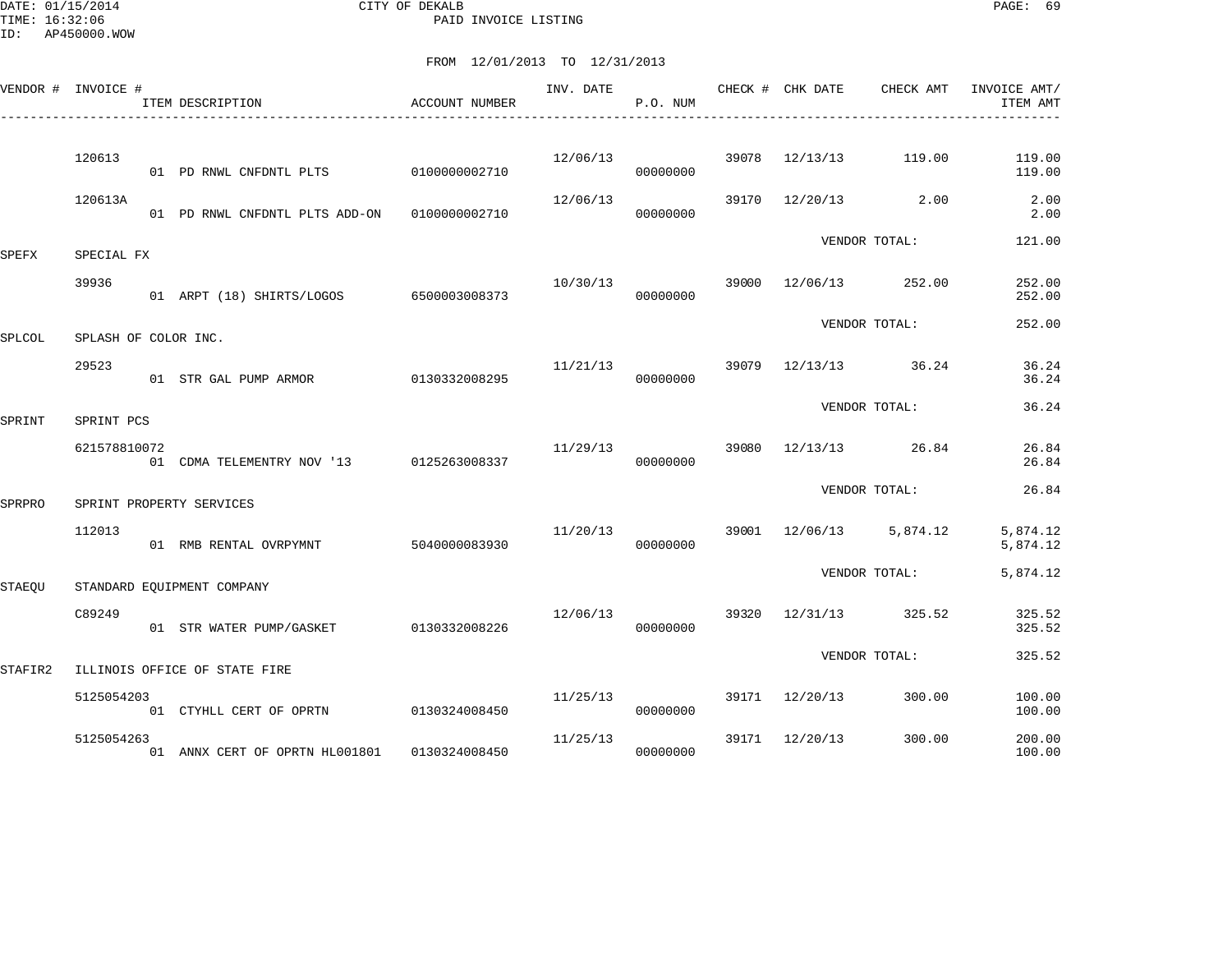DATE: 01/15/2014 CITY OF DEKALB PAGE: 70 PAID INVOICE LISTING

| VENDOR #      | INVOICE #       | ITEM DESCRIPTION                                                          | ACCOUNT NUMBER | INV. DATE | P.O. NUM             |       | CHECK # CHK DATE | CHECK AMT                            | INVOICE AMT/<br>ITEM AMT       |
|---------------|-----------------|---------------------------------------------------------------------------|----------------|-----------|----------------------|-------|------------------|--------------------------------------|--------------------------------|
|               | 5125054263      | 02 ANNX CERT OF OPRTN HL001942   0130324008450                            |                | 11/25/13  | 00000000             |       | 39171 12/20/13   | 300.00                               | 200.00<br>100.00               |
| STEMIC        | MICHAEL STEWART |                                                                           |                |           |                      |       |                  | VENDOR TOTAL:                        | 300.00                         |
|               | 120613          | 01 WELLNESS 2013 7100004008476                                            |                |           | 00000000             |       |                  | $12/06/13$ D000331 $12/13/13$ 149.50 | 149.50<br>149.50               |
| STOTOD        | TODD STOFFA     |                                                                           |                |           |                      |       |                  | VENDOR TOTAL:                        | 149.50                         |
|               | 120613          | 01 WELLNESS 2013 7100004008476                                            |                | 12/06/13  | 00000000             |       | D000332 12/13/13 | 500.00                               | 500.00<br>500.00               |
| <b>STRPLU</b> |                 | STRYPES PLUS MORE INC.                                                    |                |           |                      |       |                  | VENDOR TOTAL:                        | 500.00                         |
|               | 12238           | 01 PD INSTLL CRM FREE HSG LOGO   01000000002715                           |                | 12/02/13  | 00000000             |       | 39081 12/13/13   | 710.00                               | 710.00<br>710.00               |
|               | 12245           | 01 FD C2 INSTLL STRP/LTTRNG/LOGOS 0125263008315                           |                | 12/04/13  | 00000000             | 39172 | 12/20/13         | 333.00                               | 333.00<br>333.00               |
| <b>SUBLAB</b> |                 | SUBURBAN LABORATORIES, INC.                                               |                |           |                      |       |                  | VENDOR TOTAL:                        |                                |
|               | 32748           | 01 WTR IRON FLTR SAND BED                                                 | 6000003008356  | 11/16/13  | 00000000             | 39082 | 12/13/13         | 160.00                               | 160.00<br>160.00               |
|               | 33066           | 01 WTR (4) HALOACETIC ACIDS TST 6000003008356<br>02 WTR (5) FLUORIDE TSTS | 6000003008356  | 11/26/13  | 00000000<br>00000000 |       | 39245 12/27/13   | 355.00                               | 355.00<br>280.00<br>75.00      |
|               | 33651           | 01 WTR (5) UCMR3 ENTRY PNT TSTS 6000003008356<br>02 WTR UCMR3 DSMRT       | 6000003008356  | 12/13/13  | 00000000<br>00000000 |       |                  | 39321 12/31/13 4,550.00              | 4,550.00<br>4,250.00<br>300.00 |
| <b>SUGA</b>   |                 | SUNGARD PUBLIC SECTOR USERS'                                              |                |           |                      |       | VENDOR TOTAL:    |                                      | 5,065.00                       |
|               | DEKA2014        | 01 PD T SMITH '14 RNWL MMBRSHP 0120233008375                              |                | 11/01/13  | 00000000             |       |                  | 39002 12/06/13 195.00                | 195.00<br>195.00               |
| <b>SUPBUS</b> |                 | SUPERIOR BUSINESS FORMS INC                                               |                |           |                      |       |                  | VENDOR TOTAL:                        | 195.00                         |
|               | 1501503         |                                                                           |                |           | 10/31/13             |       |                  | 39322 12/31/13 232.00                | 232.00                         |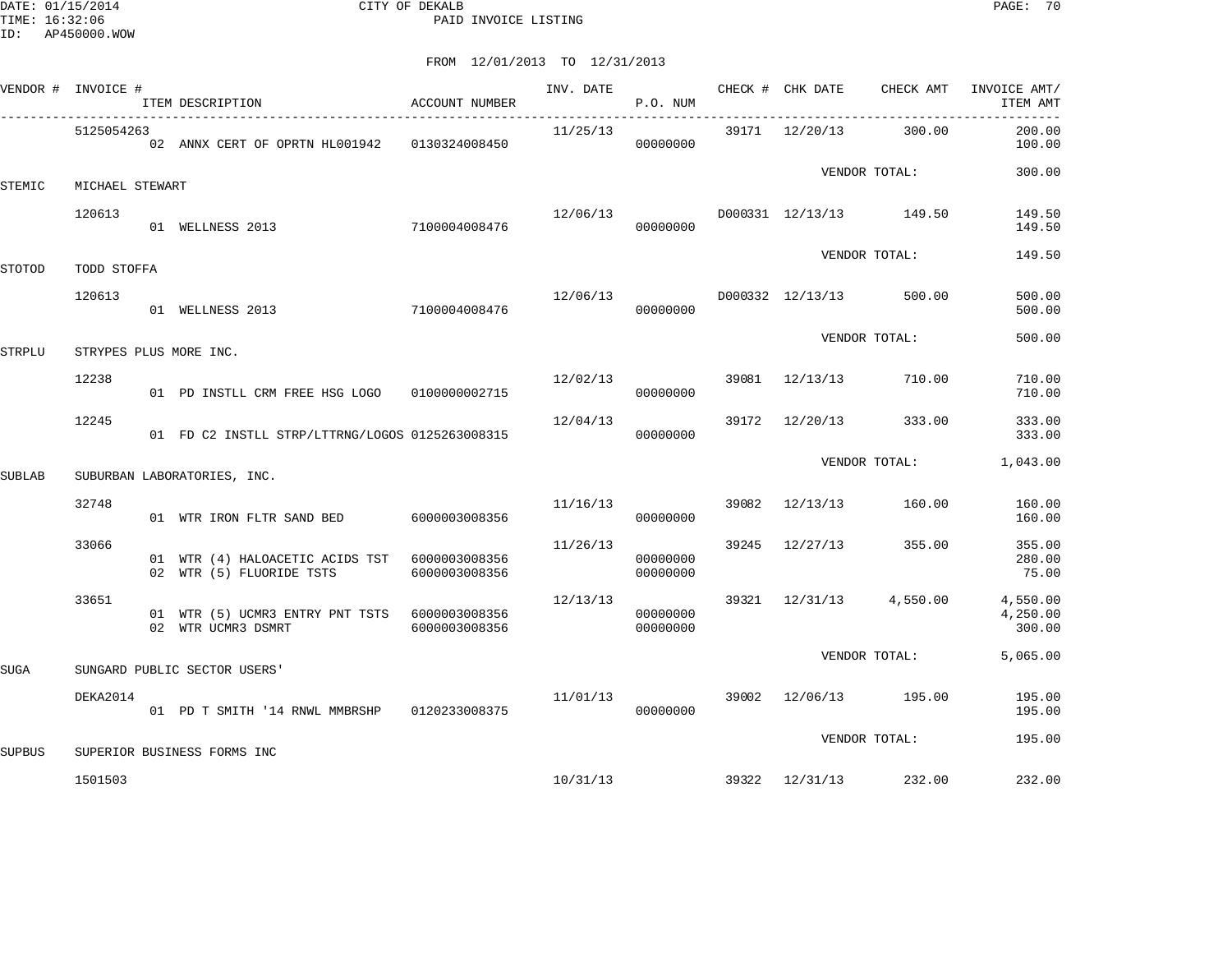DATE: 01/15/2014 CITY OF DEKALB PAGE: 71 PAID INVOICE LISTING

ID: AP450000.WOW

|        | VENDOR # INVOICE #    |  | ITEM DESCRIPTION                                   | ACCOUNT NUMBER                 | INV. DATE | P.O. NUM             |       | CHECK # CHK DATE | CHECK AMT                | INVOICE AMT/<br>ITEM AMT   |
|--------|-----------------------|--|----------------------------------------------------|--------------------------------|-----------|----------------------|-------|------------------|--------------------------|----------------------------|
|        |                       |  |                                                    |                                |           |                      |       |                  |                          |                            |
|        | 1501503               |  | 01 PD (2000) OT CARDS                              | 0120222008202                  | 10/31/13  | 00000000             | 39322 | 12/31/13         | 232.00                   | 232.00<br>232.00           |
|        | 1503057               |  | 01 PD (500) POLICE TOW LABELS                      | 0120222008202                  | 11/15/13  | 00000000             | 39003 | 12/06/13         | 260.64                   | 260.64<br>260.64           |
| SUPDIE | SUPERIOR DIESEL, INC. |  |                                                    |                                |           |                      |       | VENDOR TOTAL:    | 492.64                   |                            |
|        | S10396                |  | 01 STR P17 OUTLET                                  | 0130333008315                  | 09/27/13  | 00000000             | 39083 | 12/13/13         | 1,451.22                 | 121.66<br>121.66           |
|        | W1342                 |  | 01 STR P19 A/C RPR<br>02 STR P19 A/C RPR LABOR/FRT | 0130332008226<br>0130333008315 | 09/21/13  | 00000000<br>00000000 | 39083 | 12/13/13         | 1,451.22                 | 482.54<br>226.09<br>256.45 |
|        | W1343                 |  | 01 WTR P17 ENG RPR<br>02 WTR P17 ENG RPR LABOR     | 0130332008226<br>0130333008315 | 09/24/13  | 00000000<br>00000000 | 39083 |                  | 12/13/13 1,451.22        | 847.02<br>52.62<br>794.40  |
| SUSCOU |                       |  | SUSSEX COUNTY SHERIFF'S                            |                                |           |                      |       |                  | VENDOR TOTAL:            | 1,451.22                   |
|        | 121613                |  | 01 SRVC 13MR238/35/37                              | 0118003008366                  | 12/16/13  | 00000000             |       | 39096 12/16/13   | 240.00                   | 240.00<br>240.00           |
| SWADIS |                       |  | SWANSON'S DISCOUNT VACUUMS                         |                                |           |                      |       |                  | VENDOR TOTAL:            | 240.00                     |
|        | D112013               |  | 01 PD (2) HO CONOUEST VACUUMS                      | 0100000002715                  | 11/20/13  | 00000000             |       | 39084 12/13/13   | 999.90                   | 999.90<br>999.90           |
| SYCSPO |                       |  | SYCAMORE SPORTSMEN AND                             |                                |           |                      |       |                  | VENDOR TOTAL:            | 999.90                     |
|        | 120213                |  | 01 PD (4) DAYS RANGE USE 0100000002715             |                                | 12/02/13  | 00000000             | 39085 | 12/13/13         | 400.00                   | 400.00<br>400.00           |
| TEXPET | TEXOR PETROLEUM       |  |                                                    |                                |           |                      |       |                  | VENDOR TOTAL:            | 400.00                     |
|        | 421831541501          |  | 01 STR 7501USG WNTRZD DIESEL                       | 0100000001520                  | 12/05/13  | 00000000             |       |                  | 39246 12/27/13 25,188.76 | 25,188.76<br>25,188.76     |
|        |                       |  |                                                    |                                |           |                      |       |                  | VENDOR TOTAL:            | 25,188.76                  |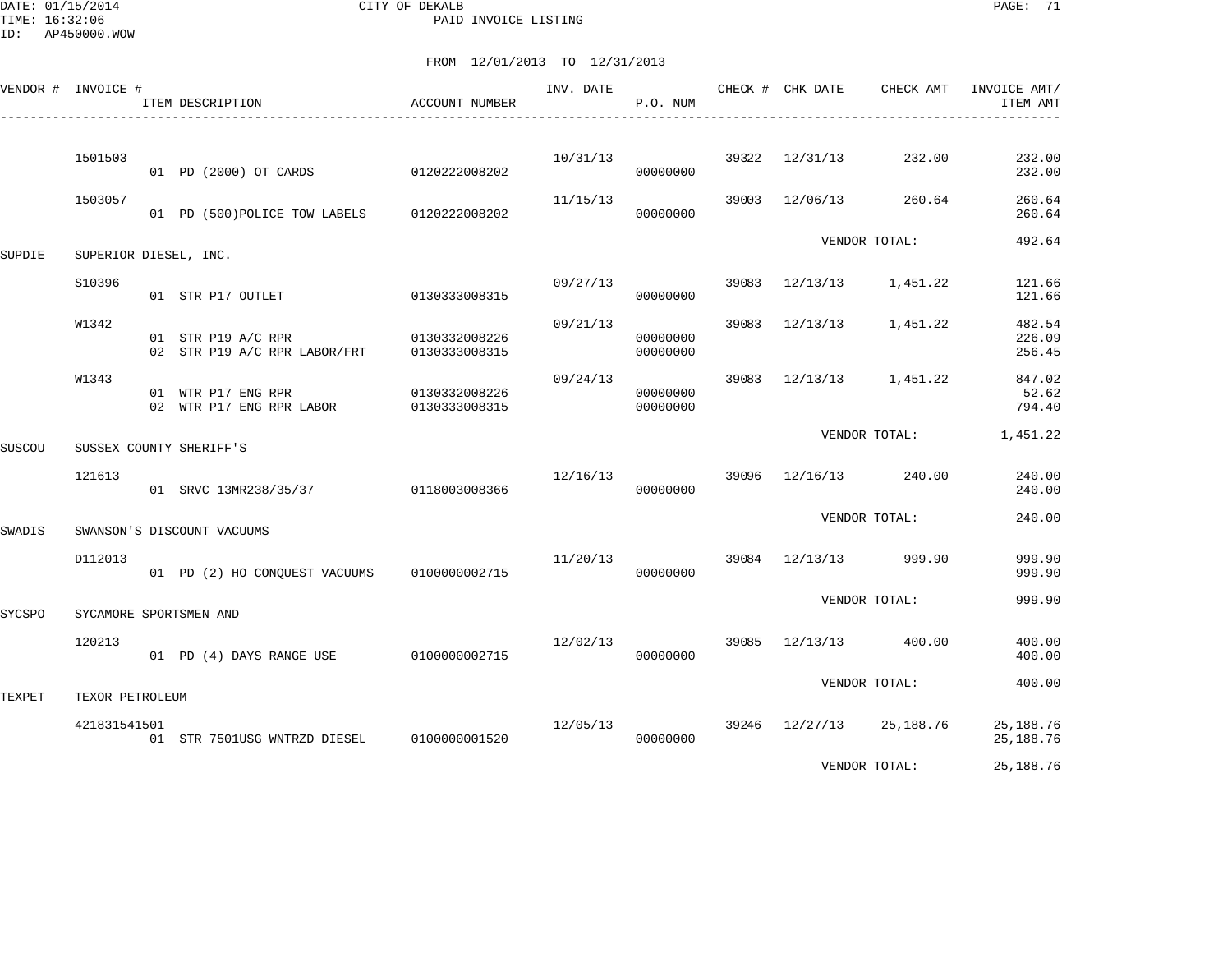DATE: 01/15/2014 CITY OF DEKALB PAGE: 72 PAID INVOICE LISTING

|         | VENDOR # INVOICE #            | ITEM DESCRIPTION                              | ACCOUNT NUMBER | INV. DATE | P.O. NUM             | CHECK # CHK DATE | CHECK AMT            | INVOICE AMT/<br>ITEM AMT |
|---------|-------------------------------|-----------------------------------------------|----------------|-----------|----------------------|------------------|----------------------|--------------------------|
| THESIG  | THE SIGN SHOP/DEKALB          |                                               |                |           |                      |                  |                      |                          |
|         | 21318                         | 01 STR/WTR VHCL/EQPTMNT NUMBERS 0130332008226 |                | 12/09/13  | 00000000             | 39247 12/27/13   | 50.00                | 50.00<br>50.00           |
| THOGRE  | GREGORY THORNTON              |                                               |                |           |                      |                  | VENDOR TOTAL:        | 50.00                    |
|         | 122013                        | 01 WELLNESS 2013                              | 7100004008476  | 12/20/13  | 00000000             | D000341 12/27/13 | 258.50               | 258.50<br>258.50         |
|         | 122013A                       | 01 WELLNESS 2013                              | 7100004008476  | 12/20/13  | 00000000             | D000341 12/27/13 | 134.75               | 134.75<br>134.75         |
|         | 122013B                       | 01 WELLNESS 2013                              | 7100004008476  | 12/20/13  | 00000000             | D000341 12/27/13 | 17.25                | 17.25<br>17.25           |
| TLOLLC  | TLO LLC                       |                                               |                |           |                      |                  | VENDOR TOTAL:        | 410.50                   |
|         | 120113                        | $01$ PD $11/1-11/30/13$                       | 0120242008243  | 12/01/13  | 00000000             |                  | 39086 12/13/13 33.00 | 33.00<br>33.00           |
| TRANSAM | TRANSAM                       |                                               |                |           |                      |                  | VENDOR TOTAL:        | 33.00                    |
|         | 676742                        | 01 ARPT AP35 FUEL PRSSR SNSR 6500003008310    |                | 11/01/13  | 00000000             |                  | 39173 12/20/13 71.68 | 71.68<br>71.68           |
| TRIMED  | TRIBUNE MEDIA GROUP           |                                               |                |           |                      |                  | VENDOR TOTAL:        |                          |
|         | 001066196                     | 01 LGL NOT FITZGERALD STATE ST 0118003008366  |                |           | 12/01/13<br>00000000 | 39174 12/20/13   | 682.00               | 682.00<br>682.00         |
|         |                               |                                               |                |           |                      | VENDOR TOTAL:    |                      | 682.00                   |
| TRIRSYS | TRI-R SYSTEMS INC.<br>0037535 | 01 WTR PHASE III SCADA UPGRADE                | 6000006008515  | 11/30/13  | 00000000             | 39248 12/27/13   | 54,200.00            | 54,200.00<br>54,200.00   |
|         |                               |                                               |                |           |                      |                  | VENDOR TOTAL:        | 54,200.00                |
| TSC     |                               | TESTING SERVICE CORPORATION                   |                |           |                      |                  |                      |                          |
|         | IN093123                      | 01 MFT 12-00181-00-WR TAYLOR ST 1000002008331 |                | 11/30/13  | 00000000             | 39249 12/27/13   | 800.00               | 800.00<br>800.00         |
|         |                               |                                               |                |           |                      |                  | VENDOR TOTAL:        | 800.00                   |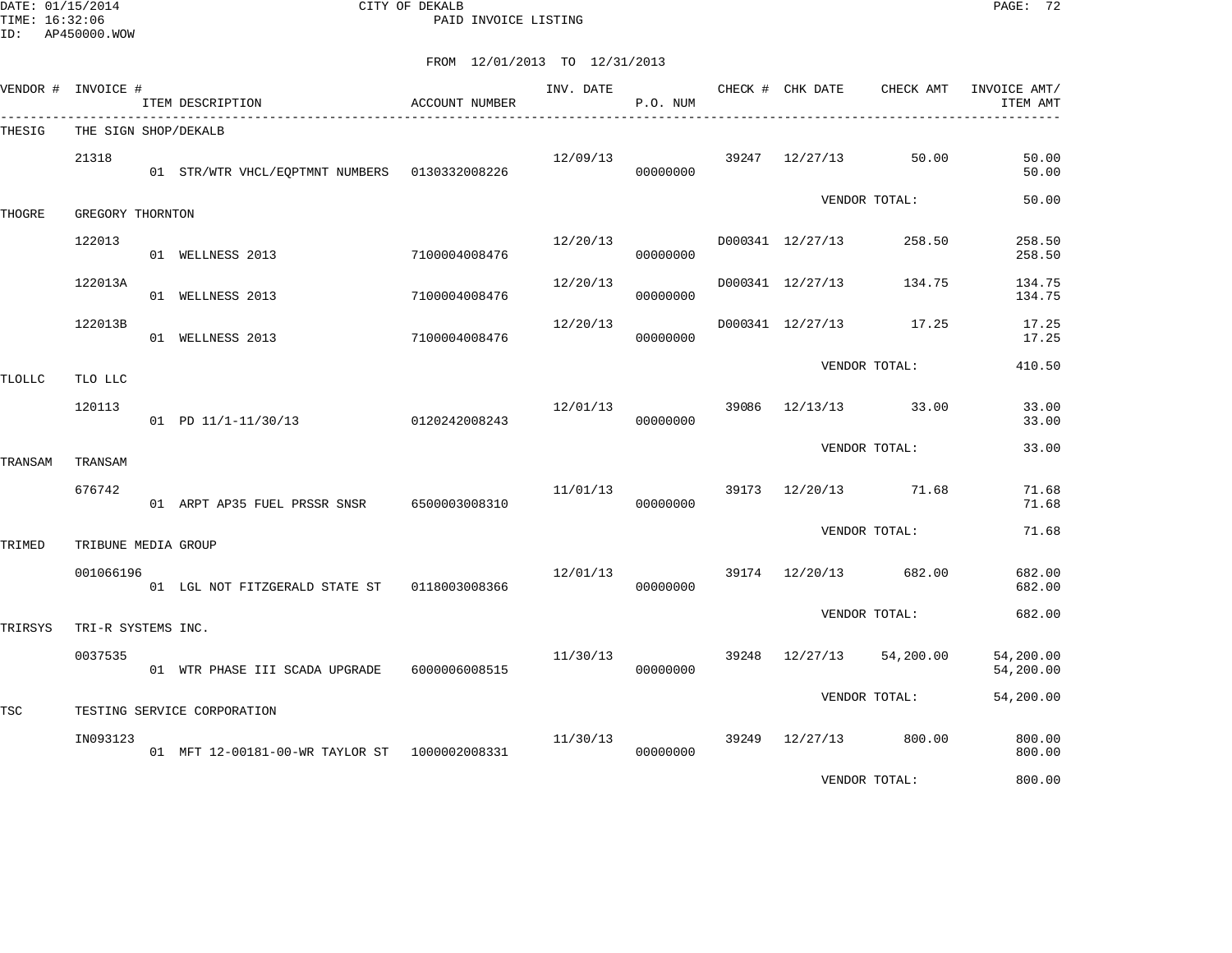ID: AP450000.WOW

DATE: 01/15/2014 CITY OF DEKALB PAGE: 73 PAID INVOICE LISTING

|                                               | INVOICE #              |  | ITEM DESCRIPTION                                                      | ACCOUNT NUMBER                                  | INV. DATE | P.O. NUM                         |       | CHECK # CHK DATE | CHECK AMT     | INVOICE AMT/<br>ITEM AMT        |  |  |  |
|-----------------------------------------------|------------------------|--|-----------------------------------------------------------------------|-------------------------------------------------|-----------|----------------------------------|-------|------------------|---------------|---------------------------------|--|--|--|
| VENDOR #<br>UNIDEN<br>UNISHE<br>UOFILL<br>UPS | UNIFORM DEN EAST, INC. |  |                                                                       |                                                 |           |                                  |       |                  |               |                                 |  |  |  |
|                                               | 3118301                |  | 01 PD UNIFORMS/FRT                                                    | 0100000002715                                   | 11/14/13  | 00000000                         | 39004 | 12/06/13         | 863.14        | 863.14<br>863.14                |  |  |  |
|                                               | 32544                  |  | 01 PD SNGL SMK FLSH BNG                                               | 0100000002710                                   | 11/19/13  | 00000000                         | 39087 | 12/13/13         | 32.95         | 32.95<br>32.95                  |  |  |  |
|                                               | UNIVERSITY SHELL, INC. |  |                                                                       |                                                 |           |                                  |       |                  | VENDOR TOTAL: | 896.09                          |  |  |  |
|                                               | 48017                  |  | 01 PD PD336 FUEL                                                      | 0120212008245                                   | 11/02/13  | 00000000                         | 39175 | 12/20/13         | 95.63         | 74.79<br>74.79                  |  |  |  |
|                                               | 48122                  |  | 01 PD TRK RENTAL FUEL                                                 | 0120212008245                                   | 11/23/13  | 00000000                         | 39175 | 12/20/13         | 95.63         | 20.84<br>20.84                  |  |  |  |
|                                               |                        |  | UNIVERSITY OF ILLINOIS-GAR                                            |                                                 |           |                                  |       |                  | VENDOR TOTAL: | 95.63                           |  |  |  |
|                                               | UFINP410               |  | 01 FD K FRITZ TRNG 10/14/13 0125273008376                             |                                                 | 11/14/13  | 00000000                         | 39088 | 12/13/13         | 250.00        | 250.00<br>250.00                |  |  |  |
|                                               | UFINP473               |  | 01 FD T STOFFA CLS#201400048                                          | 0125273008376                                   | 11/22/13  | 00000000                         | 39323 | 12/31/13         | 250.00        | 250.00<br>250.00                |  |  |  |
|                                               | UPIN6990               |  | 01 PD WOODRUFF TRNG 10/28/13<br>02 PD JOHNSON TRNG 10/28/13           | 0120223008376<br>0120223008376                  | 12/02/13  | 00000000<br>00000000             | 39250 | 12/27/13         | 420.00        | 420.00<br>210.00<br>210.00      |  |  |  |
|                                               | UPIN6990A              |  | 01 PD WOODRUFF/JOHNSON TRNG                                           | 0120223008376                                   | 12/02/13  | 00000000                         | 39324 | 12/31/13         | 420.00        | 420.00<br>420.00                |  |  |  |
|                                               | UNITED PARCEL SERVICE  |  |                                                                       |                                                 |           |                                  |       |                  | VENDOR TOTAL: | 1,340.00                        |  |  |  |
|                                               | 00007WX103463          |  | 01 FD SHPPNG 11/8 & 11/13/13<br>02 WTR SHPPNG CHRGS                   | 0125263008305<br>6000003008305                  | 11/16/13  | 00000000<br>00000000             |       | 39005 12/06/13   | 41.97         | 41.97<br>23.04<br>18.93         |  |  |  |
|                                               | 00007WX103473          |  | 01 PD SHPPNG 11/13/13<br>02 FD SHPPNG 11/19/13<br>03 WTR SHPPNG/CHRGS | 0120213008305<br>0125263008305<br>6000003008305 | 11/23/13  | 00000000<br>00000000<br>00000000 | 39089 | 12/13/13         | 53.46         | 53.46<br>26.47<br>8.71<br>18.28 |  |  |  |
|                                               | 00007WX103483          |  |                                                                       |                                                 | 11/30/13  |                                  |       | 39176 12/20/13   | 32.75         | 32.75                           |  |  |  |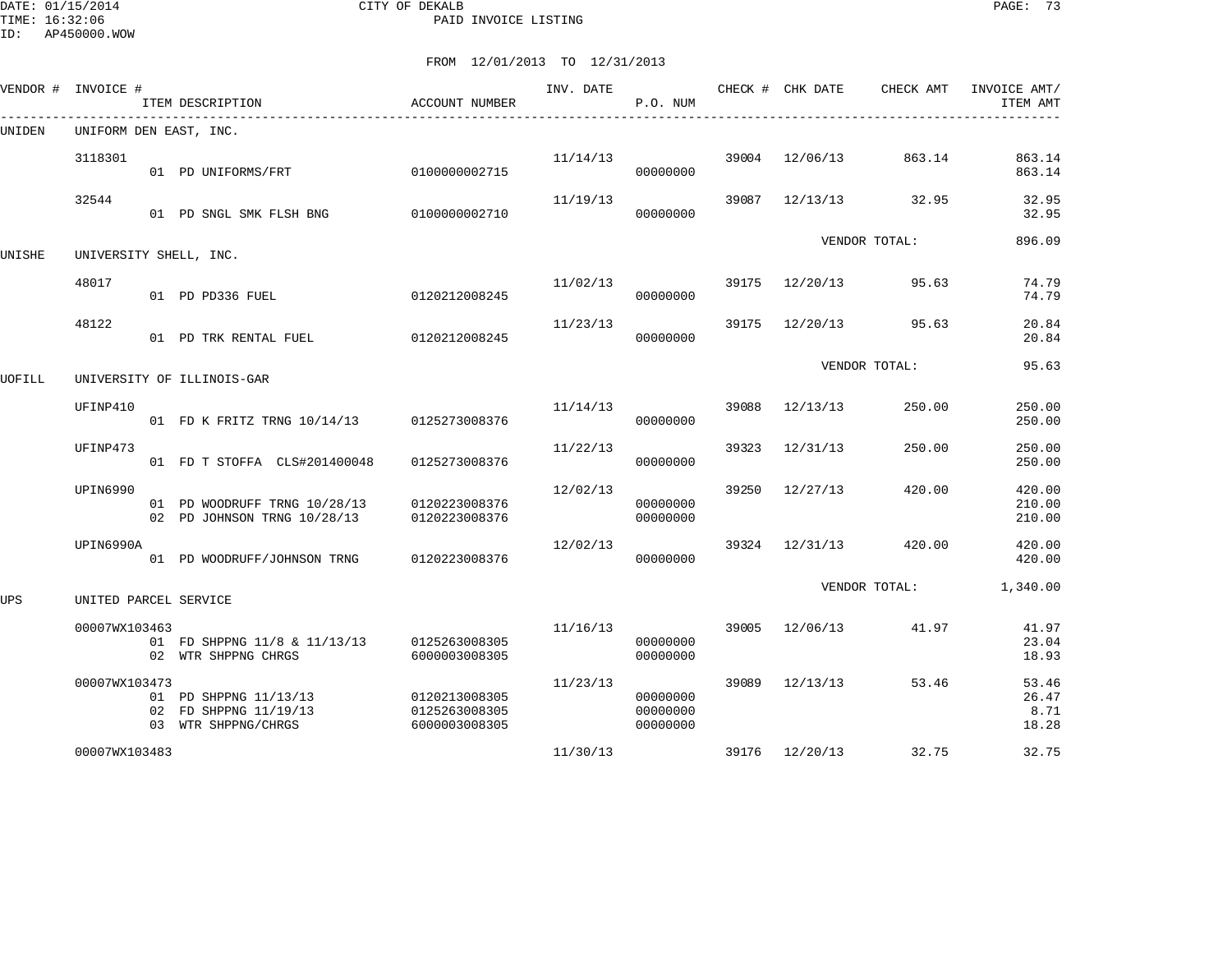DATE: 01/15/2014 CITY OF DEKALB PAGE: 74 PAID INVOICE LISTING

ID: AP450000.WOW

|                                             |                         | ITEM DESCRIPTION                                                                                                         | ACCOUNT NUMBER                                                   | INV. DATE | P.O. NUM                                     |       | CHECK # CHK DATE | CHECK AMT     | INVOICE AMT/<br>ITEM AMT                       |
|---------------------------------------------|-------------------------|--------------------------------------------------------------------------------------------------------------------------|------------------------------------------------------------------|-----------|----------------------------------------------|-------|------------------|---------------|------------------------------------------------|
|                                             | 00007WX103483           |                                                                                                                          |                                                                  | 11/30/13  |                                              | 39176 | 12/20/13         | 32.75         | 32.75                                          |
|                                             |                         | 01 STR SHPPNG PEEK 11/21/13<br>02 WTR SHPPNG 11/26/CHRGS                                                                 | 0130332008230<br>6000003008305                                   |           | 00000000<br>00000000                         |       |                  |               | 13.46<br>19.29                                 |
|                                             | 00007WX103493           | 01 STR SHPPING 11/26/13<br>02 FD SHPPNG 12/2/13<br>03 WTR SHPPNG/CHRGS                                                   | 0130332008230<br>0125263008305<br>6000003008305                  | 12/07/13  | 00000000<br>00000000<br>00000000             | 39251 | 12/27/13         | 143.03        | 143.03<br>18.03<br>18.74<br>106.26             |
|                                             | 0000V9X117313           | 01 PD SHPPG 7/29/13                                                                                                      | 0100000002715                                                    | 08/03/13  | 00000000                                     | 39325 | 12/31/13         | 33.46         | 33.46<br>33.46                                 |
| VENDOR # INVOICE #<br>USBANK<br>USPO<br>VAC |                         | U.S. BANK NATIONAL ASSOCIATION                                                                                           |                                                                  |           |                                              |       |                  | VENDOR TOTAL: | 304.67                                         |
|                                             | 241406271               | 01 CTYHLL CPYR LSE 11/14/13<br>02 CTYHLL CPYR LSE 11/14/13<br>03 CTYHLL CPYR LSE 12/14/13<br>04 CTYHLL CPYR LSE 12/14/13 | 0135003008310<br>0135003008310<br>0135003008310<br>0135003008310 | 11/20/13  | 00000000<br>00000000<br>00000000<br>00000000 | 39090 | 12/13/13         | 1,174.37      | 927.24<br>209.94<br>253.68<br>209.94<br>253.68 |
|                                             | 241872787               | 01 ARPT CPYR LSE 12/20/13<br>02 ENG CPYR LSE 10/29-11/29/13                                                              | 0135003008310<br>0135003008310                                   | 11/26/13  | 00000000<br>00000000                         | 39090 | 12/13/13         | 1,174.37      | 247.13<br>133.37<br>113.76                     |
|                                             | 242541456               | 01 ENG CPYR LSE 11/29-12/29/13                                                                                           | 0135003008310                                                    | 12/05/13  | 00000000                                     | 39252 | 12/27/13         | 625.99        | 113.76<br>113.76                               |
|                                             | 242620839               | 01 FD CPYR LSE 11/30-12/30/13                                                                                            | 0135003008310                                                    | 12/06/13  | 00000000                                     | 39252 | 12/27/13         | 625.99        | 512.23<br>512.23                               |
|                                             |                         | UNITED STATES POST OFFICE                                                                                                |                                                                  |           |                                              |       |                  | VENDOR TOTAL: | 1,800.36                                       |
|                                             | 111813                  | 01 PD CRM FREE HSNG POSTAGE                                                                                              | 0120262008202                                                    | 12/03/13  | 00000000                                     | 39006 | 12/06/13         | 586.72        | 586.72<br>586.72                               |
|                                             | 112013                  | 01 WTR FRSTCLS PRSRT/STNDRD MAIL 6000003008305                                                                           |                                                                  | 11/20/13  | 00000000                                     | 39177 | 12/20/13         | 400.00        | 400.00<br>400.00                               |
|                                             | VOLUNTARY ACTION CENTER |                                                                                                                          |                                                                  |           |                                              |       |                  | VENDOR TOTAL: | 986.72                                         |
|                                             | 141146                  |                                                                                                                          |                                                                  | 11/22/13  |                                              |       | 39253 12/27/13   | 267,325.99    | 267, 325.99                                    |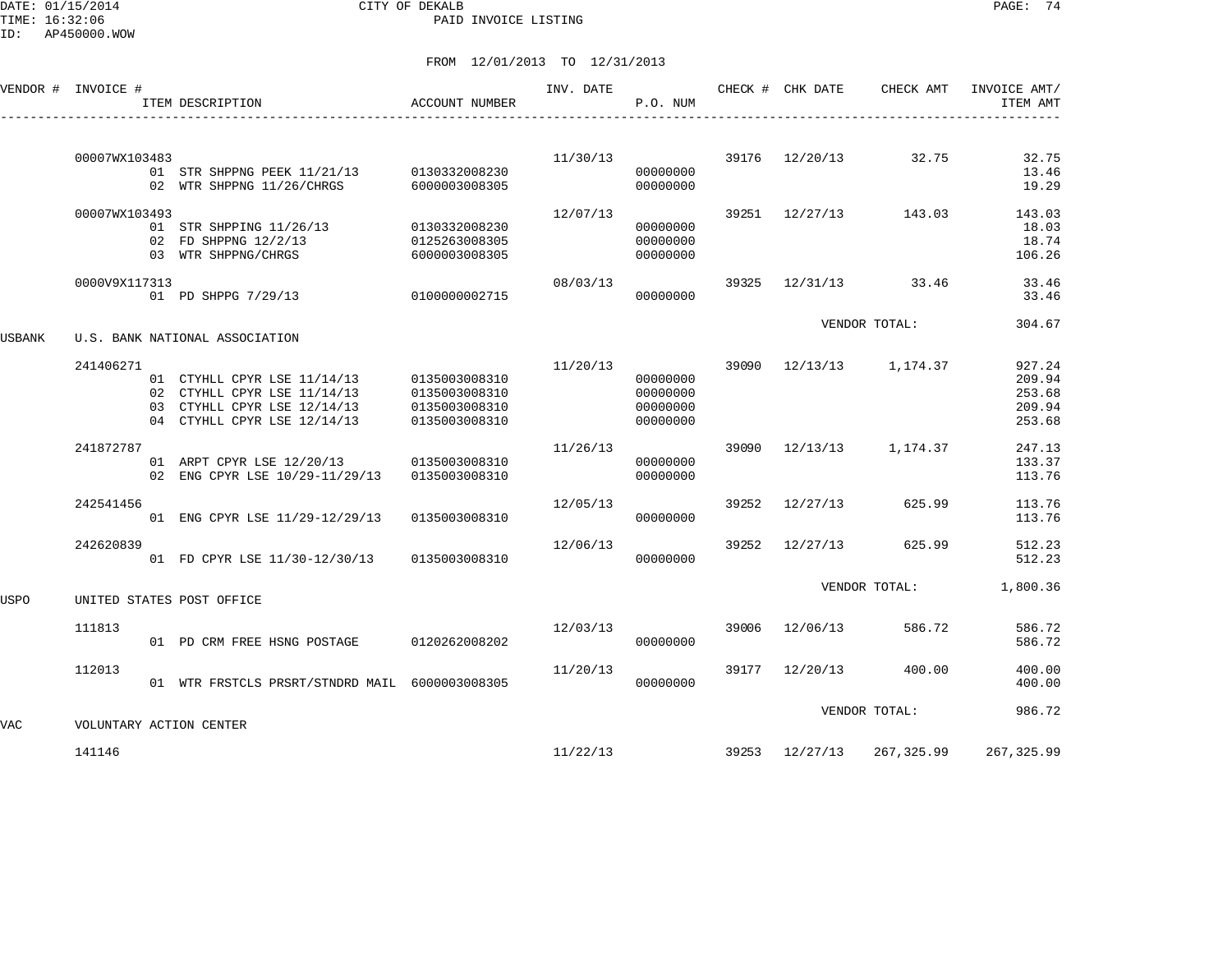DATE: 01/15/2014 CITY OF DEKALB PAGE: 75 PAID INVOICE LISTING

ID: AP450000.WOW

|         | VENDOR # INVOICE # | ITEM DESCRIPTION<br>--------------------------------                                                                                                      | ACCOUNT NUMBER                                                                                                                                        | INV. DATE | P.O. NUM                                                                                                 |       | CHECK # CHK DATE | CHECK AMT     | INVOICE AMT/<br>ITEM AMT                                                            |
|---------|--------------------|-----------------------------------------------------------------------------------------------------------------------------------------------------------|-------------------------------------------------------------------------------------------------------------------------------------------------------|-----------|----------------------------------------------------------------------------------------------------------|-------|------------------|---------------|-------------------------------------------------------------------------------------|
|         |                    |                                                                                                                                                           |                                                                                                                                                       |           |                                                                                                          |       |                  |               |                                                                                     |
|         | 141146             | 01 TRANSIT TRIPS 10/1-10/31/13                                                                                                                            | 0900003008399                                                                                                                                         | 11/22/13  | 00000000                                                                                                 | 39253 | 12/27/13         | 267,325.99    | 267, 325.99<br>267,325.99                                                           |
|         | 141271             | 01 TRANSIT TRIPS 11/1-11/30/13                                                                                                                            | 0900003008399                                                                                                                                         | 12/18/13  | 00000000                                                                                                 | 39254 | 12/27/13         | 220,125.26    | 220, 125. 26<br>220, 125.26                                                         |
|         |                    |                                                                                                                                                           |                                                                                                                                                       |           |                                                                                                          |       |                  | VENDOR TOTAL: | 487, 451.25                                                                         |
| VERLON  |                    | VERIZON LONG DISTANCE                                                                                                                                     |                                                                                                                                                       |           |                                                                                                          |       |                  |               |                                                                                     |
|         | 120113             | 01 CITY CLERK<br>02 ADMIN SERVICES<br>03 POLICE<br>04 FIRE<br>05 PUBLIC WORKS<br>06 ACCOUNT LEVEL CHARGES<br>07 DIRECT DIAL USAGE<br>08 YSB<br>09 AIRPORT | 0112003008337<br>0115153008337<br>0120213008337<br>0125263008337<br>0130313008337<br>0135003008337<br>0135003008337<br>0135003008337<br>6500003008337 | 12/01/13  | 00000000<br>00000000<br>00000000<br>00000000<br>00000000<br>00000000<br>00000000<br>00000000<br>00000000 | 39178 | 12/20/13         | 315.64        | 315.64<br>0.17<br>266.81<br>10.05<br>0.73<br>0.10<br>12.69<br>2.35<br>15.23<br>7.51 |
| VIKCHE  |                    | VIKING CHEMICAL COMPANY                                                                                                                                   |                                                                                                                                                       |           |                                                                                                          |       |                  | VENDOR TOTAL: | 315.64                                                                              |
|         | 251975             | 01 WTR (30) CHLORINE/DEL CHRG<br>02 WTR (30) DEPOSIT<br>03 WTR (32) DEPOSIT RFND                                                                          | 6000002008250<br>6000002008250<br>6000002008250                                                                                                       | 12/13/13  | 00000000<br>00000000<br>00000000                                                                         | 39255 | 12/27/13         | 2,765.00      | 2,765.00<br>2,965.00<br>3,000.00<br>$-3, 200.00$                                    |
| VIRCOO  |                    | VIRGIL COOK & SON, INC.                                                                                                                                   |                                                                                                                                                       |           |                                                                                                          |       |                  | VENDOR TOTAL: | 2,765.00                                                                            |
|         | 122013             | 01 ENG TIF AUGUSTA AVE LGHTNG P1 1300006508639                                                                                                            |                                                                                                                                                       | 12/20/13  | 00000000                                                                                                 | 39326 | 12/31/13         | 49,692.67     | 49,692.67<br>49,692.67                                                              |
| WALBRU  | BRUCE WALSTAED     |                                                                                                                                                           |                                                                                                                                                       |           |                                                                                                          |       |                  | VENDOR TOTAL: | 49,692.67                                                                           |
|         | 103013             | 01 PD TRNNG K SULLIVAN/B REDEL 0120243008376                                                                                                              |                                                                                                                                                       | 10/30/13  | 00000000                                                                                                 |       | 39007 12/06/13   | 250.00        | 250.00<br>250.00                                                                    |
| WALMART |                    | WALMART COMMUNITY/GEMB                                                                                                                                    |                                                                                                                                                       |           |                                                                                                          |       |                  | VENDOR TOTAL: | 250.00                                                                              |
|         | 00116              |                                                                                                                                                           |                                                                                                                                                       | 10/29/13  |                                                                                                          |       | 39179 12/20/13   | 191.63        | 76.62                                                                               |
|         |                    |                                                                                                                                                           |                                                                                                                                                       |           |                                                                                                          |       |                  |               |                                                                                     |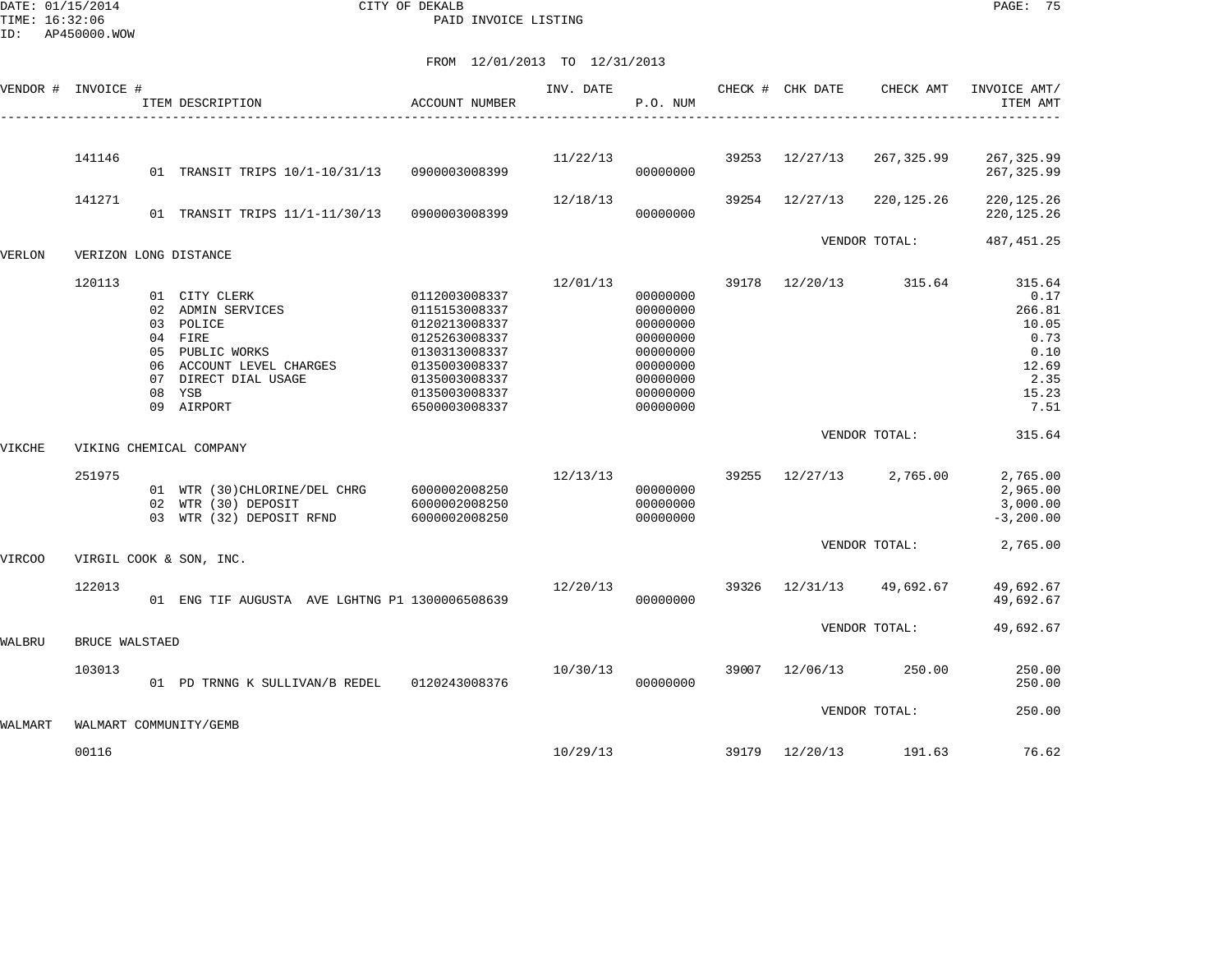ID: AP450000.WOW

|        | VENDOR # INVOICE #  | ITEM DESCRIPTION                                                          | ACCOUNT NUMBER                                  | INV. DATE | P.O. NUM                         |       | CHECK # CHK DATE | CHECK AMT               | INVOICE AMT/<br>ITEM AMT       |
|--------|---------------------|---------------------------------------------------------------------------|-------------------------------------------------|-----------|----------------------------------|-------|------------------|-------------------------|--------------------------------|
|        | 00116               |                                                                           |                                                 | 10/29/13  |                                  |       | 39179 12/20/13   | 191.63                  | 76.62                          |
|        |                     | 01 HR CM INTRVWS                                                          | 0135004008497                                   |           | 00000000                         |       |                  |                         | 76.62                          |
|        | 00229               | 01 PD BLDG SUPPLIES                                                       | 0120212008299                                   | 11/07/13  | 00000000                         | 39179 | 12/20/13         | 191.63                  | 11.36<br>11.36                 |
|        | 00264               | 01 ARPT BLDG SUPPLIES<br>02 ARPT OFFICE SUPPLIES<br>03 PW OFFICE SUPPLIES | 6500002008219<br>6500002008204<br>0130312008204 | 10/17/13  | 00000000<br>00000000<br>00000000 | 39179 | 12/20/13         | 191.63                  | 36.13<br>25.12<br>2.24<br>8.77 |
|        | 06545               | 01 FD (4) BOX FANS                                                        | 0125272008210                                   | 11/06/13  | 00000000                         | 39179 |                  | 12/20/13 191.63         | 67.52<br>67.52                 |
| WALPAI | JONATHAN S. WALLACE |                                                                           |                                                 |           |                                  |       |                  | VENDOR TOTAL:           | 191.63                         |
|        | 121113              | 01 FD S1 REPAINT/RPR                                                      | 1300006508625                                   | 12/11/13  | 00000000                         |       |                  | 39180 12/20/13 1,532.40 | 1,532.40<br>1,532.40           |
| WASMAN | WASTE MANAGEMENT    |                                                                           |                                                 |           |                                  |       |                  | VENDOR TOTAL:           | 1,532.40                       |
|        | 340724420112        | 01 OCTOBER 2013 SERVICE                                                   | 0700003008346                                   | 12/01/13  | 00000000                         | 39256 |                  | 12/27/13  149,685.20    | 149,685.20<br>149,685.20       |
| WASTE  | WASTE MANAGEMENT    |                                                                           |                                                 |           |                                  |       |                  | VENDOR TOTAL:           | 149,685.20                     |
|        | 330665320116        | 01 ROLL OFF NOV '13 SRVC 0700003008346                                    |                                                 | 12/01/13  | 00000000                         |       |                  | 39257 12/27/13 2,023.12 | 2,023.12<br>2,023.12           |
| WENENG |                     | WENDLER ENGINEERING SERVICES,                                             |                                                 |           |                                  |       |                  | VENDOR TOTAL:           | 2,023.12                       |
|        | 34981               | 01 ENG MFT 10-00167-01-WR BTHNY 1000002008331                             |                                                 | 11/19/13  | 00000000                         | 39008 | 12/06/13         | 11,484.80               | 11,484.80<br>11,484.80         |
|        | 35037               | 01 MFT 10-00167-01-WR BTHNY RD WD 1000002008331                           |                                                 | 12/12/13  | 00000000                         |       | 39258 12/27/13   | 1,040.00                | 1,040.00<br>1,040.00           |
| WESSID |                     | WEST SIDE TRACTOR SALES                                                   |                                                 |           |                                  |       |                  | VENDOR TOTAL:           | 12,524.80                      |
|        | N95666              |                                                                           |                                                 | 12/06/13  |                                  |       |                  | 39259 12/27/13 1,212.25 | 1,212.25                       |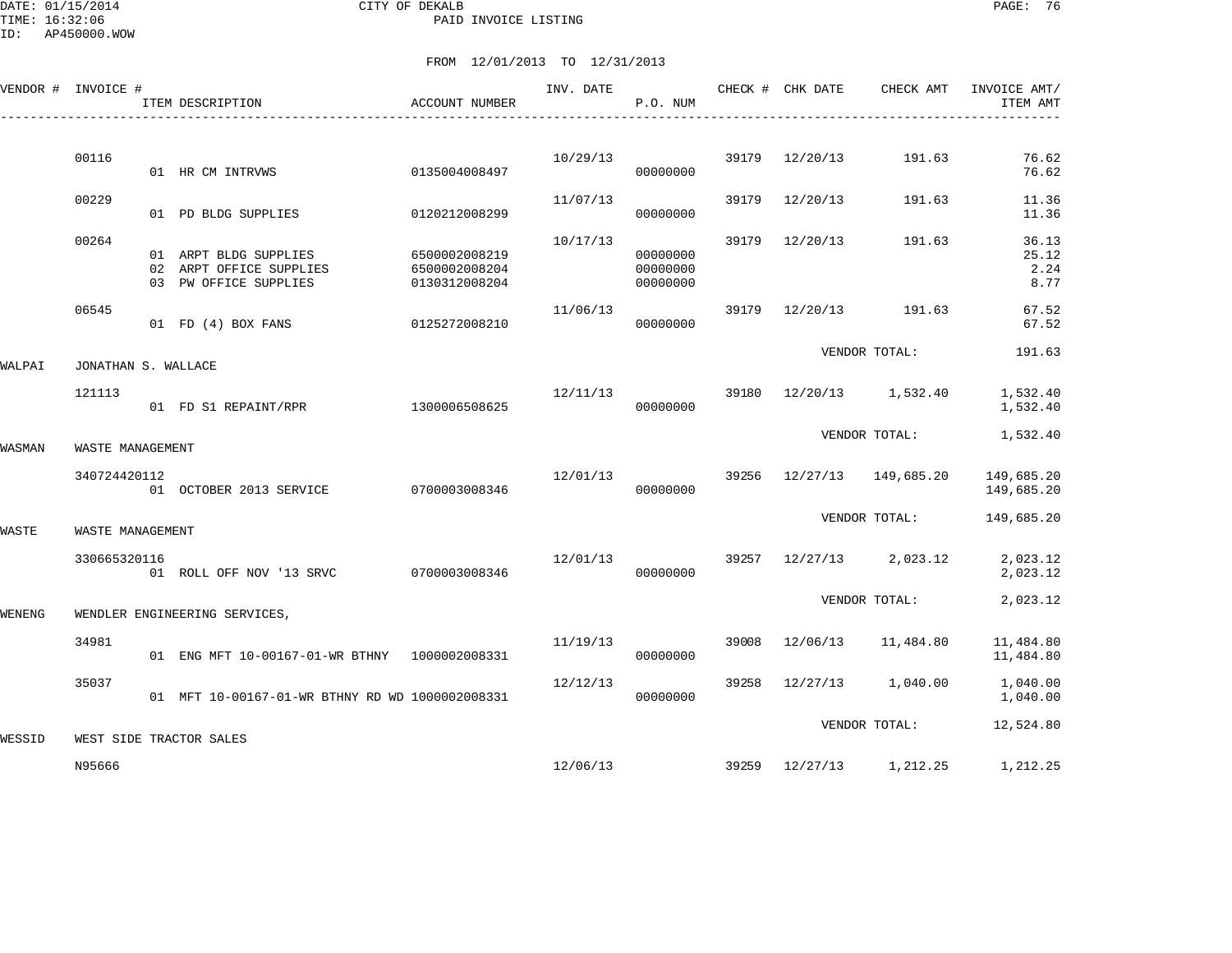ID: AP450000.WOW

DATE: 01/15/2014 CITY OF DEKALB PAGE: 77 PAID INVOICE LISTING

FROM 12/01/2013 TO 12/31/2013

| VENDOR #      | INVOICE #             | ITEM DESCRIPTION<br>______________________                                | ACCOUNT NUMBER                                  | INV. DATE | P.O. NUM                         |               | CHECK # CHK DATE | CHECK AMT         | INVOICE AMT/<br>ITEM AMT             |
|---------------|-----------------------|---------------------------------------------------------------------------|-------------------------------------------------|-----------|----------------------------------|---------------|------------------|-------------------|--------------------------------------|
|               | N95666                | 01 STR P45 MONITOR/FRT                                                    | 0130332008226                                   | 12/06/13  | 00000000                         | 39259         | 12/27/13         | 1,212.25          | 1,212.25<br>1,212.25                 |
| WHODIR        | WHOLESALE DIRECT INC. |                                                                           |                                                 |           |                                  |               |                  | VENDOR TOTAL:     | 1,212.25                             |
|               | 000203845             | 01 STR WINTER BLADES<br>02 WTR WINTER BLADES<br>03 PD WINTER BLADES       | 0130332008226<br>6000002008226<br>0120222008226 | 12/02/13  | 00000000<br>00000000<br>00000000 | 39181         | 12/20/13         | 650.10            | 650.10<br>260.91<br>260.90<br>128.29 |
|               | 000203959             | 01 STR GUIDE FLRSCNT/FRT                                                  | 0130332008226                                   | 12/06/13  | 00000000                         | 39260         | 12/27/13         | 451.44            | 363.39<br>363.39                     |
|               | 000204045             | 01 STR DURA KLEAR BLDS<br>02 PD DURA KLEAR BLDS<br>03 WTR DURA KLEAR BLDS | 0130332008226<br>0120222008226<br>6000002008226 | 12/10/13  | 00000000<br>00000000<br>00000000 | 39260         | 12/27/13         | 451.44            | 88.05<br>29.35<br>29.35<br>29.35     |
| WIDINT        | WIDMER INTERIORS      |                                                                           |                                                 |           |                                  | VENDOR TOTAL: | 1,101.54         |                   |                                      |
|               | 313893                | 01 PD OFFICE FURNITURE                                                    | 0100000002715                                   | 12/02/13  | 00000000                         | 39182         | 12/20/13         | 2,090.15          | 2,090.15<br>2,090.15                 |
| WIEEXT        | ROGER A WIEWEL        |                                                                           |                                                 |           |                                  |               |                  | VENDOR TOTAL:     | 2,090.15                             |
|               | IDIS5632167           | 01 FY14 CDBG REHAB 622 W LINC HWY 1900006508624                           |                                                 | 11/14/13  | 00000000                         | 39009         | 12/06/13         | 3,170.00          | 3,170.00<br>3,170.00                 |
| WINEOU        |                       | WINTER EQUIPMENT COMPANY, INC.                                            |                                                 |           |                                  |               |                  | VENDOR TOTAL:     | 3,170.00                             |
|               | IV19869               | 01 STR (25) PLOW GUARDS/FRT 0130332008226                                 |                                                 | 12/11/13  | 00000000                         | 39327         |                  | 12/31/13 4,244.17 | 4,244.17<br>4,244.17                 |
| <b>WOOCRA</b> | CRAIG WOODRUFF        |                                                                           |                                                 |           |                                  |               |                  | VENDOR TOTAL:     | 4,244.17                             |
|               | 1220113               | 01 RMB FIREARM TRNG EXP                                                   | 0120223008376                                   | 12/20/13  | 00000000                         |               | D000342 12/27/13 | 242.10            | 242.10<br>242.10                     |
|               |                       |                                                                           |                                                 |           |                                  |               |                  |                   | .                                    |

VENDOR TOTAL: 242.10